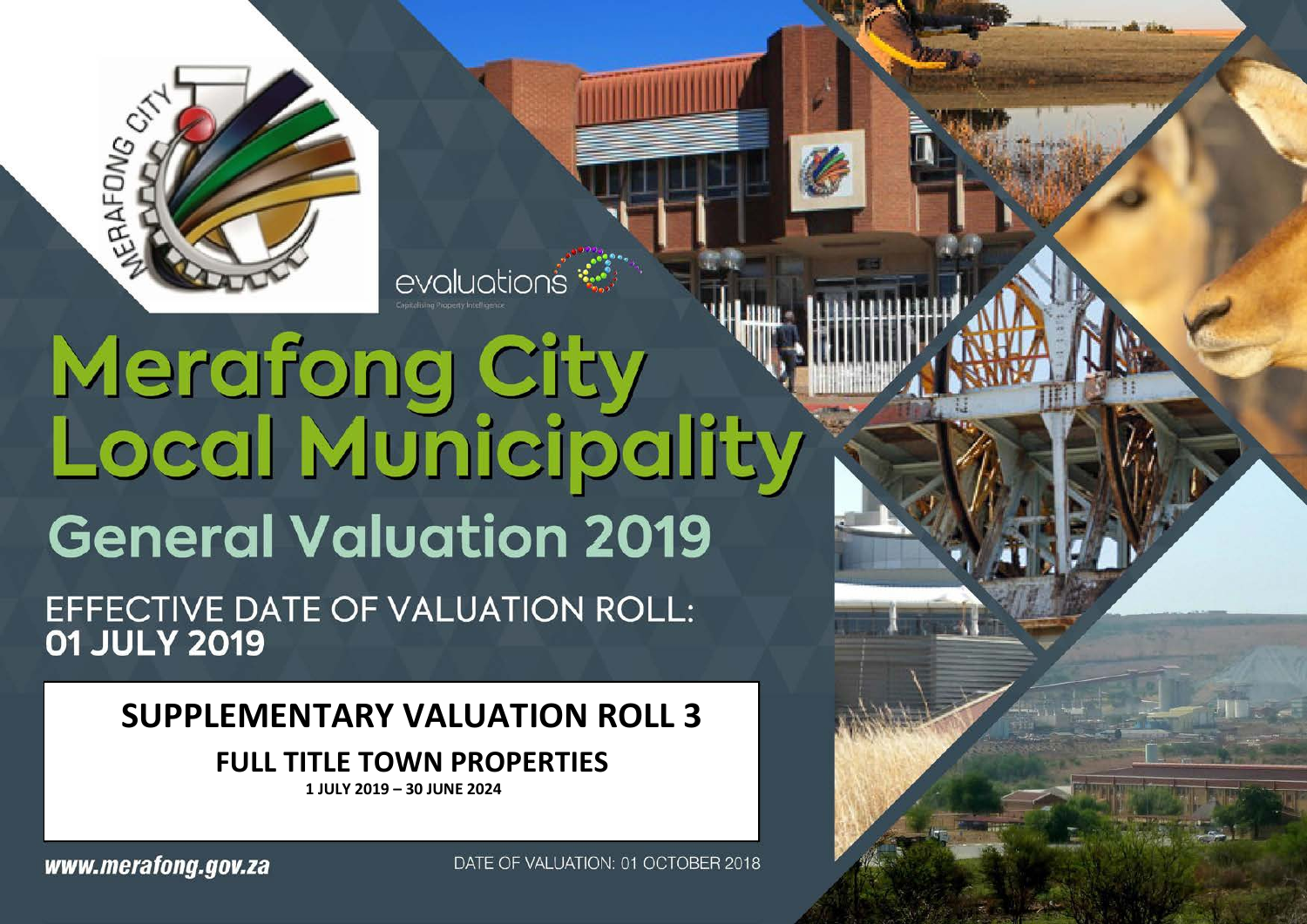# **MERAFONG MUNICIPALITY - SUPPLEMENTARY VALUATION ROLL 3 PERIOD OF VALUATION: 01 JULY 2019 - 30 JUNE 2024**

#### **Cluster:** MERAFONG MUNICIPALITY PAGE NUMBER 1

**Allotment:** CARLETONVILLE

| <b>Account Number</b>      | <b>Property Description</b>          | <b>Physical Address</b>       | <b>Owner Name</b>                                           | Extent (Sqm) | <b>Rating Category</b>         | <b>Market Value</b> | Any Other Prescribed Particulars |
|----------------------------|--------------------------------------|-------------------------------|-------------------------------------------------------------|--------------|--------------------------------|---------------------|----------------------------------|
| 10152800000036             | ERF 1528 OF CARLETONVILLE            | 49 ADA STREET                 | PRETORIUS DAUW<br><b>GERBRAND: PRETORIUS</b><br>ANNE-MARIE; | $\mathbf 0$  | Residential                    | R 995,000           |                                  |
| 10402700000009             | ERF 4027 OF CARLETONVILLE            | 78 ANNAN ROAD                 | <b>FUTURE PHAMBILI</b><br>PETROLEUM PTY LTD                 | 2,126        | <b>Business and Commercial</b> | R 8,250,000         |                                  |
| 10443000000016             | ERF 4430 OF CARLETONVILLE            | 34 GRUNDLING STREET           | <b>BENADE WILLEM PETRUS</b>                                 | 1,487        | <b>Business and Commercial</b> | R <sub>0</sub>      |                                  |
| 10443100000005             | ERF 4431 OF CARLETONVILLE            | 36 GRUNDLING STREET           | <b>BENADE WILLEM PETRUS</b>                                 | 1,487        | <b>Business and Commercial</b> | R 1,650,000         |                                  |
| 104510159000001            | PTN 159 OF ERF 4510 OF CARLETONVILLE | <b>135E CORONATION STREET</b> | KHUMALO BONGANI                                             | 623          | Residential                    | R 1,500,000         |                                  |
| 10459900000023             | ERF 4599 OF CARLETONVILLE            | 19 BERGBOS STREET             | PALESA TRUST                                                | 1,410        | Residential                    | R <sub>0</sub>      |                                  |
| 10460000000026             | ERF 4600 OF CARLETONVILLE            | 20 BERGBOS STREET             | PALESA TRUST                                                | 1,068        | Residential                    | R <sub>0</sub>      |                                  |
| 321251                     | ERF 4695 OF CARLETONVILLE            | <b>12 AMETHYST STREET</b>     | SEOLIET BELEGGINGS CC                                       | 2,250        | <b>Business and Commercial</b> | R 2,930,000         |                                  |
| 10491900000008             | ERF 4919 OF CARLETONVILLE            | 24 KLEIM STREET               | <b>EXPRESS MODEL</b><br>TRADING 144 PTY LTD                 | 2,400        | <b>Business and Commercial</b> | R 1,300,000         |                                  |
| 10491900000008             | ERF 4919 OF CARLETONVILLE            | 24 KLEIM STREET               | <b>EXPRESS MODEL</b><br><b>TRADING 144 PTY LTD</b>          | 2,400        | <b>Business and Commercial</b> | R 1,300,000         |                                  |
| 10492000000025             | ERF 4920 OF CARLETONVILLE            | 26 KLEIM STREET               | <b>EXPRESS MODEL</b><br>TRADING 144 PTY LTD                 | 2,400        | <b>Business and Commercial</b> | R 1,130,000         |                                  |
| 10492000000025             | ERF 4920 OF CARLETONVILLE            | 26 KLEIM STREET               | <b>EXPRESS MODEL</b><br><b>TRADING 144 PTY LTD</b>          | 2.400        | <b>Business and Commercial</b> | R 1.130,000         |                                  |
| 10761906000015             | ERF 5181 OF CARLETONVILLE            | 25 MATROOSBERG STREET         | NDOLELA YALUZA<br><b>MARGARET</b>                           | 800          | Residential                    | R 660,000           |                                  |
| T0IQ0055000076210001300000 | PTN 13 OF ERF 7621 OF CARLETONVILLE  |                               | <b>MOGALE OTSILE</b>                                        | 397          | Residential                    | R 750,000           |                                  |
| T0IQ0055000076210001400000 | PTN 14 OF ERF 7621 OF CARLETONVILLE  |                               | EKHAYA GROUP PTY LTD;                                       | 539          | Residential                    | R 760,000           |                                  |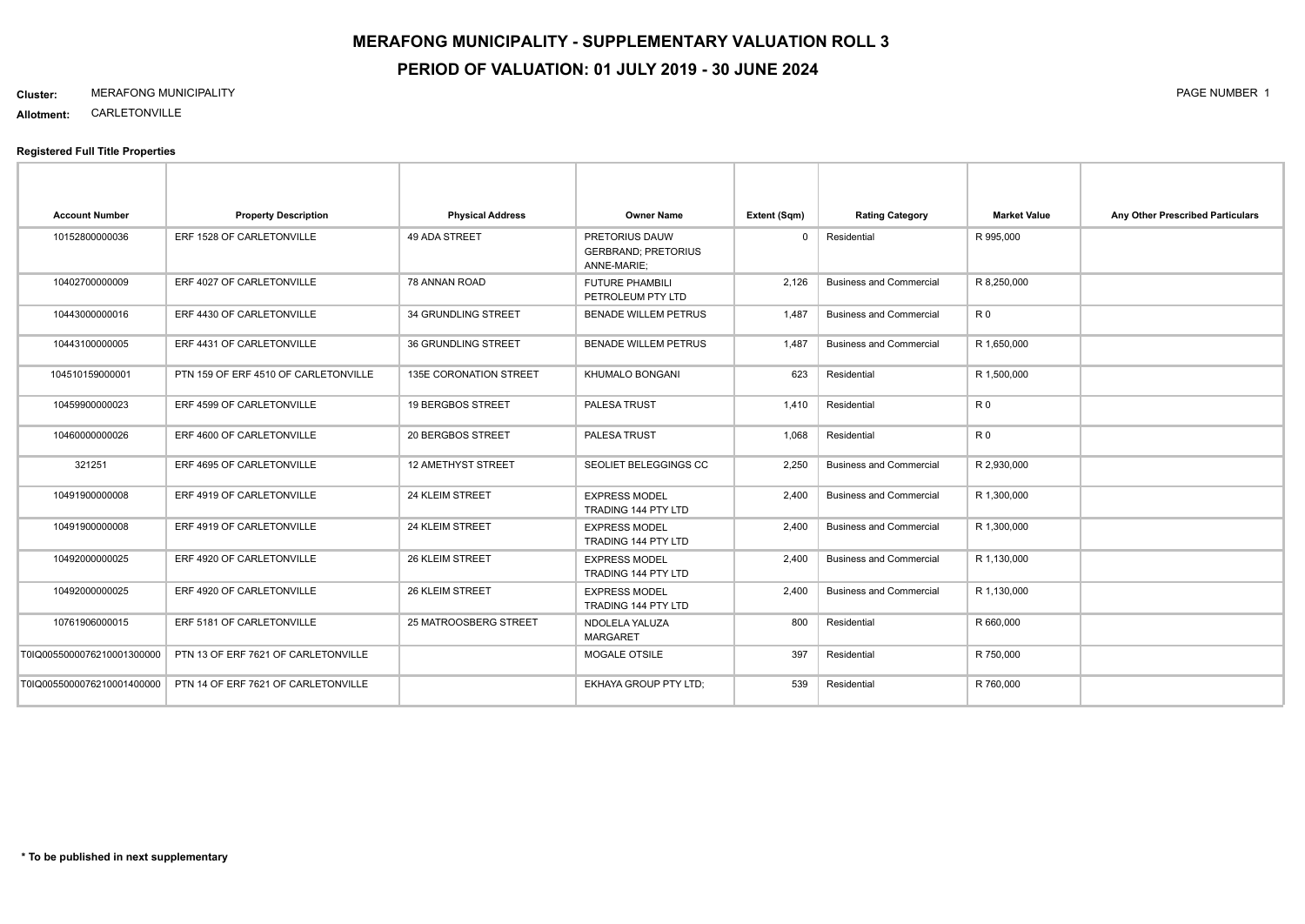## **PERIOD OF VALUATION: 01 JULY 2019 - 30 JUNE 2024**

#### **Cluster:** MERAFONG MUNICIPALITY PAGE NUMBER 2

**Allotment:** CARLETONVILLE EXT 10

| <b>Account Number</b>      | <b>Property Description</b>                                                  | <b>Physical Address</b> | Owner Name          | Extent (Sqm) | <b>Rating Category</b> | <b>Market Value</b> | Any Other Prescribed Particulars |
|----------------------------|------------------------------------------------------------------------------|-------------------------|---------------------|--------------|------------------------|---------------------|----------------------------------|
|                            | T0IQ0055000053680000000000 REM OF ERF 5368 OF CARLETONVILLE<br><b>EXT 10</b> |                         | PALESA TRUST        | 080,1        | Residential            | R 1,100,000         |                                  |
| T0IQ0055000053680000100000 | PTN 1 OF ERF 5368 OF CARLETONVILLE<br><b>EXT 10</b>                          |                         | <b>PALESA TRUST</b> | 699          | Residential            | R 682,000           |                                  |
| T0IQ0055000053680000200000 | PTN 2 OF ERF 5368 OF CARLETONVILLE<br><b>EXT 10</b>                          |                         | PALESA TRUST        | 699          | Residential            | R 682,000           |                                  |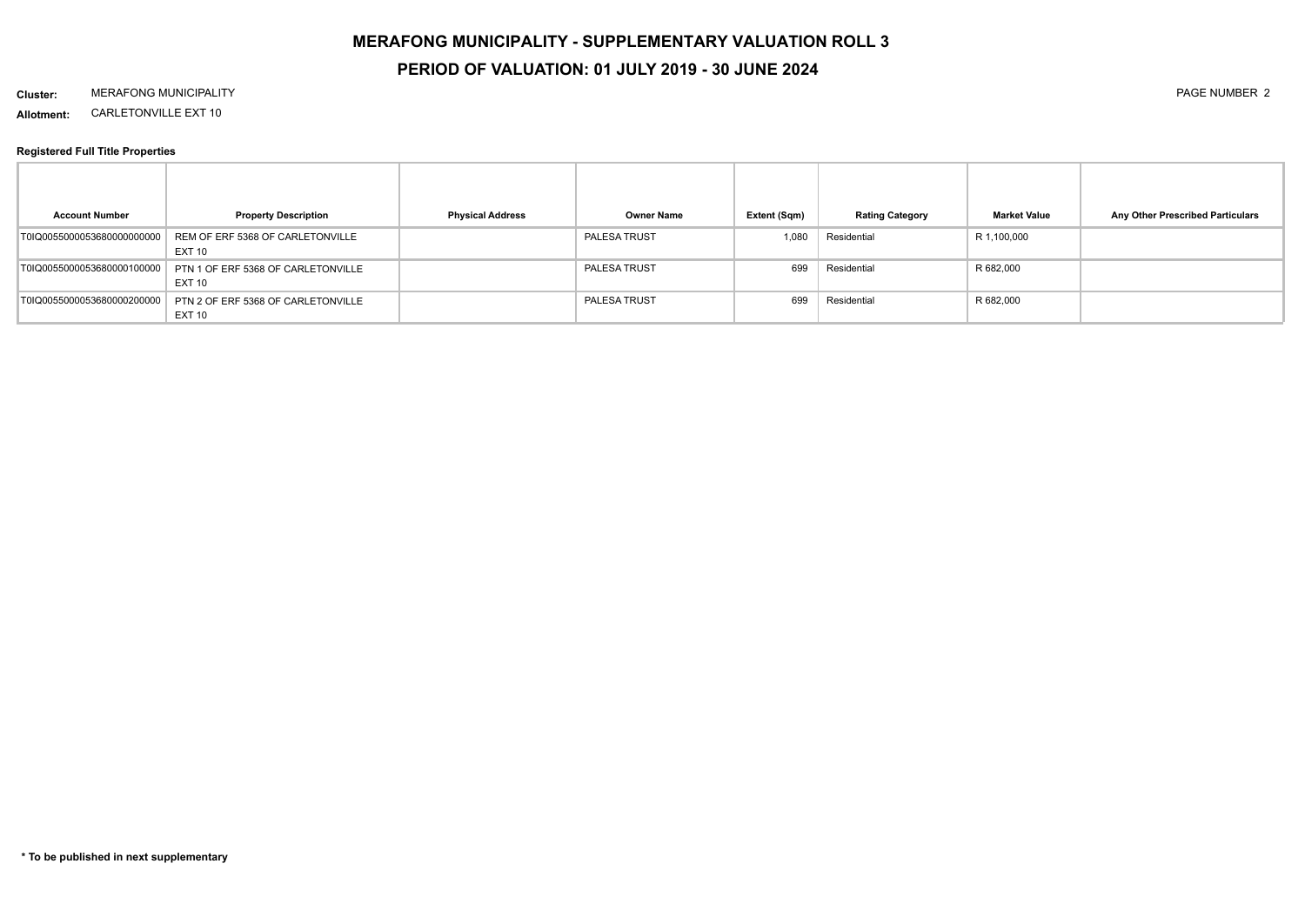# **PERIOD OF VALUATION: 01 JULY 2019 - 30 JUNE 2024**

#### **Cluster:** MERAFONG MUNICIPALITY PAGE NUMBER 3

**Allotment:** CARLETONVILLE EXT 4

| <b>Account Number</b> | <b>Property Description</b>     | <b>Physical Address</b> | Owner Name         | Extent (Sqm) | <b>Rating Category</b>         | <b>Market Value</b> | Any Other Prescribed Particulars |
|-----------------------|---------------------------------|-------------------------|--------------------|--------------|--------------------------------|---------------------|----------------------------------|
| 10469100000088        | ERF 4691 OF CARLETONVILLE EXT 4 | <b>32 ASTER DRIVE</b>   | LOMBO-GUINE DEV CC | 19.766       | <b>Business and Commercial</b> | R 10,750,000        |                                  |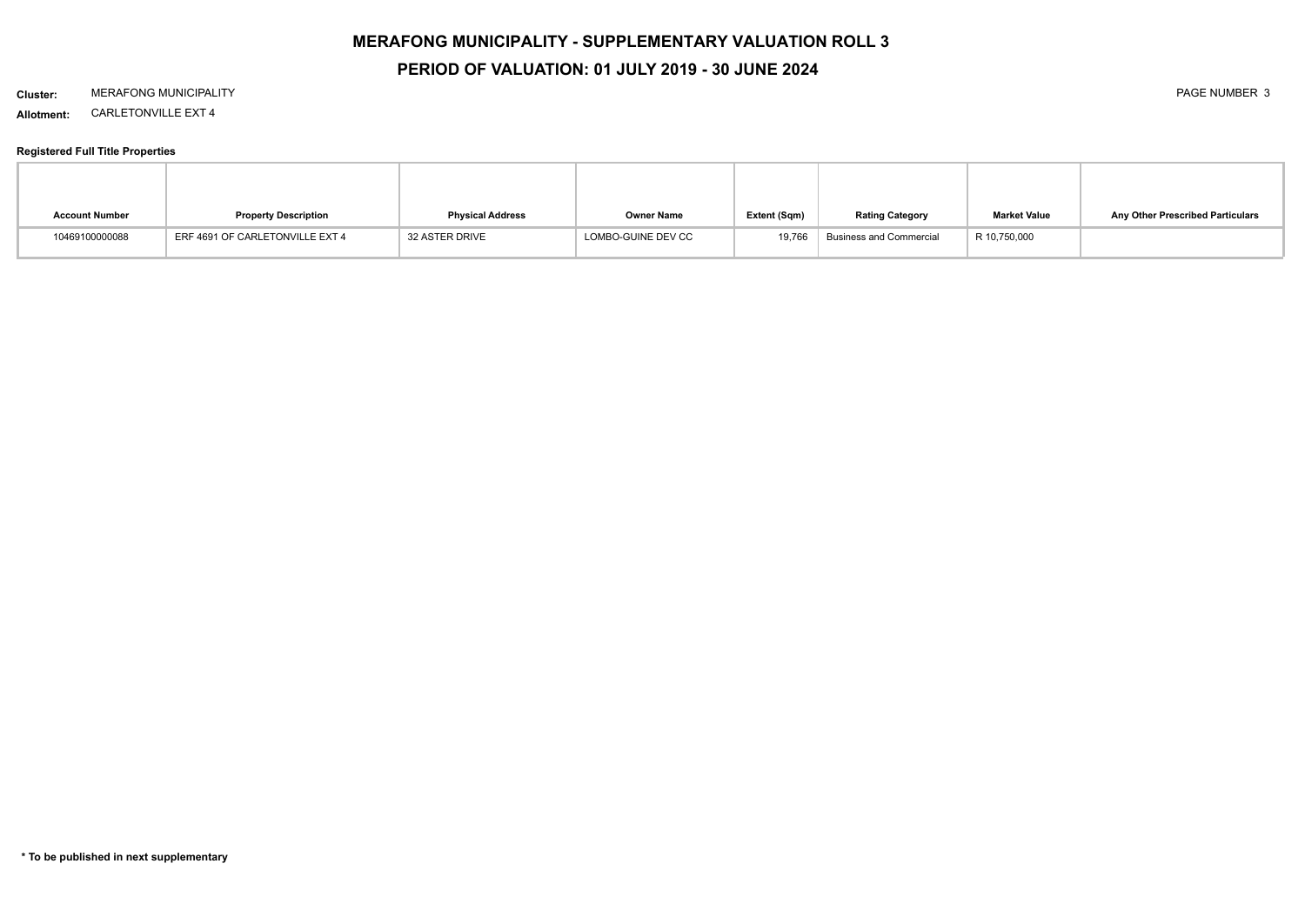#### **Cluster:** MERAFONG MUNICIPALITY PAGE NUMBER 4

**Allotment:** FOCHVILLE

| <b>Account Number</b>      | <b>Property Description</b>     | <b>Physical Address</b>  | <b>Owner Name</b>                                 | Extent (Sqm) | <b>Rating Category</b>         | <b>Market Value</b> | Any Other Prescribed Particulars |
|----------------------------|---------------------------------|--------------------------|---------------------------------------------------|--------------|--------------------------------|---------------------|----------------------------------|
| 2002116                    | ERF 195 OF FOCHVILLE            | 32 MARK STREET           | <b>REPUBLIEK VAN</b><br>SUID-AFRIKA               | 495          | Vacant Land                    | R <sub>0</sub>      |                                  |
| 20036600000021             | ERF 366 OF FOCHVILLE            | 21 PRESIDENT STREET      | <b>ABDULLAH ISMAIL:</b>                           | 495          | <b>Business and Commercial</b> | R 900,000           |                                  |
| 20077503000023             | PTN 3 OF ERF 775 OF FOCHVILLE   | 56 LOSBERG AVENUE        | <b>SNYMAN HENDRIK</b><br>JACOBUS DAWID            | 903          | <b>Business and Commercial</b> | R 1,280,000         |                                  |
| T0IQ0129000010130000000000 | ERF 1013 OF FOCHVILLE           |                          | KHOZA PEE                                         | 1,345        | Residential                    | R 1,050,000         |                                  |
| T0IQ0129000010390000000000 | ERF 1039 OF FOCHVILLE           |                          | CHRIS & CHRISTINE<br><b>VENTER FAMILIE TRUST</b>  | 3,960        | Place of Worship               | R 3,210,000         |                                  |
| 2029742                    | PTN 35 OF ERF 1043 OF FOCHVILLE | 42 DANIE THERON STREET   | S J MOKGARA HOLDINGS<br>PTY LTD:                  | 1,194        | Residential                    | R 1,890,000         |                                  |
| 20107313000015             | PTN 13 OF ERF 1073 OF FOCHVILLE | 106 POTCHEFSTROOM STREET | ROODT SYBRAND<br><b>GERHARDUS JOHANNES</b>        | $\mathbf 0$  | Residential                    | R 1,260,000         |                                  |
| 20107314000027             | PTN 14 OF ERF 1073 OF FOCHVILLE | 104 POTCHEFSTROOM STREET | <b>ROODT SYBRAND</b><br><b>GERHARDUS JOHANNES</b> | 1,347        | Residential                    | R <sub>0</sub>      |                                  |
| 20108205000005             | PTN 5 OF ERF 1082 OF FOCHVILLE  | <b>11 SEWENDE STREET</b> | <b>HORN LINDA</b>                                 | 0            | Residential                    | R <sub>0</sub>      |                                  |
| T0IQ0129000010820000600000 | PTN 6 OF ERF 1082 OF FOCHVILLE  |                          | NOSARKA HELEN RITA                                | 530          | Vacant Land                    | R 150,000           |                                  |
| T0IQ0129000010820000700000 | PTN 7 OF ERF 1082 OF FOCHVILLE  |                          | DE BRUIN CHRISTIAN<br><b>RUDOLPH</b>              | 607          | Residential                    | R 750,000           |                                  |
| T0IQ0129000010820000800000 | PTN 8 OF ERF 1082 OF FOCHVILLE  |                          | NOSARKA HELEN RITA                                | 572          | Vacant Land                    | R 150,000           |                                  |
| 20129700000009             | ERF 1297 OF FOCHVILLE           | 13 SEWENDE STREET        | LIEBENBERG BEULAH<br><b>CHARMAINE</b>             | 1,885        | Residential                    | R <sub>0</sub>      |                                  |
| T0IQ0129000012970000700000 | PTN 7 OF ERF 1297 OF FOCHVILLE  |                          | NOSARKA YONUS ALI                                 | 764          | Residential                    | R 1,000,000         |                                  |
| T0IQ0129000012970000800000 | PTN 8 OF ERF 1297 OF FOCHVILLE  |                          | LIEBENBERG BEULAH<br>CHARMAINE                    | 764          | Vacant Land                    | R 270,000           |                                  |
| T0IQ0129000013310003100000 | PTN 31 OF ERF 1331 OF FOCHVILLE |                          | <b>KRUGER KEVIN PETER</b>                         | 422          | Residential                    | R 850,000           |                                  |
| T0IQ0129000013310003300000 | PTN 33 OF ERF 1331 OF FOCHVILLE |                          | K2018336048 (SOUTH<br>AFRICA)                     | 689          | Vacant Land                    | R 1,000             |                                  |
| 20138100000022             | ERF 1381 OF FOCHVILLE           | <b>5 MAPLE STREET</b>    | <b>BUYS JAQUES</b>                                | 847          | Residential                    | R 840,000           |                                  |
| 20139700000022             | ERF 1397 OF FOCHVILLE           | 62 JAKARANDA AVENUE      | <b>KROUKAMP FRANCOIS</b><br><b>JACOBUS</b>        | 1,115        | Residential                    | R 600,000           |                                  |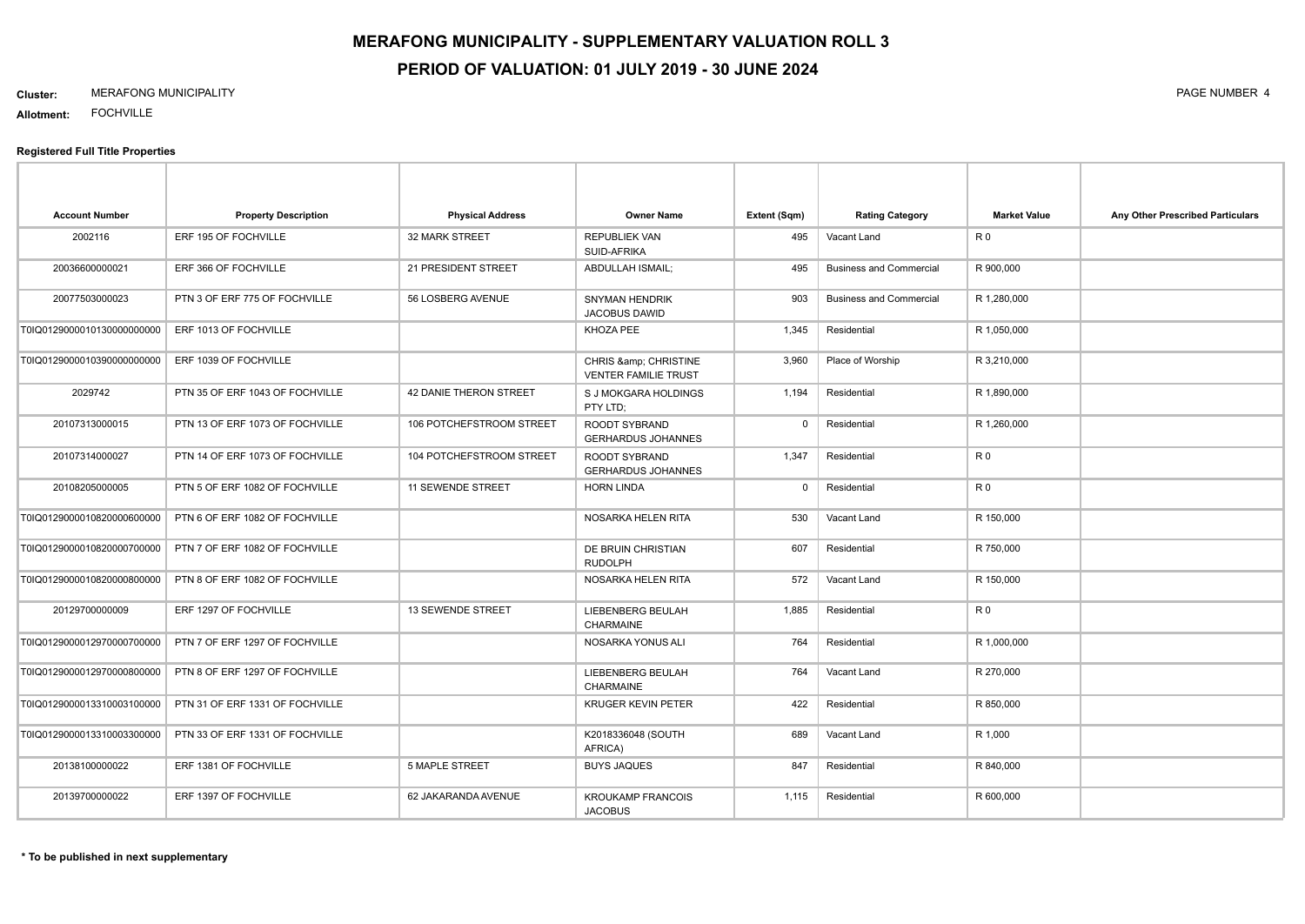# **MERAFONG MUNICIPALITY - SUPPLEMENTARY VALUATION ROLL 3 PERIOD OF VALUATION: 01 JULY 2019 - 30 JUNE 2024**

#### **Cluster:** MERAFONG MUNICIPALITY PAGE NUMBER 5

**Allotment:** FOCHVILLE

| <b>Account Number</b> | <b>Property Description</b> | <b>Physical Address</b>  | <b>Owner Name</b>                               | Extent (Sqm) | <b>Rating Category</b> | <b>Market Value</b> | Any Other Prescribed Particulars |
|-----------------------|-----------------------------|--------------------------|-------------------------------------------------|--------------|------------------------|---------------------|----------------------------------|
| 20153000000008        | ERF 1530 OF FOCHVILLE       | 8 JAKARANDA AVENUE       | <b>MONONELE PASEKA</b><br><b>SHADRACK</b>       | 1,165        | Residential            | R 1,710,000         |                                  |
| 20163300000038        | ERF 1633 OF FOCHVILLE       | 19 KEURBOOM AVENUE       | <b>VILJOEN QUINTEN RIAAN</b>                    | 986          | Residential            | R 1,630,000         |                                  |
| 20165200000035        | ERF 1652 OF FOCHVILLE       | <b>11 TAMBOTI STREET</b> | GIBBENS EDWARD-FIELD;                           | 939          | Residential            | R 2,100,000         |                                  |
| 20167700000026        | ERF 1677 OF FOCHVILLE       | 9 TAMBOTI STREET         | PUTTER IVAN GUSTAV                              | 951          | Residential            | R 1,565,000         |                                  |
| 20178700000018        | ERF 1787 OF FOCHVILLE       | 23 STINKHOUT AVENUE      | <b>MONOTO SELLO</b><br><b>SHADRACK</b>          | 933          | Residential            | R 1,930,000         |                                  |
| 20260400000016        | ERF 2604 OF FOCHVILLE       | 20 WEAKLEY STREET        | <b>WET PETRUS IGNATIUS</b><br><b>LOURENS DE</b> | 2,342        | Residential            | R 1,700,000         |                                  |
| 20262600000005        | ERF 2626 OF FOCHVILLE       | <b>15 WEAKLEY STREET</b> | BENLET WEAKLEY 15 PTY<br>LTD;                   | 2,900        | Residential            | R 1,130,000         |                                  |
| 20267200000075        | ERF 2672 OF FOCHVILLE       | 17 FRONEMAN STREET       | LOUW FAMILIE TRUST                              | 760          | Residential            | R 1,380,000         |                                  |
| 20279900000015        | ERF 2799 OF FOCHVILLE       | 7A DISA PLACE            | MERWE SCHOLTZ VAN<br><b>DER</b>                 | 2,974        | Residential            | R 1,530,000         |                                  |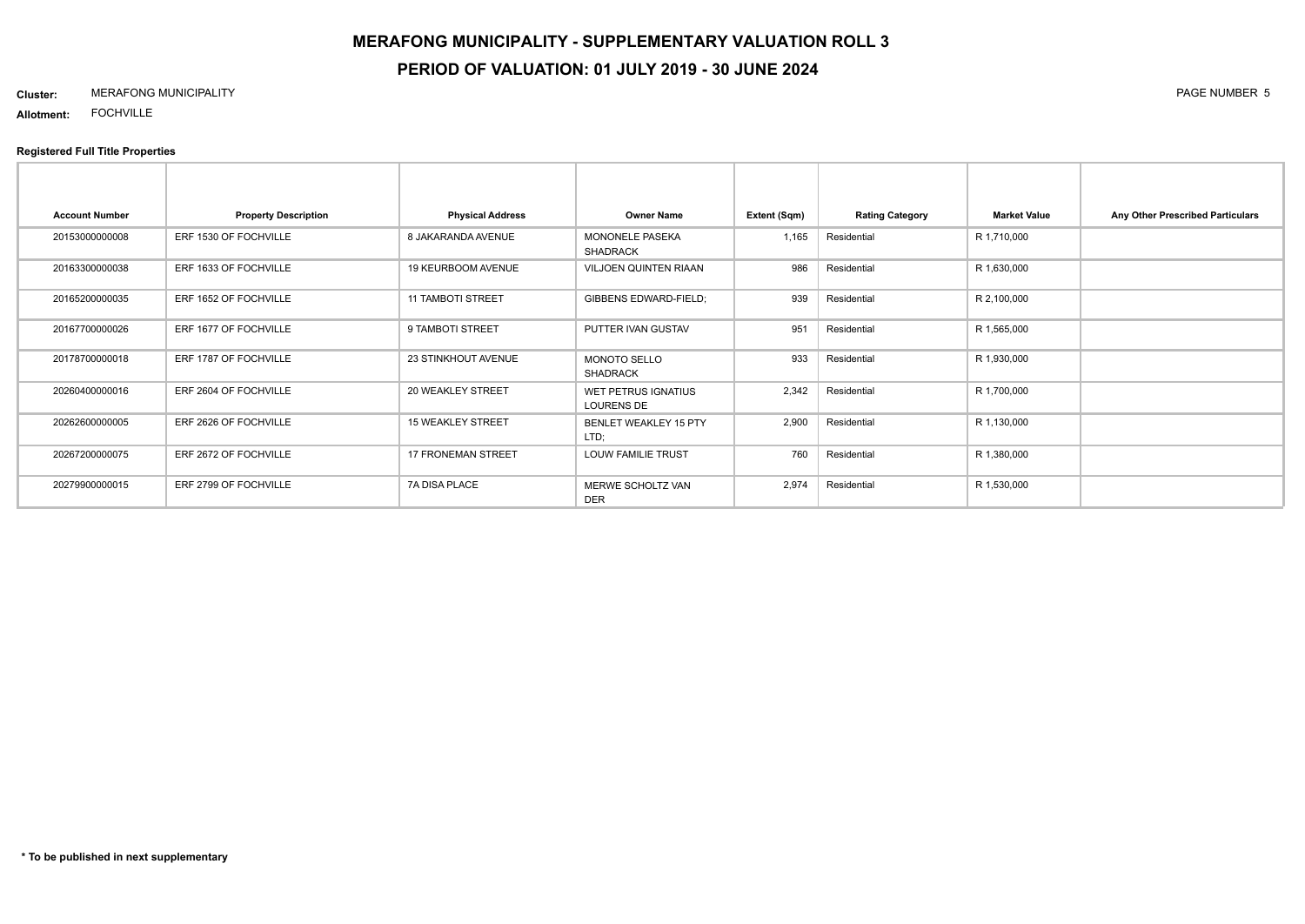# **PERIOD OF VALUATION: 01 JULY 2019 - 30 JUNE 2024**

#### **Cluster:** MERAFONG MUNICIPALITY PAGE NUMBER 6

**Allotment:** FOCHVILLE EXT 2

| <b>Account Number</b>      | <b>Property Description</b>                    | <b>Physical Address</b> | <b>Owner Name</b>                               | Extent (Sqm) | <b>Rating Category</b> | <b>Market Value</b> | Any Other Prescribed Particulars |
|----------------------------|------------------------------------------------|-------------------------|-------------------------------------------------|--------------|------------------------|---------------------|----------------------------------|
| 20175100000025             | ERF 1751 OF FOCHVILLE EXT 2                    | 39 JAKARANDA AVENUE     | <b>MADINGA FELIX</b><br><b>DIAMANTINO</b>       | 1,109        | Residential            | R 1,590,000         |                                  |
| 000000                     | PTN 2 OF ERF 3535 OF FOCHVILLE EXT 2           | 3535 FOCHVILLE EXT 2    | LESEYANE EDMUD<br>KAGISO                        | 463          | Residential            | R 960,000           |                                  |
| 20133104000017             | PTN 4 OF ERF 1331 OF FOCHVILLE EXT 2           | <b>4 AKASIA STREET</b>  | UYS CORNELIUS<br>ADRIAAN                        | 5,812        | Vacant Land            | R <sub>0</sub>      |                                  |
| T0IQ0129000013310000400000 | REM OF PTN 4 OF ERF 1331 OF<br>FOCHVILLE EXT 2 |                         | <b>CORNELIUS ADRIAAN</b><br><b>UYS</b>          | 4.701        | Residential            | R 1,800,000         |                                  |
| 20140900000033             | ERF 1409 OF FOCHVILLE EXT 2                    | 13 ELM AVENUE           | <b>MVILA FELIX; MVILA</b><br><b>KEITUMETSE:</b> | 933          | Residential            | R 1,289,000         |                                  |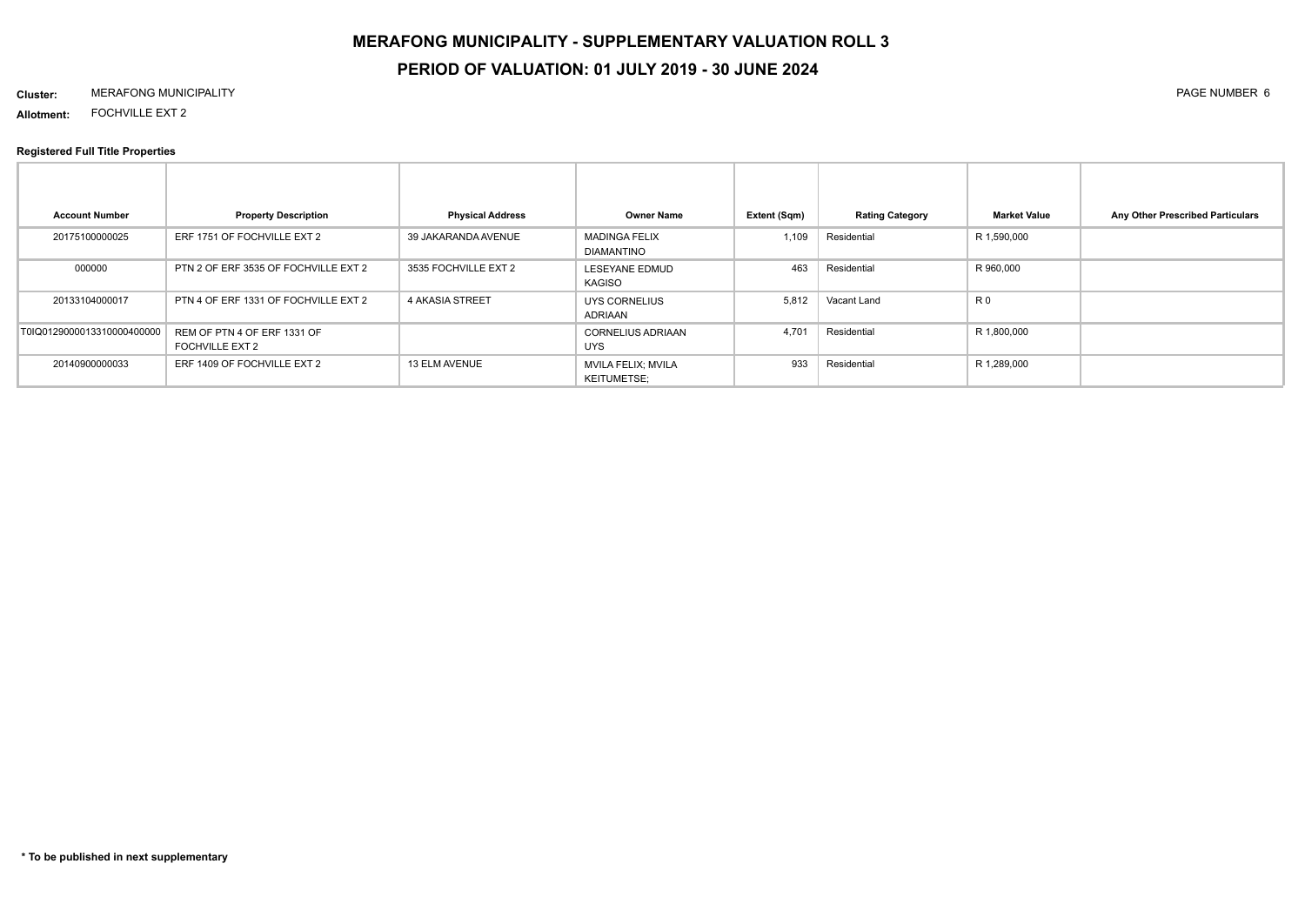# **PERIOD OF VALUATION: 01 JULY 2019 - 30 JUNE 2024**

#### **Cluster:** MERAFONG MUNICIPALITY PAGE NUMBER 7

**Allotment:** FOCHVILLE EXT 5

| <b>Account Number</b>      | <b>Property Description</b>          | <b>Physical Address</b>   | <b>Owner Name</b>                 | Extent (Sqm) | <b>Rating Category</b> | <b>Market Value</b> | Any Other Prescribed Particulars |
|----------------------------|--------------------------------------|---------------------------|-----------------------------------|--------------|------------------------|---------------------|----------------------------------|
| 20252800000004             | ERF 2528 OF FOCHVILLE EXT 5          | <b>17 HAWTHORN STREET</b> | LINDE YVONNE MARIE<br>VAN DER     | 1,309        | Residential            | R 1,600,000         |                                  |
| 20260701000011             | PTN 1 OF ERF 2607 OF FOCHVILLE EXT 5 | <b>14A WEAKLEY STREET</b> | BEER JACQUES DE                   |              | Residential            | R 1,230,000         |                                  |
| T0IQ0129000026420000000000 | REM OF ERF 2642 OF FOCHVILLE EXT 5   |                           | <b>BUYS GERRET PIETER</b>         | 1,498        | Residential            | R 1,390,000         |                                  |
| T0IQ0129000026420000100000 | PTN 1 OF ERF 2642 OF FOCHVILLE EXT 5 |                           | SETHETHI MANGALISO<br><b>JOHN</b> | 2,163        | Vacant Land            | R 250,000           |                                  |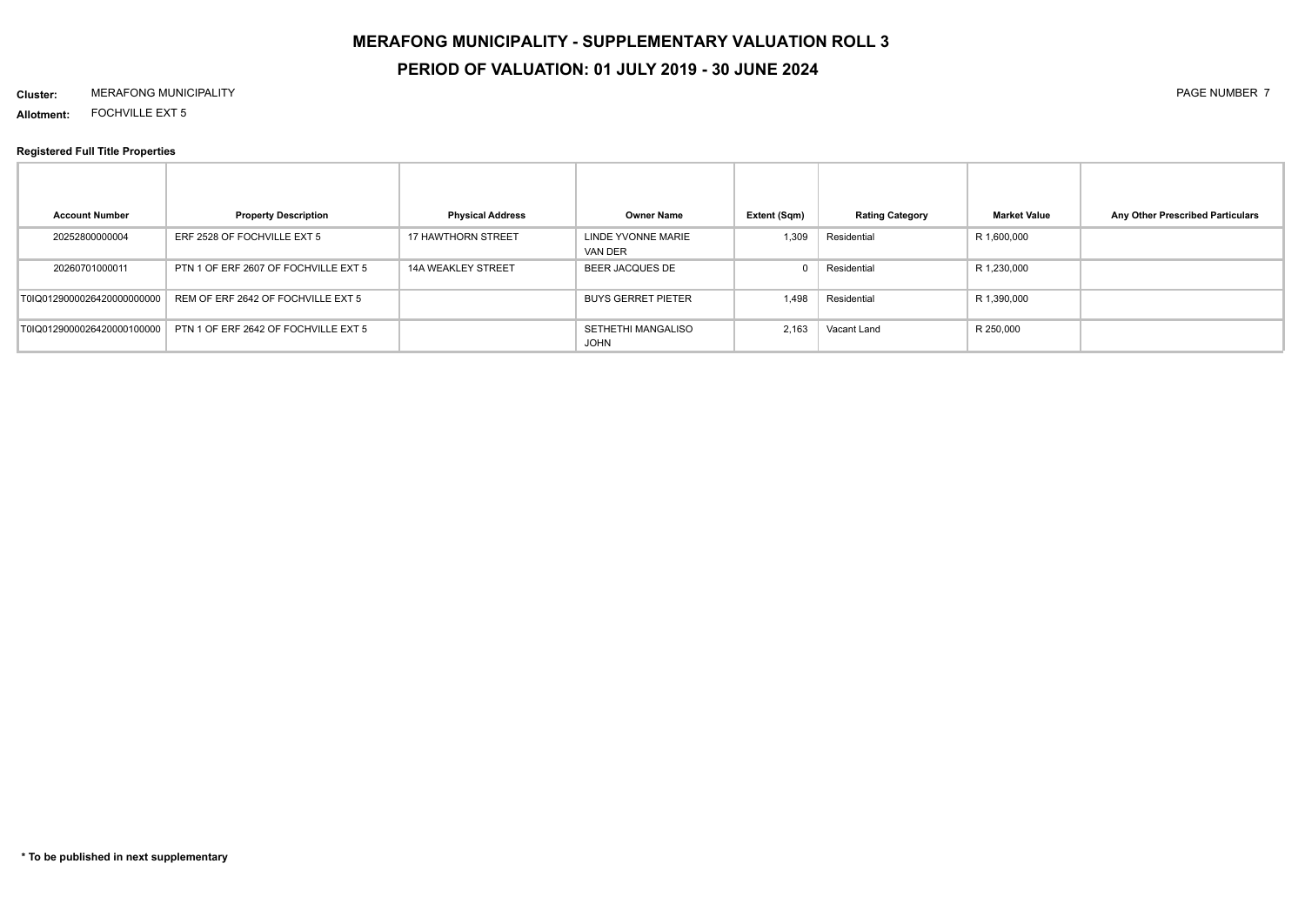## **PERIOD OF VALUATION: 01 JULY 2019 - 30 JUNE 2024**

#### **Cluster:** MERAFONG MUNICIPALITY PAGE NUMBER 8

**Allotment:** GREENSPARK

| <b>Account Number</b>                            | <b>Property Description</b> | <b>Physical Address</b> | <b>Owner Name</b> | Extent (Sqm) | <b>Rating Category</b> | <b>Market Value</b> | Any Other Prescribed Particulars |
|--------------------------------------------------|-----------------------------|-------------------------|-------------------|--------------|------------------------|---------------------|----------------------------------|
| T0IQ0145000005210000000000 ERF 521 OF GREENSPARK |                             |                         | DANSTER JULIA     | 280          | Residential            | R 135,000           |                                  |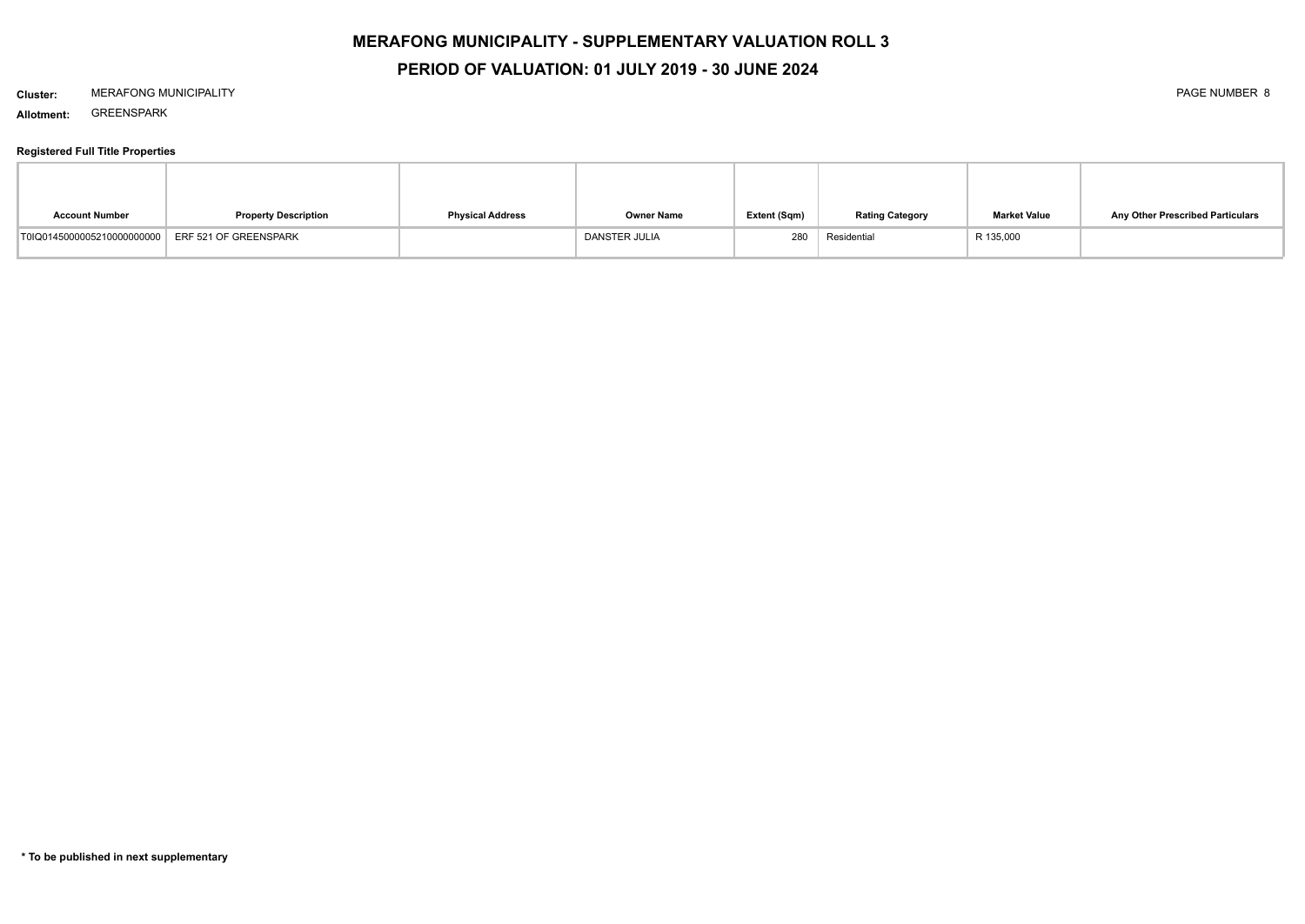## **PERIOD OF VALUATION: 01 JULY 2019 - 30 JUNE 2024**

#### **Cluster:** MERAFONG MUNICIPALITY PAGE NUMBER 9

**Allotment:** KHUTSONG EXT 1

| <b>Account Number</b> | <b>Property Description</b>                           | <b>Physical Address</b> | <b>Owner Name</b> | Extent (Sqm) | <b>Rating Category</b> | <b>Market Value</b> | Any Other Prescribed Particulars |
|-----------------------|-------------------------------------------------------|-------------------------|-------------------|--------------|------------------------|---------------------|----------------------------------|
|                       | T0IQ0527000042900000000000 ERF 4290 OF KHUTSONG EXT 1 |                         | DORAH MAKHUTLE    | 300          | Residential            | R 60,000            |                                  |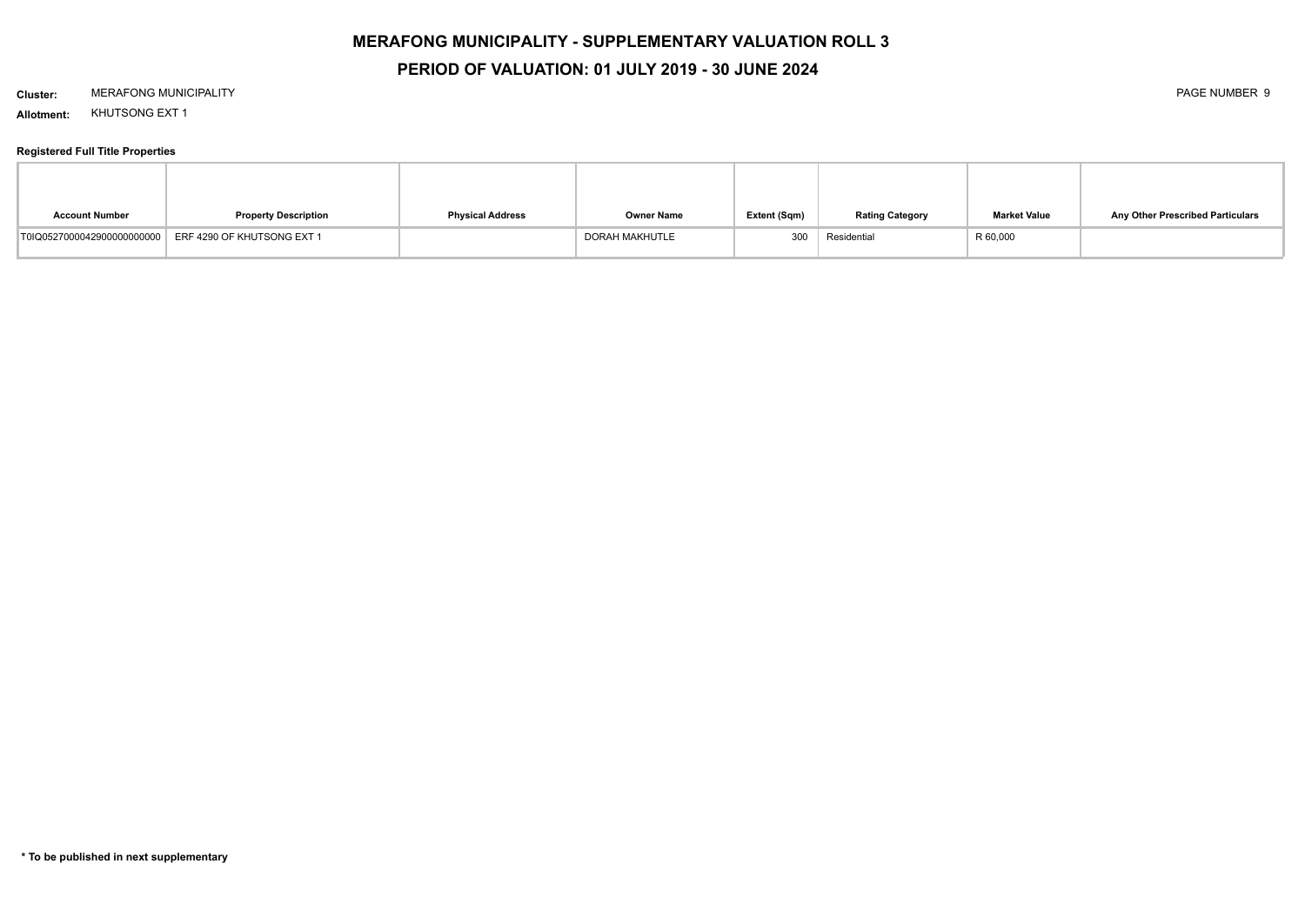#### **Cluster:** MERAFONG MUNICIPALITY PAGE NUMBER 10

**Allotment:** KHUTSONG SOUTH

#### **Registered Full Title Properties**

| <b>Account Number</b>       | <b>Property Description</b> | <b>Physical Address</b> | <b>Owner Name</b>                        | Extent (Sqm) | <b>Rating Category</b> | <b>Market Value</b> | Any Other Prescribed Particulars |
|-----------------------------|-----------------------------|-------------------------|------------------------------------------|--------------|------------------------|---------------------|----------------------------------|
| T0IQ05270000300000000000000 | ERF 3000 OF KHUTSONG SOUTH  |                         | <b>MASULAFO SHADRACK</b><br><b>NYAKA</b> | 415          | Residential            | R 60,000            |                                  |
| T0IQ0527000030010000000000  | ERF 3001 OF KHUTSONG SOUTH  |                         | NOMBEKO ISABELLA<br><b>MADLONGWANA</b>   | 405          | Residential            | R 60,000            |                                  |
| T0IQ0527000030040000000000  | ERF 3004 OF KHUTSONG SOUTH  |                         | SOLOMON NOMBUYISELO                      | 328          | Residential            | R 108,000           |                                  |
| T0IQ05270000300500000000000 | ERF 3005 OF KHUTSONG SOUTH  |                         | <b>MOTHIBI ALINA LETLHOO</b>             | 340          | Residential            | R 75,000            |                                  |
| T0IQ05270000300900000000000 | ERF 3009 OF KHUTSONG SOUTH  |                         | MAMPHO PAULINE<br>LAMBETH                | 341          | Residential            | R 75,000            |                                  |
| T0IQ05270000301000000000000 | ERF 3010 OF KHUTSONG SOUTH  |                         | <b>GAOSEKWE PETRUS</b><br><b>MOKAEDI</b> | 300          | Residential            | R 75,000            |                                  |
| T0IQ0527000030120000000000  | ERF 3012 OF KHUTSONG SOUTH  |                         | <b>ESTHER GUBAZA</b>                     | 337          | Residential            | R 165,000           |                                  |
| T0IQ0527000030180000000000  | ERF 3018 OF KHUTSONG SOUTH  |                         | AARON JOHN FAFUDI                        | 338          | Residential            | R 75,000            |                                  |
| T0IQ05270000302000000000000 | ERF 3020 OF KHUTSONG SOUTH  |                         | JOSEPHINE SEAPENG<br><b>MOFOKENG</b>     | 300          | Residential            | R 98,000            |                                  |
| T0IQ0527000030240000000000  | ERF 3024 OF KHUTSONG SOUTH  |                         | MATHAKANE BERNADINA<br><b>MOETI</b>      | 320          | Residential            | R 75,000            |                                  |
| T0IQ05270000302500000000000 | ERF 3025 OF KHUTSONG SOUTH  |                         | EVON THAMIE MOREKUDI                     | 897          | Residential            | R 153,000           |                                  |
| T0IQ0527000030340000000000  | ERF 3034 OF KHUTSONG SOUTH  |                         | MAIFELO SARAH MAFIFI                     | 697          | Residential            | R 80,000            |                                  |
| T0IQ05270000303900000000000 | ERF 3039 OF KHUTSONG SOUTH  |                         | <b>HILDA PELETE</b>                      | 639          | Residential            | R 353,000           |                                  |
| T0IQ0527000030530000000000  | ERF 3053 OF KHUTSONG SOUTH  |                         | MALESHOANE AGNES<br><b>LEMPHANE</b>      | 313          | Residential            | R 75,000            |                                  |
| T0IQ0527000030570000000000  | ERF 3057 OF KHUTSONG SOUTH  |                         | <b>FRANCINAH</b><br>GOBUSAMANG           | 351          | Residential            | R 75,000            |                                  |
| T0IQ0527000030580000000000  | ERF 3058 OF KHUTSONG SOUTH  |                         | DIKELEDI SARAH GEDULD                    | 339          | Residential            | R 60,000            |                                  |
| T0IQ0527000030680000000000  | ERF 3068 OF KHUTSONG SOUTH  |                         | MOTSEI EMILY RAMANTSI                    | 359          | Residential            | R 60,000            |                                  |
| T0IQ0527000030720000000000  | ERF 3072 OF KHUTSONG SOUTH  |                         | <b>BOIKI SAMUEL MOLOI</b>                | 330          | Residential            | R 60,000            |                                  |
| T0IQ0527000030750000000000  | ERF 3075 OF KHUTSONG SOUTH  |                         | MAKLUDUGA CATHRINE<br><b>MODISE</b>      | 330          | Residential            | R 180,000           |                                  |
| T0IQ0527000030790000000000  | ERF 3079 OF KHUTSONG SOUTH  |                         | <b>MAMOSADI RACHEL</b><br><b>MGESANE</b> | 330          | Residential            | R 220,000           |                                  |

**\* To be published in next supplementary**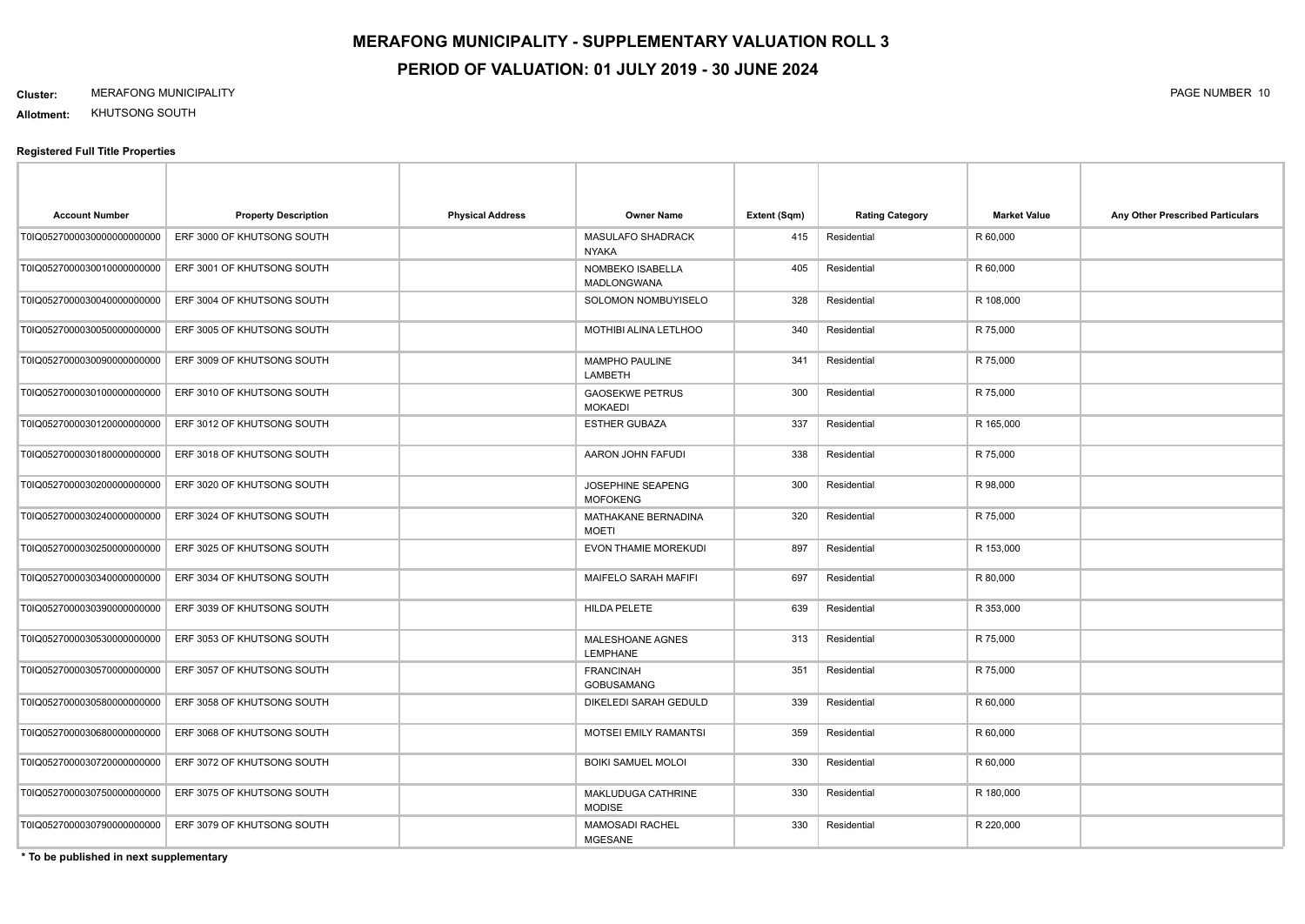#### **Cluster:** MERAFONG MUNICIPALITY PAGE NUMBER 11

**Allotment:** KHUTSONG SOUTH

| <b>Account Number</b>       | <b>Property Description</b> | <b>Physical Address</b> | <b>Owner Name</b>                          | Extent (Sqm) | <b>Rating Category</b> | <b>Market Value</b> | Any Other Prescribed Particulars |
|-----------------------------|-----------------------------|-------------------------|--------------------------------------------|--------------|------------------------|---------------------|----------------------------------|
| T0IQ0527000030820000000000  | ERF 3082 OF KHUTSONG SOUTH  |                         | <b>DIKELEDI MARTHA</b><br><b>MANKWE</b>    | 330          | Residential            | R 75,000            |                                  |
| T0IQ0527000030840000000000  | ERF 3084 OF KHUTSONG SOUTH  |                         | MAMODULA JULIA<br><b>RAMOHANOE</b>         | 322          | Residential            | R 75,000            |                                  |
| T0IQ05270000309000000000000 | ERF 3090 OF KHUTSONG SOUTH  |                         | THABO DANIEL TSAAGANE                      | 315          | Residential            | R 75,000            |                                  |
| T0IQ05270000309500000000000 | ERF 3095 OF KHUTSONG SOUTH  |                         | NOKUTHULA NANCY<br><b>MITANI</b>           | 363          | Residential            | R 60,000            |                                  |
| T0IQ0527000030970000000000  | ERF 3097 OF KHUTSONG SOUTH  |                         | DIPUO ELIZABETH<br><b>RATSOEU</b>          | 319          | Residential            | R 225,000           |                                  |
| T0IQ0527000031010000000000  | ERF 3101 OF KHUTSONG SOUTH  |                         | <b>MORONGWE REBECCA</b><br><b>MOKHAHLE</b> | 314          | Residential            | R 60,000            |                                  |
| T0IQ0527000031020000000000  | ERF 3102 OF KHUTSONG SOUTH  |                         | <b>MOFALADI PATRICIA</b><br><b>MOELESO</b> | 314          | Residential            | R 128,000           |                                  |
| T0IQ05270000310300000000000 | ERF 3103 OF KHUTSONG SOUTH  |                         | NOMANGALISO MATHER<br><b>SINGIMBA</b>      | 314          | Residential            | R 75,000            |                                  |
| T0IQ0527000031050000000000  | ERF 3105 OF KHUTSONG SOUTH  |                         | <b>DINTWA HENDRICK</b><br><b>MONARE</b>    | 309          | Residential            | R 206,000           |                                  |
| T0IQ0527000031070000000000  | ERF 3107 OF KHUTSONG SOUTH  |                         | SISIE JANE SWAZI<br>MOKGANTSITSOANE        | 314          | Residential            | R 75,000            |                                  |
| T0IQ0527000031080000000000  | ERF 3108 OF KHUTSONG SOUTH  |                         | MARTHA MATLAKALA<br><b>COSA</b>            | 314          | Residential            | R 143,000           |                                  |
| T0IQ0527000031090000000000  | ERF 3109 OF KHUTSONG SOUTH  |                         | NIKIWE GIFT MKHOMBO                        | 314          | Residential            | R 150,000           |                                  |
| T0IQ0527000031110000000000  | ERF 3111 OF KHUTSONG SOUTH  |                         | NOSIPHO CYNTHIA<br><b>GULWA</b>            | 314          | Residential            | R 75,000            |                                  |
| T0IQ0527000031140000000000  | ERF 3114 OF KHUTSONG SOUTH  |                         | PHIRI ISMAEL PHAGE                         | 350          | Residential            | R 60,000            |                                  |
| T0IQ0527000031150000000000  | ERF 3115 OF KHUTSONG SOUTH  |                         | ANGELINE KHANYILE                          | 390          | Residential            | R 60,000            |                                  |
| T0IQ0527000031200000000000  | ERF 3120 OF KHUTSONG SOUTH  |                         | MAMMU ANNASTINAH<br><b>MATHIBE</b>         | 363          | Residential            | R 75,000            |                                  |
| T0IQ0527000031210000000000  | ERF 3121 OF KHUTSONG SOUTH  |                         | NTSWAKI JOYCE MOTONE                       | 311          | Residential            | R 75,000            |                                  |
| T0IQ0527000031250000000000  | ERF 3125 OF KHUTSONG SOUTH  |                         | PAUL MICHAEL MOSIA                         | 315          | Residential            | R 75,000            |                                  |
| T0IQ0527000031300000000000  | ERF 3130 OF KHUTSONG SOUTH  |                         | <b>MARIA KEDIBONE</b><br><b>MOKWENA</b>    | 315          | Residential            | R 75,000            |                                  |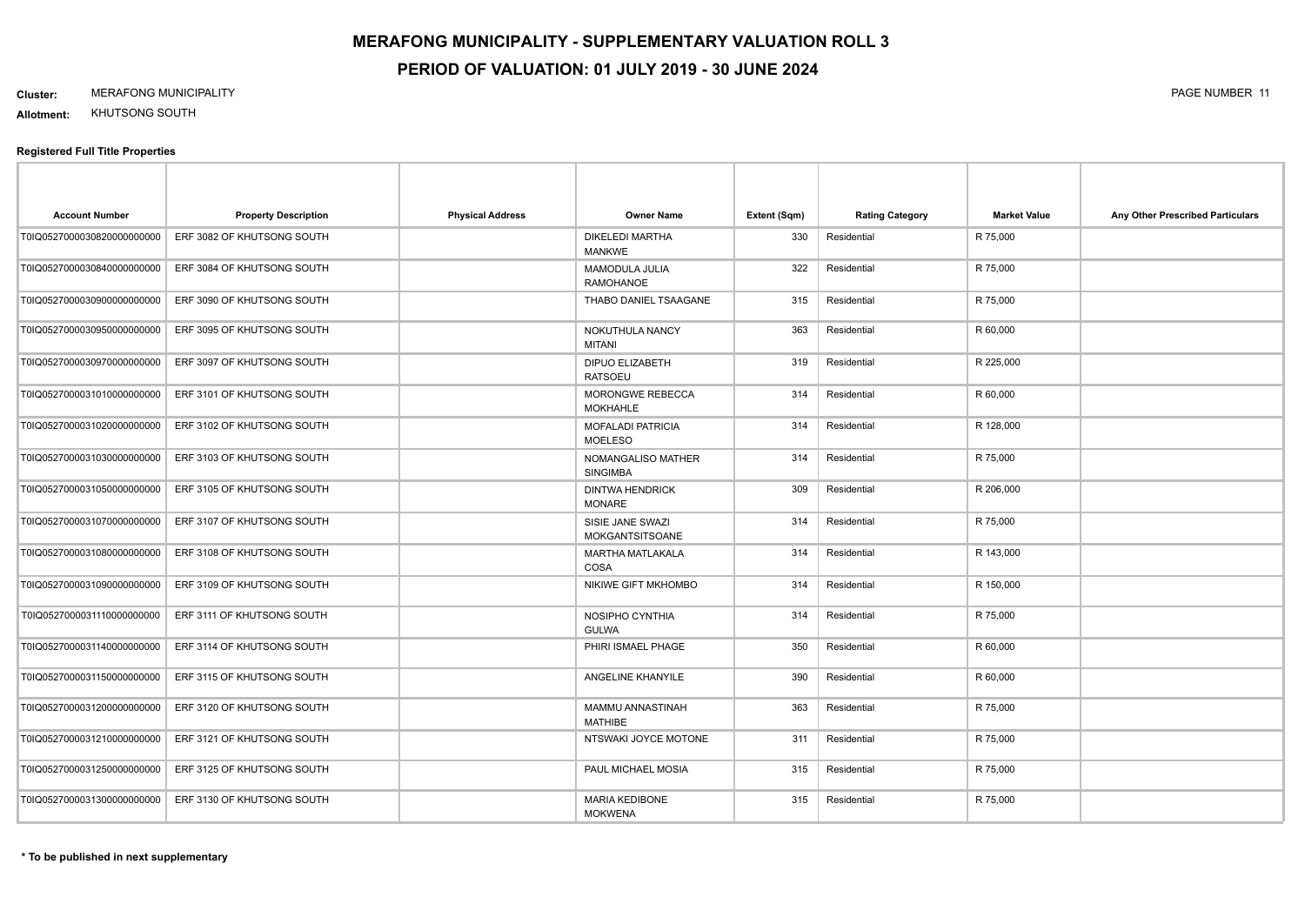#### **Cluster:** MERAFONG MUNICIPALITY PAGE NUMBER 12

**Allotment:** KHUTSONG SOUTH

| <b>Account Number</b>      | <b>Property Description</b> | <b>Physical Address</b> | <b>Owner Name</b>                             | Extent (Sqm) | <b>Rating Category</b> | <b>Market Value</b> | Any Other Prescribed Particulars |
|----------------------------|-----------------------------|-------------------------|-----------------------------------------------|--------------|------------------------|---------------------|----------------------------------|
| T0IQ0527000031310000000000 | ERF 3131 OF KHUTSONG SOUTH  |                         | KHALISWA JULIA<br>WADONIZA                    | 315          | Residential            | R 75,000            |                                  |
| T0IQ0527000031320000000000 | ERF 3132 OF KHUTSONG SOUTH  |                         | NONKULULEKO VICTORIA<br><b>BALARANA</b>       | 337          | Residential            | R 123,000           |                                  |
| T0IQ0527000031330000000000 | ERF 3133 OF KHUTSONG SOUTH  |                         | JOHN VUSI NGOBENI                             | 331          | Residential            | R 75,000            |                                  |
| T0IQ0527000031340000000000 | ERF 3134 OF KHUTSONG SOUTH  |                         | NOMSA NELLY MABOMBO                           | 330          | Residential            | R 75,000            |                                  |
| T0IQ0527000031350000000000 | ERF 3135 OF KHUTSONG SOUTH  |                         | LEKANYANE JOHANNES<br><b>KGOMANE</b>          | 330          | Residential            | R 75,000            |                                  |
| T0IQ0527000031360000000000 | ERF 3136 OF KHUTSONG SOUTH  |                         | ELIZABETH KEBITSANG<br><b>MASIELE</b>         | 330          | Residential            | R 1,050,000         |                                  |
| T0IQ0527000031370000000000 | ERF 3137 OF KHUTSONG SOUTH  |                         | MAPOO BETTY MODISE                            | 330          | Residential            | R 75,000            |                                  |
| T0IQ0527000031380000000000 | ERF 3138 OF KHUTSONG SOUTH  |                         | MATHOLWANA MARIA<br><b>MDEKAZI</b>            | 330          | Residential            | R 60,000            |                                  |
| T0IQ0527000031420000000000 | ERF 3142 OF KHUTSONG SOUTH  |                         | <b>MAPLICE MABOI MELITA</b><br><b>NHLAPO</b>  | 330          | Residential            | R 75,000            |                                  |
| T0IQ0527000031440000000000 | ERF 3144 OF KHUTSONG SOUTH  |                         | MAURICE MUTAVHATSINDI                         | 330          | Residential            | R 60,000            |                                  |
| T0IQ0527000031470000000000 | ERF 3147 OF KHUTSONG SOUTH  |                         | <b>VUYISWA LYNETT</b><br><b>NXUMALO</b>       | 331          | Residential            | R 75,000            |                                  |
| T0IQ0527000031490000000000 | ERF 3149 OF KHUTSONG SOUTH  |                         | MARIA SEBOLELO KALEBE                         | 330          | Residential            | R 60,000            |                                  |
| T0IQ0527000031580000000000 | ERF 3158 OF KHUTSONG SOUTH  |                         | <b>BUYISWA CORDELIA</b><br><b>XULU</b>        | 330          | Residential            | R 300,000           |                                  |
| T0IQ0527000031620000000000 | ERF 3162 OF KHUTSONG SOUTH  |                         | <b>MOTLATSI MARIA BALOI</b>                   | 330          | Residential            | R 75,000            |                                  |
| T0IQ0527000031640000000000 | ERF 3164 OF KHUTSONG SOUTH  |                         | <b>TEBOHO NELSON</b><br><b>MAKGOANA</b>       | 330          | Residential            | R 158,000           |                                  |
| T0IQ0527000031650000000000 | ERF 3165 OF KHUTSONG SOUTH  |                         | <b>TANKISO WALTER</b><br>SALEMANE             | 330          | Residential            | R 60,000            |                                  |
| T0IQ0527000031710000000000 | ERF 3171 OF KHUTSONG SOUTH  |                         | SELLO PIET PHIRI                              | 330          | Residential            | R 68,000            |                                  |
| T0IQ0527000031730000000000 | ERF 3173 OF KHUTSONG SOUTH  |                         | <b>GALALETSANG ELIZABETH</b><br><b>MODISE</b> | 330          | Residential            | R 60,000            |                                  |
| T0IQ0527000031750000000000 | ERF 3175 OF KHUTSONG SOUTH  |                         | HILDAH NOBENGAZI XABA                         | 312          | Residential            | R 75,000            |                                  |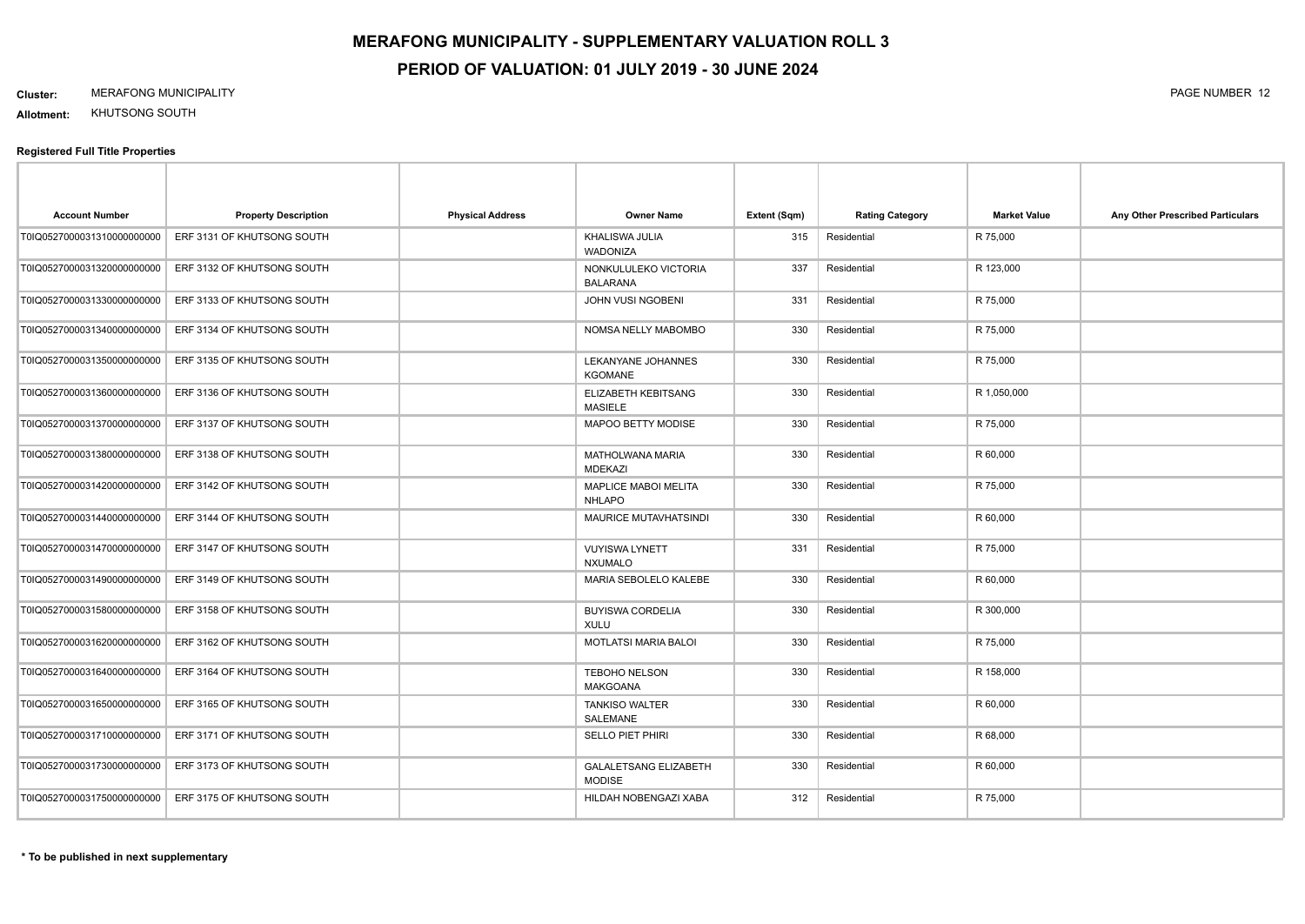#### **Cluster:** MERAFONG MUNICIPALITY PAGE NUMBER 13

**Allotment:** KHUTSONG SOUTH

#### **Registered Full Title Properties**

| <b>Account Number</b>       | <b>Property Description</b> | <b>Physical Address</b> | <b>Owner Name</b>                             | Extent (Sqm) | <b>Rating Category</b> | <b>Market Value</b> | Any Other Prescribed Particulars |
|-----------------------------|-----------------------------|-------------------------|-----------------------------------------------|--------------|------------------------|---------------------|----------------------------------|
| T0IQ0527000031800000000000  | ERF 3180 OF KHUTSONG SOUTH  |                         | SIMELANE DOMINIC<br><b>MZWAKHE</b>            | 347          | Residential            | R 60,000            |                                  |
| T0IQ0527000031820000000000  | ERF 3182 OF KHUTSONG SOUTH  |                         | <b>MIMMY KHASWANE</b>                         | 308          | Residential            | R 60,000            |                                  |
| T0IQ0527000031870000000000  | ERF 3187 OF KHUTSONG SOUTH  |                         | MAPHOMOLO ESTHER<br>PELLE                     | 348          | Residential            | R 150,000           |                                  |
| T0IQ0527000031920000000000  | ERF 3192 OF KHUTSONG SOUTH  |                         | SEAPEI SOPHIE MONARE                          | 326          | Residential            | R 60,000            |                                  |
| T0IQ0527000031960000000000  | ERF 3196 OF KHUTSONG SOUTH  |                         | SISANA REGINAH<br>SILENGA                     | 315          | Residential            | R 173,000           |                                  |
| T0IQ05270000320000000000000 | ERF 3200 OF KHUTSONG SOUTH  |                         | <b>VIRGINIA MASAU</b>                         | 326          | Residential            | R 75,000            |                                  |
| T0IQ05270000320900000000000 | ERF 3209 OF KHUTSONG SOUTH  |                         | ELIZABETH MMABELE<br>RAMOSAJANA               | 312          | Residential            | R 75,000            |                                  |
| T0IQ05270000321000000000000 | ERF 3210 OF KHUTSONG SOUTH  |                         | <b>GASEITSIWE JOHANNES</b><br><b>MOAGAESI</b> | 312          | Residential            | R 83,000            |                                  |
| T0IQ0527000032110000000000  | ERF 3211 OF KHUTSONG SOUTH  |                         | KUKU REBECCA                                  | 312          | Residential            | R 75,000            |                                  |
| T0IQ0527000032140000000000  | ERF 3214 OF KHUTSONG SOUTH  |                         | <b>ESTORINAH SEEKANE</b><br><b>MANTUNG</b>    | 312          | Residential            | R 135,000           |                                  |
| T0IQ0527000032160000000000  | ERF 3216 OF KHUTSONG SOUTH  |                         | <b>EGNES NOKOTSANE</b><br>PHAPHASHANE         | 337          | Residential            | R 75,000            |                                  |
| T0IQ0527000032180000000000  | ERF 3218 OF KHUTSONG SOUTH  |                         | <b>MPITIMPITI FLORA MAILE</b>                 | 312          | Residential            | R 60,000            |                                  |
| T0IQ0527000032210000000000  | ERF 3221 OF KHUTSONG SOUTH  |                         | LYDIA GADIFELE MQINA                          | 312          | Residential            | R 156,000           |                                  |
| T0IQ0527000032250000000000  | ERF 3225 OF KHUTSONG SOUTH  |                         | VINOLIA SOLANE                                | 312          | Residential            | R 60,000            |                                  |
| T0IQ0527000032310000000000  | ERF 3231 OF KHUTSONG SOUTH  |                         | <b>JOSHUA SEBIDI</b>                          | 304          | Residential            | R 60,000            |                                  |
| T0IQ0527000032420000000000  | ERF 3242 OF KHUTSONG SOUTH  |                         | ALFRED SARAO NKOSI                            | 334          | Residential            | R 105,000           |                                  |
| T0IQ0527000032430000000000  | ERF 3243 OF KHUTSONG SOUTH  |                         | AUPA SIMON MANTSHO                            | 341          | Residential            | R 60,000            |                                  |
| T0IQ0527000032440000000000  | ERF 3244 OF KHUTSONG SOUTH  |                         | <b>TSHOKOLO MOSES</b>                         | 347          | Residential            | R 75,000            |                                  |
| T0IQ0527000032460000000000  | ERF 3246 OF KHUTSONG SOUTH  |                         | NDITSHENI CALVIN<br><b>MULAUDZI</b>           | 334          | Residential            | R 75,000            |                                  |
| T0IQ0527000032480000000000  | ERF 3248 OF KHUTSONG SOUTH  |                         | <b>KEDIBONE SELINA</b><br><b>BATHEBENG</b>    | 334          | Residential            | R 60,000            |                                  |

**\* To be published in next supplementary**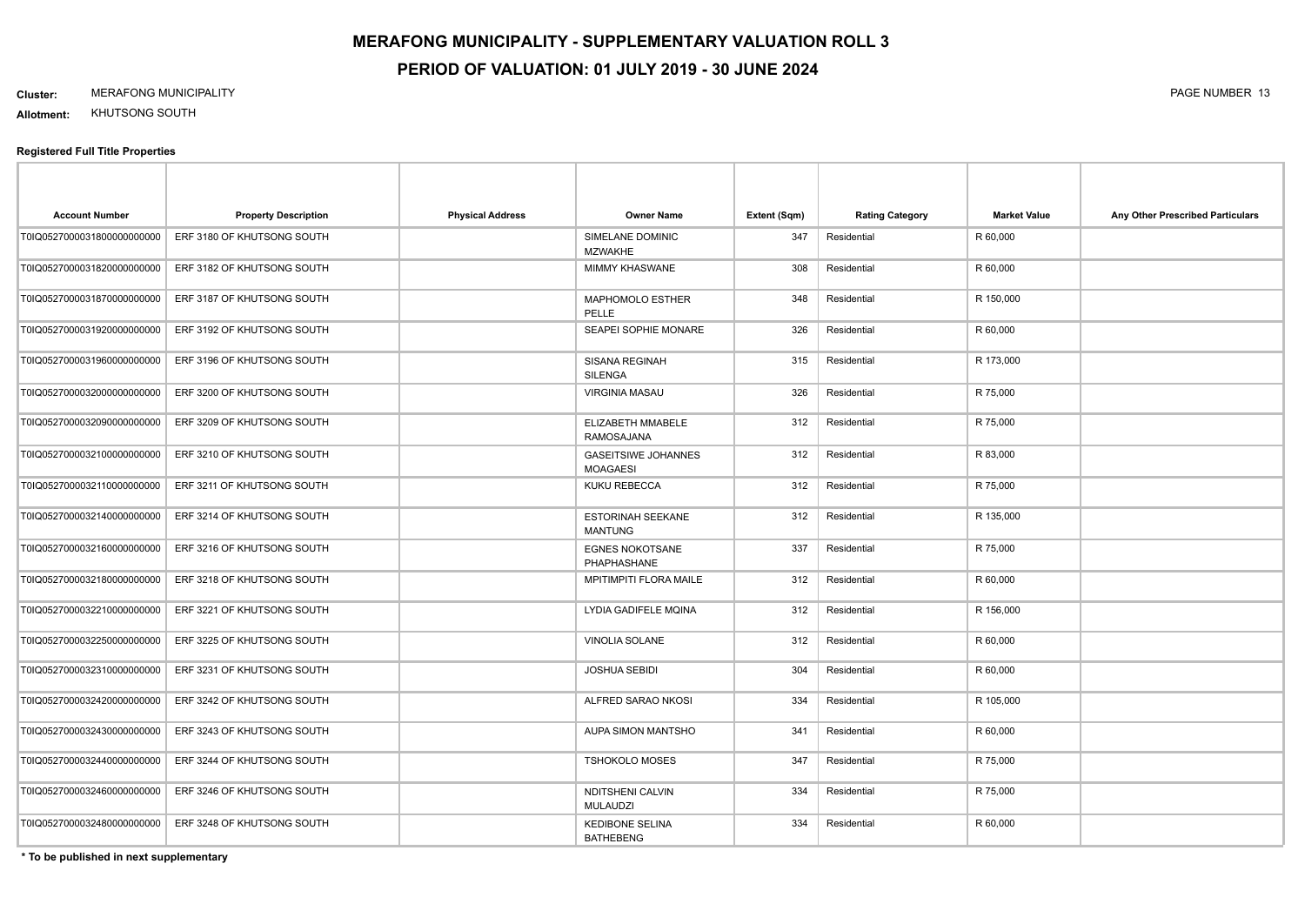#### **Cluster:** MERAFONG MUNICIPALITY PAGE NUMBER 14

**Allotment:** KHUTSONG SOUTH

| <b>Account Number</b>       | <b>Property Description</b> | <b>Physical Address</b> | <b>Owner Name</b>                           | Extent (Sqm) | <b>Rating Category</b> | <b>Market Value</b> | Any Other Prescribed Particulars |
|-----------------------------|-----------------------------|-------------------------|---------------------------------------------|--------------|------------------------|---------------------|----------------------------------|
| T0IQ0527000032490000000000  | ERF 3249 OF KHUTSONG SOUTH  |                         | NOMPIKISO ELISIE<br><b>TYHATYHEKA</b>       | 334          | Residential            | R 75,000            |                                  |
| T0IQ0527000032510000000000  | ERF 3251 OF KHUTSONG SOUTH  |                         | AUPA LEVY NGQAQU                            | 327          | Residential            | R 150,000           |                                  |
| T0IQ0527000032550000000000  | ERF 3255 OF KHUTSONG SOUTH  |                         | NOBAKABONA ELIZABETH<br><b>NOHOLOZA</b>     | 325          | Residential            | R 98,000            |                                  |
| T0IQ0527000032560000000000  | ERF 3256 OF KHUTSONG SOUTH  |                         | ALINAH KEDISALETSE<br><b>MOATE</b>          | 325          | Residential            | R 75,000            |                                  |
| T0IQ0527000032570000000000  | ERF 3257 OF KHUTSONG SOUTH  |                         | NOMVALI MOTI KGOBE                          | 325          | Residential            | R 285,000           |                                  |
| T0IQ0527000032620000000000  | ERF 3262 OF KHUTSONG SOUTH  |                         | MOTHOSELE ANNA KOMBI                        | 318          | Residential            | R 60,000            |                                  |
| T0IQ0527000032640000000000  | ERF 3264 OF KHUTSONG SOUTH  |                         | MARTHA DINEO NDABA                          | 349          | Residential            | R 60,000            |                                  |
| T0IQ0527000032780000000000  | ERF 3278 OF KHUTSONG SOUTH  |                         | <b>GAITSIWE MAGELINE</b><br><b>MORAPEDI</b> | 349          | Residential            | R 60,000            |                                  |
| T0IQ0527000032800000000000  | ERF 3280 OF KHUTSONG SOUTH  |                         | NONSISI ALINAH<br><b>NTSHAYISA</b>          | 349          | Residential            | R 75,000            |                                  |
| T0IQ0527000032890000000000  | ERF 3289 OF KHUTSONG SOUTH  |                         | <b>LIMAKATSO CECILIA</b><br><b>MOLEOHI</b>  | 307          | Residential            | R 75,000            |                                  |
| T0IQ0527000032960000000000  | ERF 3296 OF KHUTSONG SOUTH  |                         | NONGAYITHINI MARTHA<br><b>HLATYWAYO</b>     | 326          | Residential            | R 60,000            |                                  |
| T0IQ0527000032970000000000  | ERF 3297 OF KHUTSONG SOUTH  |                         | PORTIA LUSIA PHETO                          | 370          | Residential            | R 75,000            |                                  |
| T0IQ0527000032980000000000  | ERF 3298 OF KHUTSONG SOUTH  |                         | JOYCE GOGO HLAZO                            | 345          | Residential            | R 75,000            |                                  |
| T0IQ0527000032990000000000  | ERF 3299 OF KHUTSONG SOUTH  |                         | THANDIWE MARTHA<br><b>KLAAS</b>             | 388          | Residential            | R 75,000            |                                  |
| T0IQ0527000033000000000000  | ERF 3300 OF KHUTSONG SOUTH  |                         | <b>GOITSIMANG HENDRICK</b><br><b>BAILE</b>  | 309          | Residential            | R 60,000            |                                  |
| T0IQ0527000033020000000000  | ERF 3302 OF KHUTSONG SOUTH  |                         | MOSHABESHA EDWIN<br><b>MOLAHLEHI</b>        | 324          | Residential            | R 60,000            |                                  |
| T0IQ05270000330300000000000 | ERF 3303 OF KHUTSONG SOUTH  |                         | <b>BUYISWA DEBORA</b><br><b>NZEKENI</b>     | 324          | Residential            | R 75,000            |                                  |
| T0IQ0527000033070000000000  | ERF 3307 OF KHUTSONG SOUTH  |                         | <b>TSILISO SIMON</b><br><b>MOLEBATSI</b>    | 324          | Residential            | R 135,000           |                                  |
| T0IQ0527000033100000000000  | ERF 3310 OF KHUTSONG SOUTH  |                         | <b>MASISI JACOBETH</b><br>MOGAGABE          | 324          | Residential            | R 75,000            |                                  |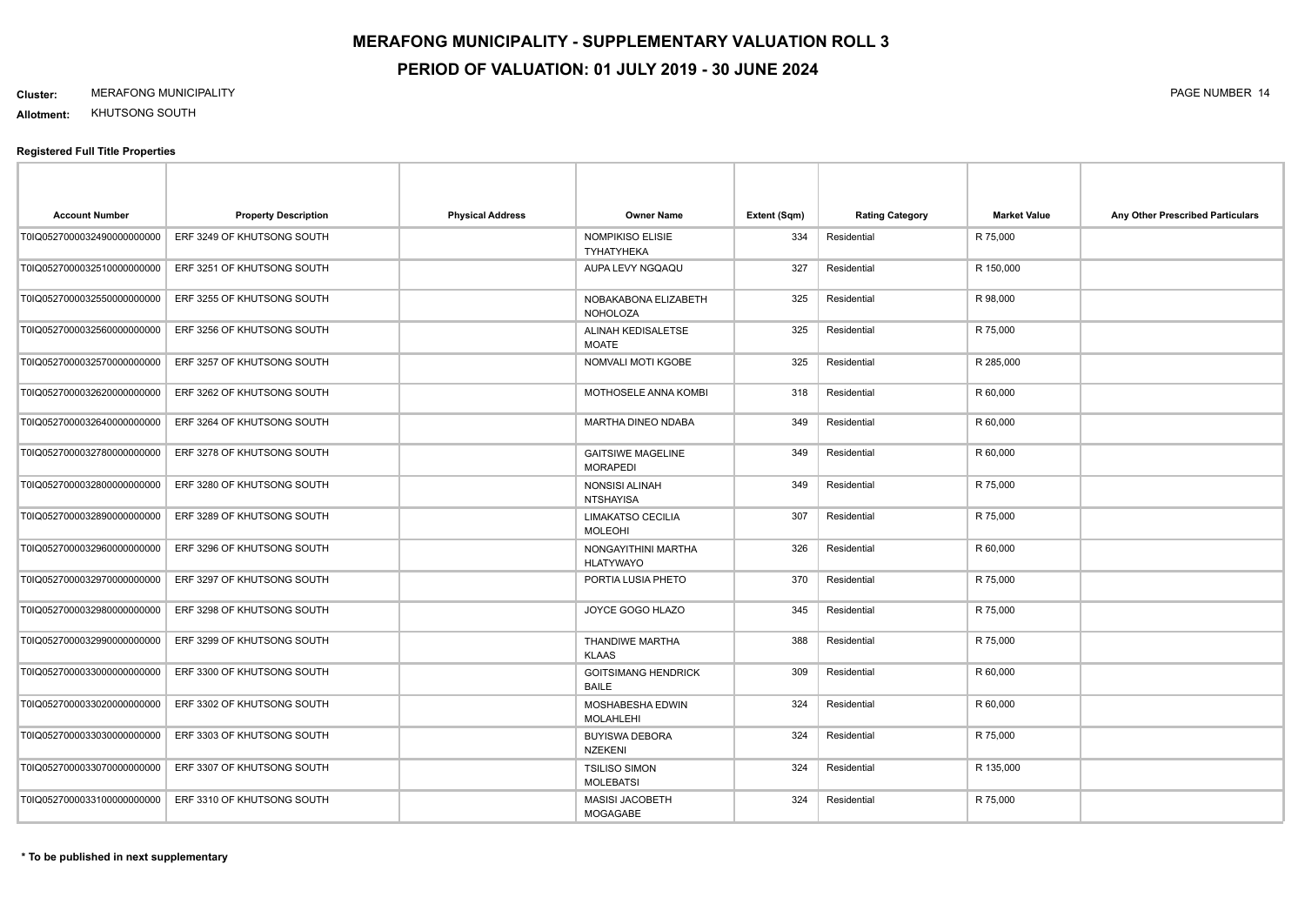#### **Cluster:** MERAFONG MUNICIPALITY PAGE NUMBER 15

**Allotment:** KHUTSONG SOUTH

| <b>Account Number</b>       | <b>Property Description</b> | <b>Physical Address</b> | <b>Owner Name</b>                             | Extent (Sqm) | <b>Rating Category</b> | <b>Market Value</b> | Any Other Prescribed Particulars |
|-----------------------------|-----------------------------|-------------------------|-----------------------------------------------|--------------|------------------------|---------------------|----------------------------------|
| T0IQ0527000033110000000000  | ERF 3311 OF KHUTSONG SOUTH  |                         | <b>MAGDELINE MENG</b><br><b>MOKGOPA</b>       | 324          | Residential            | R 75,000            |                                  |
| T0IQ0527000033120000000000  | ERF 3312 OF KHUTSONG SOUTH  |                         | SANNAH KOKODI<br><b>MOTLHABI</b>              | 324          | Residential            | R 83,000            |                                  |
| T0IQ0527000033130000000000  | ERF 3313 OF KHUTSONG SOUTH  |                         | <b>MFUNENI ZACHEUS</b><br><b>SITHOLE</b>      | 311          | Residential            | R 98,000            |                                  |
| T0IQ0527000033170000000000  | ERF 3317 OF KHUTSONG SOUTH  |                         | MANGENA AUBREY DELA                           | 324          | Residential            | R 60,000            |                                  |
| T0IQ0527000033180000000000  | ERF 3318 OF KHUTSONG SOUTH  |                         | MIRRIAM MAMOTLHANKA<br><b>MOETI</b>           | 324          | Residential            | R 93,000            |                                  |
| T0IQ0527000033190000000000  | ERF 3319 OF KHUTSONG SOUTH  |                         | <b>MERRIAM MTHOMBENI</b>                      | 324          | Residential            | R 135,000           |                                  |
| T0IQ0527000033230000000000  | ERF 3323 OF KHUTSONG SOUTH  |                         | <b>MARGARETT MASEDI</b><br><b>MAMATHEBULA</b> | 324          | Residential            | R 60,000            |                                  |
| T0IQ0527000033280000000000  | ERF 3328 OF KHUTSONG SOUTH  |                         | KGAMPEPE PAUL GUMEDE                          | 326          | Residential            | R 60,000            |                                  |
| T0IQ0527000033290000000000  | ERF 3329 OF KHUTSONG SOUTH  |                         | SEHUME ALBINA<br><b>NTSOELENGOE</b>           | 326          | Residential            | R 60,000            |                                  |
| T0IQ0527000033300000000000  | ERF 3330 OF KHUTSONG SOUTH  |                         | AGNES NONTSEKELELO<br><b>KHULA</b>            | 326          | Residential            | R 75,000            |                                  |
| T0IQ0527000033310000000000  | ERF 3331 OF KHUTSONG SOUTH  |                         | PORTIA ZOLEKA MURIEL<br><b>MAKALIMA</b>       | 326          | Residential            | R 60,000            |                                  |
| T0IQ0527000033320000000000  | ERF 3332 OF KHUTSONG SOUTH  |                         | <b>IRENE BUSISIWE DLAMINI</b>                 | 326          | Residential            | R 75,000            |                                  |
| T0IQ0527000033330000000000  | ERF 3333 OF KHUTSONG SOUTH  |                         | MOTSHEWA ELIZABETH<br><b>BOGATSU</b>          | 326          | Residential            | R 75,000            |                                  |
| T0IQ0527000033430000000000  | ERF 3343 OF KHUTSONG SOUTH  |                         | <b>MAETSO CECELIA</b><br><b>JONGILANGA</b>    | 305          | Residential            | R 75,000            |                                  |
| T0IQ0527000033490000000000  | ERF 3349 OF KHUTSONG SOUTH  |                         | <b>ALINAH MAMORETELE</b><br><b>SEMPE</b>      | 306          | Residential            | R 116,000           |                                  |
| T0IQ0527000033540000000000  | ERF 3354 OF KHUTSONG SOUTH  |                         | POGISO JOHN NKOTSI                            | 306          | Residential            | R 60,000            |                                  |
| T0IQ0527000033560000000000  | ERF 3356 OF KHUTSONG SOUTH  |                         | <b>MASERAME KETSIA</b><br><b>SEBOLA</b>       | 313          | Residential            | R 173,000           |                                  |
| T0IQ05270000336000000000000 | ERF 3360 OF KHUTSONG SOUTH  |                         | MAKELETSO MAGWAZA                             | 350          | Residential            | R 60,000            |                                  |
| T0IQ0527000033620000000000  | ERF 3362 OF KHUTSONG SOUTH  |                         | MADALA ALFRED SIBUYI                          | 333          | Residential            | R 60,000            |                                  |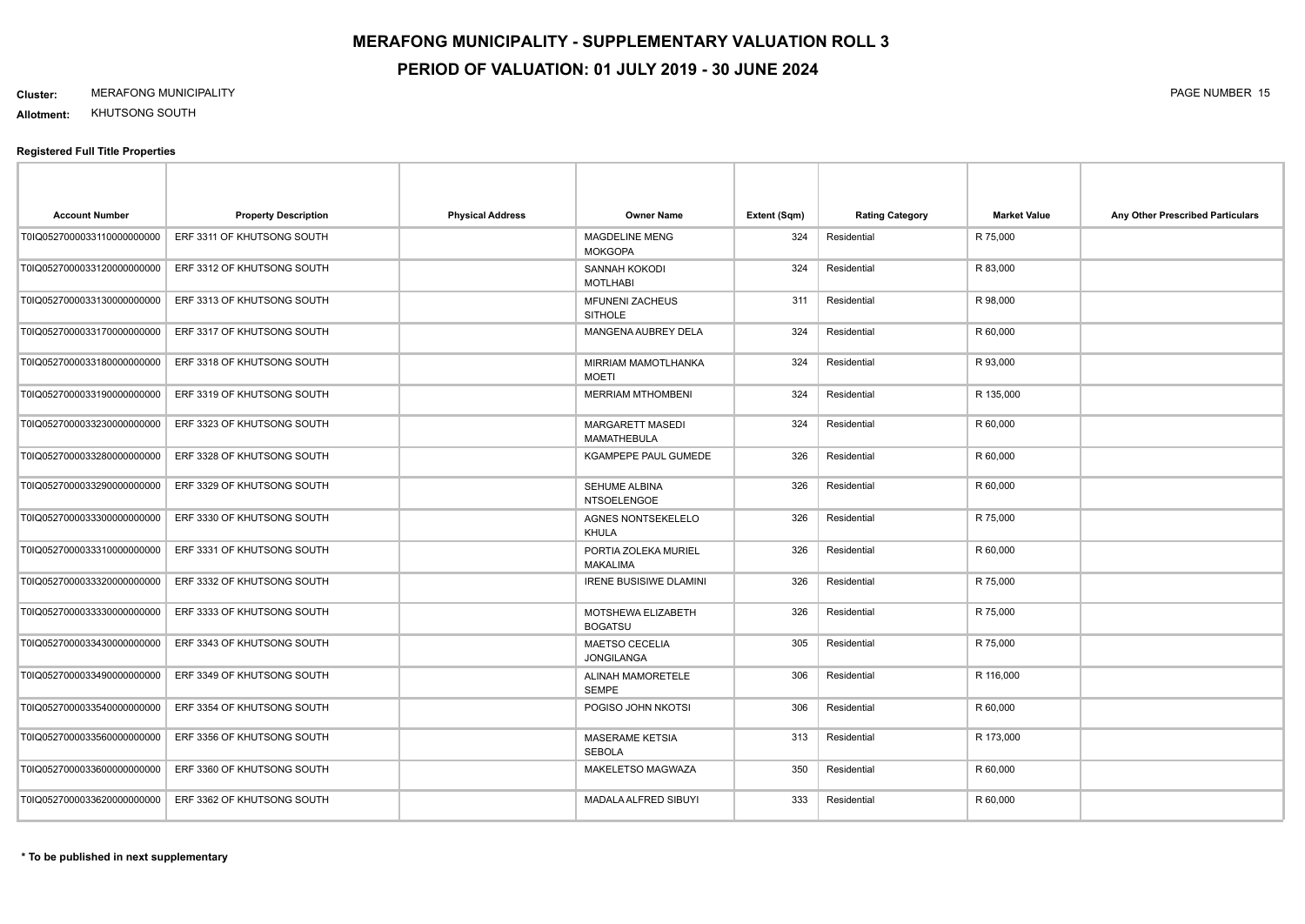#### **Cluster:** MERAFONG MUNICIPALITY PAGE NUMBER 16

**Allotment:** KHUTSONG SOUTH

| <b>Account Number</b>       | <b>Property Description</b> | <b>Physical Address</b> | <b>Owner Name</b>                           | Extent (Sqm) | <b>Rating Category</b> | <b>Market Value</b> | Any Other Prescribed Particulars |
|-----------------------------|-----------------------------|-------------------------|---------------------------------------------|--------------|------------------------|---------------------|----------------------------------|
| T0IQ0527000033630000000000  | ERF 3363 OF KHUTSONG SOUTH  |                         | POPI EMILY LEKEBE                           | 340          | Residential            | R 60,000            |                                  |
| T0IQ0527000033640000000000  | ERF 3364 OF KHUTSONG SOUTH  |                         | LAHLIWE ELIZABETH<br><b>MAKOBANE</b>        | 350          | Residential            | R 108,000           |                                  |
| T0IQ05270000336600000000000 | ERF 3366 OF KHUTSONG SOUTH  |                         | <b>DIMAKATSO ONICA</b><br>NDHLOVU           | 350          | Residential            | R 90,000            |                                  |
| T0IQ0527000033770000000000  | ERF 3377 OF KHUTSONG SOUTH  |                         | <b>ESTHER MMAMOEDING</b><br><b>MOKGAMO</b>  | 309          | Residential            | R 75,000            |                                  |
| T0IQ0527000033780000000000  | ERF 3378 OF KHUTSONG SOUTH  |                         | KHOLEKA EVELYN<br>SONKOSI                   | 309          | Residential            | R 75,000            |                                  |
| T0IQ0527000033790000000000  | ERF 3379 OF KHUTSONG SOUTH  |                         | EDWARD SEKGOMPIRI<br><b>MATABANE</b>        | 309          | Residential            | R 164,000           |                                  |
| T0IQ0527000033820000000000  | ERF 3382 OF KHUTSONG SOUTH  |                         | KHANYELWA VIVIAN<br><b>BOTMAN</b>           | 411          | Residential            | R 60,000            |                                  |
| T0IQ0527000033830000000000  | ERF 3383 OF KHUTSONG SOUTH  |                         | MAMZANE NORAH<br>MKWANAZE                   | 352          | Residential            | R 60,000            |                                  |
| T0IQ0527000033890000000000  | ERF 3389 OF KHUTSONG SOUTH  |                         | MOTSHABI ELIZABETH<br><b>TSIPHA</b>         | 305          | Residential            | R 60,000            |                                  |
| T0IQ0527000033940000000000  | ERF 3394 OF KHUTSONG SOUTH  |                         | <b>DINGIWE ELIZABETH</b><br><b>NGADI</b>    | 305          | Residential            | R 75,000            |                                  |
| T0IQ0527000033950000000000  | ERF 3395 OF KHUTSONG SOUTH  |                         | LYDIA KHUMALO                               | 305          | Residential            | R 60,000            |                                  |
| T0IQ0527000033990000000000  | ERF 3399 OF KHUTSONG SOUTH  |                         | <b>TOBEKA MSUTU</b>                         | 305          | Residential            | R 75,000            |                                  |
| T0IQ0527000034020000000000  | ERF 3402 OF KHUTSONG SOUTH  |                         | <b>DIKELEDI MARGARET</b><br><b>RAKOMANE</b> | 305          | Residential            | R 75,000            |                                  |
| T0IQ0527000034050000000000  | ERF 3405 OF KHUTSONG SOUTH  |                         | NONTSIZI JOHANNAH<br><b>MBOTSHANE</b>       | 317          | Residential            | R 75,000            |                                  |
| T0IQ0527000034070000000000  | ERF 3407 OF KHUTSONG SOUTH  |                         | MAPONTSHO AGNES PALO                        | 352          | Residential            | R 128,000           |                                  |
| T0IQ0527000034100000000000  | ERF 3410 OF KHUTSONG SOUTH  |                         | JANE POOLO MOLELEKOA                        | 360          | Residential            | R 98,000            |                                  |
| T0IQ0527000034110000000000  | ERF 3411 OF KHUTSONG SOUTH  |                         | SOLIWE FRANCINAH<br><b>FIPHAZA</b>          | 348          | Residential            | R 60,000            |                                  |
| T0IQ0527000034120000000000  | ERF 3412 OF KHUTSONG SOUTH  |                         | <b>QUEEN MAKHUNGA</b>                       | 348          | Residential            | R 75,000            |                                  |
| T0IQ0527000034130000000000  | ERF 3413 OF KHUTSONG SOUTH  |                         | <b>DIMAKATSO MARIA</b><br><b>MOTSISI</b>    | 360          | Residential            | R 60,000            |                                  |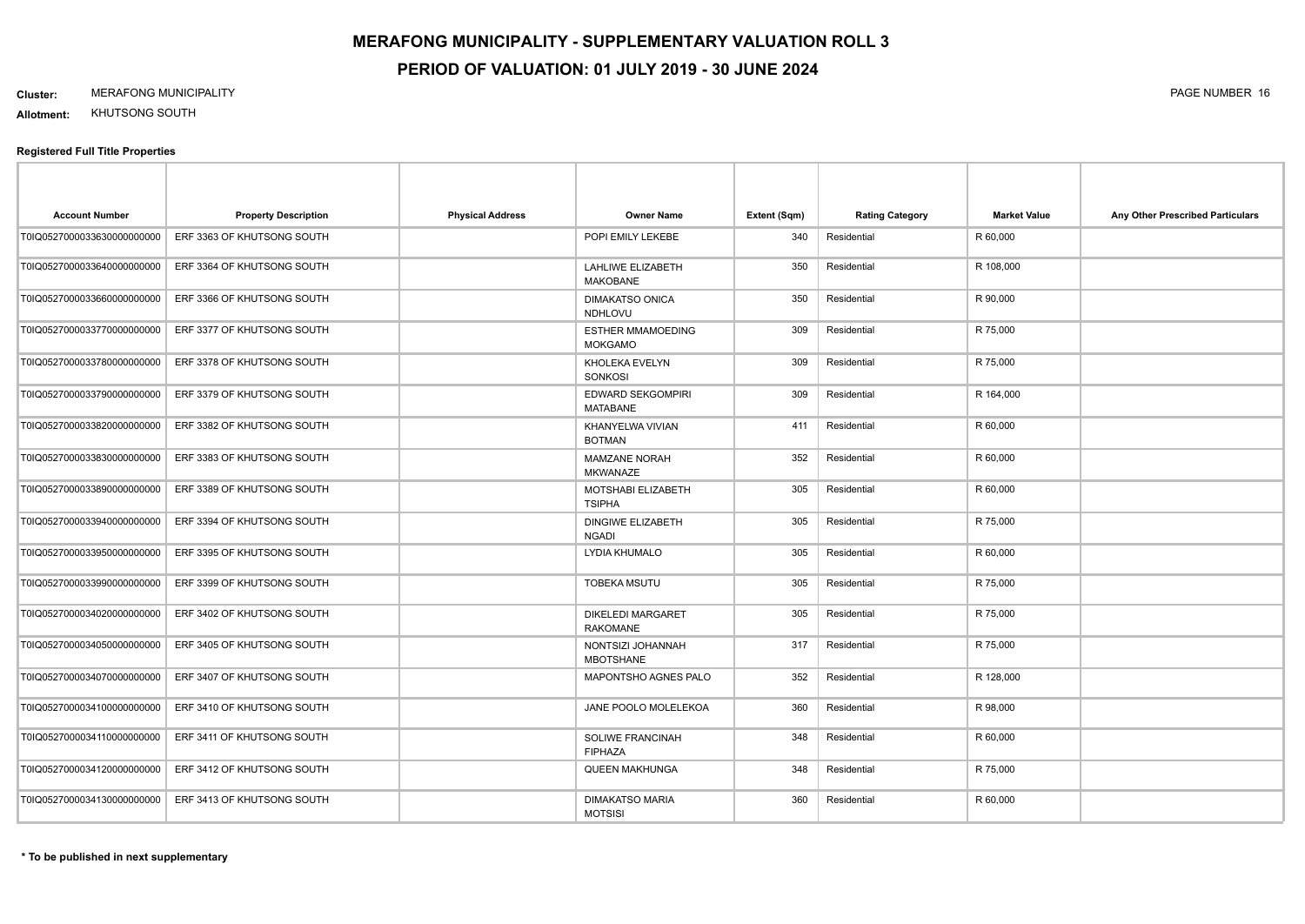#### **Cluster:** MERAFONG MUNICIPALITY PAGE NUMBER 17

**Allotment:** KHUTSONG SOUTH

| <b>Account Number</b>      | <b>Property Description</b> | <b>Physical Address</b> | <b>Owner Name</b>                           | Extent (Sqm) | <b>Rating Category</b> | <b>Market Value</b> | Any Other Prescribed Particulars |
|----------------------------|-----------------------------|-------------------------|---------------------------------------------|--------------|------------------------|---------------------|----------------------------------|
| T0IQ0527000034140000000000 | ERF 3414 OF KHUTSONG SOUTH  |                         | NOMAEZA MARGARET<br><b>SICWELE</b>          | 360          | Residential            | R 60,000            |                                  |
| T0IQ0527000034300000000000 | ERF 3430 OF KHUTSONG SOUTH  |                         | NOSIPHO GLADYS<br><b>MOGOLE</b>             | 303          | Residential            | R 60,000            |                                  |
| T0IQ0527000030310000000000 | ERF 3431 OF KHUTSONG SOUTH  |                         | NOZUKO PATO                                 | 303          | Residential            | R 60,000            |                                  |
| T0IQ0527000034330000000000 | ERF 3433 OF KHUTSONG SOUTH  |                         | MMATSELA ELIZABETH<br><b>MATHULWE</b>       | 303          | Residential            | R 173,000           |                                  |
| T0IQ0527000034380000000000 | ERF 3438 OF KHUTSONG SOUTH  |                         | REBECCA MASERAME<br>MALULEKE                | 347          | Residential            | R 138,000           |                                  |
| T0IQ0527000034400000000000 | ERF 3440 OF KHUTSONG SOUTH  |                         | <b>LEROTHODI PAUL</b><br><b>NKOLANYANE</b>  | 300          | Residential            | R 60,000            |                                  |
| T0IQ0527000034410000000000 | ERF 3441 OF KHUTSONG SOUTH  |                         | SANNA MMENYANA<br><b>MFIKOE</b>             | 305          | Residential            | R 108,000           |                                  |
| T0IQ0527000034420000000000 | ERF 3442 OF KHUTSONG SOUTH  |                         | ELIZABETH NOKUSENI<br><b>NGUBANE</b>        | 335          | Residential            | R 75,000            |                                  |
| T0IQ0527000034440000000000 | ERF 3444 OF KHUTSONG SOUTH  |                         | <b>KEFUWE CONSTANCE</b><br><b>MOKHELE</b>   | 311          | Residential            | R 60,000            |                                  |
| T0IQ0527000034450000000000 | ERF 3445 OF KHUTSONG SOUTH  |                         | ANNA MOKGOPA<br><b>MORWALEDI</b>            | 300          | Residential            | R 60,000            |                                  |
| T0IQ0527000034470000000000 | ERF 3447 OF KHUTSONG SOUTH  |                         | PAULINAH TRYPHINA<br><b>PULENG MASITENG</b> | 335          | Residential            | R 173,000           |                                  |
| T0IQ0527000034510000000000 | ERF 3451 OF KHUTSONG SOUTH  |                         | NOMATHEMBA ELIZABETH<br><b>NKOSI</b>        | 305          | Residential            | R 75,000            |                                  |
| T0IQ0527000034530000000000 | ERF 3453 OF KHUTSONG SOUTH  |                         | FRANCINA MAMPU NTULI                        | 347          | Residential            | R 120,000           |                                  |
| T0IQ0527000035570000000000 | ERF 3457 OF KHUTSONG SOUTH  |                         | MATSHIDISO ELIZABETH<br>RABELE              | 335          | Residential            | R 75,000            |                                  |
| T0IQ0527000034580000000000 | ERF 3458 OF KHUTSONG SOUTH  |                         | <b>SEGAMETSI FEIKIE</b><br><b>MORAPEDI</b>  | 347          | Residential            | R 105,000           |                                  |
| T0IQ0527000034590000000000 | ERF 3459 OF KHUTSONG SOUTH  |                         | <b>MARIA MATLAKALA</b><br><b>MOREMI</b>     | 311          | Residential            | R 60,000            |                                  |
| T0IQ0527000034620000000000 | ERF 3462 OF KHUTSONG SOUTH  |                         | <b>BELEBESE ANDRIES</b><br><b>MOHOASE</b>   | 335          | Residential            | R 60,000            |                                  |
| T0IQ0527000034640000000000 | ERF 3464 OF KHUTSONG SOUTH  |                         | ZODWA EVA NXUMALO                           | 311          | Residential            | R 60,000            |                                  |
| T0IQ0527000034730000000000 | ERF 3473 OF KHUTSONG SOUTH  |                         | DIKELEDI ELIZABETH<br>RAKOMANE MOTSENYANE   | 348          | Residential            | R 75,000            |                                  |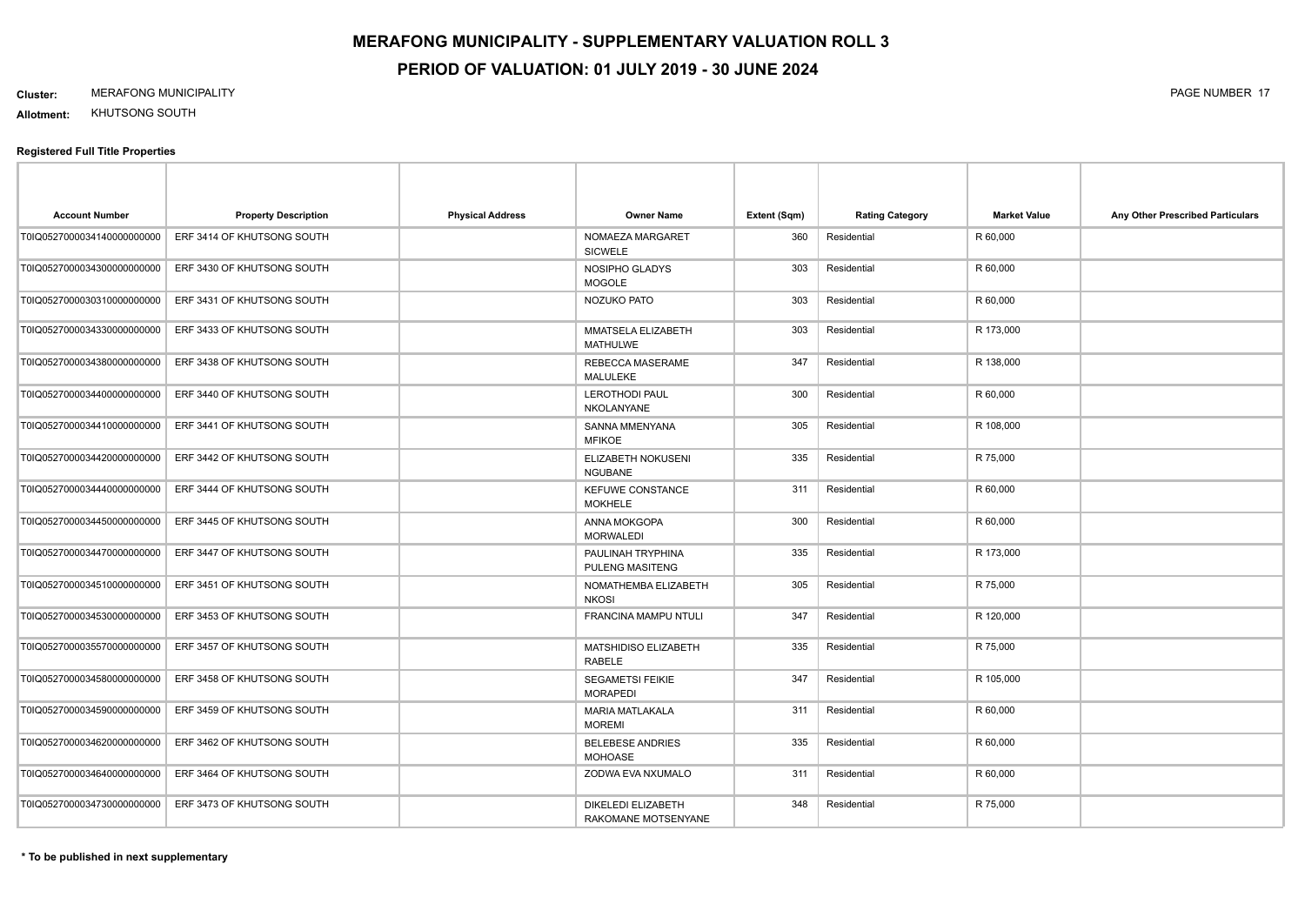#### **Cluster:** MERAFONG MUNICIPALITY PAGE NUMBER 18

**Allotment:** KHUTSONG SOUTH

#### **Registered Full Title Properties**

| <b>Account Number</b>       | <b>Property Description</b> | <b>Physical Address</b> | <b>Owner Name</b>                             | Extent (Sqm) | <b>Rating Category</b> | <b>Market Value</b> | Any Other Prescribed Particulars |
|-----------------------------|-----------------------------|-------------------------|-----------------------------------------------|--------------|------------------------|---------------------|----------------------------------|
| T0IQ0527000034780000000000  | ERF 3478 OF KHUTSONG SOUTH  |                         | HALIEO MARIA SEFATSA                          | 348          | Residential            | R 98,000            |                                  |
| T0IQ0527000034890000000000  | ERF 3489 OF KHUTSONG SOUTH  |                         | <b>BUYISILE EZAKIEL</b><br><b>MOLWELI</b>     | 300          | Residential            | R 60,000            |                                  |
| T0IQ0527000034910000000000  | ERF 3491 OF KHUTSONG SOUTH  |                         | ANNAH MATLAKALA<br>RAMILE                     | 300          | Residential            | R 75,000            |                                  |
| T0IQ0527000034930000000000  | ERF 3493 OF KHUTSONG SOUTH  |                         | <b>MATOA ALINAH BAAS</b>                      | 300          | Residential            | R 60,000            |                                  |
| T0IQ0527000034940000000000  | ERF 3494 OF KHUTSONG SOUTH  |                         | RAMADIMETJA REBECCA<br><b>MAREMA</b>          | 314          | Residential            | R 60,000            |                                  |
| T0IQ0527000034950000000000  | ERF 3495 OF KHUTSONG SOUTH  |                         | PULENG JANE BOTSANE                           | 322          | Residential            | R 90,000            |                                  |
| T0IQ0527000034970000000000  | ERF 3497 OF KHUTSONG SOUTH  |                         | JOHANNA POPPIE BEZU                           | 302          | Residential            | R 90,000            |                                  |
| T0IQ0527000034990000000000  | ERF 3499 OF KHUTSONG SOUTH  |                         | JEANETT MARIA MATJELE                         | 302          | Residential            | R 60,000            |                                  |
| T0IQ0527000035000000000000  | ERF 3500 OF KHUTSONG SOUTH  |                         | <b>BETTY BUSISIWE</b><br><b>MASANGO</b>       | 302          | Residential            | R 60,000            |                                  |
| T0IQ05270000350600000000000 | ERF 3506 OF KHUTSONG SOUTH  |                         | <b>BUTI PETRUS MALTOU</b>                     | 300          | Residential            | R 60,000            |                                  |
| T0IQ0527000035090000000000  | ERF 3509 OF KHUTSONG SOUTH  |                         | SIPHO PAUL MAILA                              | 304          | Residential            | R 60,000            |                                  |
| T0IQ0527000035100000000000  | ERF 3510 OF KHUTSONG SOUTH  |                         | EVA MATAPELO KGANYA                           | 304          | Residential            | R 75,000            |                                  |
| T0IQ0527000035160000000000  | ERF 3516 OF KHUTSONG SOUTH  |                         | MAKOLOBOTO EMILY<br>ELIZA MAHUPELA            | 304          | Residential            | R 75,000            |                                  |
| T0IQ0527000035180000000000  | ERF 3518 OF KHUTSONG SOUTH  |                         | MATLAKALA LYDIA<br><b>MOTHUPI</b>             | 315          | Residential            | R 60,000            |                                  |
| T0IQ0527000035230000000000  | ERF 3523 OF KHUTSONG SOUTH  |                         | MAMEDUPE LENAH<br><b>RAMAMBODU</b>            | 304          | Residential            | R 60,000            |                                  |
| T0IQ0527000035280000000000  | ERF 3528 OF KHUTSONG SOUTH  |                         | <b>DIKGONYANENG</b><br><b>REBECCA SEILANE</b> | 308          | Residential            | R 60,000            |                                  |
| T0IQ0527000035300000000000  | ERF 3530 OF KHUTSONG SOUTH  |                         | KATLHOLO PAUL<br><b>MOGAJANE</b>              | 336          | Residential            | R 60,000            |                                  |
| T0IQ0527000035360000000000  | ERF 3536 OF KHUTSONG SOUTH  |                         | PILE MARIA MOLEFE                             | 308          | Residential            | R 60,000            |                                  |
| T0IQ0527000035370000000000  | ERF 3537 OF KHUTSONG SOUTH  |                         | MOTLALEPULA PAULINAH<br><b>KUBU</b>           | 308          | Residential            | R 60,000            |                                  |
| T0IQ0527000035390000000000  | ERF 3539 OF KHUTSONG SOUTH  |                         | MAPULE MARIA MCHUNU                           | 311          | Residential            | R 75,000            |                                  |

**\* To be published in next supplementary**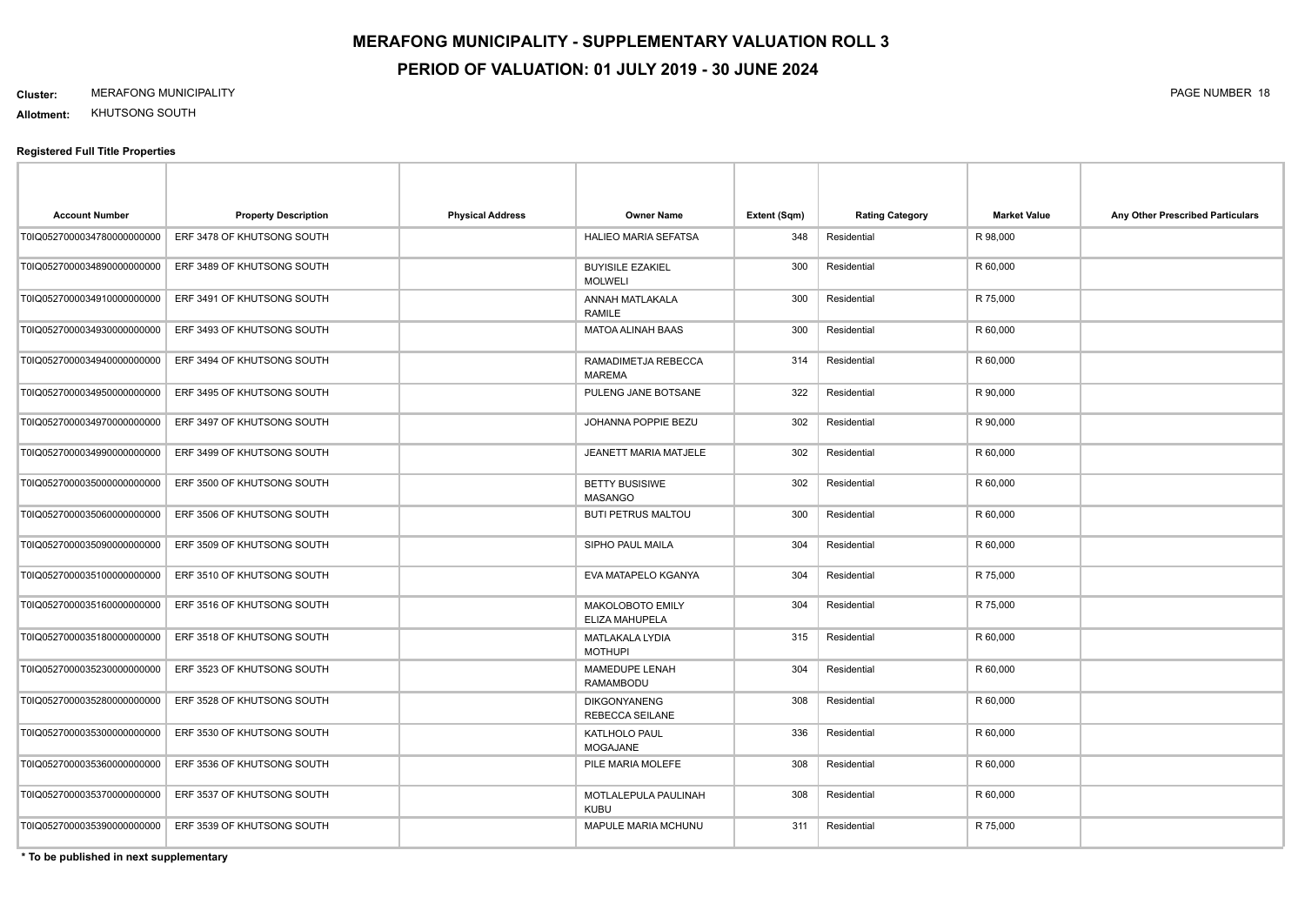#### **Cluster:** MERAFONG MUNICIPALITY PAGE NUMBER 19

**Allotment:** KHUTSONG SOUTH

| <b>Account Number</b>       | <b>Property Description</b> | <b>Physical Address</b> | <b>Owner Name</b>                            | Extent (Sqm) | <b>Rating Category</b> | <b>Market Value</b> | Any Other Prescribed Particulars |
|-----------------------------|-----------------------------|-------------------------|----------------------------------------------|--------------|------------------------|---------------------|----------------------------------|
| T0IQ0527000035440000000000  | ERF 3544 OF KHUTSONG SOUTH  |                         | NOMDAKAZANA<br><b>FLORENCE MAFILIKA</b>      | 308          | Residential            | R 75,000            |                                  |
| T0IQ0527000035460000000000  | ERF 3546 OF KHUTSONG SOUTH  |                         | <b>JOSEPHINE MASELLO</b><br><b>TSOTETSI</b>  | 308          | Residential            | R 68,000            |                                  |
| T0IQ0527000035480000000000  | ERF 3548 OF KHUTSONG SOUTH  |                         | SEGWABANYANE JOHN<br><b>KWADI</b>            | 308          | Residential            | R 60,000            |                                  |
| T0IQ0527000035520000000000  | ERF 3552 OF KHUTSONG SOUTH  |                         | <b>UNOPI RHOSA</b><br><b>MODISAKENG</b>      | 308          | Residential            | R 60,000            |                                  |
| T0IQ0527000035530000000000  | ERF 3553 OF KHUTSONG SOUTH  |                         | PAULINAH MABE                                | 308          | Residential            | R 60,000            |                                  |
| T0IQ0527000035580000000000  | ERF 3558 OF KHUTSONG SOUTH  |                         | FIKELEPHI QUDALELE                           | 407          | Residential            | R 108,000           |                                  |
| T0IQ05270000356000000000000 | ERF 3560 OF KHUTSONG SOUTH  |                         | NTSWAKI WELHEMINA<br><b>DIAMOND</b>          | 360          | Residential            | R 135,000           |                                  |
| T0IQ0527000035630000000000  | ERF 3563 OF KHUTSONG SOUTH  |                         | SIPHOKAI CHRISTINA<br><b>MTIKITIKI</b>       | 300          | Residential            | R 60,000            |                                  |
| T0IQ0527000035660000000000  | ERF 3566 OF KHUTSONG SOUTH  |                         | <b>OLYMPIA SINDISWA</b><br><b>BATWALI</b>    | 368          | Residential            | R 60,000            |                                  |
| T0IQ0527000035690000000000  | ERF 3569 OF KHUTSONG SOUTH  |                         | ETHEL NOLUNGISILE<br><b>MHLOBO</b>           | 356          | Residential            | R 75,000            |                                  |
| T0IQ0527000035740000000000  | ERF 3574 OF KHUTSONG SOUTH  |                         | NOMHAMHA MARIA<br><b>MBENE</b>               | 308          | Residential            | R 60,000            |                                  |
| T0IQ0527000035820000000000  | ERF 3582 OF KHUTSONG SOUTH  |                         | NINI ELIZABETH<br><b>MOKGOJWA</b>            | 335          | Residential            | R 108,000           |                                  |
| T0IQ0527000035850000000000  | ERF 3585 OF KHUTSONG SOUTH  |                         | MAPOLO MITTA NDLOVU                          | 353          | Residential            | R 75,000            |                                  |
| T0IQ0527000035940000000000  | ERF 3594 OF KHUTSONG SOUTH  |                         | <b>KEEDITSE JUSTICE</b><br><b>RANTHITONG</b> | 353          | Residential            | R 60,000            |                                  |
| T0IQ0527000035950000000000  | ERF 3595 OF KHUTSONG SOUTH  |                         | <b>BUSISIWE MAGGIE SINDI</b>                 | 353          | Residential            | R 180,000           |                                  |
| T0IQ0527000035980000000000  | ERF 3598 OF KHUTSONG SOUTH  |                         | MTUKAZIWE ISAAC TJALE                        | 353          | Residential            | R 53,000            |                                  |
| T0IQ0527000035990000000000  | ERF 3599 OF KHUTSONG SOUTH  |                         | ZINAKILE EDWIN MATATI                        | 435          | Residential            | R 75,000            |                                  |
| T0IQ0527000036010000000000  | ERF 3601 OF KHUTSONG SOUTH  |                         | LIEFIE JONASSE BAAS                          | 327          | Residential            | R 60,000            |                                  |
| T0IQ05270000360700000000000 | ERF 3607 OF KHUTSONG SOUTH  |                         | STOMPIE JACOBETH<br><b>DORCAS LEBITSI</b>    | 334          | Residential            | R 60,000            |                                  |
|                             |                             |                         |                                              |              |                        |                     |                                  |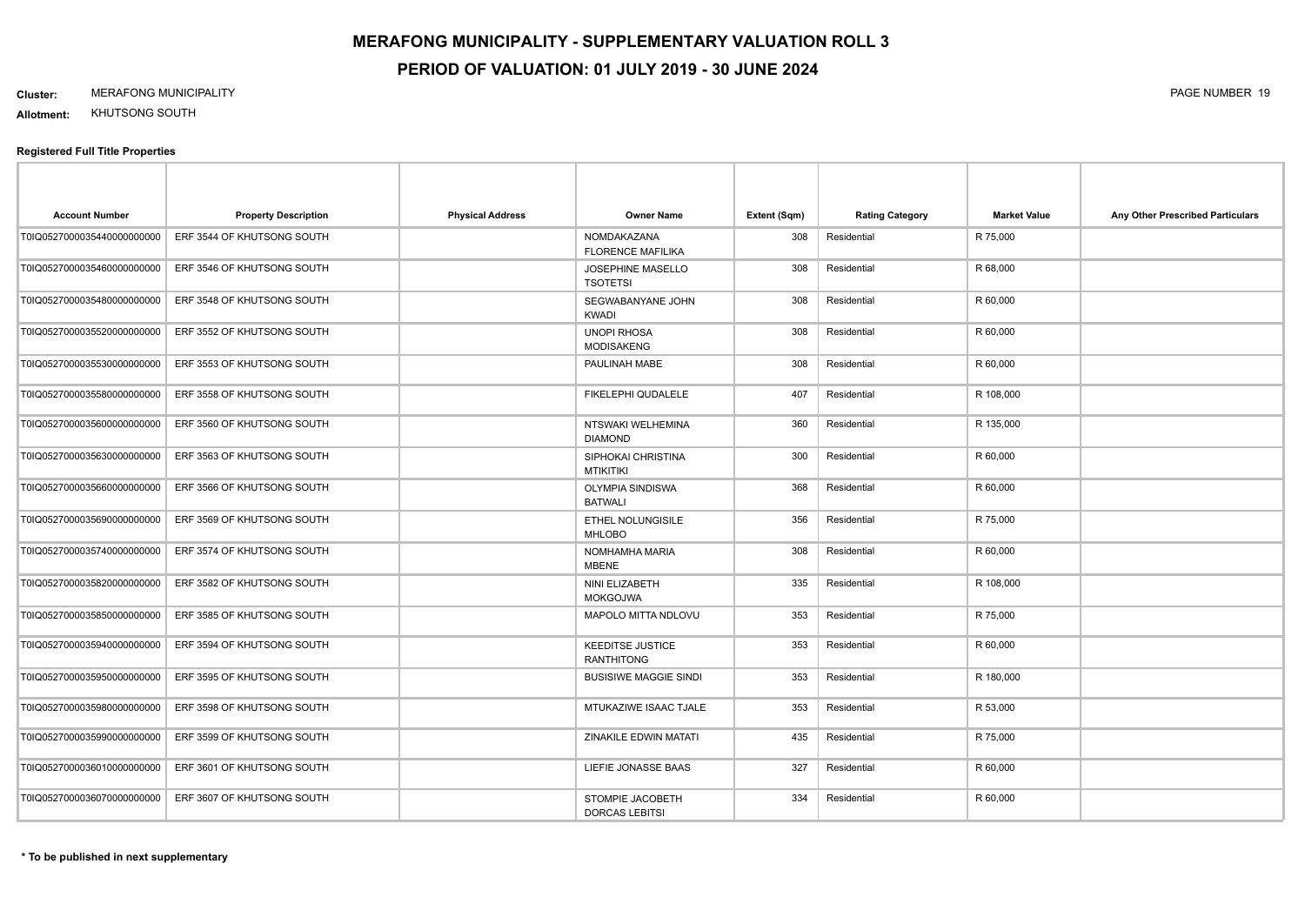#### **Cluster:** MERAFONG MUNICIPALITY PAGE NUMBER 20

**Allotment:** KHUTSONG SOUTH

| <b>Account Number</b>      | <b>Property Description</b> | <b>Physical Address</b> | <b>Owner Name</b>                                                       | Extent (Sqm) | <b>Rating Category</b> | <b>Market Value</b> | Any Other Prescribed Particulars |
|----------------------------|-----------------------------|-------------------------|-------------------------------------------------------------------------|--------------|------------------------|---------------------|----------------------------------|
| T0IQ0527000036270000000000 | ERF 3627 OF KHUTSONG SOUTH  |                         | ANNAH KAMOHELO<br><b>LEGWETE</b>                                        | 316          | Residential            | R 60,000            |                                  |
| T0IQ0527000036280000000000 | ERF 3628 OF KHUTSONG SOUTH  |                         | SOPHIE MATSHIDISO<br><b>MAFILIKA</b>                                    | 316          | Residential            | R 60,000            |                                  |
| T0IQ0527000036290000000000 | ERF 3629 OF KHUTSONG SOUTH  |                         | MALESHWANE MARIA<br><b>MOOKETSI</b>                                     | 316          | Residential            | R 143,000           |                                  |
| T0IQ0527000036300000000000 | ERF 3630 OF KHUTSONG SOUTH  |                         | SETLHAGE JACOB NJORO                                                    | 316          | Residential            | R 75,000            |                                  |
| T0IQ0527000036340000000000 | ERF 3634 OF KHUTSONG SOUTH  |                         | <b>MABATHO CORINA</b><br><b>HLABISO</b>                                 | 320          | Residential            | R 60,000            |                                  |
| T0IQ0527000036360000000000 | ERF 3636 OF KHUTSONG SOUTH  |                         | PUSELETSO RUTH<br><b>MASHIGO</b>                                        | 320          | Residential            | R 135,000           |                                  |
| T0IQ0527000036420000000000 | ERF 3642 OF KHUTSONG SOUTH  |                         | JULIUS MALINGA CEKISO                                                   | 320          | Residential            | R 203,000           |                                  |
| T0IQ0527000036440000000000 | ERF 3644 OF KHUTSONG SOUTH  |                         | JOSEPHINE MMATHABO<br><b>MSUNYANE</b>                                   | 320          | Residential            | R 60,000            |                                  |
| T0IQ0527000036520000000000 | ERF 3652 OF KHUTSONG SOUTH  |                         | <b>FUMANEKILE NTANJANA</b>                                              | 314          | Residential            | R 60,000            |                                  |
| T0IQ0527000036650000000000 | ERF 3665 OF KHUTSONG SOUTH  |                         | <b>GETRUDE MOLEFE</b>                                                   | 325          | Residential            | R 75,000            |                                  |
| T0IQ0527000036690000000000 | ERF 3669 OF KHUTSONG SOUTH  |                         | Retrieving data. Wait a few<br>seconds and try to cut or<br>copy again. | 325          | Residential            | R 75,000            |                                  |
| T0IQ0527000036700000000000 | ERF 3670 OF KHUTSONG SOUTH  |                         | <b>KOLODI JULIA</b><br><b>MASWENYANA</b>                                | 325          | Residential            | R 60,000            |                                  |
| T0IQ0527000036710000000000 | ERF 3671 OF KHUTSONG SOUTH  |                         | SIPHIWE CLERANCE<br>MABE                                                | 325          | Residential            | R 60,000            |                                  |
| T0IQ0527000036730000000000 | ERF 3673 OF KHUTSONG SOUTH  |                         | NOZIPHO JEANETT<br><b>RADEBE</b>                                        | 317          | Residential            | R 60,000            |                                  |
| T0IQ0527000036810000000000 | ERF 3681 OF KHUTSONG SOUTH  |                         | PULENG BERTHA<br><b>MAGWAZA</b>                                         | 327          | Residential            | R 60,000            |                                  |
| T0IQ0527000036860000000000 | ERF 3686 OF KHUTSONG SOUTH  |                         | SIMON KGOMOTSO PHAGE                                                    | 326          | Residential            | R 167,000           |                                  |
| T0IQ0527000036880000000000 | ERF 3688 OF KHUTSONG SOUTH  |                         | MACHENENG PAULINA<br><b>MOSEBEKWA</b>                                   | 326          | Residential            | R 60,000            |                                  |
| T0IQ0527000036950000000000 | ERF 3695 OF KHUTSONG SOUTH  |                         | NYIKO RUWAYDA<br><b>NKWINIKA</b>                                        | 312          | Residential            | R 60,000            |                                  |
| T0IQ0527000036960000000000 | ERF 3696 OF KHUTSONG SOUTH  |                         | <b>ITTO JACKIE NGOBENI</b>                                              | 312          | Residential            | R 75,000            |                                  |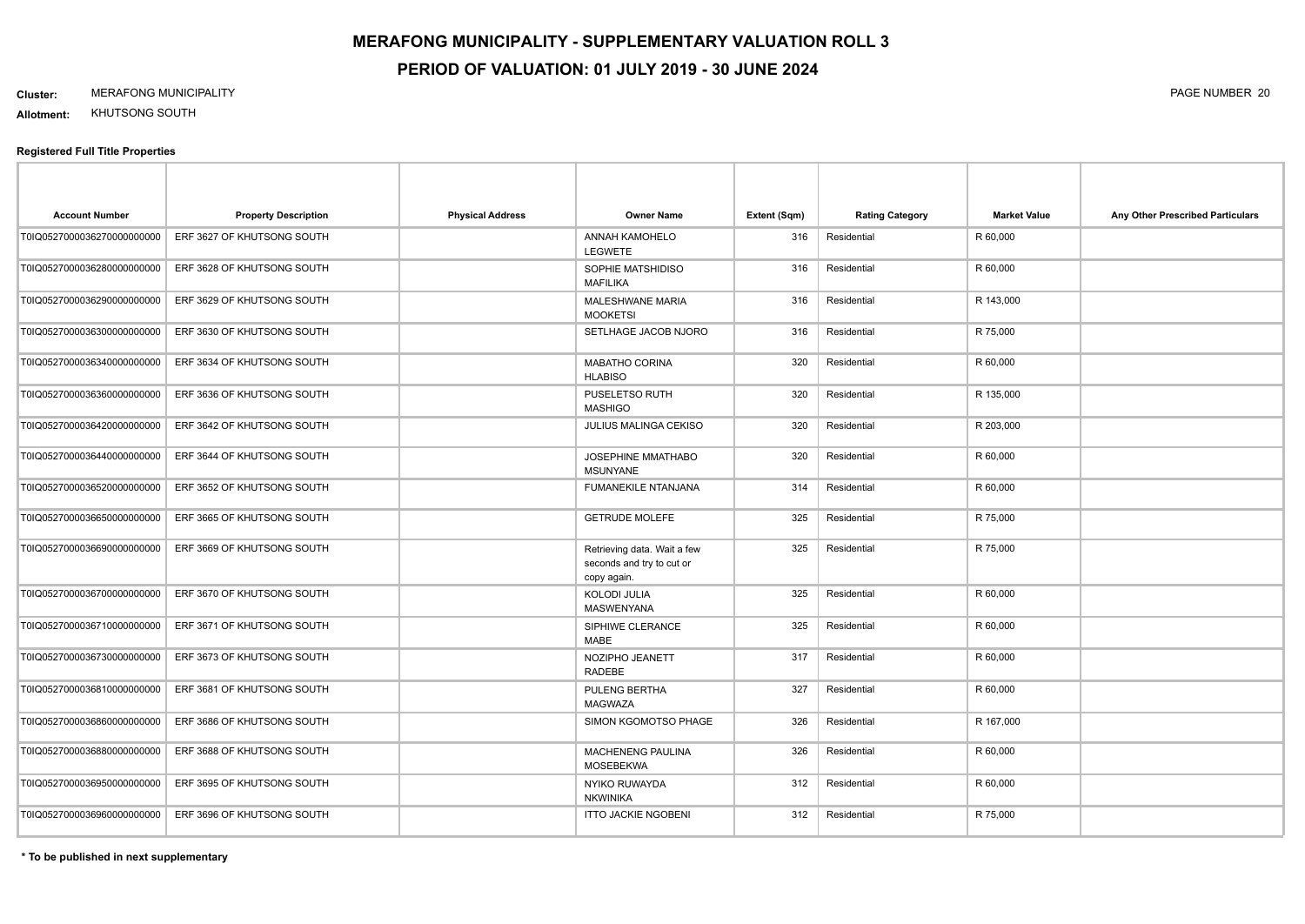#### **Cluster:** MERAFONG MUNICIPALITY PAGE NUMBER 21

**Allotment:** KHUTSONG SOUTH

| <b>Account Number</b>       | <b>Property Description</b> | <b>Physical Address</b> | <b>Owner Name</b>                         | Extent (Sqm) | <b>Rating Category</b> | <b>Market Value</b> | Any Other Prescribed Particulars |
|-----------------------------|-----------------------------|-------------------------|-------------------------------------------|--------------|------------------------|---------------------|----------------------------------|
| T0IQ05270000369300000000000 | ERF 3697 OF KHUTSONG SOUTH  |                         | <b>DITEBOGO SIMON</b><br><b>NTSIMANE</b>  | 326          | Residential            | R 135,000           |                                  |
| T0IQ0527000036980000000000  | ERF 3698 OF KHUTSONG SOUTH  |                         | MMATHAPELO CHARITY<br><b>NTSOELENGOE</b>  | 326          | Residential            | R 113,000           |                                  |
| T0IQ0527000037000000000000  | ERF 3700 OF KHUTSONG SOUTH  |                         | DAPHNEY FUNI MBHELE                       | 326          | Residential            | R 75,000            |                                  |
| T0IQ0527000037060000000000  | ERF 3706 OF KHUTSONG SOUTH  |                         | PATRICIA MMANTWA<br><b>MAKUNYE</b>        | 326          | Residential            | R 60,000            |                                  |
| T0IQ0527000037070000000000  | ERF 3709 OF KHUTSONG SOUTH  |                         | <b>MIETJIE LUDICKS</b>                    | 326          | Residential            | R 135,000           |                                  |
| T0IQ0527000037100000000000  | ERF 3710 OF KHUTSONG SOUTH  |                         | <b>BOITUMELO IDA</b><br><b>MOLATLHEGI</b> | 326          | Residential            | R 60,000            |                                  |
| T0IQ0527000037250000000000  | ERF 3725 OF KHUTSONG SOUTH  |                         | HENIE NDOKO MENKIES                       | 326          | Residential            | R 95,000            |                                  |
| T0IQ0527000037260000000000  | ERF 3726 OF KHUTSONG SOUTH  |                         | SALEMINAH MAMAESMANE<br><b>MATLOU</b>     | 326          | Residential            | R 60,000            |                                  |
| T0IQ0527000037270000000000  | ERF 3727 OF KHUTSONG SOUTH  |                         | <b>SUZAN BATISENG</b><br><b>MENKIES</b>   | 326          | Residential            | R 128,000           |                                  |
| T0IQ0527000037310000000000  | ERF 3731 OF KHUTSONG SOUTH  |                         | ELLEN MOTSEI MOGALE                       | 333          | Residential            | R 195,000           |                                  |
| T0IQ0527000037390000000000  | ERF 3739 OF KHUTSONG SOUTH  |                         | CHRESTINAH MAMOKETE<br>MOKGATLE           | 326          | Residential            | R 60,000            |                                  |
| T0IQ0527000037400000000000  | ERF 3740 OF KHUTSONG SOUTH  |                         | FULE ESTHER PHOMA                         | 326          | Residential            | R 60,000            |                                  |
| T0IQ0527000037440000000000  | ERF 3744 OF KHUTSONG SOUTH  |                         | JANET KGAKGAMATSO<br><b>PHOLOGI</b>       | 312          | Residential            | R 149,000           |                                  |
| T0IQ0527000037500000000000  | ERF 3750 OF KHUTSONG SOUTH  |                         | NTEBALENG GLADYS<br><b>MADIELA</b>        | 326          | Residential            | R 104,000           |                                  |
| T0IQ0527000037530000000000  | ERF 3753 OF KHUTSONG SOUTH  |                         | <b>KEDIBONE PAULINA</b><br><b>SHAYI</b>   | 326          | Residential            | R 60,000            |                                  |
| T0IQ0527000037540000000000  | ERF 3754 OF KHUTSONG SOUTH  |                         | <b>DILIZA ERIC MVANA</b>                  | 326          | Residential            | R 60,000            |                                  |
| T0IQ0527000037570000000000  | ERF 3757 OF KHUTSONG SOUTH  |                         | POPPY CATHRINE SELEKE                     | 300          | Residential            | R 191,000           |                                  |
| T0IQ0527000037590000000000  | ERF 3759 OF KHUTSONG SOUTH  |                         | LISBET MAHLOMOLA                          | 300          | Residential            | R 75,000            |                                  |
| T0IQ0527000037620000000000  | ERF 3762 OF KHUTSONG SOUTH  |                         | BUILE APATHIA NAMANE                      | 300          | Residential            | R 75,000            |                                  |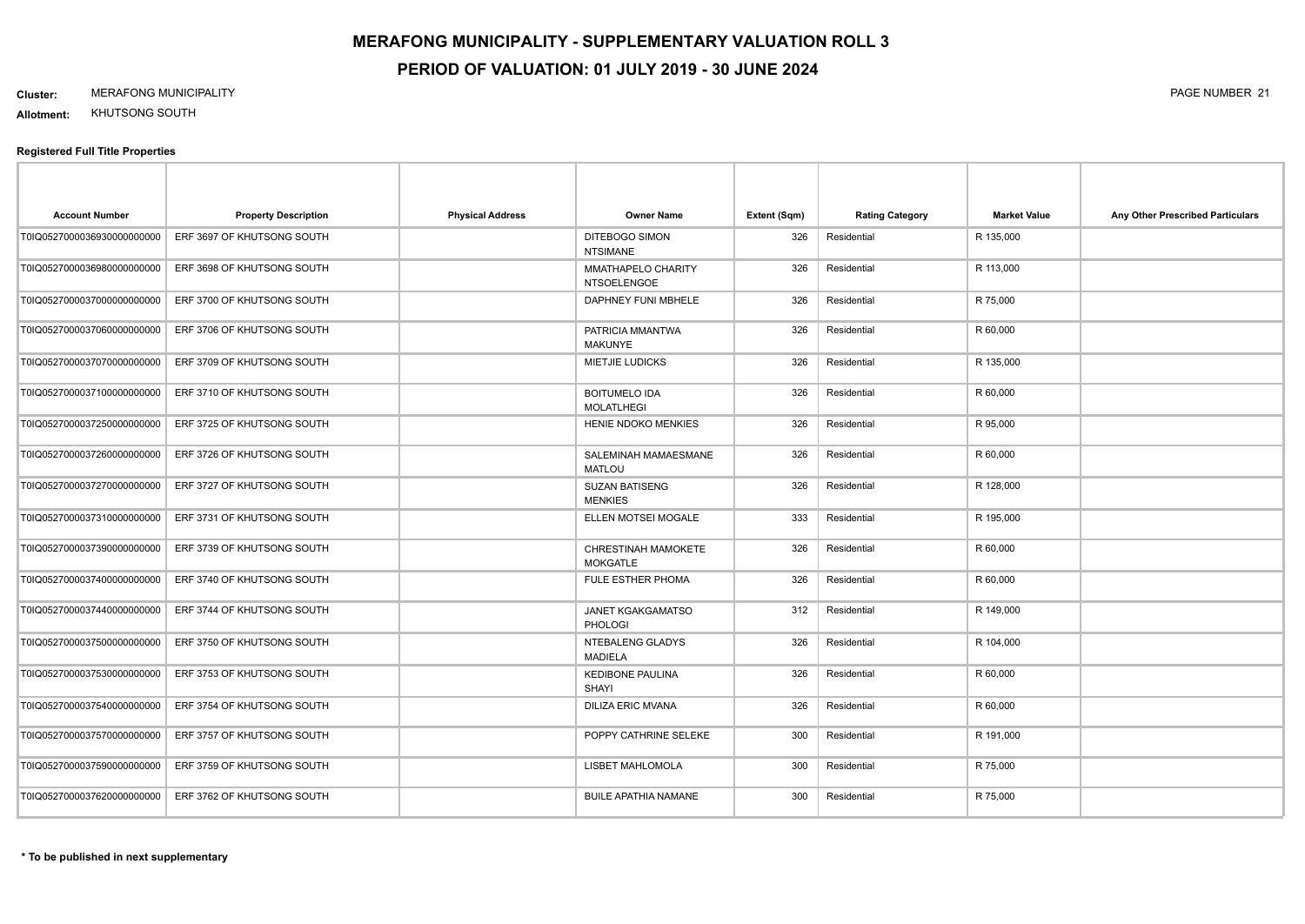#### **Cluster:** MERAFONG MUNICIPALITY PAGE NUMBER 22

**Allotment:** KHUTSONG SOUTH

#### **Registered Full Title Properties**

| <b>Account Number</b>       | <b>Property Description</b> | <b>Physical Address</b> | <b>Owner Name</b>                            | Extent (Sqm) | <b>Rating Category</b> | <b>Market Value</b> | Any Other Prescribed Particulars |
|-----------------------------|-----------------------------|-------------------------|----------------------------------------------|--------------|------------------------|---------------------|----------------------------------|
| T0IQ0527000037640000000000  | ERF 3764 OF KHUTSONG SOUTH  |                         | <b>GEORGINAH SIBONGILE</b><br><b>MHLUNGU</b> | 328          | Residential            | R 75,000            |                                  |
| T0IQ0527000037750000000000  | ERF 3775 OF KHUTSONG SOUTH  |                         | ANACLETTA PONTSO<br><b>MOHAPI</b>            | 328          | Residential            | R 60,000            |                                  |
| T0IQ0527000037770000000000  | ERF 3777 OF KHUTSONG SOUTH  |                         | <b>ESEBIA LEETO</b>                          | 328          | Residential            | R 60,000            |                                  |
| T0IQ05270000377900000000000 | ERF 3779 OF KHUTSONG SOUTH  |                         | ANGELINA NYAKO                               | 314          | Residential            | R 60,000            |                                  |
| T0IQ0527000037840000000000  | ERF 3784 OF KHUTSONG SOUTH  |                         | SETH TSHIDISO<br><b>MAKGETHA</b>             | 302          | Residential            | R 60,000            |                                  |
| T0IQ0527000037850000000000  | ERF 3785 OF KHUTSONG SOUTH  |                         | NOMAWETHU CHRISTINA<br><b>MAKHOSANA</b>      | 302          | Residential            | R 60,000            |                                  |
| T0IQ0527000037870000000000  | ERF 3787 OF KHUTSONG SOUTH  |                         | PHILISWE PRINCESS<br><b>MBUTUMA</b>          | 299          | Residential            | R 60,000            |                                  |
| T0IQ0527000037880000000000  | ERF 3788 OF KHUTSONG SOUTH  |                         | GAELENCOE SOLOMON<br><b>MATLOU</b>           | 320          | Residential            | R 60,000            |                                  |
| T0IQ05270000379000000000000 | ERF 3790 OF KHUTSONG SOUTH  |                         | ZAMILE JOHN FANELE                           | 320          | Residential            | R 75,000            |                                  |
| T0IQ0527000037920000000000  | ERF 3792 OF KHUTSONG SOUTH  |                         | PUSELETSO GERMINAH<br>KHUMALO                | 320          | Residential            | R 60,000            |                                  |
| T0IQ0527000038050000000000  | ERF 3805 OF KHUTSONG SOUTH  |                         | EDWARD GUSHIPHELA<br><b>NELSON</b>           | 300          | Residential            | R 60,000            |                                  |
| T0IQ05270000380600000000000 | ERF 3806 OF KHUTSONG SOUTH  |                         | LERATO SARAH MOTLHABI                        | 300          | Residential            | R 60,000            |                                  |
| T0IQ0527000038070000000000  | ERF 3807 OF KHUTSONG SOUTH  |                         | DOROTHEA DORAH<br>LEEUW                      | 300          | Residential            | R 60,000            |                                  |
| T0IQ05270000380800000000000 | ERF 3808 OF KHUTSONG SOUTH  |                         | <b>BOITUMELO HILDA</b><br><b>MOKOTI</b>      | 300          | Residential            | R 75,000            |                                  |
| T0IQ0527000038120000000000  | ERF 3812 OF KHUTSONG SOUTH  |                         | FLATA SARAH KHASHANE                         | 300          | Residential            | R 60,000            |                                  |
| T0IQ0527000038130000000000  | ERF 3813 OF KHUTSONG SOUTH  |                         | MOETI DAVID MOROLONG                         | 300          | Residential            | R 75,000            |                                  |
| T0IQ0527000038150000000000  | ERF 3815 OF KHUTSONG SOUTH  |                         | NEUZI SIDUMO                                 | 300          | Residential            | R 66,000            |                                  |
| T0IQ0527000038160000000000  | ERF 3816 OF KHUTSONG SOUTH  |                         | MONICA IDA KHUMALO                           | 310          | Residential            | R 60,000            |                                  |
| T0IQ0527000038220000000000  | ERF 3822 OF KHUTSONG SOUTH  |                         | <b>JOSEPH SITHOLE</b>                        | 399          | Residential            | R 60,000            |                                  |
| T0IQ0527000038230000000000  | ERF 3823 OF KHUTSONG SOUTH  |                         | DELIWE ANNAH MATLA                           | 300          | Residential            | R 60,000            |                                  |

**\* To be published in next supplementary**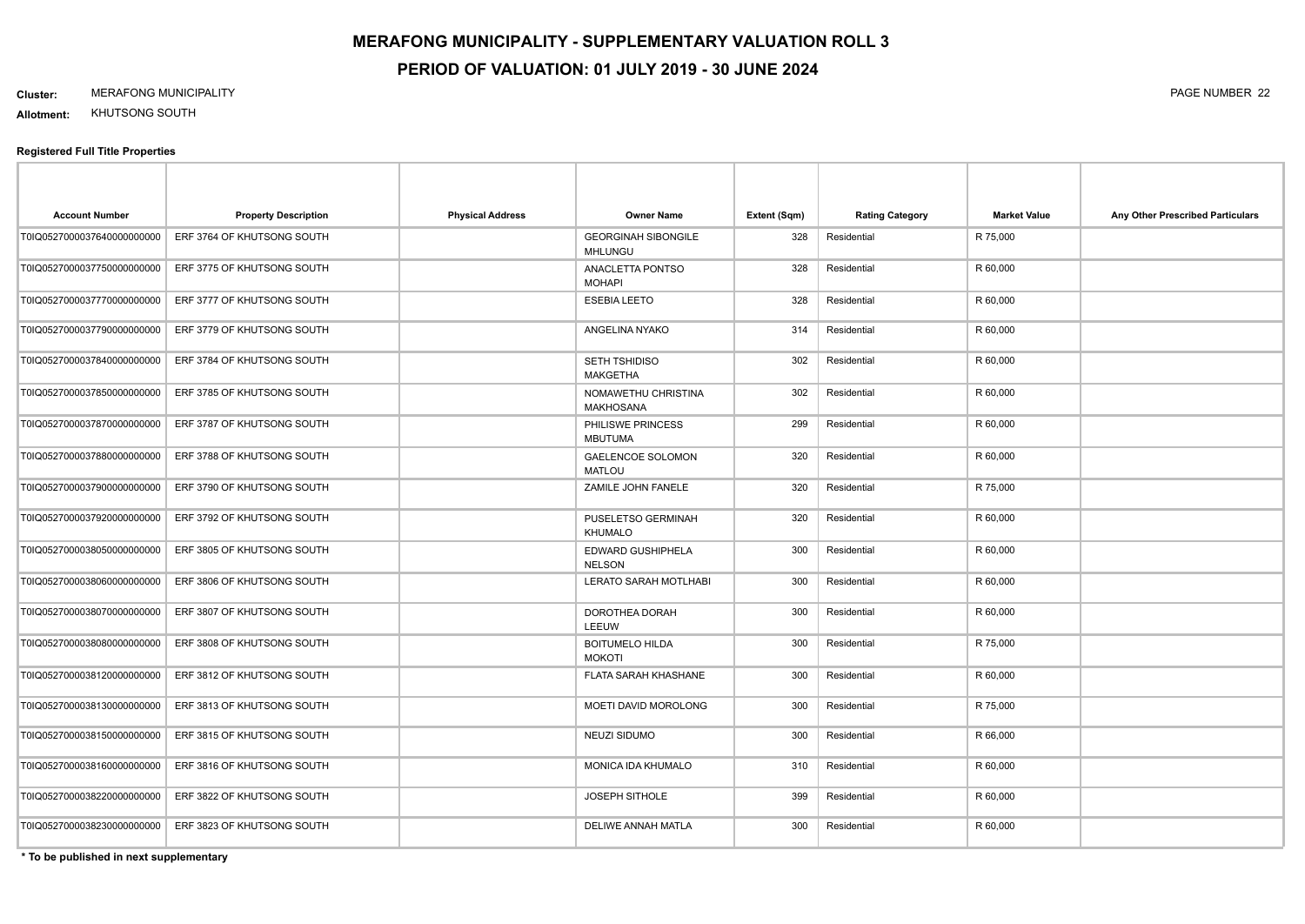#### **Cluster:** MERAFONG MUNICIPALITY PAGE NUMBER 23

**Allotment:** KHUTSONG SOUTH

| <b>Account Number</b>       | <b>Property Description</b> | <b>Physical Address</b> | <b>Owner Name</b>                           | Extent (Sqm) | <b>Rating Category</b> | <b>Market Value</b> | Any Other Prescribed Particulars |
|-----------------------------|-----------------------------|-------------------------|---------------------------------------------|--------------|------------------------|---------------------|----------------------------------|
| T0IQ0527000038250000000000  | ERF 3825 OF KHUTSONG SOUTH  |                         | DELIWE ANNAH MATLA                          | 300          | Residential            | R 150,000           |                                  |
| T0IQ0527000038280000000000  | ERF 3828 OF KHUTSONG SOUTH  |                         | PIET JOHANNES MATSHE                        | 303          | Residential            | R 150,000           |                                  |
| T0IQ0527000038350000000000  | ERF 3835 OF KHUTSONG SOUTH  |                         | NOMALANGA SARAH<br><b>FAITUIN</b>           | 320          | Residential            | R 60,000            |                                  |
| T0IQ0527000038370000000000  | ERF 3837 OF KHUTSONG SOUTH  |                         | LUCY MAMIKI PHAGE                           | 300          | Residential            | R 68,000            |                                  |
| T0IQ0527000038400000000000  | ERF 3840 OF KHUTSONG SOUTH  |                         | NTHEPA STELLA<br><b>MOKOENA</b>             | 418          | Residential            | R 60,000            |                                  |
| T0IQ0527000038410000000000  | ERF 3841 OF KHUTSONG SOUTH  |                         | ANDRIES RADIBORO<br><b>MOKOENA</b>          | 302          | Residential            | R 113,000           |                                  |
| T0IQ0527000038510000000000  | ERF 3851 OF KHUTSONG SOUTH  |                         | MODISE JOHANNES<br><b>MOTSEMME</b>          | 300          | Residential            | R 75,000            |                                  |
| T0IQ0527000038550000000000  | ERF 3855 OF KHUTSONG SOUTH  |                         | MOTSILISO FLORENCE<br><b>MOKWENA</b>        | 300          | Residential            | R 60,000            |                                  |
| T0IQ05270000306300000000000 | ERF 3863 OF KHUTSONG SOUTH  |                         | PATRICIA THOKOZILE<br><b>MONYEKI</b>        | 308          | Residential            | R 75,000            |                                  |
| T0IQ0527000038660000000000  | ERF 3866 OF KHUTSONG SOUTH  |                         | LINDIWE NTOMBIKAYISE<br><b>MTHETHWA</b>     | 360          | Residential            | R 60,000            |                                  |
| T0IQ0527000038690000000000  | ERF 3869 OF KHUTSONG SOUTH  |                         | <b>DIPHAPANG PAUL</b><br><b>MADUNA</b>      | 300          | Residential            | R 60,000            |                                  |
| T0IQ0527000038710000000000  | ERF 3871 OF KHUTSONG SOUTH  |                         | <b>SELLWANE MONICA</b><br>RADEBE            | 325          | Residential            | R 60,000            |                                  |
| T0IQ0527000038720000000000  | ERF 3872 OF KHUTSONG SOUTH  |                         | <b>KENALEMANG PAULINE</b><br><b>MOSIA</b>   | 325          | Residential            | R 53,000            |                                  |
| T0IQ0527000038780000000000  | ERF 3878 OF KHUTSONG SOUTH  |                         | <b>KELEBOGILE BERTHA</b><br><b>KHUMALO</b>  | 326          | Residential            | R 75,000            |                                  |
| T0IQ0527000038790000000000  | ERF 3879 OF KHUTSONG SOUTH  |                         | <b>MADIPHAPHANE</b><br>ELIZABETH MOUTLWATSI | 326          | Residential            | R 75,000            |                                  |
| T0IQ0527000038810000000000  | ERF 3881 OF KHUTSONG SOUTH  |                         | <b>OUMA MARIA PIETERSEN</b>                 | 326          | Residential            | R 75,000            |                                  |
| T0IQ0527000038830000000000  | ERF 3883 OF KHUTSONG SOUTH  |                         | <b>MARIA NOPLATANA VIS</b>                  | 340          | Residential            | R 60,000            |                                  |
| T0IQ0527000038860000000000  | ERF 3886 OF KHUTSONG SOUTH  |                         | MOTSHECIWA MARTHA<br><b>MOKOENA</b>         | 340          | Residential            | R 153,000           |                                  |
| T0IQ0527000038870000000000  | ERF 3887 OF KHUTSONG SOUTH  |                         | POPI REBECCA SEKANO                         | 326          | Residential            | R 60,000            |                                  |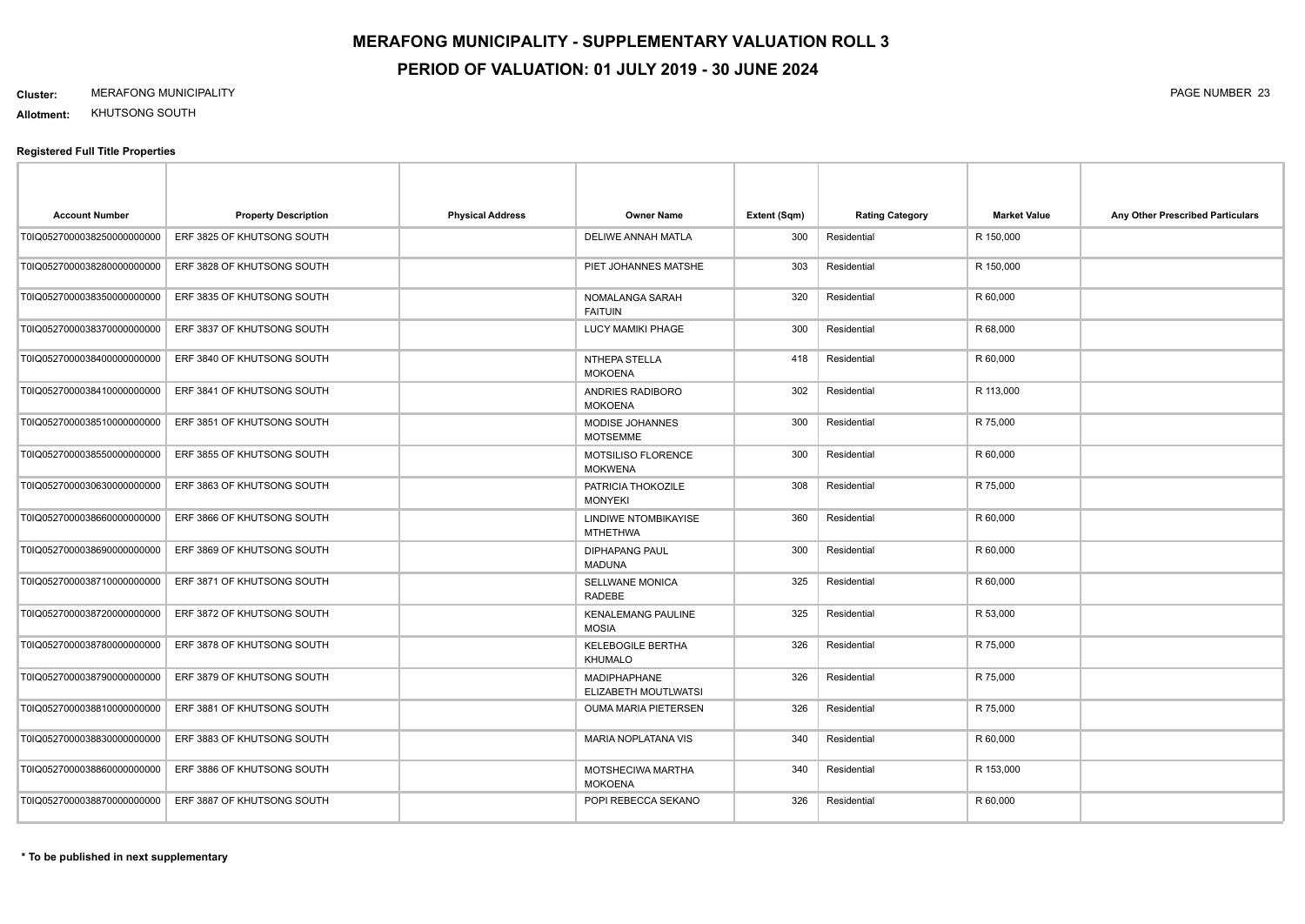#### **Cluster:** MERAFONG MUNICIPALITY PAGE NUMBER 24

**Allotment:** KHUTSONG SOUTH

| <b>Account Number</b>       | <b>Property Description</b> | <b>Physical Address</b> | <b>Owner Name</b>                        | Extent (Sqm) | <b>Rating Category</b> | <b>Market Value</b> | Any Other Prescribed Particulars |
|-----------------------------|-----------------------------|-------------------------|------------------------------------------|--------------|------------------------|---------------------|----------------------------------|
| T0IQ0527000038890000000000  | ERF 3889 OF KHUTSONG SOUTH  |                         | THOTYELWA THEO MXOLI                     | 326          | Residential            | R 60,000            |                                  |
| T0IQ0527000038930000000000  | ERF 3893 OF KHUTSONG SOUTH  |                         | <b>CARLOS BASILIO</b><br><b>NHANTUBO</b> | 387          | Residential            | R 75,000            |                                  |
| T0IQ0527000038940000000000  | ERF 3894 OF KHUTSONG SOUTH  |                         | <b>BONIWE SYLVIA GOBILE</b>              | 387          | Residential            | R 60,000            |                                  |
| T0IQ0527000038960000000000  | ERF 3896 OF KHUTSONG SOUTH  |                         | <b>NKAGISANG EMMA</b><br><b>MOLEFE</b>   | 329          | Residential            | R 75,000            |                                  |
| T0IQ0527000038970000000000  | ERF 3897 OF KHUTSONG SOUTH  |                         | <b>EMILLY MOLEKUDI</b><br><b>MMUTLWE</b> | 329          | Residential            | R 60,000            |                                  |
| T0IQ0527000038990000000000  | ERF 3899 OF KHUTSONG SOUTH  |                         | SIPHIWE JOYCE NHOYI                      | 329          | Residential            | R 1,050,000         |                                  |
| T0IQ0527000039000000000000  | ERF 3900 OF KHUTSONG SOUTH  |                         | SARANYANE MALEFANI                       | 329          | Residential            | R 60,000            |                                  |
| T0IQ0527000039020000000000  | ERF 3902 OF KHUTSONG SOUTH  |                         | <b>TSHEDISO JOSHUA</b><br><b>BODIBE</b>  | 329          | Residential            | R 60,000            |                                  |
| T0IQ0527000039030000000000  | ERF 3903 OF KHUTSONG SOUTH  |                         | MOTSHECIWA MARTHA<br><b>MOKOENA</b>      | 329          | Residential            | R 75,000            |                                  |
| T0IQ0527000039050000000000  | ERF 3905 OF KHUTSONG SOUTH  |                         | THANDI GLADYS NTSALA                     | 329          | Residential            | R 203,000           |                                  |
| T0IQ0527000039070000000000  | ERF 3907 OF KHUTSONG SOUTH  |                         | <b>VICTORIA MANTOMBI</b><br><b>KHULA</b> | 329          | Residential            | R 135,000           |                                  |
| T0IQ0527000039150000000000  | ERF 3915 OF KHUTSONG SOUTH  |                         | NOMUNTU REBECCA<br><b>BINDA</b>          | 329          | Residential            | R 53,000            |                                  |
| T0IQ0527000039160000000000  | ERF 3916 OF KHUTSONG SOUTH  |                         | <b>CATHERINE</b><br>MORONGWANE MDLETYE   | 329          | Residential            | R 75,000            |                                  |
| T0IQ0527000039280000000000  | ERF 3928 OF KHUTSONG SOUTH  |                         | PATRICIA NIKIWE<br><b>MAKHUNGA</b>       | 312          | Residential            | R 75,000            |                                  |
| T0IQ05270000393300000000000 | ERF 3933 OF KHUTSONG SOUTH  |                         | NOOI ALLETAH<br><b>MOATLHODI</b>         | 312          | Residential            | R 60,000            |                                  |
| T0IQ0527000039360000000000  | ERF 3936 OF KHUTSONG SOUTH  |                         | NOMBULELO YVONNE<br><b>MASINA</b>        | 312          | Residential            | R 75,000            |                                  |
| T0IQ0527000039370000000000  | ERF 3937 OF KHUTSONG SOUTH  |                         | <b>DIKELEDI ESTER</b><br><b>SELEMELA</b> | 312          | Residential            | R 60,000            |                                  |
| T0IQ0527000039380000000000  | ERF 3938 OF KHUTSONG SOUTH  |                         | <b>GLORIA SINDISWA</b><br><b>BALENI</b>  | 312          | Residential            | R 75,000            |                                  |
| T0IQ05270000394000000000000 | ERF 3940 OF KHUTSONG SOUTH  |                         | <b>MERCY XABALAKASHE</b>                 | 312          | Residential            | R 60,000            |                                  |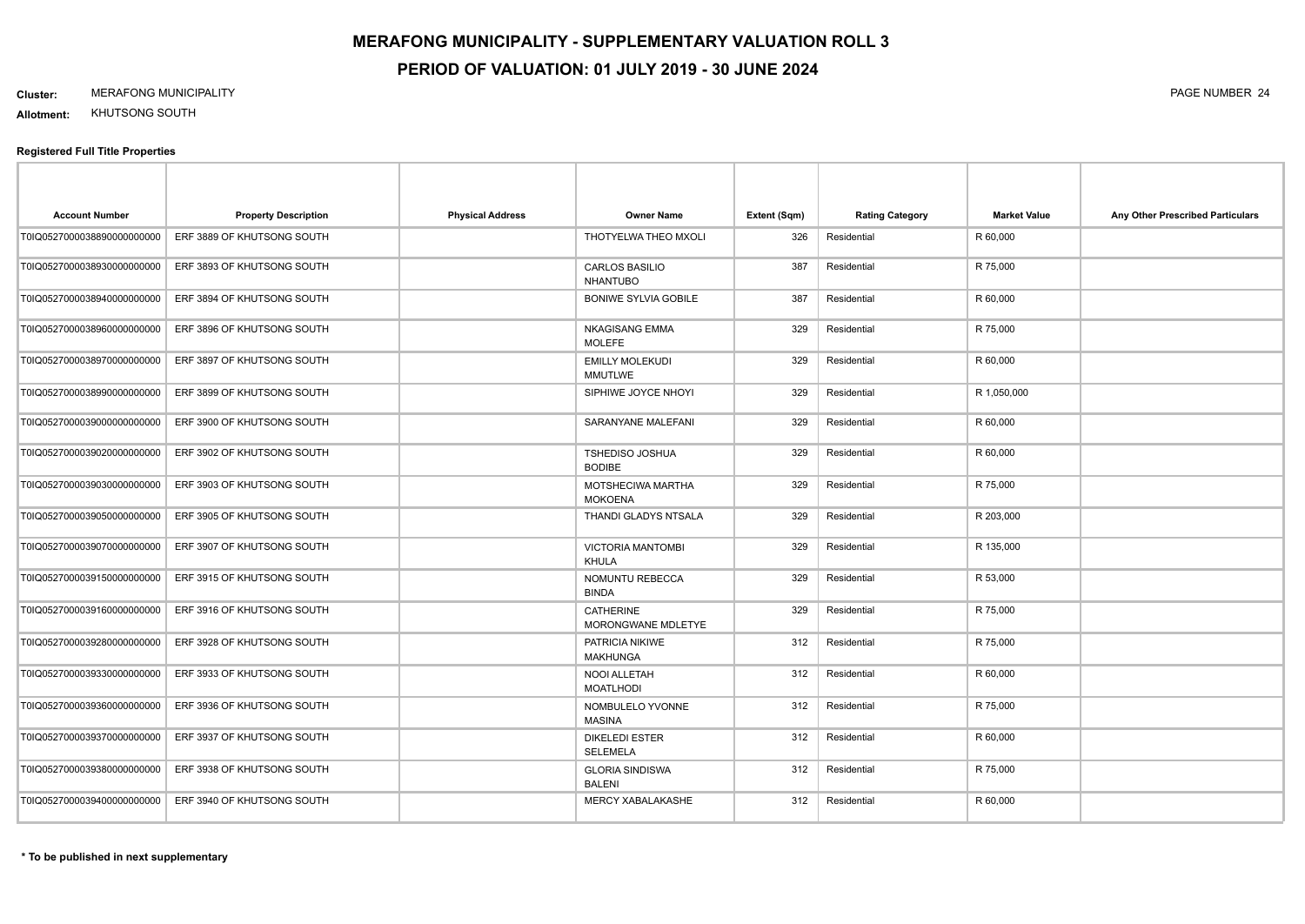#### **Cluster:** MERAFONG MUNICIPALITY PAGE NUMBER 25

**Allotment:** KHUTSONG SOUTH

| <b>Account Number</b>       | <b>Property Description</b> | <b>Physical Address</b> | <b>Owner Name</b>                                  | Extent (Sqm) | <b>Rating Category</b> | <b>Market Value</b> | Any Other Prescribed Particulars |
|-----------------------------|-----------------------------|-------------------------|----------------------------------------------------|--------------|------------------------|---------------------|----------------------------------|
| T0IQ0527000039410000000000  | ERF 3941 OF KHUTSONG SOUTH  |                         | DIANA LIZIWE MPENVANE                              | 312          | Residential            | R 60,000            |                                  |
| T0IQ0527000039440000000000  | ERF 3944 OF KHUTSONG SOUTH  |                         | <b>GOITSEMODIMO MESSA</b><br>SARAH MELAMU          | 312          | Residential            | R 60,000            |                                  |
| T0IQ0527000039460000000000  | ERF 3946 OF KHUTSONG SOUTH  |                         | <b>MARTHA MADIBENTE</b><br><b>MATABANE</b>         | 312          | Residential            | R 128,000           |                                  |
| T0IQ0527000039480000000000  | ERF 3948 OF KHUTSONG SOUTH  |                         | NTOMBI MSESI MASHELE                               | 312          | Residential            | R 75,000            |                                  |
| T0IQ0527000039520000000000  | ERF 3952 OF KHUTSONG SOUTH  |                         | NTHABISENG TAMPE                                   | 312          | Residential            | R 195,000           |                                  |
| T0IQ0527000039630000000000  | ERF 3963 OF KHUTSONG SOUTH  |                         | PASCALIS SABATA<br><b>MOTSEKO</b>                  | 312          | Residential            | R 60,000            |                                  |
| T0IQ0527000039650000000000  | ERF 3965 OF KHUTSONG SOUTH  |                         | PHUMEZA DAPHNEY<br>MBANJANA                        | 312          | Residential            | R 60,000            |                                  |
| T0IQ0527000039680000000000  | ERF 3968 OF KHUTSONG SOUTH  |                         | LISBETH MOATLHODI                                  | 312          | Residential            | R 53,000            |                                  |
| T0IQ0527000039700000000000  | ERF 3970 OF KHUTSONG SOUTH  |                         | NONTLANTLA MARIA<br><b>MOKGATLA</b>                | 312          | Residential            | R 60,000            |                                  |
| T0IQ0527000039710000000000  | ERF 3971 OF KHUTSONG SOUTH  |                         | <b>DITHLARE SELLWANE</b><br><b>MARTHA MOKGOJWA</b> | 312          | Residential            | R 60,000            |                                  |
| T0IQ0527000039420000000000  | ERF 3972 OF KHUTSONG SOUTH  |                         | NONTEMBEKO PATRICIA<br><b>MXOLI</b>                | 312          | Residential            | R 75,000            |                                  |
| T0IQ0527000039730000000000  | ERF 3973 OF KHUTSONG SOUTH  |                         | MAHLATSE THERMONAH<br><b>MOKOENA</b>               | 312          | Residential            | R 162,000           |                                  |
| T0IQ0527000039750000000000  | ERF 3975 OF KHUTSONG SOUTH  |                         | SEPHITHIPHI AMOS<br><b>NTSHOTSHO</b>               | 312          | Residential            | R 75,000            |                                  |
| T0IQ0527000039780000000000  | ERF 3978 OF KHUTSONG SOUTH  |                         | MIRRIAM MOSHOESHOE                                 | 312          | Residential            | R 60,000            |                                  |
| T0IQ0527000039810000000000  | ERF 3981 OF KHUTSONG SOUTH  |                         | MONICA MALEFEHLO<br><b>MOETI</b>                   | 495          | Residential            | R 75,000            |                                  |
| T0IQ0527000039890000000000  | ERF 3989 OF KHUTSONG SOUTH  |                         | <b>CHRISTINE MATHAPELO</b><br><b>MBINDA</b>        | 452          | Residential            | R 83,000            |                                  |
| T0IQ0527000039920000000000  | ERF 3992 OF KHUTSONG SOUTH  |                         | CHRISTINAH NGWENYA                                 | 452          | Residential            | R 60,000            |                                  |
| T0IQ0527000039950000000000  | ERF 3995 OF KHUTSONG SOUTH  |                         | AMELIA LEETO                                       | 452          | Residential            | R 60,000            |                                  |
| T0IQ05270000400000000000000 | ERF 4000 OF KHUTSONG SOUTH  |                         | NOSIPHO ANGELINA<br><b>MKHELE</b>                  | 452          | Residential            | R 60,000            |                                  |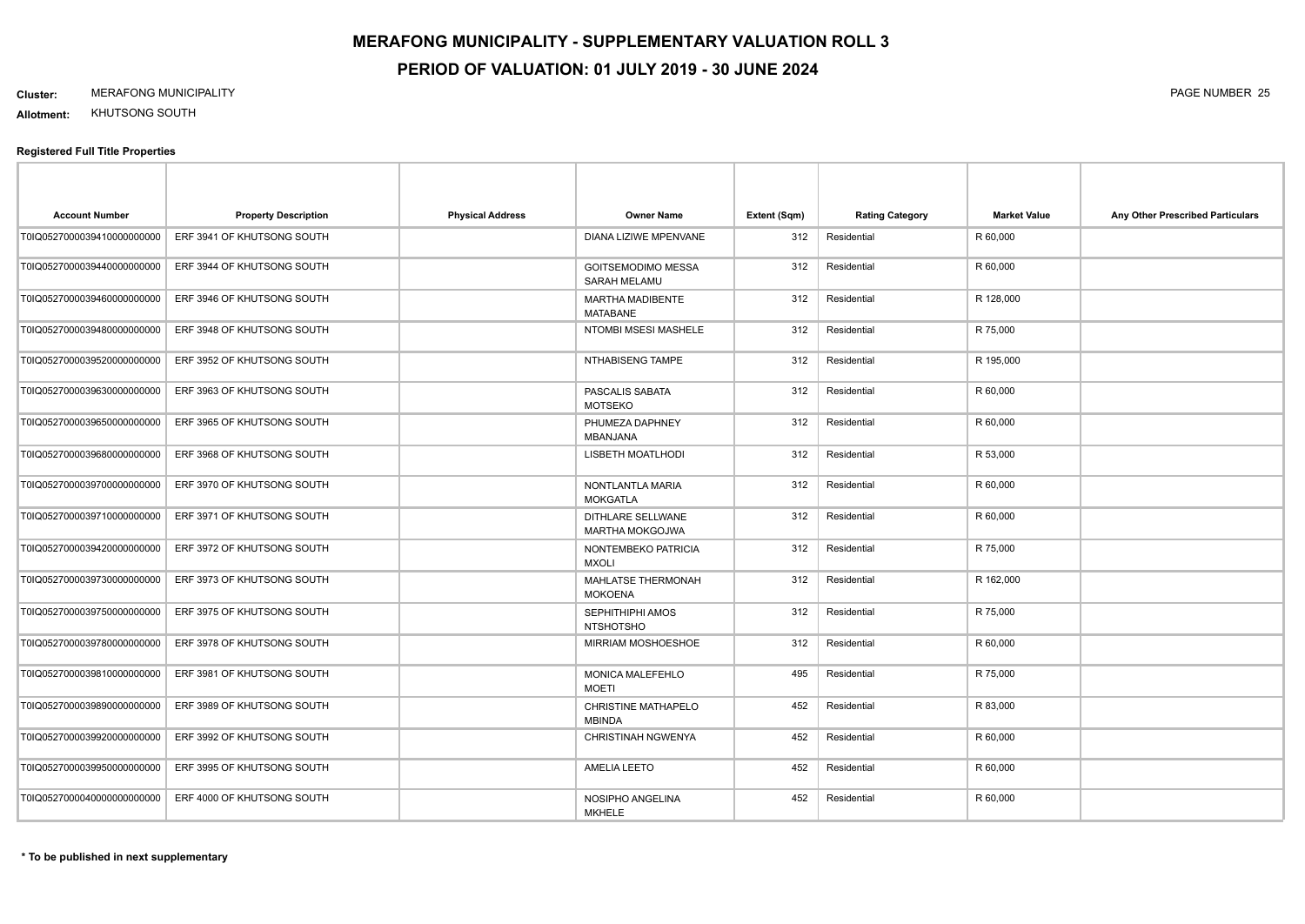#### **Cluster:** MERAFONG MUNICIPALITY PAGE NUMBER 26

**Allotment:** KHUTSONG SOUTH

| <b>Account Number</b>       | <b>Property Description</b> | <b>Physical Address</b> | <b>Owner Name</b>                           | Extent (Sqm) | <b>Rating Category</b> | <b>Market Value</b> | Any Other Prescribed Particulars |
|-----------------------------|-----------------------------|-------------------------|---------------------------------------------|--------------|------------------------|---------------------|----------------------------------|
| T0IQ05270000400600000000000 | ERF 4006 OF KHUTSONG SOUTH  |                         | NODAYAPHI FENNY<br><b>NOTYIWA</b>           | 452          | Residential            | R 60,000            |                                  |
| T0IQ0527000040100000000000  | ERF 4010 OF KHUTSONG SOUTH  |                         | RUTH NYALLENG LETSIE                        | 452          | Residential            | R 60,000            |                                  |
| T0IQ0527000040130000000000  | ERF 4013 OF KHUTSONG SOUTH  |                         | <b>LENAH MALETSATSI</b><br>NGWENYAMA        | 452          | Residential            | R 75,000            |                                  |
| T0IQ0527000040140000000000  | ERF 4014 OF KHUTSONG SOUTH  |                         | KOLISANG JOHAN DISEKO                       | 452          | Residential            | R 60,000            |                                  |
| T0IQ0527000040160000000000  | ERF 4016 OF KHUTSONG SOUTH  |                         | <b>MARIA MADITHOTSE</b><br><b>MOKGOSI</b>   | 452          | Residential            | R 75,000            |                                  |
| T0IQ0527000040310000000000  | ERF 4031 OF KHUTSONG SOUTH  |                         | <b>TEBOGO PETER</b><br><b>MOATLHODI</b>     | 302          | Residential            | R 60,000            |                                  |
| T0IQ0527000040320000000000  | ERF 4032 OF KHUTSONG SOUTH  |                         | ZUZILE JACOB GANTA                          | 307          | Residential            | R 60,000            |                                  |
| T0IQ0527000040330000000000  | ERF 4033 OF KHUTSONG SOUTH  |                         | <b>FRANCINA TEBOHO</b><br><b>TSENASE</b>    | 338          | Residential            | R 90,000            |                                  |
| T0IQ0527000040340000000000  | ERF 4034 OF KHUTSONG SOUTH  |                         | <b>THOBEKA GLORIA</b><br><b>NGCAWINI</b>    | 459          | Residential            | R 60,000            |                                  |
| T0IQ0527000040420000000000  | ERF 4042 OF KHUTSONG SOUTH  |                         | <b>BALESENG ELISA MBATHA</b>                | 300          | Residential            | R 60,000            |                                  |
| T0IQ0527000040440000000000  | ERF 4044 OF KHUTSONG SOUTH  |                         | SEITATOLO REBECCA<br><b>MODISE</b>          | 300          | Residential            | R 75,000            |                                  |
| T0IQ0527000040450000000000  | ERF 4045 OF KHUTSONG SOUTH  |                         | <b>DIMATSO MARIA</b><br><b>MOEKETSANE</b>   | 300          | Residential            | R 60,000            |                                  |
| T0IQ05270000404600000000000 | ERF 4046 OF KHUTSONG SOUTH  |                         | DIKELEDI JOHANNAH<br><b>MOLUSI</b>          | 300          | Residential            | R 102,000           |                                  |
| T0IQ05270000405000000000000 | ERF 4050 OF KHUTSONG SOUTH  |                         | <b>CHARLES KGOSIETSILE</b><br><b>MAJOLA</b> | 433          | Residential            | R 75,000            |                                  |
| T0IQ0527000040540000000000  | ERF 4054 OF KHUTSONG SOUTH  |                         | DORAH FANAPI MOTSEI                         | 428          | Residential            | R 60,000            |                                  |
| T0IQ0527000040550000000000  | ERF 4055 OF KHUTSONG SOUTH  |                         | <b>MARIA KEDIBONE</b><br><b>MAYEKISO</b>    | 473          | Residential            | R 75,000            |                                  |
| T0IQ0527000040580000000000  | ERF 4058 OF KHUTSONG SOUTH  |                         | SUDUDLA JOYCE ZULU                          | 303          | Residential            | R 75,000            |                                  |
| T0IQ0527000040600000000000  | ERF 4060 OF KHUTSONG SOUTH  |                         | <b>MIRRIAM FIPHAZA</b><br><b>CHITHEKA</b>   | 309          | Residential            | R 60,000            |                                  |
| T0IQ05270000406300000000000 | ERF 4063 OF KHUTSONG SOUTH  |                         | <b>TEBOGO EUNICE NKUNA</b>                  | 576          | Residential            | R 60,000            |                                  |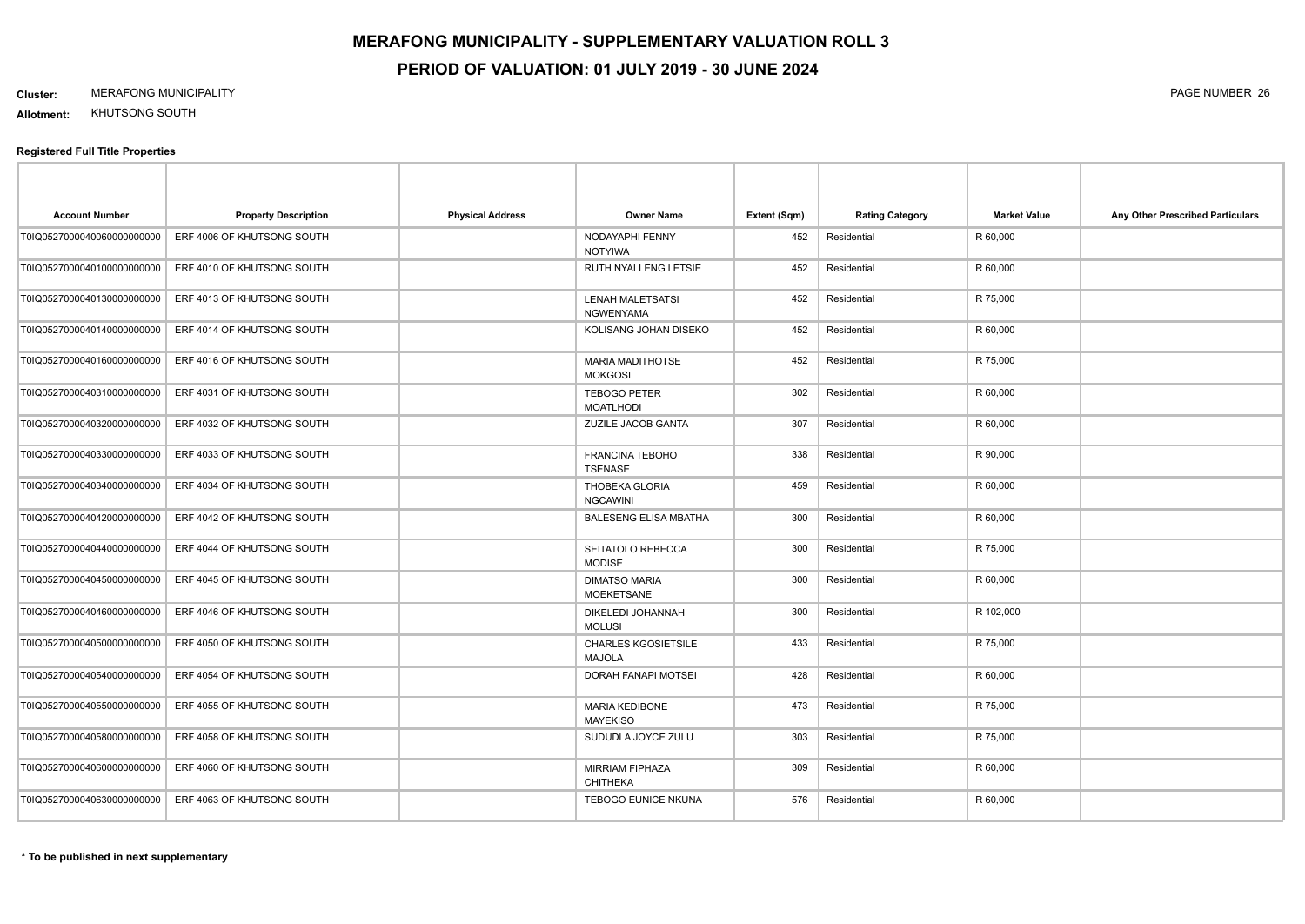#### **Cluster:** MERAFONG MUNICIPALITY PAGE NUMBER 27

**Allotment:** KHUTSONG SOUTH

| <b>Account Number</b>       | <b>Property Description</b> | <b>Physical Address</b> | <b>Owner Name</b>                          | Extent (Sqm) | <b>Rating Category</b> | <b>Market Value</b> | Any Other Prescribed Particulars |
|-----------------------------|-----------------------------|-------------------------|--------------------------------------------|--------------|------------------------|---------------------|----------------------------------|
| T0IQ0527000040670000000000  | ERF 4067 OF KHUTSONG SOUTH  |                         | SIJONGILE MIGA MAGA                        | 345          | Residential            | R 60,000            |                                  |
| T0IQ0527000040700000000000  | ERF 4070 OF KHUTSONG SOUTH  |                         | <b>MATRUPA ELEANOR</b><br><b>MOGALE</b>    | 310          | Residential            | R 75,000            |                                  |
| T0IQ0527000040710000000000  | ERF 4071 OF KHUTSONG SOUTH  |                         | MOHANUWA PAULINAH<br><b>MOROKE</b>         | 310          | Residential            | R 75,000            |                                  |
| T0IQ0527000040720000000000  | ERF 4072 OF KHUTSONG SOUTH  |                         | MATHAPEZO MERRIAM<br><b>NGWENYA</b>        | 310          | Residential            | R 60,000            |                                  |
| T0IQ0527000040760000000000  | ERF 4076 OF KHUTSONG SOUTH  |                         | NOMGQIBELO NGWASE                          | 310          | Residential            | R 75,000            |                                  |
| T0IQ0527000040810000000000  | ERF 4081 OF KHUTSONG SOUTH  |                         | AMOS KHUMALO                               | 310          | Residential            | R 120,000           |                                  |
| T0IQ0527000040820000000000  | ERF 4082 OF KHUTSONG SOUTH  |                         | NTSWAKI DINAH<br><b>MAGODIELO</b>          | 310          | Residential            | R 60,000            |                                  |
| T0IQ0527000040870000000000  | ERF 4087 OF KHUTSONG SOUTH  |                         | <b>LIZA MARGRET</b><br><b>NGCONGCA</b>     | 300          | Residential            | R 60,000            |                                  |
| T0IQ05270000408900000000000 | ERF 4089 OF KHUTSONG SOUTH  |                         | <b>FRANCINAH MAMOSELA</b><br><b>MOKAPI</b> | 300          | Residential            | R 75,000            |                                  |
| T0IQ05270000409000000000000 | ERF 4090 OF KHUTSONG SOUTH  |                         | ALINAH MALIFU MOSIA                        | 300          | Residential            | R 60,000            |                                  |
| T0IQ0527000040910000000000  | ERF 4091 OF KHUTSONG SOUTH  |                         | <b>WILSON THOZAMILE</b><br><b>SKOSANA</b>  | 300          | Residential            | R 60,000            |                                  |
| T0IQ0527000040950000000000  | ERF 4095 OF KHUTSONG SOUTH  |                         | EUPHEMIA NOMAEFESE<br>SONQI                | 409          | Residential            | R 75,000            |                                  |
| T0IQ0527000040960000000000  | ERF 4096 OF KHUTSONG SOUTH  |                         | <b>JOYCE MAKI MOTHUPI</b>                  | 324          | Residential            | R 60,000            |                                  |
| T0IQ05270000409900000000000 | ERF 4099 OF KHUTSONG SOUTH  |                         | AGNES MAFANE NTSUKU                        | 316          | Residential            | R 60,000            |                                  |
| T0IQ05270000410000000000000 | ERF 4100 OF KHUTSONG SOUTH  |                         | NOMZUZU GLADYS GXAXA                       | 316          | Residential            | R 75,000            |                                  |
| T0IQ0527000041010000000000  | ERF 4101 OF KHUTSONG SOUTH  |                         | <b>TSHIDI SHARON MASILO</b>                | 316          | Residential            | R 60,000            |                                  |
| T0IQ0527000041020000000000  | ERF 4102 OF KHUTSONG SOUTH  |                         | NOLAST YAKO                                | 316          | Residential            | R 60,000            |                                  |
| T0IQ0527000041080000000000  | ERF 4108 OF KHUTSONG SOUTH  |                         | MMATOTO STEPHINA<br><b>MODIPANE</b>        | 329          | Residential            | R 192,000           |                                  |
| T0IQ0527000041090000000000  | ERF 4109 OF KHUTSONG SOUTH  |                         | DIKELEDI DOROTHY<br><b>MATHIBE</b>         | 316          | Residential            | R 60,000            |                                  |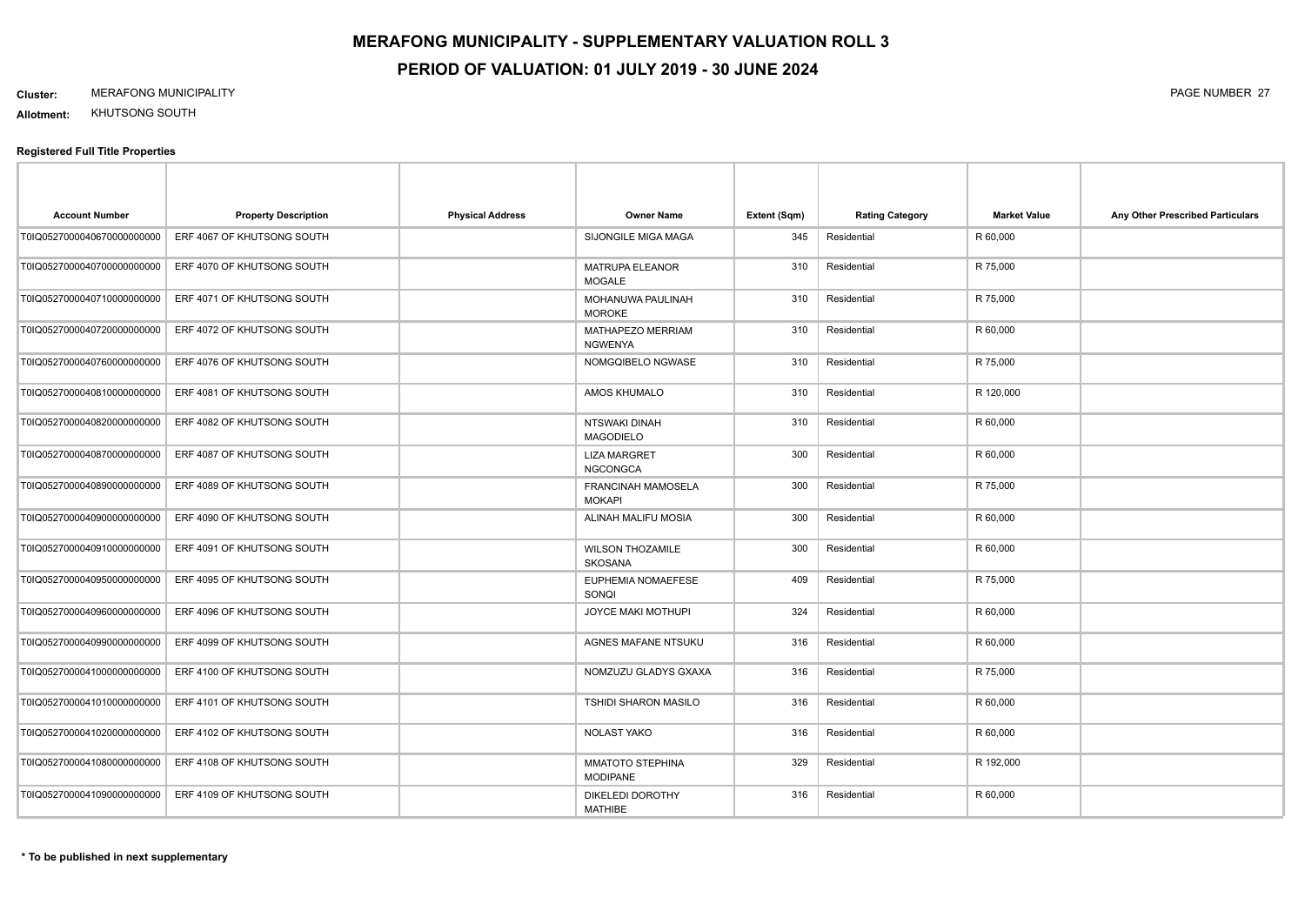#### **Cluster:** MERAFONG MUNICIPALITY PAGE NUMBER 28

**Allotment:** KHUTSONG SOUTH

| <b>Account Number</b>      | <b>Property Description</b> | <b>Physical Address</b> | <b>Owner Name</b>                          | Extent (Sqm) | <b>Rating Category</b> | <b>Market Value</b> | Any Other Prescribed Particulars |
|----------------------------|-----------------------------|-------------------------|--------------------------------------------|--------------|------------------------|---------------------|----------------------------------|
| T0IQ0527000041100000000000 | ERF 4110 OF KHUTSONG SOUTH  |                         | <b>KEFILWE REGINAH</b><br><b>RANTSI</b>    | 316          | Residential            | R 60,000            |                                  |
| T0IQ0527000041130000000000 | ERF 4113 OF KHUTSONG SOUTH  |                         | ELIZABETH MORWESI<br><b>MOKOENA</b>        | 316          | Residential            | R 90,000            |                                  |
| T0IQ0527000041140000000000 | ERF 4114 OF KHUTSONG SOUTH  |                         | FANYANA JOSIAH<br>CHABALALA                | 316          | Residential            | R 75,000            |                                  |
| T0IQ0527000041150000000000 | ERF 4115 OF KHUTSONG SOUTH  |                         | THANDI JULIA NOHOLOZA                      | 316          | Residential            | R 60,000            |                                  |
| T0IQ0527000041200000000000 | ERF 4120 OF KHUTSONG SOUTH  |                         | MMAKGOMO EVELINA<br><b>BANDA</b>           | 341          | Residential            | R 60,000            |                                  |
| T0IQ0527000041260000000000 | ERF 4126 OF KHUTSONG SOUTH  |                         | LEBURU SANNA                               | 404          | Residential            | R 60,000            |                                  |
| T0IQ0527000041350000000000 | ERF 4135 OF KHUTSONG SOUTH  |                         | <b>TSWAKAE MELITHA</b><br><b>MOKOENA</b>   | 327          | Residential            | R 210,000           |                                  |
| T0IQ0527000041360000000000 | ERF 4136 OF KHUTSONG SOUTH  |                         | MANTWA ANGELINE<br><b>MAJOLA</b>           | 322          | Residential            | R 60,000            |                                  |
| T0IQ0527000041370000000000 | ERF 4137 OF KHUTSONG SOUTH  |                         | <b>ELIZABETH GADIRELE</b><br><b>SEGOE</b>  | 324          | Residential            | R 60,000            |                                  |
| T0IQ0527000041380000000000 | ERF 4138 OF KHUTSONG SOUTH  |                         | <b>DIDEKA NORAH</b><br><b>MATINYANE</b>    | 382          | Residential            | R 60,000            |                                  |
| T0IQ0527000041420000000000 | ERF 4142 OF KHUTSONG SOUTH  |                         | <b>MASERAME MARIA</b><br><b>SELEKE</b>     | 324          | Residential            | R 60,000            |                                  |
| T0IQ0527000041430000000000 | ERF 4143 OF KHUTSONG SOUTH  |                         | MMATAU CHARLOTTE<br>LEGOETE 67010          | 382          | Residential            | R 60,000            |                                  |
| T0IQ0527000041440000000000 | ERF 4144 OF KHUTSONG SOUTH  |                         | MOSAENETE JOHANNA<br><b>KULA</b>           | 322          | Residential            | R 60,000            |                                  |
| T0IQ0527000042090000000000 | ERF 4209 OF KHUTSONG SOUTH  |                         | LETLHOGONOLO<br>KENNETH THABANE            | 337          | Residential            | R 60,000            |                                  |
| T0IQ0527000042460000000000 | ERF 4246 OF KHUTSONG SOUTH  |                         | <b>KEDIBONE SANNAH</b><br><b>KHWATSANA</b> | 300          | Residential            | R 60,000            |                                  |
| T0IQ0527000042700000000000 | ERF 4270 OF KHUTSONG SOUTH  |                         | MATHABO AUGUSTINA<br><b>DINGISWAYO</b>     | 305          | Residential            | R 60,000            |                                  |
| T0IQ0527000042770000000000 | ERF 4277 OF KHUTSONG SOUTH  |                         | MAKIE LENAH KOTSI                          | 322          | Residential            | R 135,000           |                                  |
| T0IQ0527000043100000000000 | ERF 4310 OF KHUTSONG SOUTH  |                         | LIFE MGIBA                                 | 317          | Residential            | R 60,000            |                                  |
| T0IQ0527000043600000000000 | ERF 4360 OF KHUTSONG SOUTH  |                         | THABANG MASHATA<br>ZAMENI                  | 340          | Residential            | R 83,000            |                                  |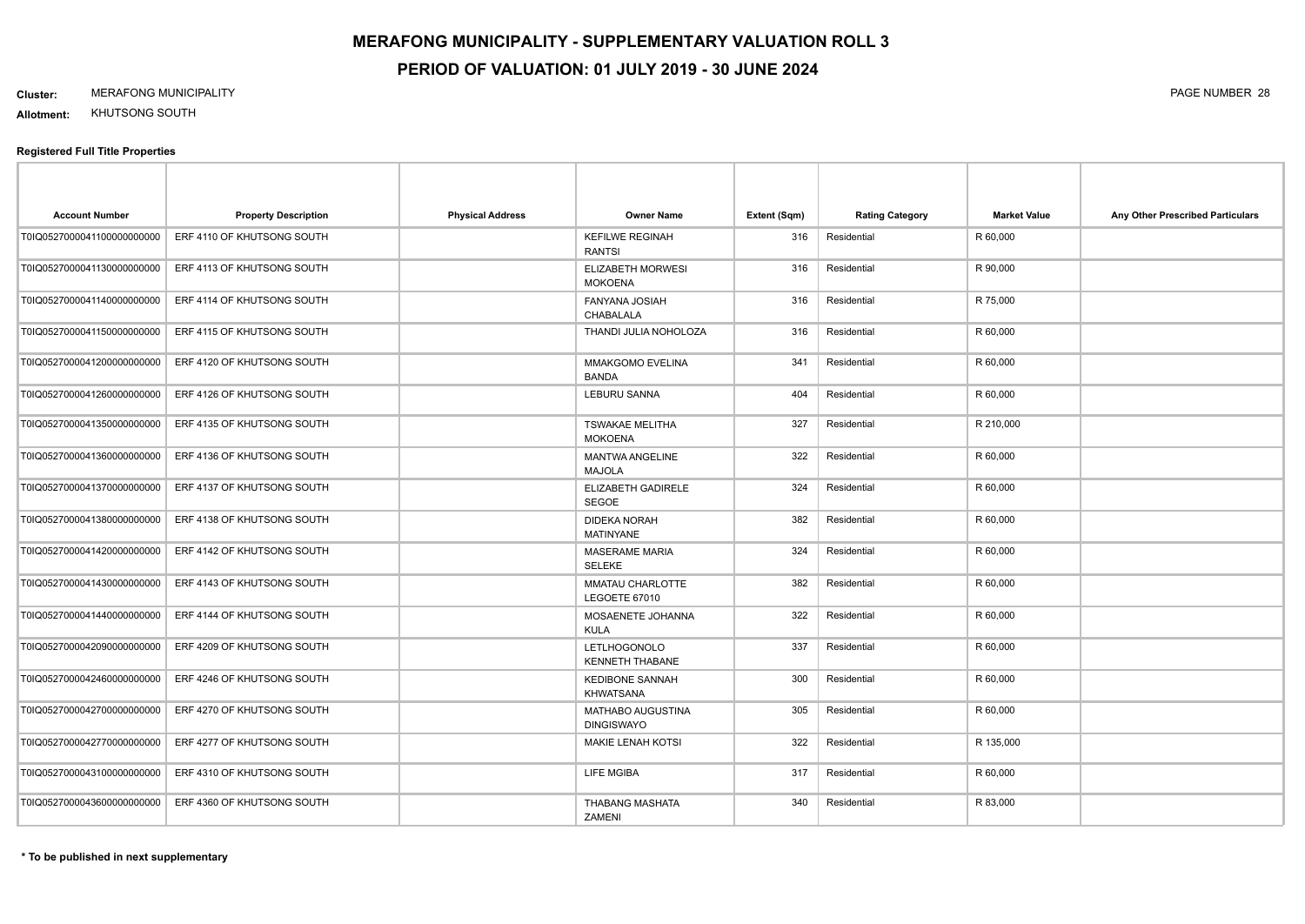#### **Cluster:** MERAFONG MUNICIPALITY PAGE NUMBER 29

**Allotment:** KHUTSONG SOUTH

| <b>Account Number</b>      | <b>Property Description</b> | <b>Physical Address</b> | <b>Owner Name</b>                         | Extent (Sqm) | <b>Rating Category</b> | <b>Market Value</b> | Any Other Prescribed Particulars |
|----------------------------|-----------------------------|-------------------------|-------------------------------------------|--------------|------------------------|---------------------|----------------------------------|
| K03004385000000000         | ERF 4385 OF KHUTSONG SOUTH  |                         | <b>LEGODI MPUMI</b><br>JOSEPHINE:         | 355          | Residential            | R 75,000            |                                  |
| T0IQ0527000044010000000000 | ERF 4401 OF KHUTSONG SOUTH  |                         | NOMATHEMBA MARTHA<br><b>DUMZELA</b>       | 300          | Residential            | R 75,000            |                                  |
| T0IQ0527000044150000000000 | ERF 4415 OF KHUTSONG SOUTH  |                         | MAWETHU DAMSE                             | 378          | Residential            | R 60,000            |                                  |
| T0IQ0527000044410000000000 | ERF 4441 OF KHUTSONG SOUTH  |                         | AGNES DIMAKATSO JAS                       | 355          | Residential            | R 60,000            |                                  |
| T0IQ0527000044440000000000 | ERF 4444 OF KHUTSONG SOUTH  |                         | LINEO JUSTINA KELE                        | 355          | Residential            | R 75,000            |                                  |
| T0IQ0527000044720000000000 | ERF 4472 OF KHUTSONG SOUTH  |                         | EVODIA NYEDISO<br><b>LETSOARA</b>         | 300          | Residential            | R 75,000            |                                  |
| T0IQ0527000044940000000000 | ERF 4494 OF KHUTSONG SOUTH  |                         | <b>BAEPI HARRIS MAHOKO</b>                | 305          | Residential            | R 75,000            |                                  |
| T0IQ0527000045310000000000 | ERF 4531 OF KHUTSONG SOUTH  |                         | MPHO JAFTA MALOMA                         | 470          | Residential            | R 60,000            |                                  |
| T0IQ0527000045510000000000 | ERF 4551 OF KHUTSONG SOUTH  |                         | <b>JUSTINAH MLANGENI</b>                  | 318          | Residential            | R 119,000           |                                  |
| T0IQ0527000049850000000000 | ERF 4985 OF KHUTSONG SOUTH  |                         | <b>MATSOBANE PATRICK</b><br><b>MOLLO</b>  | 343          | Residential            | R 60,000            |                                  |
| T0IQ0527000052160000000000 | ERF 5216 OF KHUTSONG SOUTH  |                         | MASEISO JEANETTE<br><b>MMUTLE</b>         | 448          | Residential            | R 98,000            |                                  |
| T0IQ0527000054230000000000 | ERF 5423 OF KHUTSONG SOUTH  |                         | MATLAKALA SELWANA<br><b>JOHANNAH</b>      | 300          | Residential            | R 120,000           |                                  |
| T0IQ0527000054330000000000 | ERF 5433 OF KHUTSONG SOUTH  |                         | <b>MAKI FRANCINAH</b><br><b>MOKGOMONG</b> | 300          | Residential            | R 90,000            |                                  |
| T0IQ0527000054560000000000 | ERF 5456 OF KHUTSONG SOUTH  |                         | <b>BERTHA MASERAME</b><br><b>MOABI</b>    | 330          | Residential            | R 111,000           |                                  |
| T0IQ0527000054610000000000 | ERF 5461 OF KHUTSONG SOUTH  |                         | MPHO JULIA MOKELECHE                      | 330          | Residential            | R 120,000           |                                  |
| T0IQ0527000054800000000000 | ERF 5480 OF KHUTSONG SOUTH  |                         | <b>EMILLY BADANILE</b><br><b>NGWENYA</b>  | 320          | Residential            | R 98,000            |                                  |
| T0IQ0527000057010000000000 | ERF 5701 OF KHUTSONG SOUTH  |                         | <b>BALESENG JOYCE</b><br><b>MONYAKE</b>   | 300          | Residential            | R 102,000           |                                  |
| T0IQ0527000057100000000000 | ERF 5710 OF KHUTSONG SOUTH  |                         | <b>MMAIYO MERRIAM</b><br>MAKGATHE         | 315          | Residential            | R 60,000            |                                  |
| T0IQ0527000057290000000000 | ERF 5729 OF KHUTSONG SOUTH  |                         | <b>WANDISILE MTAMZELI</b>                 | 588          | Residential            | R 60,000            |                                  |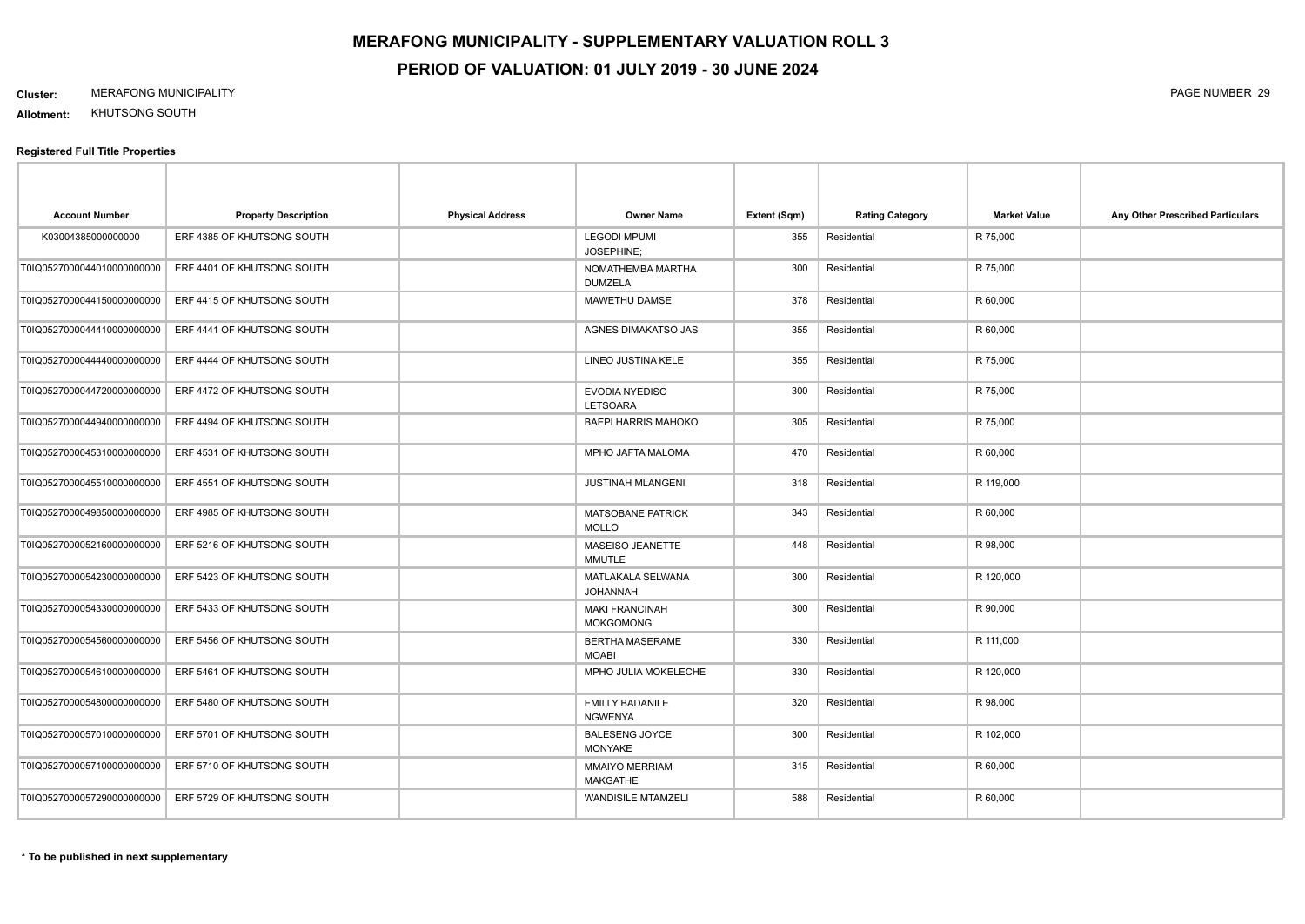#### **Cluster:** MERAFONG MUNICIPALITY PAGE NUMBER 30

**Allotment:** KHUTSONG SOUTH

| <b>Account Number</b>       | <b>Property Description</b> | <b>Physical Address</b> | <b>Owner Name</b>                          | Extent (Sqm) | <b>Rating Category</b> | <b>Market Value</b> | Any Other Prescribed Particulars |
|-----------------------------|-----------------------------|-------------------------|--------------------------------------------|--------------|------------------------|---------------------|----------------------------------|
| T0IQ05270000599900000000000 | ERF 5999 OF KHUTSONG SOUTH  |                         | <b>PINKIE MABUSANG</b><br><b>MOTSALANE</b> | 300          | Residential            | R 60,000            |                                  |
| T0IQ05270000600200000000000 | ERF 6002 OF KHUTSONG SOUTH  |                         | <b>DIMAKATSO LUCKEY</b><br>SONNY BAEPI     | 370          | Residential            | R 60,000            |                                  |
| T0IQ05270000600800000000000 | ERF 6008 OF KHUTSONG SOUTH  |                         | SIMON SELEBATSO<br><b>DIAMOND</b>          | 370          | Residential            | R 90,000            |                                  |
| T0IQ0527000060140000000000  | ERF 6014 OF KHUTSONG SOUTH  |                         | NOTOMOLO JAMANGILE                         | 300          | Residential            | R 60,000            |                                  |
| T0IQ0527000060920000000000  | ERF 6092 OF KHUTSONG SOUTH  |                         | MMAMABI JOSEPHINE<br><b>MAKOKO</b>         | 330          | Residential            | R 60,000            |                                  |
| T0IQ0527000062500000000000  | ERF 6250 OF KHUTSONG SOUTH  |                         | <b>JOSEPHINE PULENG</b><br><b>GUBAZA</b>   | 546          | Residential            | R 75,000            |                                  |
| T0IQ0527000062510000000000  | ERF 6251 OF KHUTSONG SOUTH  |                         | ELIZABETH MMAMI<br><b>KESTER</b>           | 360          | Residential            | R 60,000            |                                  |
| T0IQ0527000062520000000000  | ERF 6252 OF KHUTSONG SOUTH  |                         | <b>TUYS MATLHOMOLA</b><br>KHUNOU           | 360          | Residential            | R 75,000            |                                  |
| T0IQ0527000062570000000000  | ERF 6257 OF KHUTSONG SOUTH  |                         | <b>MPHO MARTHA</b><br><b>SELEBOGO</b>      | 360          | Residential            | R 60,000            |                                  |
| T0IQ05270000626900000000000 | ERF 6269 OF KHUTSONG SOUTH  |                         | RAMPHOMANE DANIEL<br><b>MORUPISI</b>       | 338          | Residential            | R 75,000            |                                  |
| T0IQ0527000062890000000000  | ERF 6289 OF KHUTSONG SOUTH  |                         | <b>ANTHONIA GUMBI</b>                      | 303          | Residential            | R 75,000            |                                  |
| T0IQ0527000062910000000000  | ERF 6291 OF KHUTSONG SOUTH  |                         | RAMOTHAKHE PIET<br><b>KHUMISI</b>          | 303          | Residential            | R 75,000            |                                  |
| T0IQ0527000062980000000000  | ERF 6298 OF KHUTSONG SOUTH  |                         | SINDISWA PORTIA<br><b>MOKHUANE</b>         | 300          | Residential            | R 60,000            |                                  |
| T0IQ0527000063060000000000  | ERF 6306 OF KHUTSONG SOUTH  |                         | <b>VUSIMUZI NDOLELA</b>                    | 338          | Residential            | R 75,000            |                                  |
| T0IQ0527000063070000000000  | ERF 6307 OF KHUTSONG SOUTH  |                         | SIBONGILE JUDITH<br><b>NYATHI</b>          | 305          | Residential            | R 60,000            |                                  |
| T0IQ0527000063230000000000  | ERF 6323 OF KHUTSONG SOUTH  |                         | <b>THANDEKILE BETRICE</b><br><b>BINDA</b>  | 300          | Residential            | R 203,000           |                                  |
| T0IQ0527000063240000000000  | ERF 6324 OF KHUTSONG SOUTH  |                         | NKELE JOYCE MATHLABE                       | 305          | Residential            | R 210,000           |                                  |
| T0IQ0527000063250000000000  | ERF 6325 OF KHUTSONG SOUTH  |                         | <b>KLEINBOY LUCKYBOY</b><br>FAFAZA         | 338          | Residential            | R 60,000            |                                  |
| T0IQ0527000063310000000000  | ERF 6331 OF KHUTSONG SOUTH  |                         | NONTOMBI ANNA<br><b>MOIPOLAI</b>           | 671          | Residential            | R 60,000            |                                  |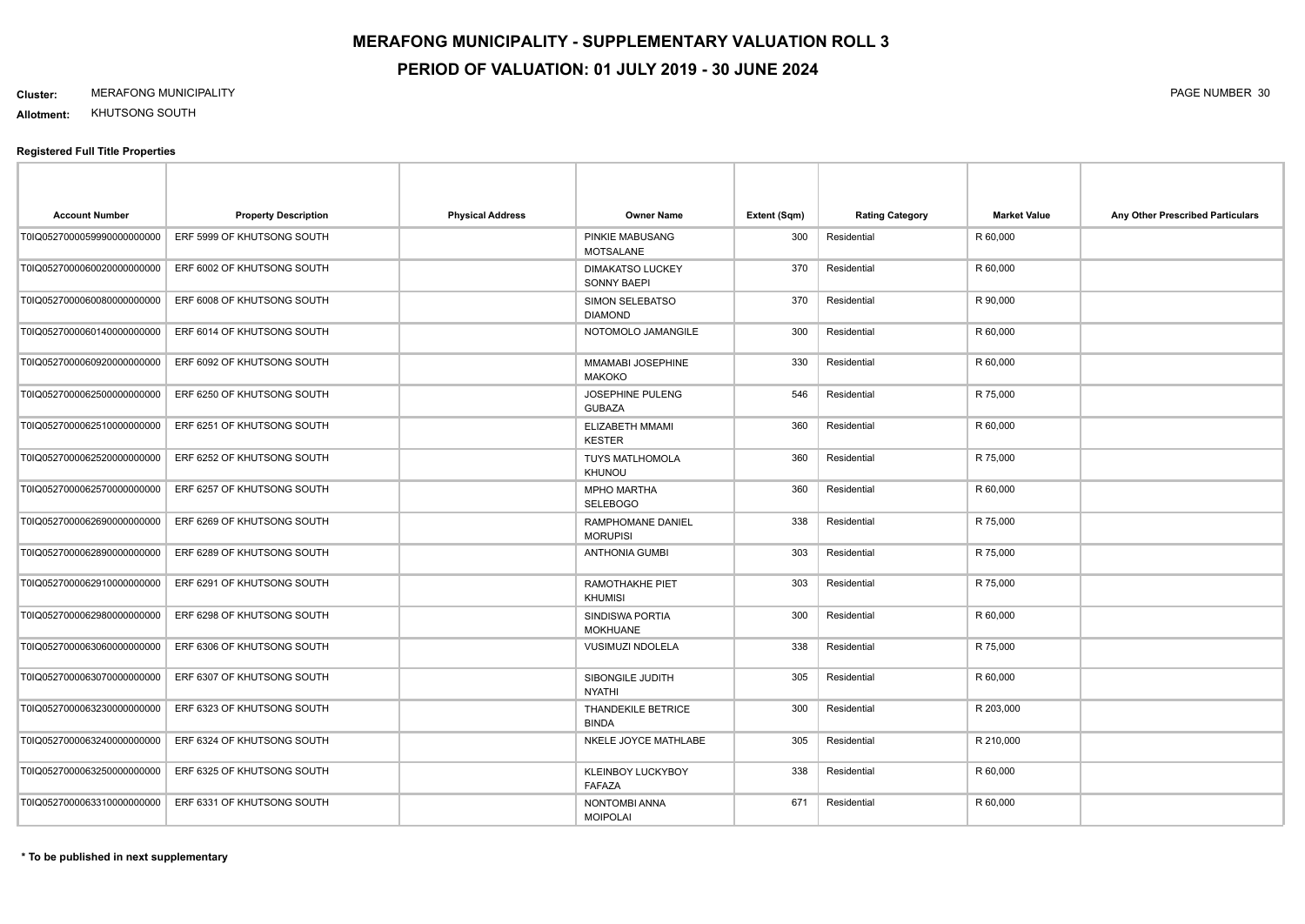# **Cluster:** MERAFONG MUNICIPALITY PAGE NUMBER 31

**Allotment:** KHUTSONG SOUTH

| <b>Account Number</b>      | <b>Property Description</b> | <b>Physical Address</b> | <b>Owner Name</b>                                | Extent (Sqm) | <b>Rating Category</b> | <b>Market Value</b> | Any Other Prescribed Particulars |
|----------------------------|-----------------------------|-------------------------|--------------------------------------------------|--------------|------------------------|---------------------|----------------------------------|
| T0IQ0527000063320000000000 | ERF 6332 OF KHUTSONG SOUTH  |                         | ANNAH LEBONA                                     | 430          | Residential            | R 60,000            |                                  |
| T0IQ0527000063330000000000 | ERF 6333 OF KHUTSONG SOUTH  |                         | SEGAMETSI ANNAH<br>MOTLHANKE                     | 445          | Residential            | R 60,000            |                                  |
| T0IQ0527000063340000000000 | ERF 6334 OF KHUTSONG SOUTH  |                         | <b>MATSHIDISO PAKI</b>                           | 343          | Residential            | R 105,000           |                                  |
| T0IQ0527000063350000000000 | ERF 6335 OF KHUTSONG SOUTH  |                         | <b>TABILE MAYAPHI</b>                            | 318          | Residential            | R 75,000            |                                  |
| T0IQ0527000063370000000000 | ERF 6337 OF KHUTSONG SOUTH  |                         | NONSENZE BETTY<br><b>MAKHUTLA</b>                | 316          | Residential            | R 75,000            |                                  |
| T0IQ0527000063380000000000 | ERF 6338 OF KHUTSONG SOUTH  |                         | PULE CONAN TSIMANE                               | 316          | Residential            | R 60,000            |                                  |
| T0IQ0527000063400000000000 | ERF 6340 OF KHUTSONG SOUTH  |                         | <b>GRIETA EMMA</b><br><b>MASERIBANE GEDULD</b>   | 316          | Residential            | R 60,000            |                                  |
| T0IQ0527000063410000000000 | ERF 6341 OF KHUTSONG SOUTH  |                         | <b>BONGANI STEPHEN</b><br><b>MALINDI</b>         | 328          | Residential            | R 60,000            |                                  |
| T0IQ0527000063420000000000 | ERF 6342 OF KHUTSONG SOUTH  |                         | SELLO JOSEPH CHAKA                               | 315          | Residential            | R 60,000            |                                  |
| T0IQ0527000063430000000000 | ERF 6343 OF KHUTSONG SOUTH  |                         | <b>MOGOROSI JAFTA</b><br><b>MONOTO</b>           | 316          | Residential            | R 60,000            |                                  |
| T0IQ0527000063450000000000 | ERF 6345 OF KHUTSONG SOUTH  |                         | MPUMELELO FLORAH<br><b>MTHEMBU</b>               | 316          | Residential            | R 75,000            |                                  |
| T0IQ0527000063500000000000 | ERF 6350 OF KHUTSONG SOUTH  |                         | <b>MASITENYANA GABRIEL</b><br><b>MOKGOMONG</b>   | 535          | Residential            | R 60,000            |                                  |
| T0IQ0527000063510000000000 | ERF 6351 OF KHUTSONG SOUTH  |                         | <b>MARIA BALENI</b>                              | 474          | Residential            | R 60,000            |                                  |
| T0IQ0527000063520000000000 | ERF 6352 OF KHUTSONG SOUTH  |                         | DANISWA JANE MAJOLA                              | 454          | Residential            | R 60,000            |                                  |
| T0IQ0527000063530000000000 | ERF 6353 OF KHUTSONG SOUTH  |                         | SETLANKANA ELIZABETH<br><b>MARTHA MODISAKENG</b> | 434          | Residential            | R 75,000            |                                  |
| T0IQ0527000063540000000000 | ERF 6354 OF KHUTSONG SOUTH  |                         | TSHIMI SIMON MOGOROSI                            | 417          | Residential            | R 60,000            |                                  |
| T0IQ0527000063550000000000 | ERF 6355 OF KHUTSONG SOUTH  |                         | KEDIBONE JOSEPHINE<br><b>MOINA</b>               | 402          | Residential            | R 75,000            |                                  |
| T0IQ0527000063560000000000 | ERF 6356 OF KHUTSONG SOUTH  |                         | LUKAS ZENZILE<br>MNGOMEZULU                      | 387          | Residential            | R 75,000            |                                  |
| T0IQ0527000063570000000000 | ERF 6357 OF KHUTSONG SOUTH  |                         | MANTAPSENI ANNA<br><b>MORADI</b>                 | 372          | Residential            | R 75,000            |                                  |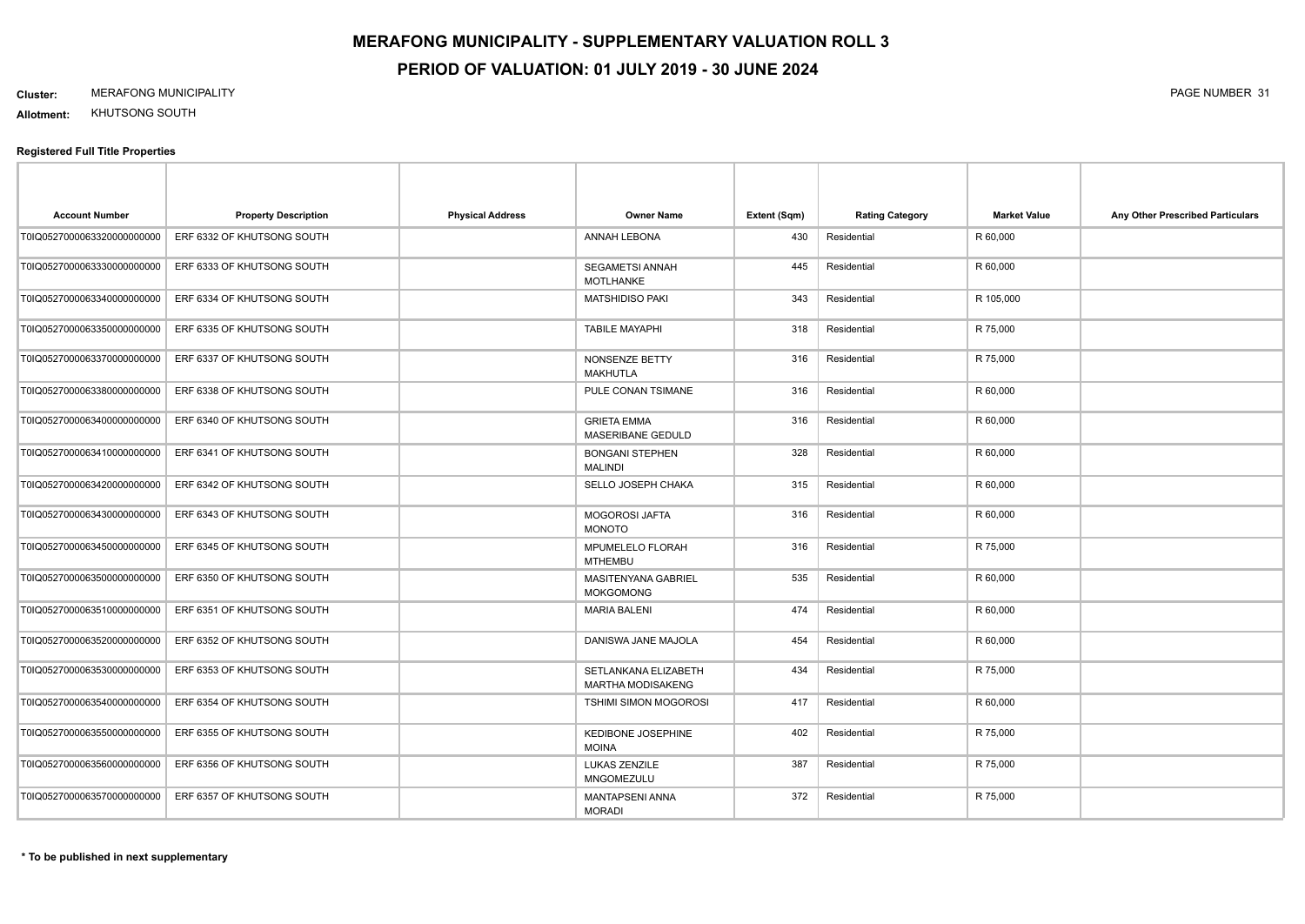#### **Cluster:** MERAFONG MUNICIPALITY PAGE NUMBER 32

**Allotment:** KHUTSONG SOUTH

#### **Registered Full Title Properties**

| <b>Account Number</b>       | <b>Property Description</b> | <b>Physical Address</b> | <b>Owner Name</b>                       | Extent (Sqm) | <b>Rating Category</b> | <b>Market Value</b> | Any Other Prescribed Particulars |
|-----------------------------|-----------------------------|-------------------------|-----------------------------------------|--------------|------------------------|---------------------|----------------------------------|
| T0IQ05270000636000000000000 | ERF 6360 OF KHUTSONG SOUTH  |                         | NOXOLO MIRANDA KOSI                     | 435          | Residential            | R 75,000            |                                  |
| T0IQ0527000063610000000000  | ERF 6361 OF KHUTSONG SOUTH  |                         | <b>DESMOND KHOZA</b>                    | 320          | Residential            | R 75,000            |                                  |
| T0IQ0527000063620000000000  | ERF 6362 OF KHUTSONG SOUTH  |                         | SIPHIWE DESMOND<br><b>NHLAPO</b>        | 308          | Residential            | R 75,000            |                                  |
| T0IQ0527000063640000000000  | ERF 6364 OF KHUTSONG SOUTH  |                         | MATSHIDISO VALENCIA<br><b>TLOU</b>      | 306          | Residential            | R 60,000            |                                  |
| T0IQ0527000063680000000000  | ERF 6368 OF KHUTSONG SOUTH  |                         | MOTLOGELWA STEPHEN<br><b>MOLOBENG</b>   | 303          | Residential            | R 60,000            |                                  |
| T0IQ0527000063700000000000  | ERF 6370 OF KHUTSONG SOUTH  |                         | SIPHIWE ALFRED<br><b>DLAKIJA</b>        | 303          | Residential            | R 75,000            |                                  |
| T0IQ0527000063710000000000  | ERF 6371 OF KHUTSONG SOUTH  |                         | PULANE PAULINA<br><b>MOLELEKI</b>       | 434          | Residential            | R 75,000            |                                  |
| T0IQ0527000063740000000000  | ERF 6374 OF KHUTSONG SOUTH  |                         | MICHAEL TSEKO<br><b>MONTSHIWA</b>       | 388          | Residential            | R 60,000            |                                  |
| T0IQ0527000063820000000000  | ERF 6382 OF KHUTSONG SOUTH  |                         | NTOKOZO ELIZABETH<br><b>TSEREMO</b>     | 308          | Residential            | R 75,000            |                                  |
| T0IQ0527000063880000000000  | ERF 6388 OF KHUTSONG SOUTH  |                         | NOVELA PETER SEWEJE                     | 338          | Residential            | R 75,000            |                                  |
| T0IQ0527000063890000000000  | ERF 6389 OF KHUTSONG SOUTH  |                         | <b>GADIBOLAE MASELWANE</b>              | 308          | Residential            | R 210,000           |                                  |
| T0IQ0527000063960000000000  | ERF 6396 OF KHUTSONG SOUTH  |                         | <b>BUTI PETROS MOLEFE</b>               | 338          | Residential            | R 75,000            |                                  |
| T0IQ0527000064090000000000  | ERF 6409 OF KHUTSONG SOUTH  |                         | NTOMBIFUTHI PATRICIA<br><b>SOMPETHA</b> | 332          | Residential            | R 75,000            |                                  |
| T0IQ0527000064100000000000  | ERF 6410 OF KHUTSONG SOUTH  |                         | <b>BONIWE CECILIA FAKU</b>              | 308          | Residential            | R 75,000            |                                  |
| T0IQ0527000064110000000000  | ERF 6411 OF KHUTSONG SOUTH  |                         | <b>BONGISWA MARIA MAAKA</b>             | 316          | Residential            | R 75,000            |                                  |
| T0IQ0527000064150000000000  | ERF 6415 OF KHUTSONG SOUTH  |                         | <b>JANE DIMAKATSO MABILLE</b>           | 316          | Residential            | R 75,000            |                                  |
| T0IQ0527000064160000000000  | ERF 6416 OF KHUTSONG SOUTH  |                         | NOKUZOLA WENDY<br><b>NKUNTSU</b>        | 316          | Residential            | R 75,000            |                                  |
| T0IQ0527000064180000000000  | ERF 6418 OF KHUTSONG SOUTH  |                         | MAKALO PETRUS PELEHA                    | 316          | Residential            | R 75,000            |                                  |
| T0IQ0527000064190000000000  | ERF 6419 OF KHUTSONG SOUTH  |                         | NOBELUNGU ANNA<br><b>MAIMANE</b>        | 316          | Residential            | R 75,000            |                                  |
| T0IQ0527000064210000000000  | ERF 6421 OF KHUTSONG SOUTH  |                         | LINDELWA SINAH KOSI                     | 308          | Residential            | R 75,000            |                                  |

**\* To be published in next supplementary**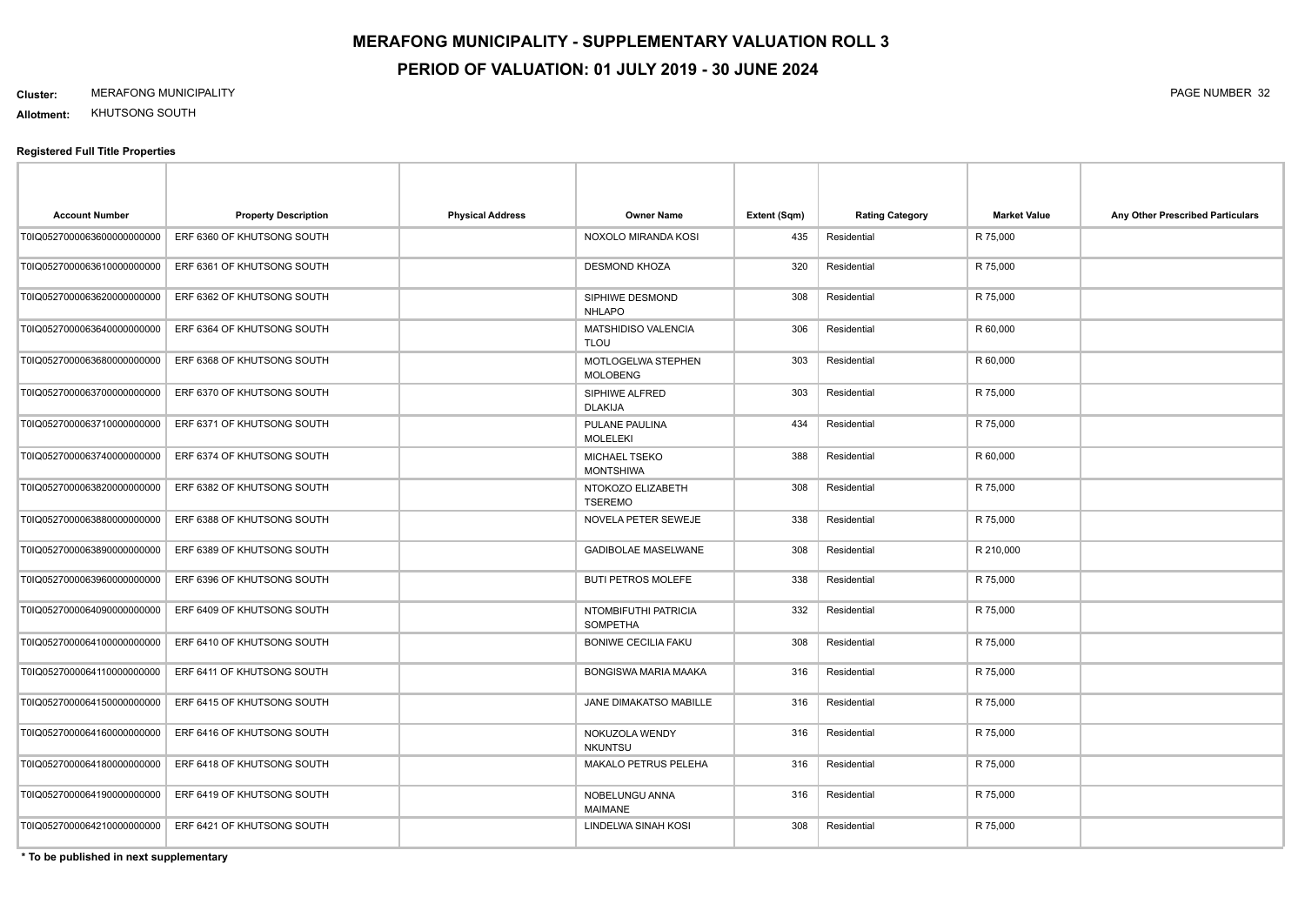#### **Cluster:** MERAFONG MUNICIPALITY PAGE NUMBER 33

**Allotment:** KHUTSONG SOUTH

| <b>Account Number</b>       | <b>Property Description</b>                           | <b>Physical Address</b> | Owner Name                                | Extent (Sqm) | <b>Rating Category</b> | <b>Market Value</b> | Any Other Prescribed Particulars |
|-----------------------------|-------------------------------------------------------|-------------------------|-------------------------------------------|--------------|------------------------|---------------------|----------------------------------|
| T0IQ0527000064230000000000  | ERF 6423 OF KHUTSONG SOUTH                            |                         | MATHEBE JOHANNA<br>PETERSON               | 341          | Residential            | R 75,000            |                                  |
| T0IQ0527000064240000000000  | ERF 6424 OF KHUTSONG SOUTH                            |                         | SUNNY BOY DAVID<br><b>MAHLABA</b>         | 340          | Residential            | R 60,000            |                                  |
| T0IQ0527000064250000000000  | ERF 6425 OF KHUTSONG SOUTH                            |                         | BANGISWANI JOSEPH<br>SIBIYA               | 340          | Residential            | R 75,000            |                                  |
| T0IQ0527000064260000000000  | ERF 6426 OF KHUTSONG SOUTH                            |                         | SOLOMON ZAZENI                            | 340          | Residential            | R 75,000            |                                  |
| T0IQ0527000064270000000000  | ERF 6427 OF KHUTSONG SOUTH                            |                         | <b>OUPANYANA DAVID</b><br>PHETO           | 340          | Residential            | R 60,000            |                                  |
|                             | T0IQ0527000064280000000000 ERF 6428 OF KHUTSONG SOUTH |                         | SHADRACK PHINDANI                         | 340          | Residential            | R 60,000            |                                  |
| T0IQ05270000642900000000000 | ERF 6429 OF KHUTSONG SOUTH                            |                         | <b>FLORENCE BUSISIWE</b><br><b>PONI</b>   | 340          | Residential            | R 218,000           |                                  |
| T0IQ0527000064300000000000  | ERF 6430 OF KHUTSONG SOUTH                            |                         | <b>MAKATISO RABELEMANE</b>                | 340          | Residential            | R 60,000            |                                  |
| T0IQ0527000064310000000000  | ERF 6431 OF KHUTSONG SOUTH                            |                         | THEMBAKAZI JOSEPHINA<br>SONGCATHA         | 340          | Residential            | R 60,000            |                                  |
| T0IQ0527000064320000000000  | ERF 6432 OF KHUTSONG SOUTH                            |                         | JOHANNA THEKO                             | 340          | Residential            | R 60,000            |                                  |
| T0IQ0527000064330000000000  | ERF 6433 OF KHUTSONG SOUTH                            |                         | <b>DIBUSENG JENETT</b><br><b>TJALANE</b>  | 332          | Residential            | R 60,000            |                                  |
| T0IQ0527000064340000000000  | ERF 6434 OF KHUTSONG SOUTH                            |                         | KEDIBONE ANNAH MOLOI                      | 308          | Residential            | R 60,000            |                                  |
| T0IQ0527000064350000000000  | ERF 6435 OF KHUTSONG SOUTH                            |                         | <b>OUPA ZACHIA MOLEFE</b>                 | 304          | Residential            | R 60,000            |                                  |
| T0IQ0527000064360000000000  | ERF 6436 OF KHUTSONG SOUTH                            |                         | PAUL MOSIA                                | 304          | Residential            | R 60,000            |                                  |
| T0IQ0527000064370000000000  | ERF 6437 OF KHUTSONG SOUTH                            |                         | NOMAWETHU CAROLINE<br><b>MOSS</b>         | 304          | Residential            | R 188,000           |                                  |
| T0IQ0527000064380000000000  | ERF 6438 OF KHUTSONG SOUTH                            |                         | SIBONGILE MAGDELINE<br><b>MAKATO</b>      | 304          | Residential            | R 75,000            |                                  |
| T0IQ0527000064390000000000  | ERF 6439 OF KHUTSONG SOUTH                            |                         | <b>ACADIA ITUMELENG</b><br><b>MOLOI</b>   | 304          | Residential            | R 75,000            |                                  |
| T0IQ05270000644000000000000 | ERF 6440 OF KHUTSONG SOUTH                            |                         | <b>LOBISA FRANCINA</b><br><b>MPHANDWE</b> | 304          | Residential            | R 128,000           |                                  |
| T0IQ0527000064410000000000  | ERF 6441 OF KHUTSONG SOUTH                            |                         | ROSEWELL THATAYAONE<br><b>MILANZI</b>     | 304          | Residential            | R 75,000            |                                  |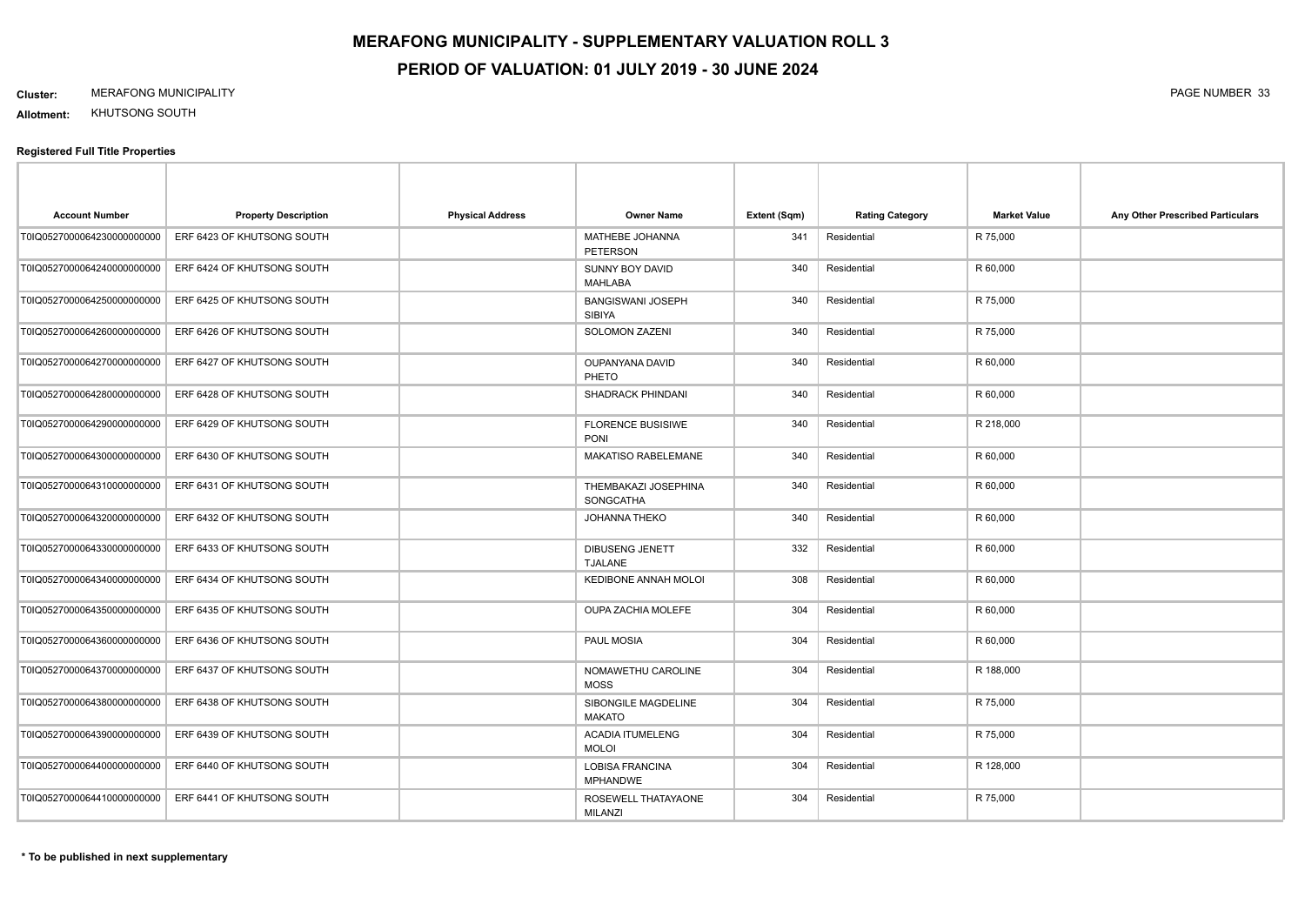#### **Cluster:** MERAFONG MUNICIPALITY PAGE NUMBER 34

**Allotment:** KHUTSONG SOUTH

| <b>Account Number</b>       | <b>Property Description</b> | <b>Physical Address</b> | Owner Name                                 | Extent (Sqm) | <b>Rating Category</b> | <b>Market Value</b> | Any Other Prescribed Particulars |
|-----------------------------|-----------------------------|-------------------------|--------------------------------------------|--------------|------------------------|---------------------|----------------------------------|
| T0IQ0527000064420000000000  | ERF 6442 OF KHUTSONG SOUTH  |                         | <b>ESTHER MAKGETHANG</b><br><b>TJALANE</b> | 398          | Residential            | R 75,000            |                                  |
| T0IQ0527000064430000000000  | ERF 6443 OF KHUTSONG SOUTH  |                         | <b>EMELY NKOSI</b>                         | 429          | Residential            | R 60,000            |                                  |
| T0IQ0527000064440000000000  | ERF 6444 OF KHUTSONG SOUTH  |                         | NTSWAKI MARIA PHALI                        | 327          | Residential            | R 98,000            |                                  |
| T0IQ0527000064450000000000  | ERF 6445 OF KHUTSONG SOUTH  |                         | KHUTHALA EUNKE<br><b>NDINGA</b>            | 327          | Residential            | R 60,000            |                                  |
| T0IQ0527000064480000000000  | ERF 6448 OF KHUTSONG SOUTH  |                         | <b>BEKIZIZWE LUCAS</b><br><b>NOHOLOZA</b>  | 327          | Residential            | R 60,000            |                                  |
| T0IQ0527000064490000000000  | ERF 6449 OF KHUTSONG SOUTH  |                         | <b>SBUSISO ANDREAS MBULI</b>               | 327          | Residential            | R 75,000            |                                  |
| T0IQ0527000064500000000000  | ERF 6450 OF KHUTSONG SOUTH  |                         | LINDIWE CONSTANCE<br><b>GIRLY MTINI</b>    | 327          | Residential            | R 164,000           |                                  |
| T0IQ0527000064510000000000  | ERF 6451 OF KHUTSONG SOUTH  |                         | NTOMBEKHAYA XELISILO                       | 375          | Residential            | R 60,000            |                                  |
| T0IQ0527000064520000000000  | ERF 6452 OF KHUTSONG SOUTH  |                         | NTOMBI BEATRICE<br><b>NOGEMANE</b>         | 336          | Residential            | R 60,000            |                                  |
| T0IQ0527000064680000000000  | ERF 6468 OF KHUTSONG SOUTH  |                         | <b>FUZILE SOLDAAT</b><br><b>DUMEZWENI</b>  | 348          | Residential            | R 75,000            |                                  |
| T0IQ05270000649000000000000 | ERF 6490 OF KHUTSONG SOUTH  |                         | THANDO ALLAN THINTWA                       | 321          | Residential            | R 75,000            |                                  |
| T0IQ0527000065260000000000  | ERF 6526 OF KHUTSONG SOUTH  |                         | MICHAEL TIMOTHY<br><b>MQHITSANA</b>        | 402          | Residential            | R 60,000            |                                  |
| T0IQ0527000065320000000000  | ERF 6532 OF KHUTSONG SOUTH  |                         | <b>MAKGOSI ELIZABETH</b><br><b>TSOLO</b>   | 329          | Residential            | R 60,000            |                                  |
| T0IQ0527000065400000000000  | ERF 6540 OF KHUTSONG SOUTH  |                         | <b>MATSHIDISO ALICE</b><br><b>MOSENENE</b> | 305          | Residential            | R 60,000            |                                  |
| T0IQ0527000065630000000000  | ERF 6563 OF KHUTSONG SOUTH  |                         | <b>GONCALVES GUIDIONE</b><br><b>UBISSE</b> | 405          | Residential            | R 83,000            |                                  |
| T0IQ0527000065650000000000  | ERF 6565 OF KHUTSONG SOUTH  |                         | <b>MMATHABO LOUISA</b><br>PHETO            | 332          | Residential            | R 75,000            |                                  |
| T0IQ0527000065670000000000  | ERF 6567 OF KHUTSONG SOUTH  |                         | JOSEPHINE KUTSUKUTSU<br>THUBANE            | 392          | Residential            | R 75,000            |                                  |
| T0IQ0527000065810000000000  | ERF 6581 OF KHUTSONG SOUTH  |                         | LUCAS BANHLA PHOKELA                       | 312          | Residential            | R 165,000           |                                  |
| T0IQ0527000065880000000000  | ERF 6588 OF KHUTSONG SOUTH  |                         | ROBIE MORALENG<br>SEPOGOANE                | 335          | Residential            | R 75,000            |                                  |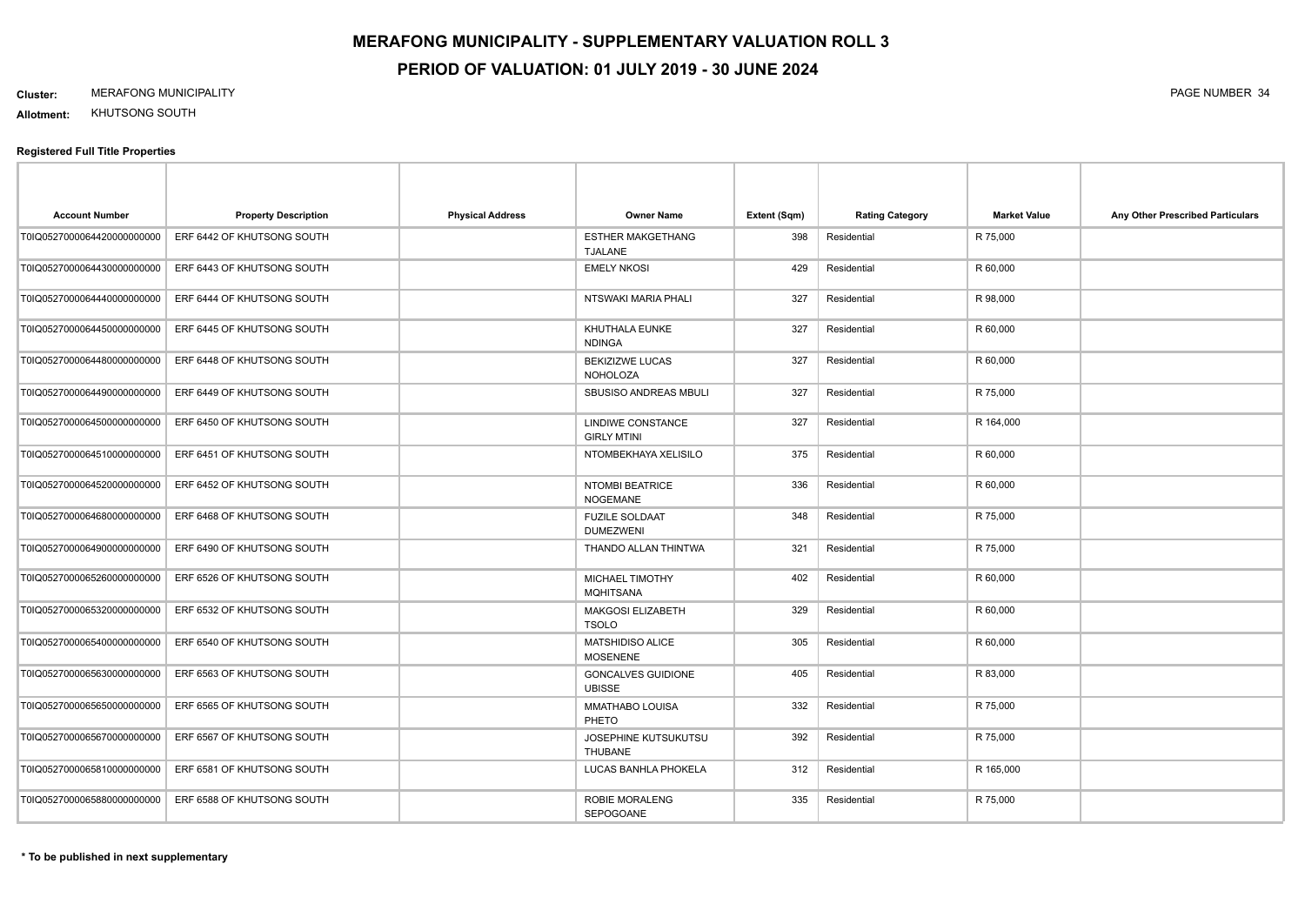#### **Cluster:** MERAFONG MUNICIPALITY PAGE NUMBER 35

**Allotment:** KHUTSONG SOUTH

| <b>Account Number</b>       | <b>Property Description</b> | <b>Physical Address</b> | <b>Owner Name</b>                                 | Extent (Sqm) | <b>Rating Category</b> | <b>Market Value</b> | Any Other Prescribed Particulars |
|-----------------------------|-----------------------------|-------------------------|---------------------------------------------------|--------------|------------------------|---------------------|----------------------------------|
| T0IQ0527000065910000000000  | ERF 6591 OF KHUTSONG SOUTH  |                         | <b>BALESENG JOHANNES</b><br><b>TSANA</b>          | 350          | Residential            | R 75,000            |                                  |
| T0IQ0527000066180000000000  | ERF 6618 OF KHUTSONG SOUTH  |                         | JOHNSON TEBOGO<br><b>STEYN</b>                    | 460          | Residential            | R 75,000            |                                  |
| T0IQ0527000066190000000000  | ERF 6619 OF KHUTSONG SOUTH  |                         | JOHANNES LUTA TEFO                                | 305          | Residential            | R 75,000            |                                  |
| T0IQ0527000066200000000000  | ERF 6620 OF KHUTSONG SOUTH  |                         | <b>MOTSATSI EPHRAIM TEU</b>                       | 338          | Residential            | R 135,000           |                                  |
| T0IQ0527000066210000000000  | ERF 6621 OF KHUTSONG SOUTH  |                         | MIRRIAM MMASONTAGA<br><b>KESOLOFETSWE THEJANE</b> | 338          | Residential            | R 75,000            |                                  |
| T0IQ0527000066220000000000  | ERF 6622 OF KHUTSONG SOUTH  |                         | <b>MARIA BASWABILE</b><br><b>TLHANYANE</b>        | 305          | Residential            | R 60,000            |                                  |
| T0IQ0527000066360000000000  | ERF 6636 OF KHUTSONG SOUTH  |                         | LULEKA OLGAR FUNEKA                               | 333          | Residential            | R 60,000            |                                  |
| T0IQ0527000066440000000000  | ERF 6644 OF KHUTSONG SOUTH  |                         | THABO DAVID THEJANE                               | 362          | Residential            | R 75,000            |                                  |
| T0IQ0527000066570000000000  | ERF 6657 OF KHUTSONG SOUTH  |                         | <b>TEBOGO ALFRED</b><br><b>MOTLHAPING</b>         | 300          | Residential            | R 60,000            |                                  |
| T0IQ0527000066630000000000  | ERF 6663 OF KHUTSONG SOUTH  |                         | PLANTINA VAN WYK                                  | 465          | Residential            | R 75,000            |                                  |
| T0IQ0527000066640000000000  | ERF 6664 OF KHUTSONG SOUTH  |                         | MAGDALINE SIBONISIWE<br><b>SEMELANE</b>           | 336          | Residential            | R 60,000            |                                  |
| T0IQ0527000066700000000000  | ERF 6670 OF KHUTSONG SOUTH  |                         | MATEFANE AGNESS<br><b>LEPOLISA</b>                | 338          | Residential            | R 75,000            |                                  |
| T0IQ0527000066730000000000  | ERF 6673 OF KHUTSONG SOUTH  |                         | SOPHIE KIDIYEMETSI<br><b>MPHUTHI</b>              | 307          | Residential            | R 75,000            |                                  |
| T0IQ05270000668000000000000 | ERF 6680 OF KHUTSONG SOUTH  |                         | SEITISO MARTHA NOGE                               | 319          | Residential            | R 60,000            |                                  |
| T0IQ05270000669000000000000 | ERF 6690 OF KHUTSONG SOUTH  |                         | THANDEKILE RUTH CELE                              | 303          | Residential            | R 75,000            |                                  |
| T0IQ05270000669900000000000 | ERF 6699 OF KHUTSONG SOUTH  |                         | <b>CRECENSEA MAKENA</b><br><b>KHATALA</b>         | 308          | Residential            | R 75,000            |                                  |
| T0IQ0527000067010000000000  | ERF 6701 OF KHUTSONG SOUTH  |                         | <b>JEREMIAH MAISELA</b>                           | 328          | Residential            | R 75,000            |                                  |
| T0IQ0527000067030000000000  | ERF 6703 OF KHUTSONG SOUTH  |                         | <b>IVY MDE</b>                                    | 304          | Residential            | R 75,000            |                                  |
| T0IQ0527000067040000000000  | ERF 6704 OF KHUTSONG SOUTH  |                         | <b>TINTSWALO RACHEL</b><br><b>NHLONGO</b>         | 304          | Residential            | R 75,000            |                                  |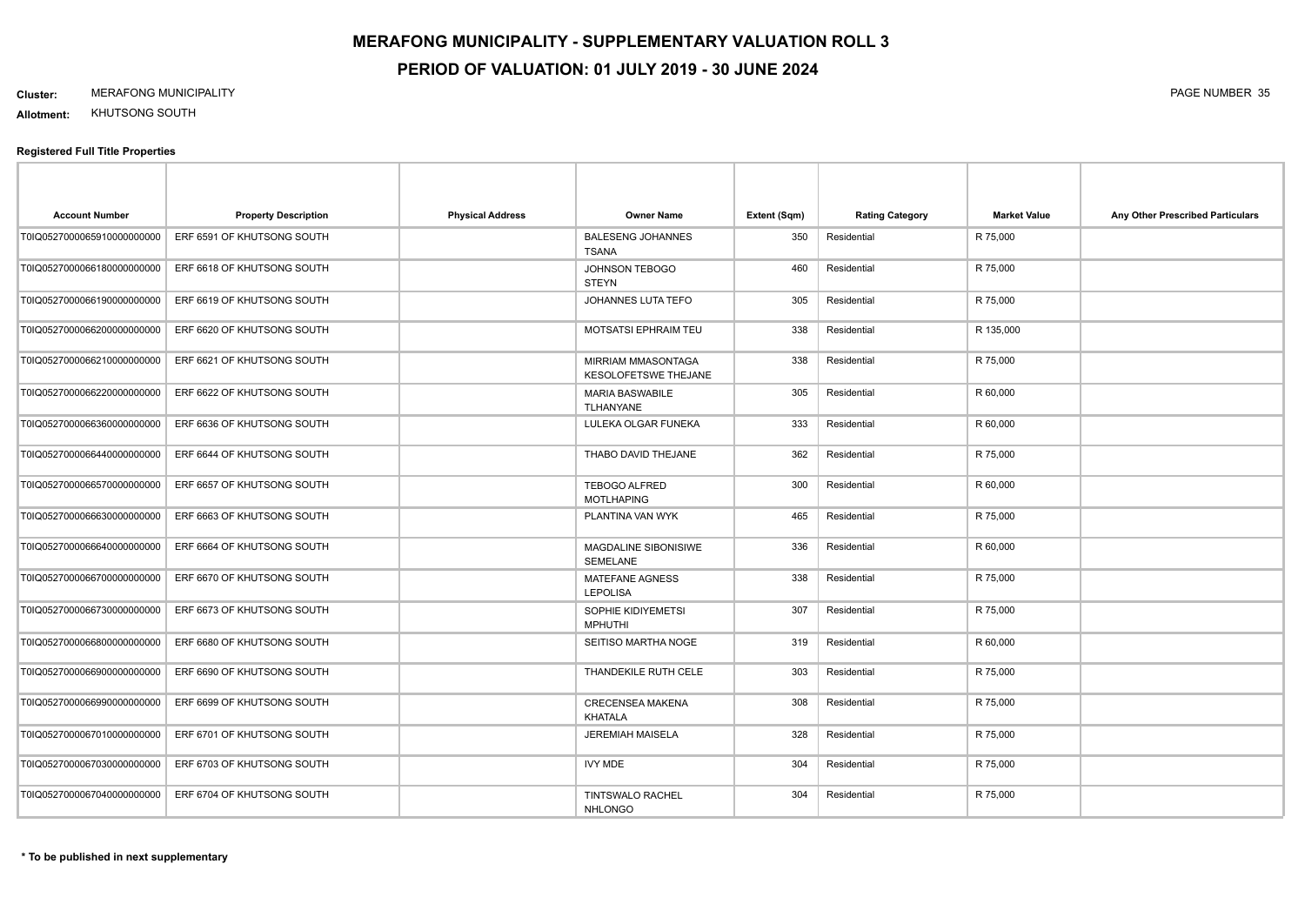#### **Cluster:** MERAFONG MUNICIPALITY PAGE NUMBER 36

**Allotment:** KHUTSONG SOUTH

| <b>Account Number</b>       | <b>Property Description</b> | <b>Physical Address</b> | <b>Owner Name</b>                               | Extent (Sqm) | <b>Rating Category</b> | <b>Market Value</b> | Any Other Prescribed Particulars |
|-----------------------------|-----------------------------|-------------------------|-------------------------------------------------|--------------|------------------------|---------------------|----------------------------------|
| T0IQ05270000670800000000000 | ERF 6708 OF KHUTSONG SOUTH  |                         | PINKIE MARIA<br><b>MTHIMUNYE</b>                | 304          | Residential            | R 75,000            |                                  |
| T0IQ0527000067290000000000  | ERF 6729 OF KHUTSONG SOUTH  |                         | KHANYELWA ELIZABETH<br><b>THIKO</b>             | 338          | Residential            | R 75,000            |                                  |
| T0IQ0527000067310000000000  | ERF 6731 OF KHUTSONG SOUTH  |                         | <b>JUDITH UBISSE</b>                            | 322          | Residential            | R 60,000            |                                  |
| T0IQ0527000067610000000000  | ERF 6761 OF KHUTSONG SOUTH  |                         | <b>NIKIWE FLORENCE</b><br><b>NONJIKO</b>        | 305          | Residential            | R 75,000            |                                  |
| T0IQ0527000067730000000000  | ERF 6773 OF KHUTSONG SOUTH  |                         | MICHAEL MALEFETSANE<br><b>TAMPE</b>             | 474          | Residential            | R 60,000            |                                  |
| T0IQ0527000067750000000000  | ERF 6775 OF KHUTSONG SOUTH  |                         | <b>MONNO ELLEN</b><br><b>WINKWARD</b>           | 351          | Residential            | R 60,000            |                                  |
| T0IQ0527000067760000000000  | ERF 6776 OF KHUTSONG SOUTH  |                         | SIPHO MOSES XABA                                | 410          | Residential            | R 120,000           |                                  |
| T0IQ0527000067790000000000  | ERF 6779 OF KHUTSONG SOUTH  |                         | NIKELWA JOYCE<br><b>TURWANA</b>                 | 513          | Residential            | R 75,000            |                                  |
| T0IQ0527000067820000000000  | ERF 6782 OF KHUTSONG SOUTH  |                         | PULE AMOS RAMPOU                                | 338          | Residential            | R 173,000           |                                  |
| T0IQ0527000067860000000000  | ERF 6786 OF KHUTSONG SOUTH  |                         | JANE SEIPATI TSHINGANE                          | 305          | Residential            | R 75,000            |                                  |
| T0IQ0527000068160000000000  | ERF 6816 OF KHUTSONG SOUTH  |                         | YVONNE MANOSI<br><b>LEKHOTHO</b>                | 305          | Residential            | R 75,000            |                                  |
| T0IQ0527000068480000000000  | ERF 6848 OF KHUTSONG SOUTH  |                         | <b>KEROTSE VALENTIA</b><br><b>TSHABADIRA</b>    | 336          | Residential            | R 60,000            |                                  |
| T0IQ0527000068580000000000  | ERF 6858 OF KHUTSONG SOUTH  |                         | <b>ZENAKILE HENDRICK</b><br><b>MBOTYANE</b>     | 336          | Residential            | R 75,000            |                                  |
| T0IQ0527000068680000000000  | ERF 6868 OF KHUTSONG SOUTH  |                         | <b>MATLAKALA MARIN</b><br><b>MAKGALE</b>        | 304          | Residential            | R 75,000            |                                  |
| T0IQ0527000068930000000000  | ERF 6893 OF KHUTSONG SOUTH  |                         | <b>KEGOMODITSWE JANE</b><br><b>MOTSWAPULENG</b> | 304          | Residential            | R 75,000            |                                  |
| T0IQ0527000068960000000000  | ERF 6896 OF KHUTSONG SOUTH  |                         | <b>CHRICENTIA TSHIDI</b><br><b>MDOKO</b>        | 308          | Residential            | R 75,000            |                                  |
| T0IQ05270000690300000000000 | ERF 6903 OF KHUTSONG SOUTH  |                         | MOEKETSI POUL TJALANE                           | 308          | Residential            | R 60,000            |                                  |
| T0IQ0527000069620000000000  | ERF 6962 OF KHUTSONG SOUTH  |                         | NOMBULELO ANNA<br>VIPHAZA                       | 410          | Residential            | R 75,000            |                                  |
| T0IQ0527000069630000000000  | ERF 6963 OF KHUTSONG SOUTH  |                         | <b>MORERO PATRICK</b><br><b>MATINYANE</b>       | 407          | Residential            | R 75,000            |                                  |
|                             |                             |                         |                                                 |              |                        |                     |                                  |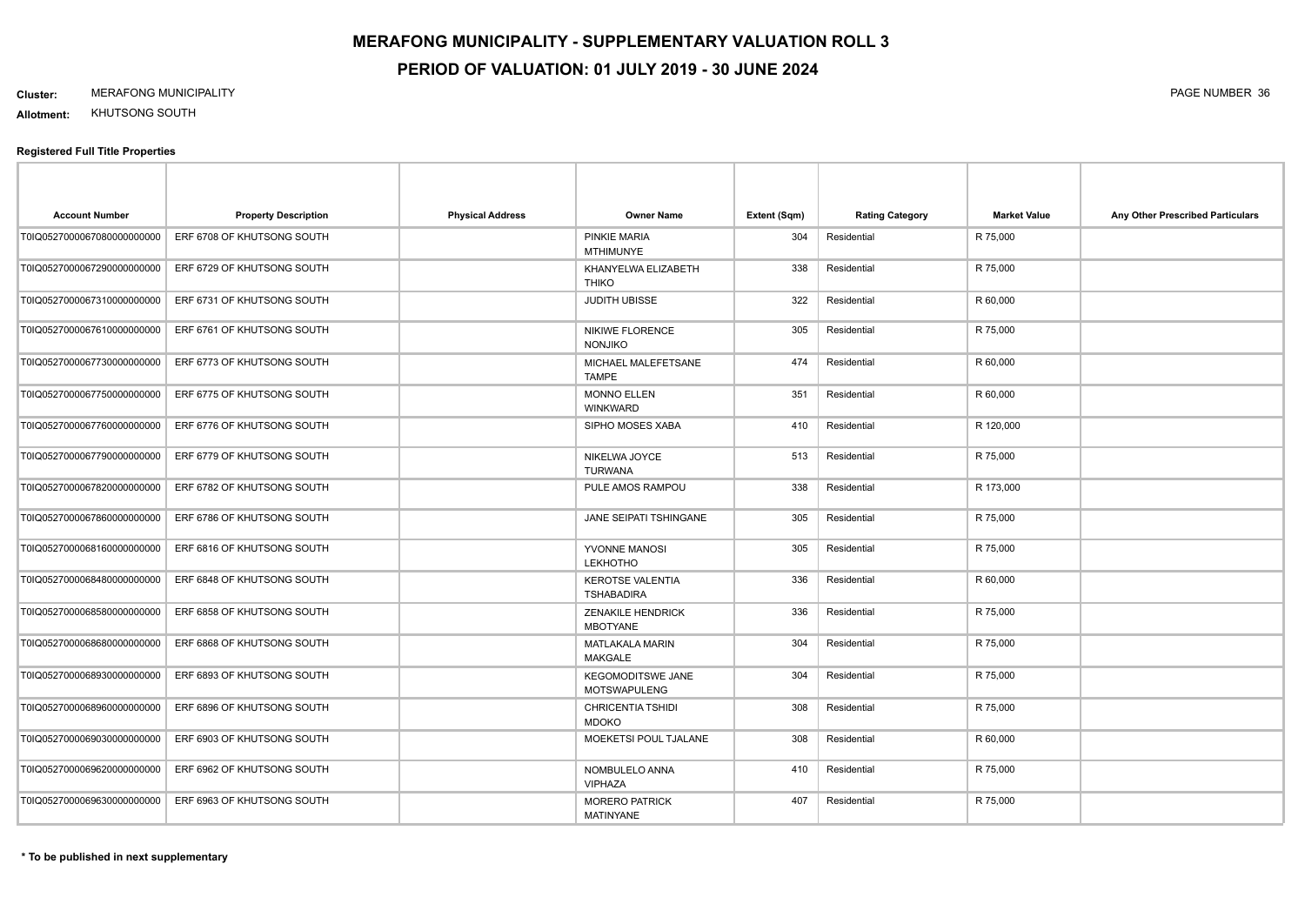#### **Cluster:** MERAFONG MUNICIPALITY PAGE NUMBER 37

**Allotment:** KHUTSONG SOUTH

| <b>Account Number</b>       | <b>Property Description</b> | <b>Physical Address</b> | <b>Owner Name</b>                                | Extent (Sqm) | <b>Rating Category</b> | <b>Market Value</b> | Any Other Prescribed Particulars |
|-----------------------------|-----------------------------|-------------------------|--------------------------------------------------|--------------|------------------------|---------------------|----------------------------------|
| T0IQ0527000069650000000000  | ERF 6965 OF KHUTSONG SOUTH  |                         | NOFUNGILE AMELIA<br><b>NODONGWE</b>              | 410          | Residential            | R 75,000            |                                  |
| T0IQ05270000696600000000000 | ERF 6966 OF KHUTSONG SOUTH  |                         | RYAN SIPHO BOKWA                                 | 419          | Residential            | R 75,000            |                                  |
| T0IQ05270000696900000000000 | ERF 6969 OF KHUTSONG SOUTH  |                         | <b>ZOLILE TIMA</b>                               | 410          | Residential            | R 135,000           |                                  |
| T0IQ0527000069700000000000  | ERF 6970 OF KHUTSONG SOUTH  |                         | DIPUO ELIZABETH<br>LEGOABE                       | 407          | Residential            | R 90,000            |                                  |
| T0IQ0527000069720000000000  | ERF 6972 OF KHUTSONG SOUTH  |                         | <b>MZWANDILE WILLIAM</b><br><b>MAILA</b>         | 410          | Residential            | R 120,000           |                                  |
| T0IQ0527000069740000000000  | ERF 6974 OF KHUTSONG SOUTH  |                         | <b>KENASI DICKSON</b><br><b>MAKHUYANI</b>        | 308          | Residential            | R 75,000            |                                  |
| T0IQ0527000069760000000000  | ERF 6976 OF KHUTSONG SOUTH  |                         | MOTSAMAI ISRAEL<br><b>MALEFO</b>                 | 367          | Residential            | R 60,000            |                                  |
| T0IQ0527000069780000000000  | ERF 6978 OF KHUTSONG SOUTH  |                         | NONDZUKISO LIDLECIA<br><b>MANI</b>               | 750          | Residential            | R 60,000            |                                  |
| T0IQ0527000069800000000000  | ERF 6980 OF KHUTSONG SOUTH  |                         | <b>NOSISI IRENE MATU</b>                         | 336          | Residential            | R 60,000            |                                  |
| T0IQ0527000069840000000000  | ERF 6984 OF KHUTSONG SOUTH  |                         | <b>MFALADI ANDRONICA</b><br><b>MOEENG</b>        | 435          | Residential            | R 60,000            |                                  |
| T0IQ0527000069850000000000  | ERF 6985 OF KHUTSONG SOUTH  |                         | <b>DORAH DIKELEDI</b><br><b>MOGASE</b>           | 414          | Residential            | R 60,000            |                                  |
| T0IQ0527000069860000000000  | ERF 6986 OF KHUTSONG SOUTH  |                         | ANNAH MOKOENA                                    | 310          | Residential            | R 195,000           |                                  |
| T0IQ0527000069870000000000  | ERF 6987 OF KHUTSONG SOUTH  |                         | WILHELMINAH MERRIAM<br><b>KEDIBONE MOTSHEGWA</b> | 356          | Residential            | R 60,000            |                                  |
| T0IQ05270000699000000000000 | ERF 6990 OF KHUTSONG SOUTH  |                         | MATHHEWS MASIVUYE<br><b>NKANGANA</b>             | 363          | Residential            | R 60,000            |                                  |
| T0IQ05270000699300000000000 | ERF 6993 OF KHUTSONG SOUTH  |                         | NOMATHASANQA MARIA<br><b>NTULI</b>               | 320          | Residential            | R 60,000            |                                  |
| T0IQ0527000069940000000000  | ERF 6994 OF KHUTSONG SOUTH  |                         | NOMTHANDAZO BEAUTY<br><b>MXATHULE</b>            | 345          | Residential            | R 60,000            |                                  |
| T0IQ0527000069950000000000  | ERF 6995 OF KHUTSONG SOUTH  |                         | RONNIE MPHO PHADI                                | 363          | Residential            | R 60,000            |                                  |
| T0IQ05270000699600000000000 | ERF 6996 OF KHUTSONG SOUTH  |                         | <b>LESABE PATRICK</b><br>JOHANNES PHAGE          | 363          | Residential            | R 173,000           |                                  |
| T0IQ0527000069980000000000  | ERF 6998 OF KHUTSONG SOUTH  |                         | <b>RETHABILE</b><br>MARRY-VICTORIA SELLO         | 338          | Residential            | R 60,000            |                                  |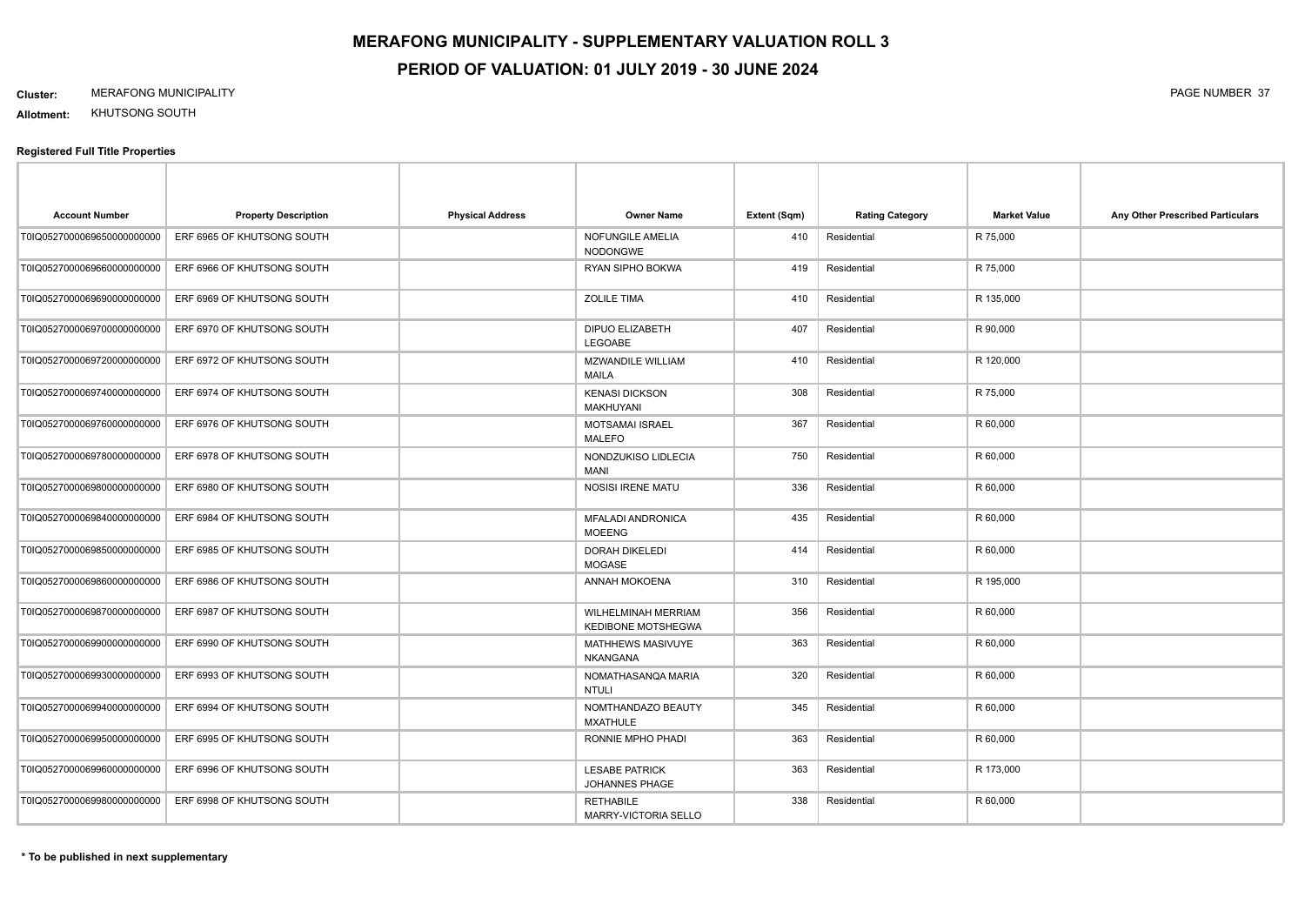#### **Cluster:** MERAFONG MUNICIPALITY PAGE NUMBER 38

**Allotment:** KHUTSONG SOUTH

| <b>Account Number</b>       | <b>Property Description</b>                           | <b>Physical Address</b> | <b>Owner Name</b>                         | Extent (Sqm) | <b>Rating Category</b> | <b>Market Value</b> | Any Other Prescribed Particulars |
|-----------------------------|-------------------------------------------------------|-------------------------|-------------------------------------------|--------------|------------------------|---------------------|----------------------------------|
| T0IQ05270000699900000000000 | ERF 6999 OF KHUTSONG SOUTH                            |                         | MADITABA EMILY SENATLA                    | 305          | Residential            | R 75,000            |                                  |
| T0IQ0527000070300000000000  | ERF 7030 OF KHUTSONG SOUTH                            |                         | PATIENCE SITHOLE                          | 397          | Residential            | R 60,000            |                                  |
| T0IQ0527000070310000000000  | ERF 7031 OF KHUTSONG SOUTH                            |                         | <b>MAKIBITI MARIA TLHAOLE</b>             | 397          | Residential            | R 60,000            |                                  |
| T0IQ0527000070320000000000  | ERF 7032 OF KHUTSONG SOUTH                            |                         | MOHLOOA THOMAS<br>DHLAMINI                | 397          | Residential            | R 60,000            |                                  |
| T0IQ05270000703400000000000 | ERF 7034 OF KHUTSONG SOUTH                            |                         | ELSIE NONTSOKOLO<br><b>MPANHLA</b>        | 396          | Residential            | R 60,000            |                                  |
| T0IQ0527000070370000000000  | ERF 7037 OF KHUTSONG SOUTH                            |                         | <b>WILSON ANDILE</b><br><b>MTHEMBU</b>    | 321          | Residential            | R 60,000            |                                  |
|                             | T0IQ0527000070380000000000 ERF 7038 OF KHUTSONG SOUTH |                         | MORETLO LETTA<br><b>NGALOSHE</b>          | 321          | Residential            | R 60,000            |                                  |
| T0IQ0527000070390000000000  | ERF 7039 OF KHUTSONG SOUTH                            |                         | MATSHIDISO MIRRIAM<br><b>NKOALI</b>       | 321          | Residential            | R 60,000            |                                  |
| T0IQ0527000070400000000000  | ERF 7040 OF KHUTSONG SOUTH                            |                         | NTSOAKI CORNELIA<br><b>NKHOESA</b>        | 321          | Residential            | R 75,000            |                                  |
| T0IQ0527000070410000000000  | ERF 7041 OF KHUTSONG SOUTH                            |                         | <b>MANKO EVELYN</b><br><b>NTSOELENGOE</b> | 321          | Residential            | R 60,000            |                                  |
| T0IQ0527000070440000000000  | ERF 7044 OF KHUTSONG SOUTH                            |                         | NONTANDAZO SIHLOBO                        | 321          | Residential            | R 75,000            |                                  |
| T0IQ0527000070470000000000  | ERF 7047 OF KHUTSONG SOUTH                            |                         | SIBONGILE QABAKA                          | 417          | Residential            | R 75,000            |                                  |
| T0IQ0527000070580000000000  | ERF 7058 OF KHUTSONG SOUTH                            |                         | AMOS SEABELO MBOVANE                      | 308          | Residential            | R 60,000            |                                  |
| T0IQ0527000070670000000000  | ERF 7067 OF KHUTSONG SOUTH                            |                         | THEMBEKILE ESTHER<br><b>MTIMKULU</b>      | 517          | Residential            | R 60,000            |                                  |
| T0IQ05270000706900000000000 | ERF 7069 OF KHUTSONG SOUTH                            |                         | MOTSHIDISI FLORENCE<br><b>NCHOLO</b>      | 376          | Residential            | R 60,000            |                                  |
| T0IQ0527000070710000000000  | ERF 7071 OF KHUTSONG SOUTH                            |                         | MOTSHIDISI FLORENCE<br><b>NCHOLO</b>      | 363          | Residential            | R 60,000            |                                  |
|                             | T0IQ0527000070720000000000 ERF 7072 OF KHUTSONG SOUTH |                         | THANDIWE GLADYS<br><b>NDINGA</b>          | 363          | Residential            | R 60,000            |                                  |
| T0IQ0527000070730000000000  | ERF 7073 OF KHUTSONG SOUTH                            |                         | KHUDUGA PAUL NDLOVU                       | 363          | Residential            | R 60,000            |                                  |
| T0IQ0527000070760000000000  | ERF 7076 OF KHUTSONG SOUTH                            |                         | <b>KLEINBOOI TATOLO</b><br><b>NELANE</b>  | 363          | Residential            | R 83,000            |                                  |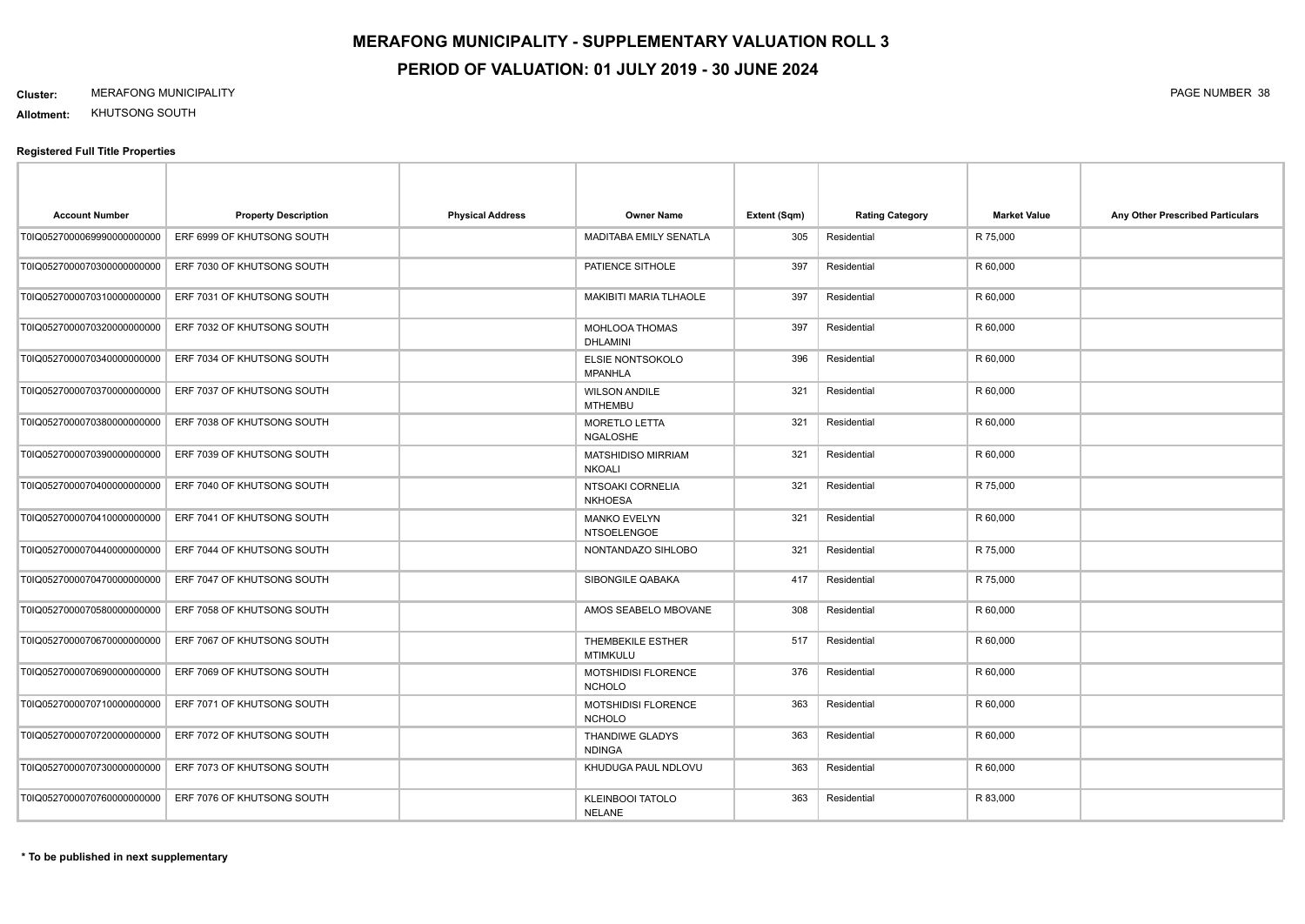#### **Cluster:** MERAFONG MUNICIPALITY PAGE NUMBER 39

**Allotment:** KHUTSONG SOUTH

#### **Registered Full Title Properties**

| <b>Account Number</b>       | <b>Property Description</b> | <b>Physical Address</b> | Owner Name                                     | Extent (Sqm) | <b>Rating Category</b> | <b>Market Value</b> | Any Other Prescribed Particulars |
|-----------------------------|-----------------------------|-------------------------|------------------------------------------------|--------------|------------------------|---------------------|----------------------------------|
| T0IQ0527000070780000000000  | ERF 7078 OF KHUTSONG SOUTH  |                         | NOZIMANGA ANNAH<br><b>NKOSI</b>                | 363          | Residential            | R 60,000            |                                  |
| T0IQ05270000708000000000000 | ERF 7080 OF KHUTSONG SOUTH  |                         | MAMATLHOGONO<br><b>MARGARET NTHUTANG</b>       | 363          | Residential            | R 60,000            |                                  |
| T0IQ0527000070960000000000  | ERF 7096 OF KHUTSONG SOUTH  |                         | <b>MAFONDI GLADYS</b><br><b>TSHINGANE</b>      | 421          | Residential            | R 60,000            |                                  |
| T0IQ0527000071020000000000  | ERF 7102 OF KHUTSONG SOUTH  |                         | ONTIRETSE MARY DIALE                           | 373          | Residential            | R 75,000            |                                  |
| T0IQ0527000071110000000000  | ERF 7111 OF KHUTSONG SOUTH  |                         | NCEDEKA JAMDA                                  | 421          | Residential            | R 195,000           |                                  |
| T0IQ0527000071220000000000  | ERF 7122 OF KHUTSONG SOUTH  |                         | <b>FLORINA MOTHABENG</b>                       | 306          | Residential            | R 60,000            |                                  |
| T0IQ0527000071280000000000  | ERF 7128 OF KHUTSONG SOUTH  |                         | <b>LINDIWE GRACE</b><br>MYAKAYAKAYA            | 356          | Residential            | R 263,000           |                                  |
| T0IQ0527000071320000000000  | ERF 7132 OF KHUTSONG SOUTH  |                         | PETROS SENOSI                                  | 359          | Residential            | R 60,000            |                                  |
| T0IQ0527000071450000000000  | ERF 7145 OF KHUTSONG SOUTH  |                         | LAPHUDI BERTHA KAUDI                           | 308          | Residential            | R 60,000            |                                  |
| T0IQ0527000071460000000000  | ERF 7146 OF KHUTSONG SOUTH  |                         | <b>GEORGE KHOZA</b>                            | 359          | Residential            | R 60,000            |                                  |
| T0IQ0527000071540000000000  | ERF 7154 OF KHUTSONG SOUTH  |                         | <b>WILLIAM THATAETSILE</b><br><b>MAKHAPELA</b> | 320          | Residential            | R 60,000            |                                  |
| T0IQ05270000716000000000000 | ERF 7160 OF KHUTSONG SOUTH  |                         | ANDISWA MAXINZI                                | 308          | Residential            | R 60,000            |                                  |
| T0IQ0527000071610000000000  | ERF 7161 OF KHUTSONG SOUTH  |                         | THANDI VIVIAN MDLULI                           | 321          | Residential            | R 60,000            |                                  |
| T0IQ0527000071620000000000  | ERF 7162 OF KHUTSONG SOUTH  |                         | MAMATHULWE DORAH<br>TSELADIMITLOA              | 321          | Residential            | R 60,000            |                                  |
| T0IQ0527000071700000000000  | ERF 7170 OF KHUTSONG SOUTH  |                         | <b>ZILINDUE PATRICK</b><br><b>MTYOTYWA</b>     | 335          | Residential            | R 75,000            |                                  |
| T0IQ0527000071770000000000  | ERF 7177 OF KHUTSONG SOUTH  |                         | ALINAH MPHO SIKHONDI                           | 340          | Residential            | R 75,000            |                                  |
| T0IQ0527000071910000000000  | ERF 7191 OF KHUTSONG SOUTH  |                         | NONUMILE ALICE GAZI                            | 356          | Residential            | R 60,000            |                                  |
| T0IQ0527000071940000000000  | ERF 7194 OF KHUTSONG SOUTH  |                         | <b>TSIETSI EDWIN MOSHABE</b>                   | 308          | Residential            | R 75,000            |                                  |
| T0IQ0527000072000000000000  | ERF 7200 OF KHUTSONG SOUTH  |                         | NONZAME SWEETNESS<br><b>NTLAHLA</b>            | 359          | Residential            | R 75,000            |                                  |
| T0IQ0527000072010000000000  | ERF 7201 OF KHUTSONG SOUTH  |                         | SITHEMBISO GABELA                              | 308          | Residential            | R 75,000            |                                  |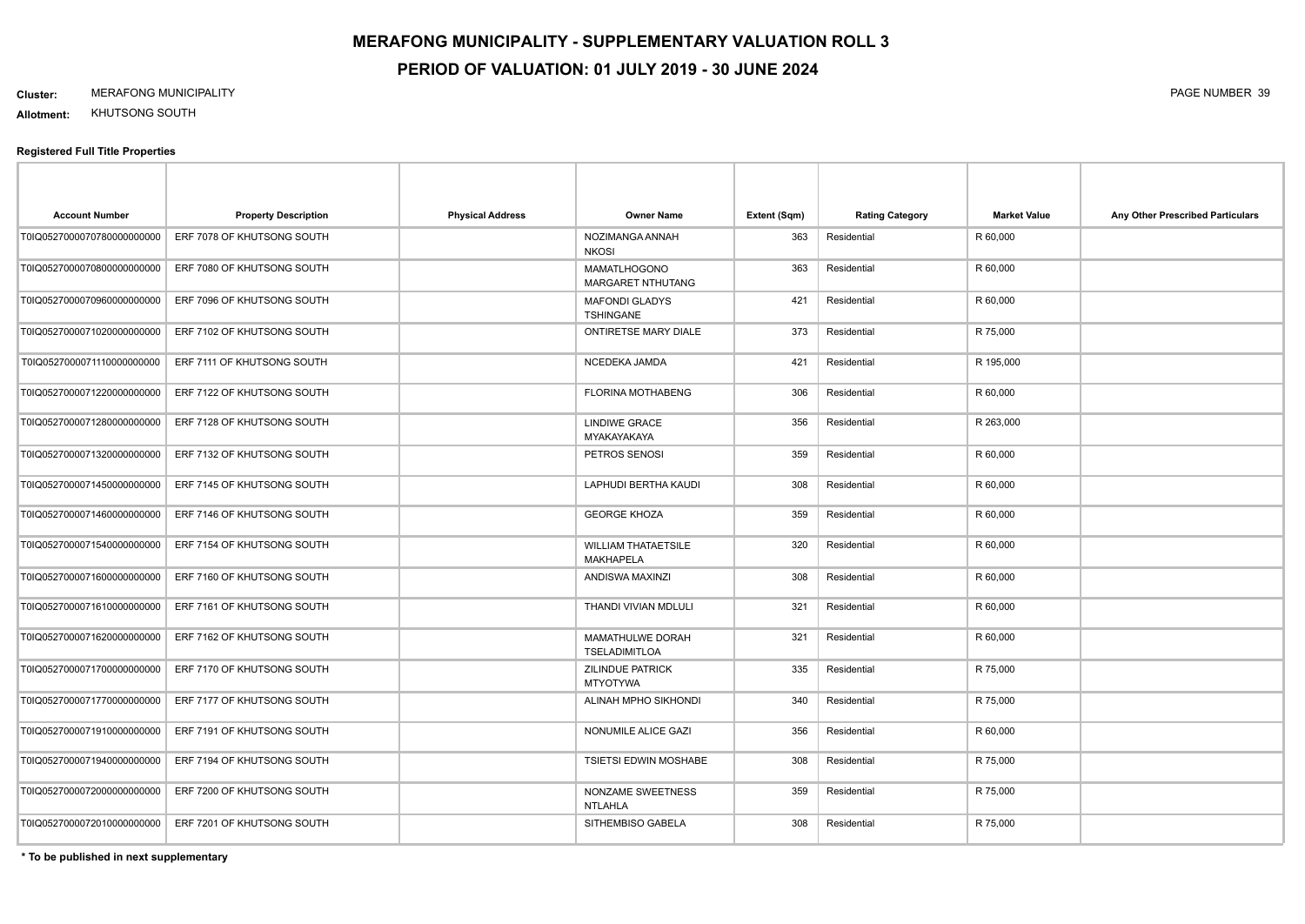#### **Cluster:** MERAFONG MUNICIPALITY PAGE NUMBER 40

**Allotment:** KHUTSONG SOUTH

| <b>Account Number</b>      | <b>Property Description</b> | <b>Physical Address</b> | <b>Owner Name</b>                         | Extent (Sqm) | <b>Rating Category</b> | <b>Market Value</b> | Any Other Prescribed Particulars |
|----------------------------|-----------------------------|-------------------------|-------------------------------------------|--------------|------------------------|---------------------|----------------------------------|
| T0IQ0527000072060000000000 | ERF 7206 OF KHUTSONG SOUTH  |                         | MOTSAMAI JOHANNES<br><b>MABODLA</b>       | 356          | Residential            | R 60,000            |                                  |
| T0IQ0527000072100000000000 | ERF 7210 OF KHUTSONG SOUTH  |                         | <b>LERATO MATIMA</b>                      | 332          | Residential            | R 75,000            |                                  |
| T0IQ0527000072110000000000 | ERF 7211 OF KHUTSONG SOUTH  |                         | <b>TEBOGO JOHANNES</b><br><b>MELETSE</b>  | 461          | Residential            | R 60,000            |                                  |
| T0IQ0527000721600000000000 | ERF 7216 OF KHUTSONG SOUTH  |                         | MAKHWENKWE HENDRY<br><b>FALI</b>          | 432          | Residential            | R 60,000            |                                  |
| T0IQ0527000072180000000000 | ERF 7218 OF KHUTSONG SOUTH  |                         | ROMEO GARTH VAN<br><b>ROOYEN</b>          | 352          | Residential            | R 60,000            |                                  |
| T0IQ0527000072200000000000 | ERF 7220 OF KHUTSONG SOUTH  |                         | NOMAINDIA BOTTOMAN                        | 324          | Residential            | R 60,000            |                                  |
| T0IQ0527000072220000000000 | ERF 7222 OF KHUTSONG SOUTH  |                         | MASAMOELE ANNAH<br><b>MABITLE</b>         | 320          | Residential            | R 90,000            |                                  |
| T0IQ0527000723700000000000 | ERF 7237 OF KHUTSONG SOUTH  |                         | SIBONGILE ELIZABETH<br><b>GWEBU</b>       | 465          | Residential            | R 75,000            |                                  |
| T0IQ0527000072470000000000 | ERF 7247 OF KHUTSONG SOUTH  |                         | NTEFO PAULINA LEPING                      | 457          | Residential            | R 75,000            |                                  |
| T0IQ0527000072540000000000 | ERF 7254 OF KHUTSONG SOUTH  |                         | <b>KEDIBONE BERTHA</b><br><b>MAKGENE</b>  | 305          | Residential            | R 60,000            |                                  |
| T0IQ0527000072560000000000 | ERF 7256 OF KHUTSONG SOUTH  |                         | <b>GEORGE SHIMANE</b><br><b>MANYAKA</b>   | 338          | Residential            | R 60,000            |                                  |
| T0IQ0527000072640000000000 | ERF 7264 OF KHUTSONG SOUTH  |                         | KIDIBONE ANNETTE<br><b>MATLHADIELE</b>    | 308          | Residential            | R 60,000            |                                  |
| T0IQ0527000072740000000000 | ERF 7274 OF KHUTSONG SOUTH  |                         | CHRISTINAH MMAMA<br><b>MITHANE</b>        | 308          | Residential            | R 60,000            |                                  |
| T0IQ0527000072800000000000 | ERF 7280 OF KHUTSONG SOUTH  |                         | <b>TSOKU ABRAM</b><br><b>MOGAGABE</b>     | 329          | Residential            | R 60,000            |                                  |
| T0IQ0527000072870000000000 | ERF 7287 OF KHUTSONG SOUTH  |                         | MODIEGI ELIZABETH<br><b>MOLEKO</b>        | 309          | Residential            | R 75,000            |                                  |
| T0IQ0527000072890000000000 | ERF 7289 OF KHUTSONG SOUTH  |                         | PUSELETSO MARTHA<br><b>MONAHENG</b>       | 309          | Residential            | R 75,000            |                                  |
| T0IQ0527000072910000000000 | ERF 7291 OF KHUTSONG SOUTH  |                         | TSHEGOFATSO AGNES<br><b>MONCHWE</b>       | 309          | Residential            | R 75,000            |                                  |
| T0IQ0527000072920000000000 | ERF 7292 OF KHUTSONG SOUTH  |                         | <b>ELMA KENALEMANG</b><br><b>MONEOANG</b> | 309          | Residential            | R 60,000            |                                  |
| T0IQ0527000073100000000000 | ERF 7310 OF KHUTSONG SOUTH  |                         | <b>MARIA MAKGALA PHALE</b>                | 309          | Residential            | R 60,000            |                                  |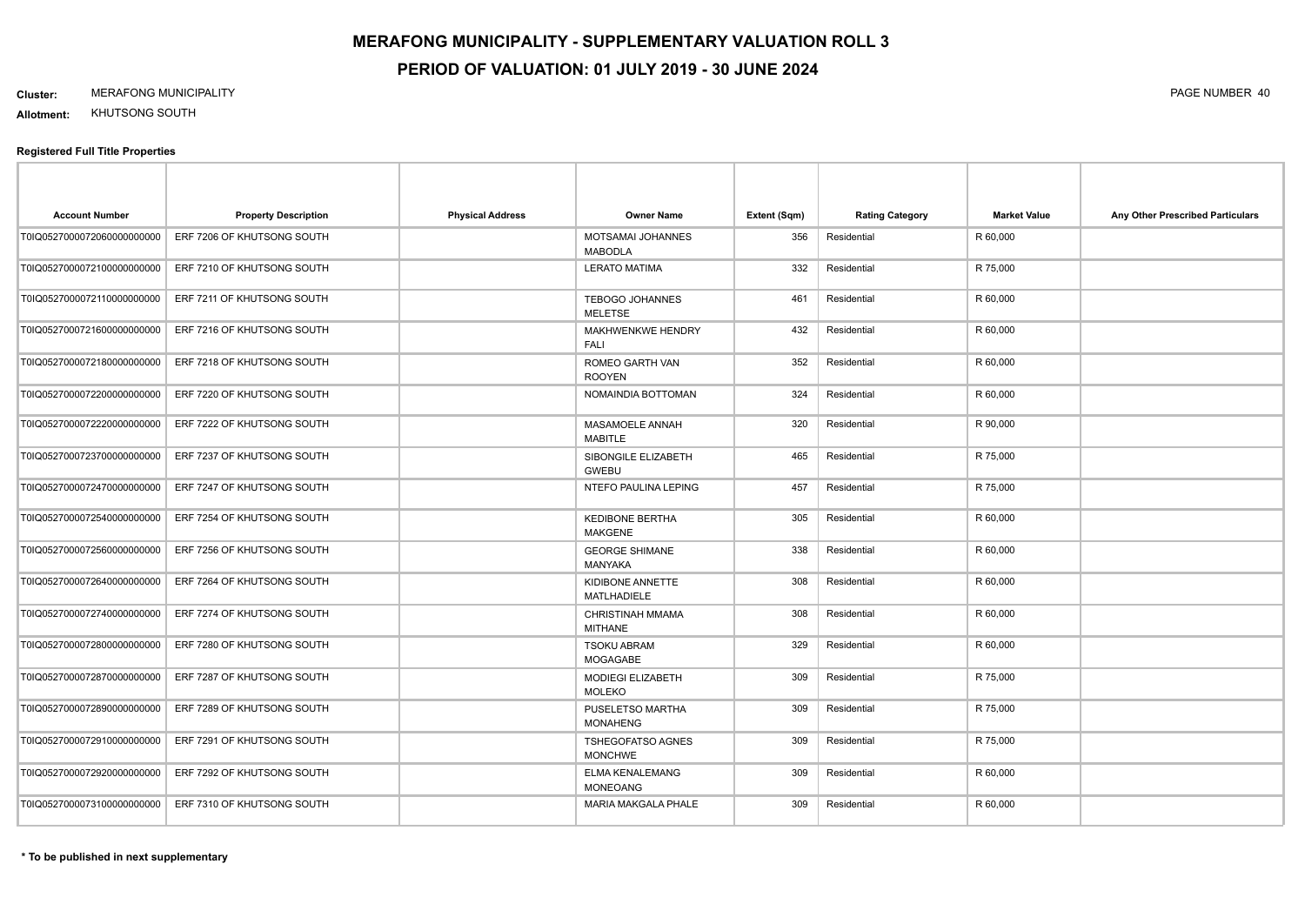#### **Cluster:** MERAFONG MUNICIPALITY PAGE NUMBER 41

**Allotment:** KHUTSONG SOUTH

| <b>Account Number</b>      | <b>Property Description</b> | <b>Physical Address</b> | <b>Owner Name</b>                           | Extent (Sqm) | <b>Rating Category</b> | <b>Market Value</b> | Any Other Prescribed Particulars |
|----------------------------|-----------------------------|-------------------------|---------------------------------------------|--------------|------------------------|---------------------|----------------------------------|
| T0IQ0527000073230000000000 | ERF 7323 OF KHUTSONG SOUTH  |                         | <b>MALETSATSI MARIA</b><br><b>SILUBANE</b>  | 309          | Residential            | R 75,000            |                                  |
| T0IQ0527000073310000000000 | ERF 7331 OF KHUTSONG SOUTH  |                         | SEIPATI CATHRINE TLHAPI                     | 308          | Residential            | R 60,000            |                                  |
| T0IQ0527000073330000000000 | ERF 7333 OF KHUTSONG SOUTH  |                         | KOTA ESEU TSIBELA                           | 309          | Residential            | R 60,000            |                                  |
| T0IQ0527000073370000000000 | ERF 7337 OF KHUTSONG SOUTH  |                         | SIMON BOTIKI MOLIFI<br><b>WELKOM</b>        | 309          | Residential            | R 75,000            |                                  |
| T0IQ0527000073390000000000 | ERF 7339 OF KHUTSONG SOUTH  |                         | ANDRIES MTHETHO<br>ZONDO                    | 309          | Residential            | R 75,000            |                                  |
| T0IQ0527000073410000000000 | ERF 7341 OF KHUTSONG SOUTH  |                         | SIMON SELLO CHAACHAA                        | 309          | Residential            | R 60,000            |                                  |
| T0IQ0527000073460000000000 | ERF 7346 OF KHUTSONG SOUTH  |                         | NUMBULELO JOSEPHINE<br><b>MBATHU</b>        | 340          | Residential            | R 75,000            |                                  |
| T0IQ0527000073600000000000 | ERF 7356 OF KHUTSONG SOUTH  |                         | <b>GLORIA LIMAKATSO</b><br><b>KGABEDI</b>   | 340          | Residential            | R 60,000            |                                  |
| T0IQ0527000073590000000000 | ERF 7359 OF KHUTSONG SOUTH  |                         | PHUMLA PRINCESS<br><b>MADUNA</b>            | 341          | Residential            | R 75,000            |                                  |
| T0IQ0527000073610000000000 | ERF 7361 OF KHUTSONG SOUTH  |                         | CHUHANE LUCY<br><b>MOEKETSI</b>             | 340          | Residential            | R 60,000            |                                  |
| T0IQ0527000073630000000000 | ERF 7363 OF KHUTSONG SOUTH  |                         | PILAENG ROSSY<br><b>MOKOENA</b>             | 340          | Residential            | R 60,000            |                                  |
| T0IQ0527000073640000000000 | ERF 7364 OF KHUTSONG SOUTH  |                         | MONICA SEMAKALENG<br><b>MOLEBATSI</b>       | 340          | Residential            | R 60,000            |                                  |
| T0IQ0527000073760000000000 | ERF 7376 OF KHUTSONG SOUTH  |                         | <b>ISRAEL TSHOTLEGO</b><br><b>MAKHAYA</b>   | 400          | Residential            | R 60,000            |                                  |
| T0IQ0527000073800000000000 | ERF 7380 OF KHUTSONG SOUTH  |                         | BABY DEBRA MATHAPELO<br><b>TAOLE</b>        | 315          | Residential            | R 60,000            |                                  |
| T0IQ0527000073840000000000 | ERF 7384 OF KHUTSONG SOUTH  |                         | PRISCILLA PHOKOMPE                          | 305          | Residential            | R 60,000            |                                  |
| T0IQ0527000073870000000000 | ERF 7387 OF KHUTSONG SOUTH  |                         | <b>MELAMU KELEBONE</b><br>PHYLLIS RAMOHANOE | 338          | Residential            | R 75,000            |                                  |
| T0IQ0527000073930000000000 | ERF 7393 OF KHUTSONG SOUTH  |                         | <b>KEABAKA HERMAN</b><br><b>RANKOKO</b>     | 338          | Residential            | R 60,000            |                                  |
| T0IQ0527000073970000000000 | ERF 7397 OF KHUTSONG SOUTH  |                         | ELLEN DIKELEDI MATSI                        | 338          | Residential            | R 60,000            |                                  |
| T0IQ0527000074040000000000 | ERF 7404 OF KHUTSONG SOUTH  |                         | <b>CAROLINE MODISE</b>                      | 354          | Residential            | R 60,000            |                                  |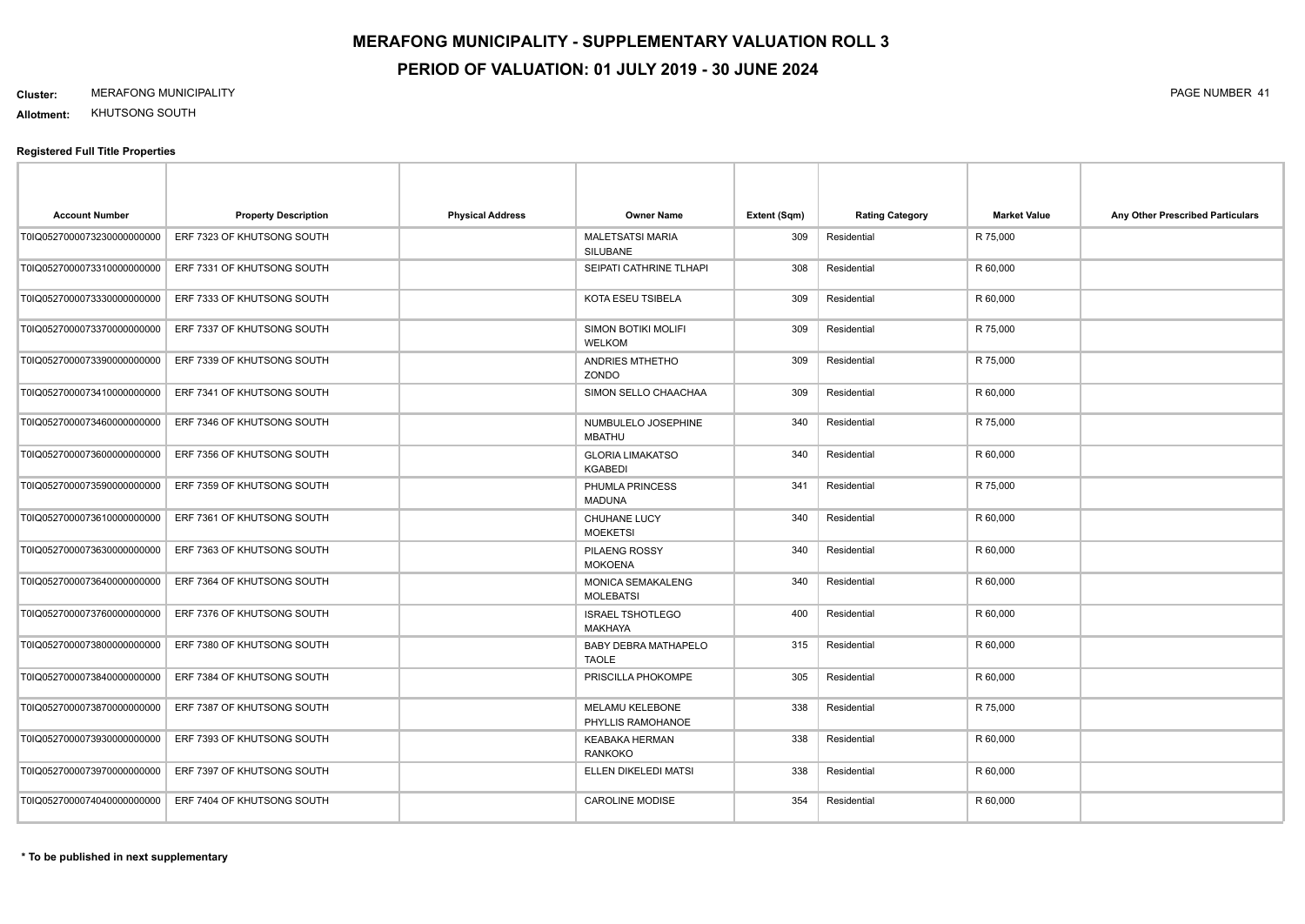### **Cluster:** MERAFONG MUNICIPALITY PAGE NUMBER 42

**Allotment:** KHUTSONG SOUTH

| <b>Account Number</b>      | <b>Property Description</b> | <b>Physical Address</b> | <b>Owner Name</b>                         | Extent (Sqm) | <b>Rating Category</b> | <b>Market Value</b> | Any Other Prescribed Particulars |
|----------------------------|-----------------------------|-------------------------|-------------------------------------------|--------------|------------------------|---------------------|----------------------------------|
| T0IQ0527000074100000000000 | ERF 7410 OF KHUTSONG SOUTH  |                         | PULANE JOHANNAH<br><b>NOHOLOZA</b>        | 305          | Residential            | R 143,000           |                                  |
| T0IQ0527000074120000000000 | ERF 7412 OF KHUTSONG SOUTH  |                         | <b>TEBOGO DANIEL</b><br><b>MONYATSI</b>   | 338          | Residential            | R 60,000            |                                  |
| T0IQ0527000074320000000000 | ERF 7432 OF KHUTSONG SOUTH  |                         | ELIAS OUPA GOBILE                         | 314          | Residential            | R 135,000           |                                  |
| T0IQ0527000074380000000000 | ERF 7438 OF KHUTSONG SOUTH  |                         | <b>WILLIAM LEBOHANG</b><br><b>LETSIE</b>  | 314          | Residential            | R 60,000            |                                  |
| T0IQ0527000074500000000000 | ERF 7450 OF KHUTSONG SOUTH  |                         | JOHANNAH MOILOA                           | 306          | Residential            | R 60,000            |                                  |
| T0IQ0527000074540000000000 | ERF 7454 OF KHUTSONG SOUTH  |                         | MOILOA ABRAM MOSIA                        | 308          | Residential            | R 189,000           |                                  |
| T0IQ0527000074550000000000 | ERF 7455 OF KHUTSONG SOUTH  |                         | DAVID TAU MOSINKI                         | 306          | Residential            | R 120,000           |                                  |
| T0IQ0527000074570000000000 | ERF 7457 OF KHUTSONG SOUTH  |                         | THOBILE SIBONISILE<br><b>MPANZA</b>       | 306          | Residential            | R 60,000            |                                  |
| T0IQ0527000074790000000000 | ERF 7479 OF KHUTSONG SOUTH  |                         | THANDIWE DORIS<br><b>BUJELA</b>           | 314          | Residential            | R 60,000            |                                  |
| T0IQ0527000074860000000000 | ERF 7486 OF KHUTSONG SOUTH  |                         | <b>KEDISALETSE LYDIA</b><br><b>MANKWE</b> | 314          | Residential            | R 60,000            |                                  |
| T0IQ0527000074970000000000 | ERF 7497 OF KHUTSONG SOUTH  |                         | <b>ITUMELENG MARTHA</b><br>PHALAI         | 314          | Residential            | R 96,000            |                                  |
| T0IQ0527000075020000000000 | ERF 7502 OF KHUTSONG SOUTH  |                         | <b>DAMBILE TAMSO</b>                      | 314          | Residential            | R 60,000            |                                  |
| T0IQ0527000075080000000000 | ERF 7508 OF KHUTSONG SOUTH  |                         | EVELINE ELIZABETH<br><b>CHACHO</b>        | 328          | Residential            | R 75,000            |                                  |
| T0IQ0527000075100000000000 | ERF 7510 OF KHUTSONG SOUTH  |                         | <b>TEBOGO SOPHIE</b><br><b>DIETHANE</b>   | 314          | Residential            | R 75,000            |                                  |
| T0IQ0527000075130000000000 | ERF 7513 OF KHUTSONG SOUTH  |                         | <b>CHONISWA JANE DUBA</b>                 | 314          | Residential            | R 60,000            |                                  |
| T0IQ0527000075200000000000 | ERF 7520 OF KHUTSONG SOUTH  |                         | MAPULE JOHANNA<br><b>LESOTHO</b>          | 314          | Residential            | R 60,000            |                                  |
| T0IQ0527000075210000000000 | ERF 7521 OF KHUTSONG SOUTH  |                         | <b>DORCAS THEMBI</b><br><b>LUKHELE</b>    | 314          | Residential            | R 60,000            |                                  |
| T0IQ0527000075220000000000 | ERF 7522 OF KHUTSONG SOUTH  |                         | GOODNESS MABUBELA                         | 314          | Residential            | R 60,000            |                                  |
| T0IQ0527000075240000000000 | ERF 7524 OF KHUTSONG SOUTH  |                         | NOKUZOLA OSCAR<br><b>MAJIKELA</b>         | 308          | Residential            | R 60,000            |                                  |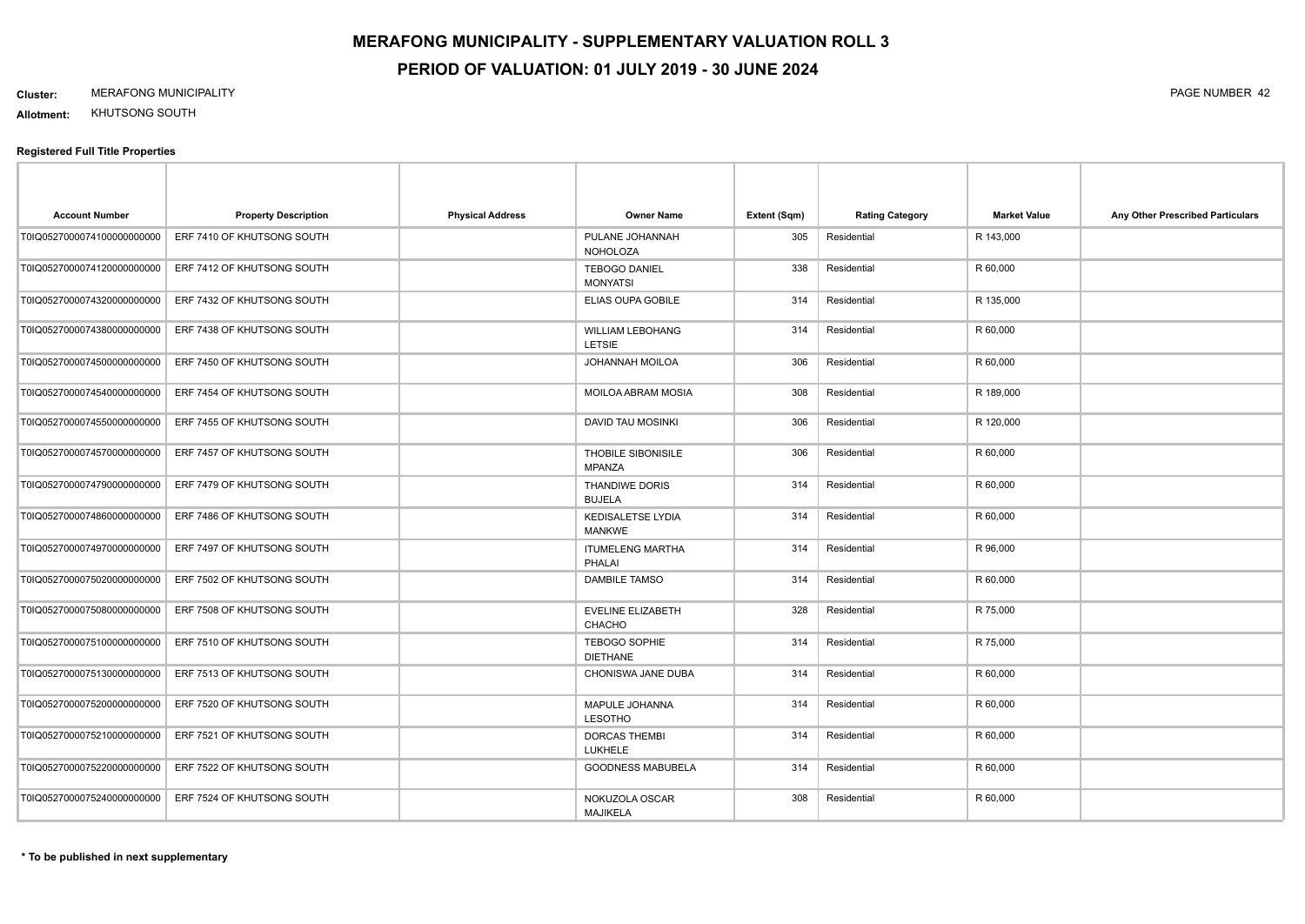**Allotment:** KHUTSONG SOUTH

| <b>Account Number</b>       | <b>Property Description</b> | <b>Physical Address</b> | <b>Owner Name</b>                       | Extent (Sqm) | <b>Rating Category</b> | <b>Market Value</b> | Any Other Prescribed Particulars |
|-----------------------------|-----------------------------|-------------------------|-----------------------------------------|--------------|------------------------|---------------------|----------------------------------|
| T0IQ0527000075340000000000  | ERF 7534 OF KHUTSONG SOUTH  |                         | <b>ERNEST MOGAPI</b>                    | 305          | Residential            | R 60,000            |                                  |
| T0IQ0527000075350000000000  | ERF 7535 OF KHUTSONG SOUTH  |                         | EVELYN DIMAKATSO<br><b>MOKAPI</b>       | 305          | Residential            | R 60,000            |                                  |
| T0IQ0527000075400000000000  | ERF 7540 OF KHUTSONG SOUTH  |                         | LUCAS PERCY MORUPISI                    | 305          | Residential            | R 182,000           |                                  |
| T0IQ0527000075510000000000  | ERF 7551 OF KHUTSONG SOUTH  |                         | CORINA ANNA SEKOELE                     | 305          | Residential            | R 90,000            |                                  |
| T0IQ0527000075530000000000  | ERF 7553 OF KHUTSONG SOUTH  |                         | <b>LIZZY ELIZABETH SHOLO</b>            | 305          | Residential            | R 75,000            |                                  |
| T0IQ0527000075540000000000  | ERF 7554 OF KHUTSONG SOUTH  |                         | SINDIWE SOPHE<br><b>SICHOLO</b>         | 305          | Residential            | R 60,000            |                                  |
| T0IQ0527000075600000000000  | ERF 7560 OF KHUTSONG SOUTH  |                         | MAPULA ALBERTINA<br><b>TSHEHLO</b>      | 305          | Residential            | R 60,000            |                                  |
| T0IQ0527000075610000000000  | ERF 7561 OF KHUTSONG SOUTH  |                         | <b>BETTY MATSHIDISO</b><br><b>MWALE</b> | 307          | Residential            | R 75,000            |                                  |
| T0IQ0527000075640000000000  | ERF 7564 OF KHUTSONG SOUTH  |                         | NOMBULELO DORCAS<br><b>DIAL</b>         | 387          | Residential            | R 60,000            |                                  |
| T0IQ0527000075650000000000  | ERF 7565 OF KHUTSONG SOUTH  |                         | NOKWAKHA CONSTANCE<br><b>BHAKU</b>      | 434          | Residential            | R 60,000            |                                  |
| T0IQ0527000075760000000000  | ERF 7576 OF KHUTSONG SOUTH  |                         | RAYMOND TSHEPO<br><b>LESOLE</b>         | 338          | Residential            | R 60,000            |                                  |
| T0IQ0527000075770000000000  | ERF 7577 OF KHUTSONG SOUTH  |                         | MASAMUELE ANNA LETSIE                   | 338          | Residential            | R 60,000            |                                  |
| T0IQ0527000075820000000000  | ERF 7582 OF KHUTSONG SOUTH  |                         | JEBILO SOPHIE MABEO                     | 338          | Residential            | R 75,000            |                                  |
| T0IQ0527000075900000000000  | ERF 7590 OF KHUTSONG SOUTH  |                         | <b>THANDI SYLVIA</b><br><b>MAKHONGA</b> | 305          | Residential            | R 60,000            |                                  |
| T0IQ0527000075930000000000  | ERF 7593 OF KHUTSONG SOUTH  |                         | <b>THEMBI MASHISHI</b>                  | 315          | Residential            | R 210,000           |                                  |
| T0IQ0527000075990000000000  | ERF 7599 OF KHUTSONG SOUTH  |                         | THEMBEKILE NELSON<br><b>MATINYANE</b>   | 585          | Residential            | R 60,000            |                                  |
| T0IQ0527000076010000000000  | ERF 7601 OF KHUTSONG SOUTH  |                         | LEBOGANG LISBETH<br>MAUMAKOE            | 434          | Residential            | R 60,000            |                                  |
| T0IQ0527000076020000000000  | ERF 7602 OF KHUTSONG SOUTH  |                         | MBULELO ELIAS MCHITEKI                  | 307          | Residential            | R 75,000            |                                  |
| T0IQ05270000760300000000000 | ERF 7603 OF KHUTSONG SOUTH  |                         | <b>JULIA MATSEKO MELATO</b>             | 338          | Residential            | R 75,000            |                                  |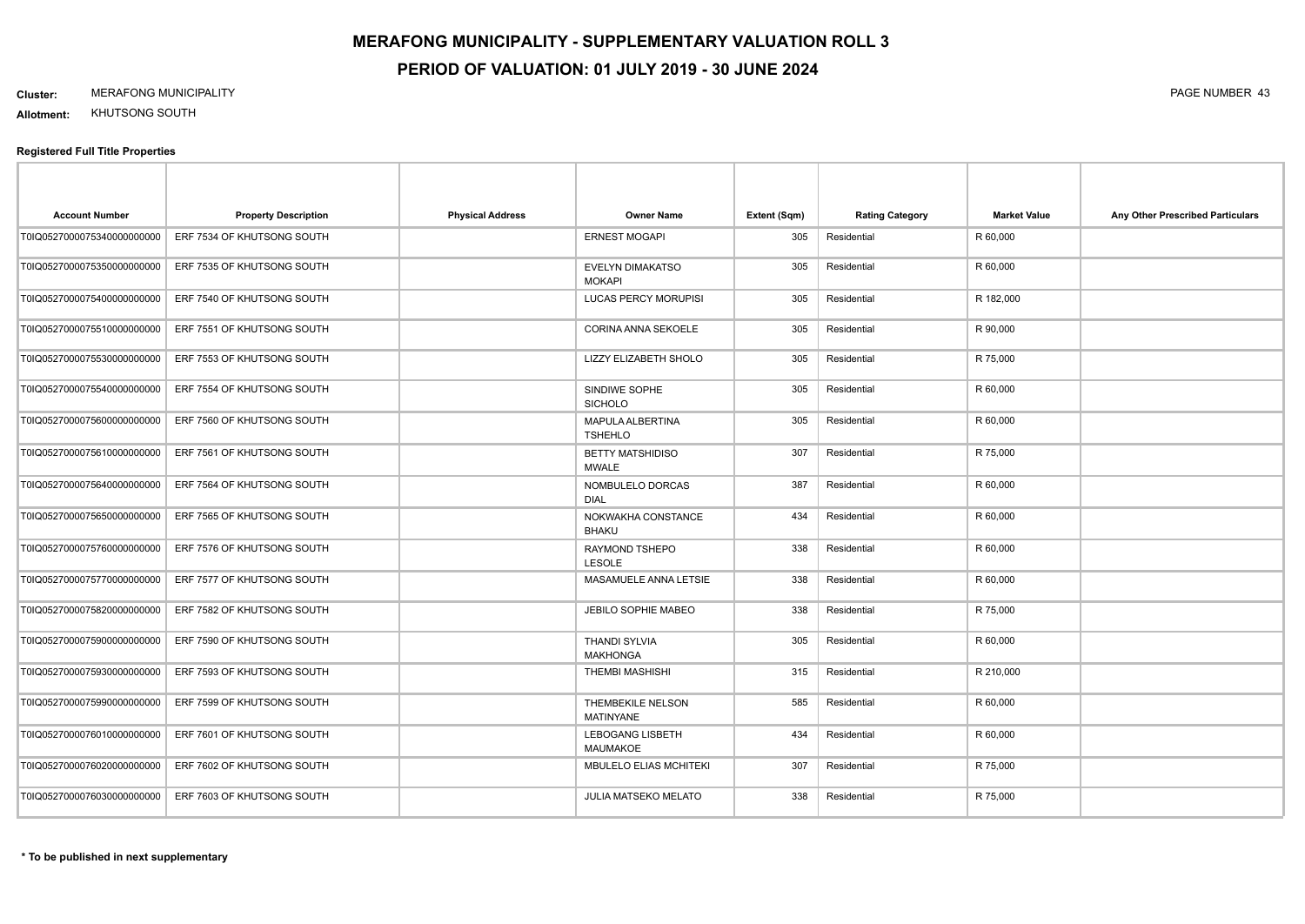#### **Cluster:** MERAFONG MUNICIPALITY PAGE NUMBER 44

**Allotment:** KHUTSONG SOUTH

#### **Registered Full Title Properties**

| <b>Account Number</b>       | <b>Property Description</b> | <b>Physical Address</b> | <b>Owner Name</b>                              | Extent (Sqm) | <b>Rating Category</b> | <b>Market Value</b> | Any Other Prescribed Particulars |
|-----------------------------|-----------------------------|-------------------------|------------------------------------------------|--------------|------------------------|---------------------|----------------------------------|
| T0IQ0527000076060000000000  | ERF 7606 OF KHUTSONG SOUTH  |                         | PATRICIA TSHOLOFELO<br><b>MOFOKENG</b>         | 305          | Residential            | R 60,000            |                                  |
| T0IQ0527000076070000000000  | ERF 7607 OF KHUTSONG SOUTH  |                         | LIZBETH TSHIDI MOKAPI                          | 338          | Residential            | R 60,000            |                                  |
| T0IQ0527000076080000000000  | ERF 7608 OF KHUTSONG SOUTH  |                         | <b>GALALETSANG REGINA</b><br><b>MOKGOMO</b>    | 338          | Residential            | R 60,000            |                                  |
| T0IQ05270000760900000000000 | ERF 7609 OF KHUTSONG SOUTH  |                         | <b>GRACE PUSELETSO</b><br><b>MOKOENA</b>       | 305          | Residential            | R 60,000            |                                  |
| T0IQ05270000761100000000000 | ERF 7611 OF KHUTSONG SOUTH  |                         | RAMOSETLHA MESHACK<br><b>MONTSIOA</b>          | 345          | Residential            | R 147,000           |                                  |
| T0IQ0527000076120000000000  | ERF 7612 OF KHUTSONG SOUTH  |                         | FREDA DIMAKATSO<br><b>MOREMI</b>               | 328          | Residential            | R 60,000            |                                  |
| T0IQ0527000076190000000000  | ERF 7619 OF KHUTSONG SOUTH  |                         | NONKOSI PATRICIA<br><b>MSAWULI</b>             | 305          | Residential            | R 75,000            |                                  |
| T0IQ0527000076220000000000  | ERF 7622 OF KHUTSONG SOUTH  |                         | <b>ANIKIE NKABI</b>                            | 338          | Residential            | R 60,000            |                                  |
| T0IQ0527000076230000000000  | ERF 7623 OF KHUTSONG SOUTH  |                         | <b>MESHACK NGQAQU</b>                          | 306          | Residential            | R 60,000            |                                  |
| T0IQ0527000076280000000000  | ERF 7628 OF KHUTSONG SOUTH  |                         | <b>MILLION MICHAEL</b><br><b>SEKATANE</b>      | 365          | Residential            | R 180,000           |                                  |
| T0IQ0527000076290000000000  | ERF 7629 OF KHUTSONG SOUTH  |                         | <b>BONAKELE WILLIAM</b><br><b>SEREO</b>        | 375          | Residential            | R 75,000            |                                  |
| T0IQ0527000076300000000000  | ERF 7630 OF KHUTSONG SOUTH  |                         | TAFSIENA KANI SHAI                             | 350          | Residential            | R 75,000            |                                  |
| T0IQ0527000076310000000000  | ERF 7631 OF KHUTSONG SOUTH  |                         | NTOMBOVUYO SIGAGAYI                            | 435          | Residential            | R 60,000            |                                  |
| T0IQ0527000076320000000000  | ERF 7632 OF KHUTSONG SOUTH  |                         | NONTSOKOLO MERRIAM<br>SENATLA                  | 306          | Residential            | R 60,000            |                                  |
| T0IQ0527000076330000000000  | ERF 7633 OF KHUTSONG SOUTH  |                         | <b>BULELWA SIPANINGELI</b>                     | 338          | Residential            | R 75,000            |                                  |
| T0IQ0527000076340000000000  | ERF 7634 OF KHUTSONG SOUTH  |                         | NONCEBA THUBENI                                | 305          | Residential            | R 60,000            |                                  |
| T0IQ0527000076350000000000  | ERF 7635 OF KHUTSONG SOUTH  |                         | <b>TAOLE ELIAS TSHOAEDI</b>                    | 300          | Residential            | R 60,000            |                                  |
| T0IQ0527000076370000000000  | ERF 7637 OF KHUTSONG SOUTH  |                         | <b>TSELO ISHMAEL OBREY</b><br><b>TSOTSOTSO</b> | 338          | Residential            | R 60,000            |                                  |
| T0IQ0527000076380000000000  | ERF 7638 OF KHUTSONG SOUTH  |                         | NEO SYDNEY MOTLOUNG                            | 338          | Residential            | R 60,000            |                                  |
| T0IQ0527000076420000000000  | ERF 7642 OF KHUTSONG SOUTH  |                         | NOMHLE EMILY KULA                              | 338          | Residential            | R 60,000            |                                  |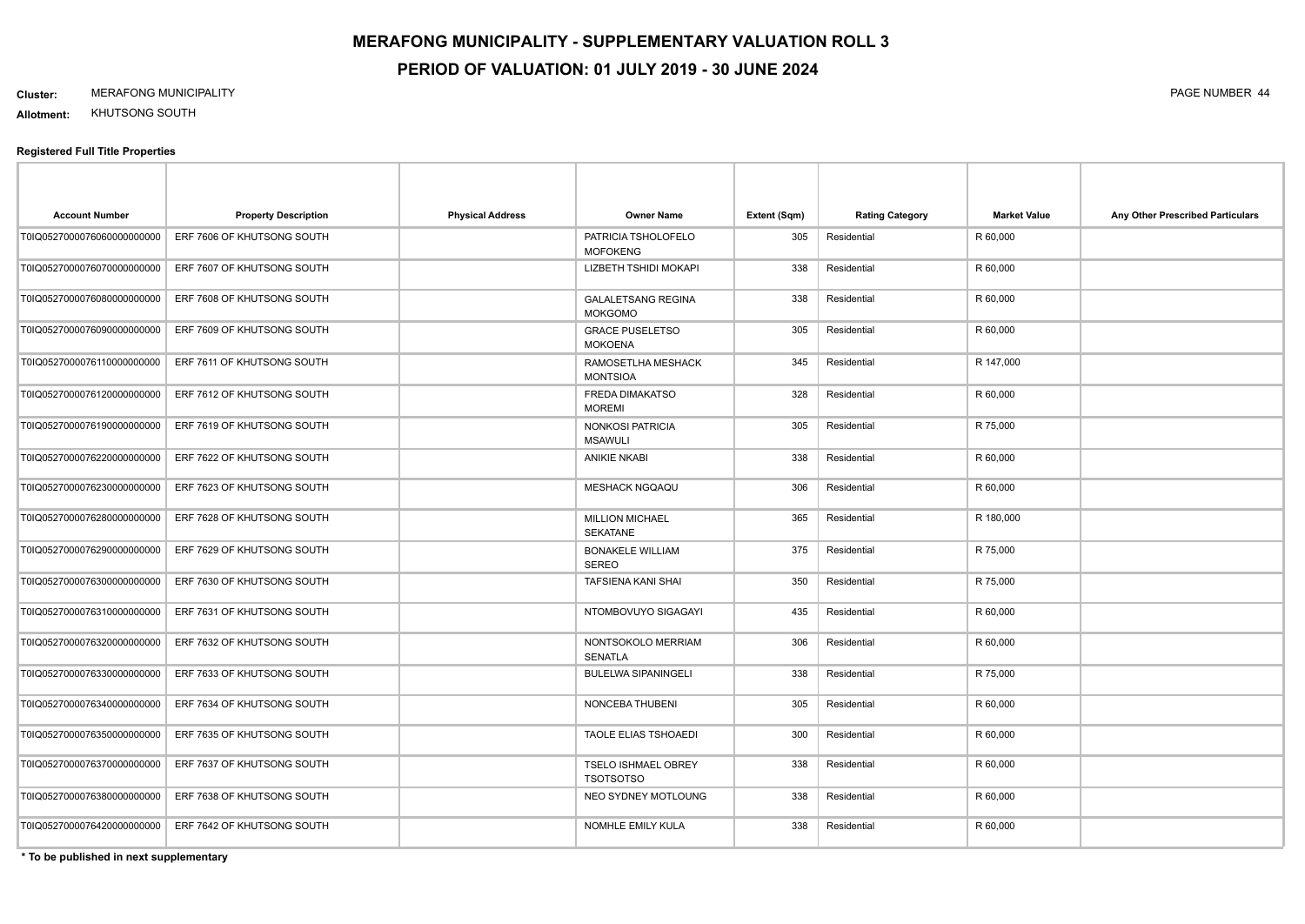### **Cluster:** MERAFONG MUNICIPALITY PAGE NUMBER 45

**Allotment:** KHUTSONG SOUTH

| <b>Account Number</b>       | <b>Property Description</b> | <b>Physical Address</b> | <b>Owner Name</b>                            | Extent (Sqm) | <b>Rating Category</b> | <b>Market Value</b> | Any Other Prescribed Particulars |
|-----------------------------|-----------------------------|-------------------------|----------------------------------------------|--------------|------------------------|---------------------|----------------------------------|
| T0IQ0527000076430000000000  | ERF 7643 OF KHUTSONG SOUTH  |                         | CAROLINE PUO<br><b>MATABANE</b>              | 338          | Residential            | R 75,000            |                                  |
| T0IQ0527000076480000000000  | ERF 7648 OF KHUTSONG SOUTH  |                         | <b>BANTEKANE JANSON</b><br><b>MOKOENA</b>    | 338          | Residential            | R 60,000            |                                  |
| T0IQ0527000076530000000000  | ERF 7653 OF KHUTSONG SOUTH  |                         | <b>HILDAH STEYN</b>                          | 338          | Residential            | R 60,000            |                                  |
| T0IQ0527000076600000000000  | ERF 7660 OF KHUTSONG SOUTH  |                         | <b>SUSANNA BERTHA</b><br>LEBAKENG            | 315          | Residential            | R 60,000            |                                  |
| T0IQ0527000076620000000000  | ERF 7662 OF KHUTSONG SOUTH  |                         | <b>ODIRILE ELIAS WALTER</b><br><b>LOBEKO</b> | 313          | Residential            | R 75,000            |                                  |
| T0IQ0527000076630000000000  | ERF 7663 OF KHUTSONG SOUTH  |                         | NONTSOKOLO JOYCE<br><b>MABIJA</b>            | 313          | Residential            | R 60,000            |                                  |
| T0IQ0527000076720000000000  | ERF 7672 OF KHUTSONG SOUTH  |                         | <b>AGNES NONOSI</b><br><b>MGODUKA</b>        | 313          | Residential            | R 75,000            |                                  |
| T0IQ0527000076730000000000  | ERF 7673 OF KHUTSONG SOUTH  |                         | NTSIKELELO PHILLEMON<br><b>MKHUMBENI</b>     | 313          | Residential            | R 75,000            |                                  |
| T0IQ0527000076750000000000  | ERF 7675 OF KHUTSONG SOUTH  |                         | <b>REBECCA DIKELEDI</b><br>LENAH MOATLHODI   | 304          | Residential            | R 75,000            |                                  |
| T0IQ0527000076780000000000  | ERF 7678 OF KHUTSONG SOUTH  |                         | ROSE NINI MOHOASE                            | 315          | Residential            | R 60,000            |                                  |
| T0IQ0527000076810000000000  | ERF 7681 OF KHUTSONG SOUTH  |                         | SADI EVA MOLEFE                              | 334          | Residential            | R 60,000            |                                  |
| T0IQ0527000076830000000000  | ERF 7683 OF KHUTSONG SOUTH  |                         | <b>MARIA MMABALE</b><br>MOSOLOTSANE          | 313          | Residential            | R 75,000            |                                  |
| T0IQ0527000076840000000000  | ERF 7684 OF KHUTSONG SOUTH  |                         | <b>MATUTU ISAAC</b><br>MOSOLOTSANE           | 313          | Residential            | R 75,000            |                                  |
| T0IQ0527000076850000000000  | ERF 7685 OF KHUTSONG SOUTH  |                         | ONICA DIKELEDI MOTALE                        | 313          | Residential            | R 75,000            |                                  |
| T0IQ0527000076870000000000  | ERF 7687 OF KHUTSONG SOUTH  |                         | NOMATSHALA SARAH<br><b>MPITI</b>             | 313          | Residential            | R 75,000            |                                  |
| T0IQ0527000076880000000000  | ERF 7688 OF KHUTSONG SOUTH  |                         | THEMBILE FREDDIE<br><b>MQELA</b>             | 313          | Residential            | R 128,000           |                                  |
| T0IQ0527000076890000000000  | ERF 7689 OF KHUTSONG SOUTH  |                         | <b>VUSI VICTOR MSIBI</b>                     | 313          | Residential            | R 60,000            |                                  |
| T0IQ05270000769000000000000 | ERF 7690 OF KHUTSONG SOUTH  |                         | <b>LISBETH SEIPATI</b><br><b>MTIMKULU</b>    | 313          | Residential            | R 60,000            |                                  |
| T0IQ0527000076910000000000  | ERF 7691 OF KHUTSONG SOUTH  |                         | NOZCUZA SOPHIE<br><b>MTSHAWE</b>             | 313          | Residential            | R 60,000            |                                  |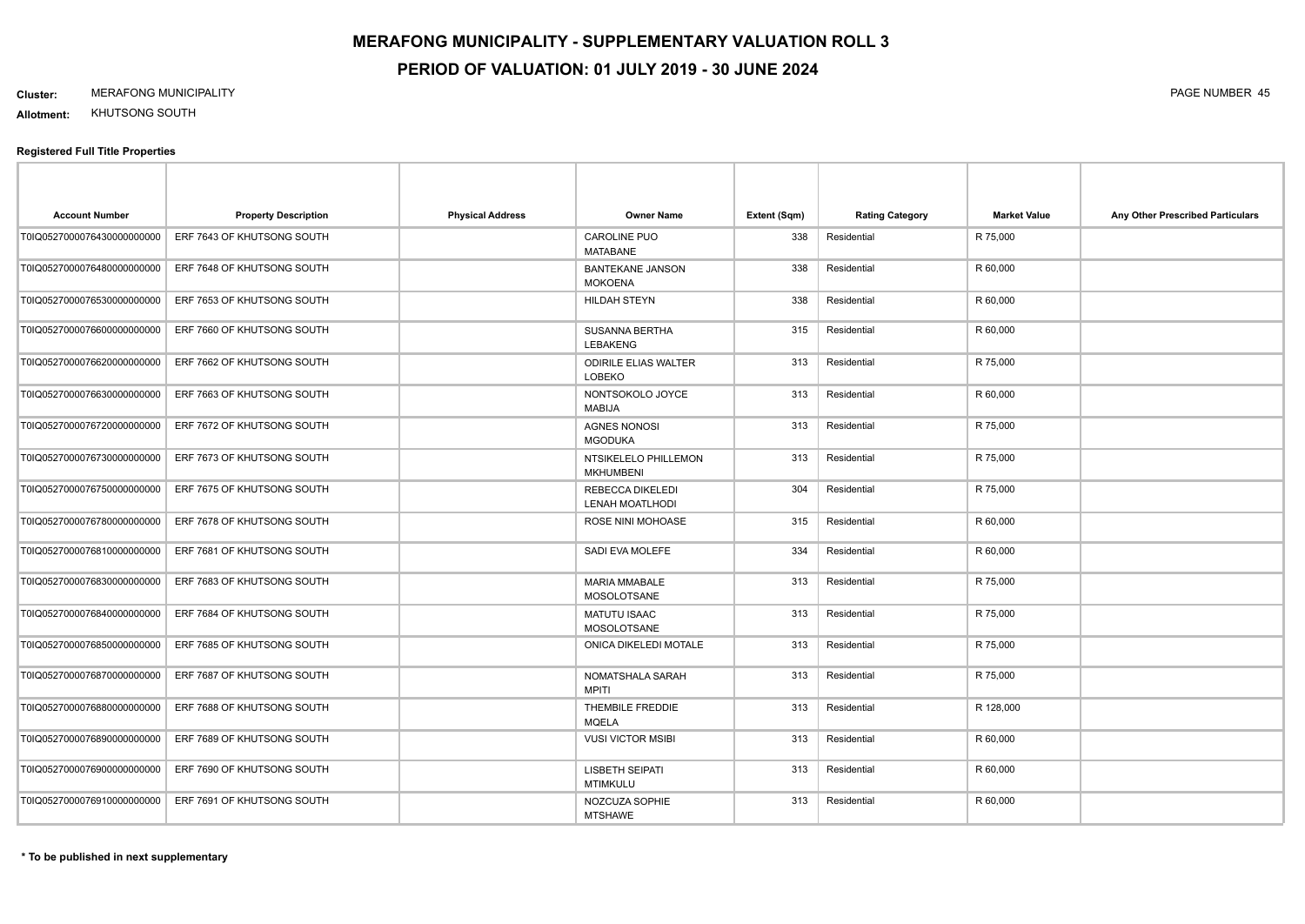#### **Cluster:** MERAFONG MUNICIPALITY PAGE NUMBER 46

**Allotment:** KHUTSONG SOUTH

#### **Registered Full Title Properties**

| <b>Account Number</b>       | <b>Property Description</b> | <b>Physical Address</b> | <b>Owner Name</b>                        | Extent (Sqm) | <b>Rating Category</b> | <b>Market Value</b> | Any Other Prescribed Particulars |
|-----------------------------|-----------------------------|-------------------------|------------------------------------------|--------------|------------------------|---------------------|----------------------------------|
| T0IQ0527000076930000000000  | ERF 7693 OF KHUTSONG SOUTH  |                         | ODETTE MATSHUPA NAPE                     | 313          | Residential            | R 60,000            |                                  |
| T0IQ0527000076940000000000  | ERF 7694 OF KHUTSONG SOUTH  |                         | NOMPENDULO PRISCILLA<br><b>NCAMENI</b>   | 313          | Residential            | R 60,000            |                                  |
| T0IQ0527000076950000000000  | ERF 7695 OF KHUTSONG SOUTH  |                         | <b>BUYISWA RITA DIBETSO</b>              | 308          | Residential            | R 60,000            |                                  |
| T0IQ0527000076960000000000  | ERF 7696 OF KHUTSONG SOUTH  |                         | SINAH WELHEMINAH<br><b>NCUBE</b>         | 308          | Residential            | R 60,000            |                                  |
| T0IQ0527000076970000000000  | ERF 7697 OF KHUTSONG SOUTH  |                         | DIDEKA VINAH NDOLELE                     | 310          | Residential            | R 60,000            |                                  |
| T0IQ0527000076980000000000  | ERF 7698 OF KHUTSONG SOUTH  |                         | MASHAODI ANNAH<br><b>NGAKANE</b>         | 310          | Residential            | R 75,000            |                                  |
| T0IQ05270000769900000000000 | ERF 7699 OF KHUTSONG SOUTH  |                         | ROBERT MLAHLWA<br><b>NGCONGCA</b>        | 310          | Residential            | R 60,000            |                                  |
| T0IQ0527000077240000000000  | ERF 7724 OF KHUTSONG SOUTH  |                         | <b>BENNY BEN</b><br>SETLALELENG          | 310          | Residential            | R 60,000            |                                  |
| T0IQ0527000077300000000000  | ERF 7730 OF KHUTSONG SOUTH  |                         | CHRISTINA SOGUNTUZA                      | 310          | Residential            | R 60,000            |                                  |
| T0IQ0527000077380000000000  | ERF 7738 OF KHUTSONG SOUTH  |                         | MPHO GIFT MATHEBANE                      | 310          | Vacant Land            | R 20,000            |                                  |
| T0IQ0527000077510000000000  | ERF 7751 OF KHUTSONG SOUTH  |                         | <b>MAMAJONI MARTHA</b><br>TUTUBALA       | 310          | Residential            | R 60,000            |                                  |
| T0IQ0527000077520000000000  | ERF 7752 OF KHUTSONG SOUTH  |                         | FRANCINA MOLOKO<br><b>BOGATSWI</b>       | 310          | Residential            | R 75,000            |                                  |
| T0IQ0527000077570000000000  | ERF 7757 OF KHUTSONG SOUTH  |                         | ANNAH MATHABO DIKANE                     | 308          | Residential            | R 75,000            |                                  |
| T0IQ0527000077710000000000  | ERF 7771 OF KHUTSONG SOUTH  |                         | SUBENG JOHANNA<br><b>MOSIANE</b>         | 317          | Residential            | R 75,000            |                                  |
| T0IQ0527000077810000000000  | ERF 7781 OF KHUTSONG SOUTH  |                         | RANTATSI WILLIAM TLHAPI                  | 308          | Residential            | R 75,000            |                                  |
| T0IQ0527000077820000000000  | ERF 7782 OF KHUTSONG SOUTH  |                         | TOLO JOSEPH MOLEMA                       | 308          | Residential            | R 75,000            |                                  |
| T0IQ0527000077830000000000  | ERF 7783 OF KHUTSONG SOUTH  |                         | MALETLHOGONOLO<br><b>GLADYS MOOKETSI</b> | 308          | Residential            | R 60,000            |                                  |
| T0IQ0527000077870000000000  | ERF 7787 OF KHUTSONG SOUTH  |                         | THEMBA WILSON CEBISA                     | 303          | Residential            | R 60,000            |                                  |
| T0IQ0527000077930000000000  | ERF 7793 OF KHUTSONG SOUTH  |                         | <b>BAFEDILE AGNES NKOSI</b>              | 303          | Residential            | R 60,000            |                                  |
| T0IQ0527000078450000000000  | ERF 7845 OF KHUTSONG SOUTH  |                         | LIZZY LYDIA KHANYILE                     | 308          | Residential            | R 75,000            |                                  |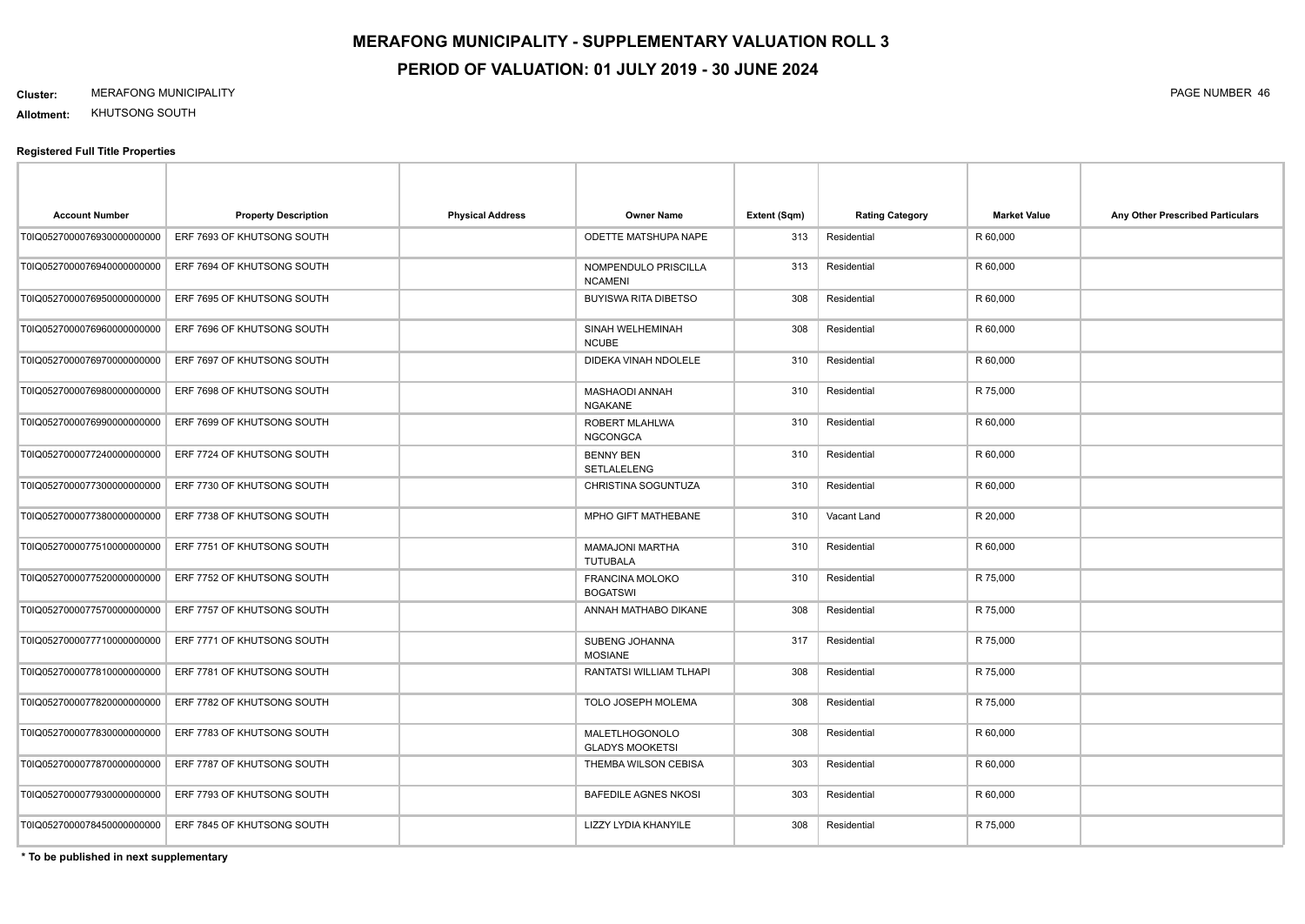#### **Cluster:** MERAFONG MUNICIPALITY PAGE NUMBER 47

**Allotment:** KHUTSONG SOUTH

#### **Registered Full Title Properties**

| <b>Account Number</b>      | <b>Property Description</b> | <b>Physical Address</b> | Owner Name                                | Extent (Sqm) | <b>Rating Category</b> | <b>Market Value</b> | Any Other Prescribed Particulars |
|----------------------------|-----------------------------|-------------------------|-------------------------------------------|--------------|------------------------|---------------------|----------------------------------|
| T0IQ0527000078650000000000 | ERF 7865 OF KHUTSONG SOUTH  |                         | THIBOGANG EPHRAIM<br><b>MOSOLODI</b>      | 320          | Residential            | R 75,000            |                                  |
| T0IQ0527000078660000000000 | ERF 7866 OF KHUTSONG SOUTH  |                         | KHOMOTSO ASENSIA<br><b>MAGORO</b>         | 320          | Residential            | R 60,000            |                                  |
| T0IQ0527000078670000000000 | ERF 7867 OF KHUTSONG SOUTH  |                         | <b>MATHEWS SANDILE</b><br><b>MNDAWENI</b> | 320          | Residential            | R 60,000            |                                  |
| T0IQ0527000078680000000000 | ERF 7868 OF KHUTSONG SOUTH  |                         | DIPUO DORAH TLOOME                        | 320          | Residential            | R 60,000            |                                  |
| T0IQ0527000078690000000000 | ERF 7869 OF KHUTSONG SOUTH  |                         | SIPHIWE LUCAS SICHOLO                     | 311          | Residential            | R 75,000            |                                  |
| T0IQ0527000078710000000000 | ERF 7871 OF KHUTSONG SOUTH  |                         | KLEINBOY JABULANI MIYA                    | 306          | Residential            | R 75,000            |                                  |
| T0IQ0527000078720000000000 | ERF 7872 OF KHUTSONG SOUTH  |                         | <b>MOSILI MARTHA NOGE</b>                 | 434          | Residential            | R 75,000            |                                  |
| T0IQ0527000078730000000000 | ERF 7873 OF KHUTSONG SOUTH  |                         | MATSHADI MARTHA CANCI                     | 435          | Residential            | R 128,000           |                                  |
| T0IQ0527000078770000000000 | ERF 7877 OF KHUTSONG SOUTH  |                         | NOMFUDUKO SONIA<br>KHOLOZA                | 373          | Residential            | R 75,000            |                                  |
| T0IQ0527000078780000000000 | ERF 7878 OF KHUTSONG SOUTH  |                         | DIKELEDI SARA MOKOENA                     | 367          | Residential            | R 60,000            |                                  |
| T0IQ0527000078790000000000 | ERF 7879 OF KHUTSONG SOUTH  |                         | SARAH MOTLHAPING                          | 372          | Residential            | R 75,000            |                                  |
| T0IQ0527000078800000000000 | ERF 7880 OF KHUTSONG SOUTH  |                         | BUTANA DAVID NGQAQU                       | 412          | Residential            | R 60,000            |                                  |
| T0IQ0527000078810000000000 | ERF 7881 OF KHUTSONG SOUTH  |                         | DITABA TOMAS PHIRI                        | 409          | Residential            | R 60,000            |                                  |
| T0IQ0527000078820000000000 | ERF 7882 OF KHUTSONG SOUTH  |                         | NURSE ELIZABETH<br><b>FORERE</b>          | 373          | Residential            | R 60,000            |                                  |
| T0IQ0527000078830000000000 | ERF 7883 OF KHUTSONG SOUTH  |                         | POGISO EDWARD<br><b>MOKGATSI</b>          | 367          | Residential            | R 75,000            |                                  |
| T0IQ0527000078840000000000 | ERF 7884 OF KHUTSONG SOUTH  |                         | MOITSE ELLEN MOTLOKOA                     | 372          | Residential            | R 60,000            |                                  |
| T0IQ0527000078880000000000 | ERF 7888 OF KHUTSONG SOUTH  |                         | DIKELEDI LENNY BINDA                      | 367          | Residential            | R 195,000           |                                  |
| T0IQ0527000078890000000000 | ERF 7889 OF KHUTSONG SOUTH  |                         | THAKANE EVODIA<br>KAMOLANE                | 372          | Residential            | R 60,000            |                                  |
| T0IQ0527000078900000000000 | ERF 7890 OF KHUTSONG SOUTH  |                         | SIPHAMANDLA MTHOBISI<br>MABUYAKHULU       | 401          | Residential            | R 75,000            |                                  |
| T0IQ0527000078910000000000 | ERF 7891 OF KHUTSONG SOUTH  |                         | <b>MAMPONI DINAH</b><br><b>MAGUBANE</b>   | 398          | Residential            | R 60,000            |                                  |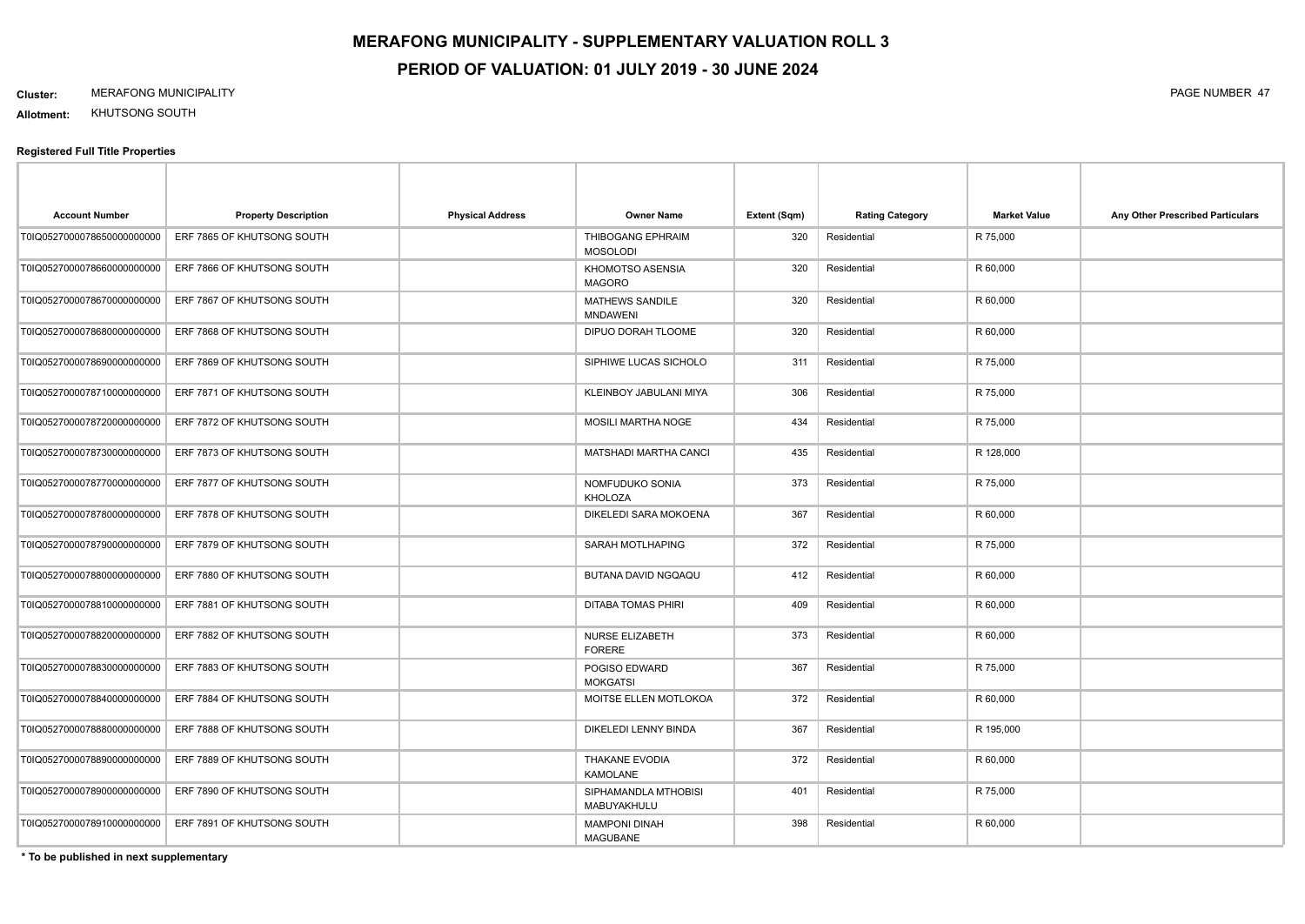#### **Cluster:** MERAFONG MUNICIPALITY PAGE NUMBER 48

**Allotment:** KHUTSONG SOUTH

| <b>Account Number</b>      | <b>Property Description</b> | <b>Physical Address</b> | <b>Owner Name</b>                          | Extent (Sqm) | <b>Rating Category</b> | <b>Market Value</b> | Any Other Prescribed Particulars |
|----------------------------|-----------------------------|-------------------------|--------------------------------------------|--------------|------------------------|---------------------|----------------------------------|
| T0IQ0527000078930000000000 | ERF 7893 OF KHUTSONG SOUTH  |                         | <b>FEZIWE MDLETYE</b>                      | 367          | Residential            | R 140,000           |                                  |
| T0IQ0527000078940000000000 | ERF 7894 OF KHUTSONG SOUTH  |                         | <b>MMAKOLOI FLORENCE</b><br><b>MASIBI</b>  | 372          | Residential            | R 75,000            |                                  |
| T0IQ0527000078950000000000 | ERF 7895 OF KHUTSONG SOUTH  |                         | MOTSAMAI SIMON MOENG                       | 395          | Vacant Land            | R 20,000            |                                  |
| T0IQ0527000078970000000000 | ERF 7897 OF KHUTSONG SOUTH  |                         | SIMANGELE ELSIE<br><b>MOLOTHA</b>          | 373          | Residential            | R 60,000            |                                  |
| T0IQ0527000078990000000000 | ERF 7899 OF KHUTSONG SOUTH  |                         | <b>TSHIDISO BENJAMIN</b><br><b>MOSHODI</b> | 460          | Residential            | R 60,000            |                                  |
| T0IQ0527000079000000000000 | ERF 7900 OF KHUTSONG SOUTH  |                         | <b>LIWE ROSELINE</b><br><b>MTHEMBU</b>     | 471          | Vacant Land            | R 20,000            |                                  |
| T0IQ0527000079100000000000 | ERF 7910 OF KHUTSONG SOUTH  |                         | PUULINE MATSELENG<br><b>SITHOLE</b>        | 308          | Residential            | R 60,000            |                                  |
| T0IQ0527000079110000000000 | ERF 7911 OF KHUTSONG SOUTH  |                         | MATSIBULA ELIZABETH<br>ZULU                | 338          | Residential            | R 75,000            |                                  |
| T0IQ0527000079140000000000 | ERF 7914 OF KHUTSONG SOUTH  |                         | NOMZOXOLO<br>NGALONKULU                    | 305          | Residential            | R 60,000            |                                  |
| T0IQ0527000079150000000000 | ERF 7915 OF KHUTSONG SOUTH  |                         | <b>JABULANI EDWIN</b><br><b>NHLAPO</b>     | 338          | Vacant Land            | R 20,000            |                                  |
| T0IQ0527000079160000000000 | ERF 7916 OF KHUTSONG SOUTH  |                         | <b>MASWE ALINA TSELAPEDI</b>               | 338          | Residential            | R 150,000           |                                  |
| T0IQ0527000079170000000000 | ERF 7917 OF KHUTSONG SOUTH  |                         | NTOMZODWA ROSE<br><b>DLAMINI</b>           | 305          | Residential            | R 60,000            |                                  |
| T0IQ0527000079190000000000 | ERF 7919 OF KHUTSONG SOUTH  |                         | MATINKANE ANNA<br><b>LEKHAFOLA</b>         | 305          | Residential            | R 75,000            |                                  |
| T0IQ0527000079240000000000 | ERF 7924 OF KHUTSONG SOUTH  |                         | <b>BABA SOLOMON SIBEKO</b>                 | 305          | Residential            | R 60,000            |                                  |
| T0IQ0527000079250000000000 | ERF 7925 OF KHUTSONG SOUTH  |                         | DAVID ANTONIO TIMBA                        | 338          | Residential            | R 60,000            |                                  |
| T0IQ0527000079260000000000 | ERF 7926 OF KHUTSONG SOUTH  |                         | <b>MAKOME STEFAANS</b><br>TLHAKANYE        | 338          | Residential            | R 75,000            |                                  |
| T0IQ0527000079290000000000 | ERF 7929 OF KHUTSONG SOUTH  |                         | NOBENGAZI CAROLINE<br><b>GANDA</b>         | 305          | Residential            | R 60,000            |                                  |
| T0IQ0527000079300000000000 | ERF 7930 OF KHUTSONG SOUTH  |                         | AMELIA MARCELINO<br><b>JALANE</b>          | 467          | Residential            | R 75,000            |                                  |
| T0IQ0527000079310000000000 | ERF 7931 OF KHUTSONG SOUTH  |                         | <b>MARIA MAPULE KGAJE</b>                  | 317          | Residential            | R 60,000            |                                  |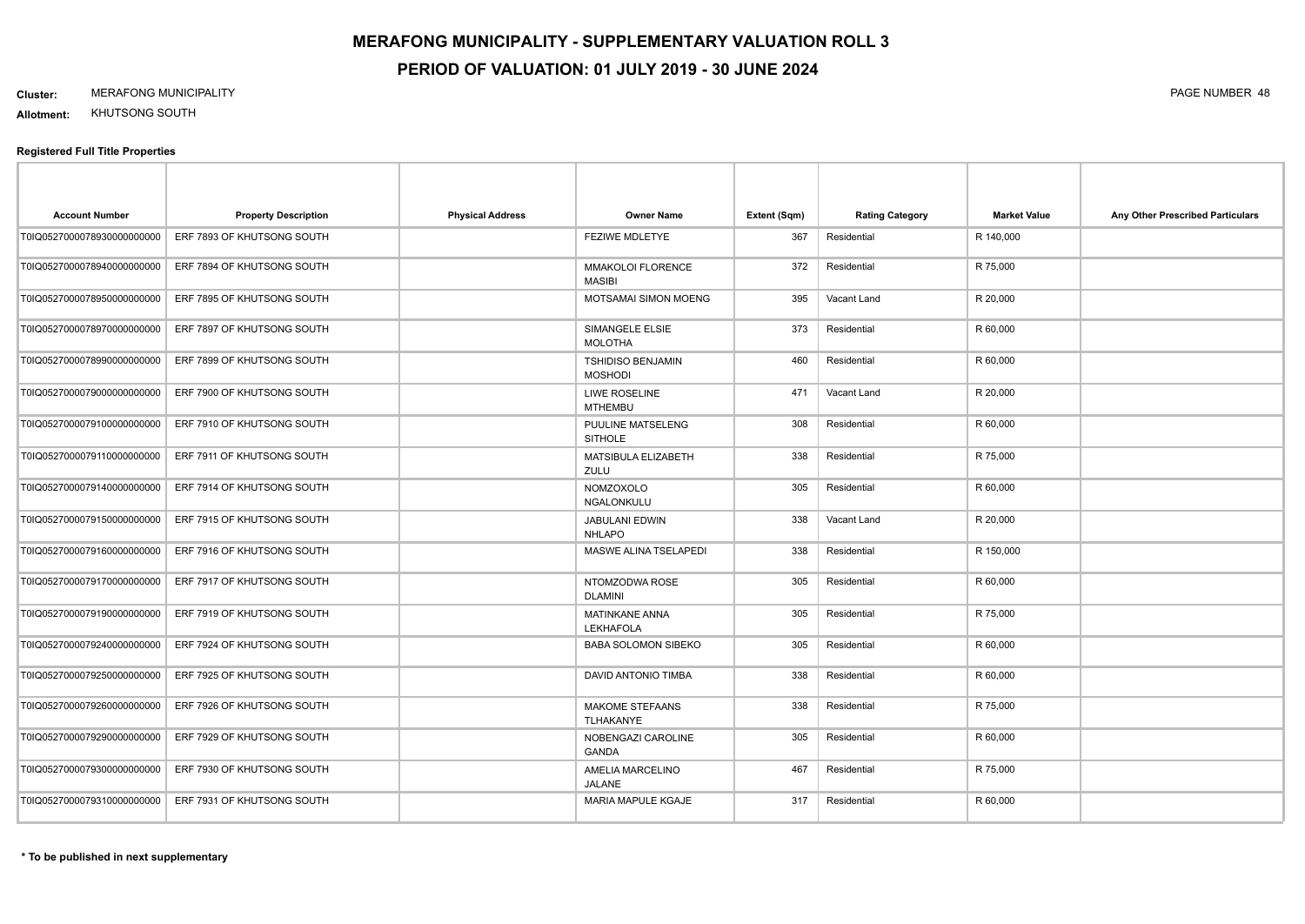#### **Cluster:** MERAFONG MUNICIPALITY PAGE NUMBER 49

**Allotment:** KHUTSONG SOUTH

| <b>Account Number</b>      | <b>Property Description</b> | <b>Physical Address</b> | <b>Owner Name</b>                        | Extent (Sqm) | <b>Rating Category</b> | <b>Market Value</b> | Any Other Prescribed Particulars |
|----------------------------|-----------------------------|-------------------------|------------------------------------------|--------------|------------------------|---------------------|----------------------------------|
| T0IQ0527000079320000000000 | ERF 7932 OF KHUTSONG SOUTH  |                         | <b>MANAKEDI MARIA</b><br><b>KGASWANE</b> | 370          | Residential            | R 60,000            |                                  |
| T0IQ0527000079330000000000 | ERF 7933 OF KHUTSONG SOUTH  |                         | MASABATA DINAH<br><b>MAGADLA</b>         | 417          | Residential            | R 60,000            |                                  |
| T0IQ0527000079340000000000 | ERF 7934 OF KHUTSONG SOUTH  |                         | SIMON MZANEMVULA<br><b>MAKGOTI</b>       | 303          | Residential            | R 75,000            |                                  |
| T0IQ0527000079350000000000 | ERF 7935 OF KHUTSONG SOUTH  |                         | NONZWAKAZI MAMANE                        | 344          | Residential            | R 120,000           |                                  |
| T0IQ0527000079370000000000 | ERF 7937 OF KHUTSONG SOUTH  |                         | <b>DOLLY MAGARET</b><br><b>MAQETELA</b>  | 362          | Residential            | R 60,000            |                                  |
| T0IQ0527000079380000000000 | ERF 7938 OF KHUTSONG SOUTH  |                         | LEBOGANG DAVID MJALI                     | 363          | Residential            | R 60,000            |                                  |
| T0IQ0527000079400000000000 | ERF 7940 OF KHUTSONG SOUTH  |                         | BHELINA JOSEPHINE<br><b>MAZIBUKU</b>     | 386          | Residential            | R 60,000            |                                  |
| T0IQ0527000079430000000000 | ERF 7943 OF KHUTSONG SOUTH  |                         | SEIPATI CAROLINE<br><b>MBATHU</b>        | 303          | Residential            | R 60,000            |                                  |
| T0IQ0527000079440000000000 | ERF 7944 OF KHUTSONG SOUTH  |                         | <b>CEBISA MBAXA</b>                      | 346          | Residential            | R 60,000            |                                  |
| T0IQ0527000079470000000000 | ERF 7947 OF KHUTSONG SOUTH  |                         | <b>MAKOYI MARTHA</b><br>PHEELWANE        | 358          | Residential            | R 192,000           |                                  |
| T0IQ0527000079480000000000 | ERF 7948 OF KHUTSONG SOUTH  |                         | MAMELLO ENNIE PLAATJIE                   | 358          | Residential            | R 128,000           |                                  |
| T0IQ0527000079510000000000 | ERF 7951 OF KHUTSONG SOUTH  |                         | NTAOLENG CATHRINE<br><b>RAMPAI</b>       | 358          | Residential            | R 60,000            |                                  |
| T0IQ0527000079520000000000 | ERF 7952 OF KHUTSONG SOUTH  |                         | <b>DANIEL NTEMI RANTSI</b>               | 358          | Residential            | R 75,000            |                                  |
| T0IQ0527000079640000000000 | ERF 7964 OF KHUTSONG SOUTH  |                         | <b>SELLOANE SELINAH</b><br>MNYEBELELA    | 327          | Residential            | R 75,000            |                                  |
| T0IQ0527000079660000000000 | ERF 7966 OF KHUTSONG SOUTH  |                         | LOVENESS VUKHOSI<br><b>NGOBENI</b>       | 447          | Residential            | R 75,000            |                                  |
| T0IQ0527000079670000000000 | ERF 7967 OF KHUTSONG SOUTH  |                         | APOSTINAH TSHEPANG<br><b>NOKOANE</b>     | 354          | Residential            | R 60,000            |                                  |
| T0IQ0527000079680000000000 | ERF 7968 OF KHUTSONG SOUTH  |                         | THABO GLADWIN<br><b>RAMAOKANA</b>        | 421          | Residential            | R 75,000            |                                  |
| T0IQ0527000079690000000000 | ERF 7969 OF KHUTSONG SOUTH  |                         | SPHAMANDLA PETROS<br><b>RAMCWANA</b>     | 429          | Residential            | R 60,000            |                                  |
| T0IQ0527000079700000000000 | ERF 7970 OF KHUTSONG SOUTH  |                         | NONO JOSEPH RANOKA                       | 318          | Residential            | R 60,000            |                                  |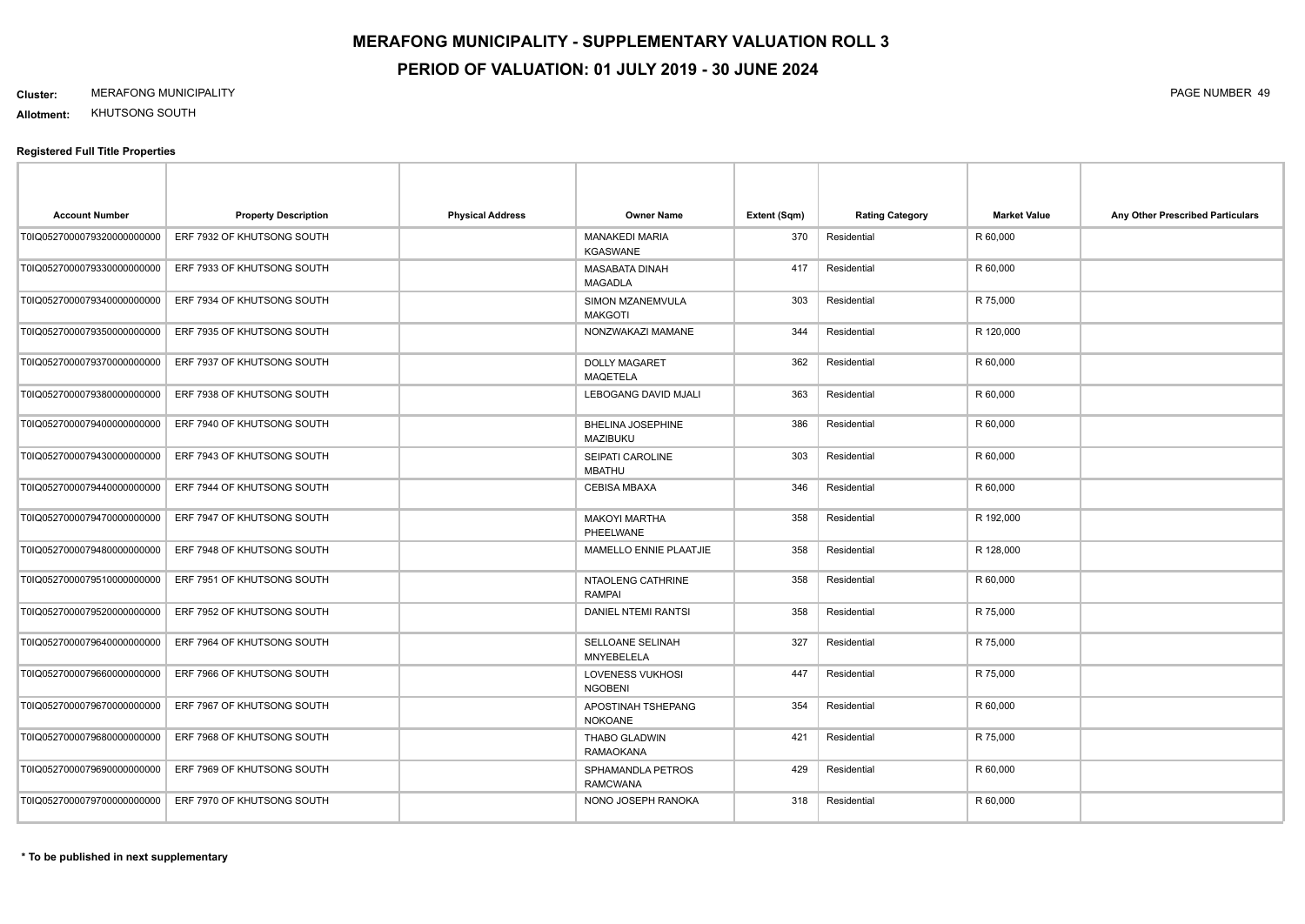#### **Cluster:** MERAFONG MUNICIPALITY PAGE NUMBER 50

**Allotment:** KHUTSONG SOUTH

#### **Registered Full Title Properties**

| <b>Account Number</b>       | <b>Property Description</b> | <b>Physical Address</b> | <b>Owner Name</b>                         | Extent (Sqm) | <b>Rating Category</b> | <b>Market Value</b> | Any Other Prescribed Particulars |
|-----------------------------|-----------------------------|-------------------------|-------------------------------------------|--------------|------------------------|---------------------|----------------------------------|
| T0IQ0527000079750000000000  | ERF 7975 OF KHUTSONG SOUTH  |                         | SELEBOGO GODFREY<br>PHILIMON BAARD        | 300          | Residential            | R 60,000            |                                  |
| T0IQ0527000079770000000000  | ERF 7977 OF KHUTSONG SOUTH  |                         | <b>TSOKOLO BUTHELEZI</b>                  | 327          | Residential            | R 60,000            |                                  |
| T0IQ0527000079780000000000  | ERF 7978 OF KHUTSONG SOUTH  |                         | <b>AUGUSTO JUNIOR</b><br><b>CHIRINDJA</b> | 344          | Residential            | R 75,000            |                                  |
| T0IQ05270000797900000000000 | ERF 7979 OF KHUTSONG SOUTH  |                         | <b>BENNET CHOMI</b>                       | 336          | Residential            | R 75,000            |                                  |
| T0IQ0527000079800000000000  | ERF 7980 OF KHUTSONG SOUTH  |                         | NOMALIZO GALADILE                         | 336          | Residential            | R 75,000            |                                  |
| T0IQ0527000079820000000000  | ERF 7982 OF KHUTSONG SOUTH  |                         | SYLVESTER THEBOGO<br><b>HLANYANE</b>      | 336          | Residential            | R 75,000            |                                  |
| T0IQ0527000079830000000000  | ERF 7983 OF KHUTSONG SOUTH  |                         | PRINCE THOLANG KHOALI                     | 336          | Residential            | R 75,000            |                                  |
| T0IQ0527000079850000000000  | ERF 7985 OF KHUTSONG SOUTH  |                         | SUDWELL SIPHO KUNENE                      | 308          | Residential            | R 60,000            |                                  |
| T0IQ0527000079860000000000  | ERF 7986 OF KHUTSONG SOUTH  |                         | MZWAMADODA JOPHET<br>SOMLOTHA             | 336          | Residential            | R 60,000            |                                  |
| T0IQ0527000079880000000000  | ERF 7988 OF KHUTSONG SOUTH  |                         | JACOB MAHLABE                             | 336          | Residential            | R 75,000            |                                  |
| T0IQ0527000079890000000000  | ERF 7989 OF KHUTSONG SOUTH  |                         | <b>WILSON KUBAI</b>                       | 336          | Residential            | R 75,000            |                                  |
| T0IQ0527000079900000000000  | ERF 7990 OF KHUTSONG SOUTH  |                         | NTHABISENG MAKAMOLE                       | 336          | Residential            | R 60,000            |                                  |
| T0IQ0527000079910000000000  | ERF 7991 OF KHUTSONG SOUTH  |                         | <b>GABAIKANGWE</b><br>SHADRACK LENTSWE    | 344          | Residential            | R 75,000            |                                  |
| T0IQ0527000079920000000000  | ERF 7992 OF KHUTSONG SOUTH  |                         | PRISCILLA THANDEKA<br><b>LUBISI</b>       | 300          | Residential            | R 158,000           |                                  |
| T0IQ05270000799300000000000 | ERF 7993 OF KHUTSONG SOUTH  |                         | <b>FRANS SIMON</b><br>LEBELWANE           | 312          | Residential            | R 60,000            |                                  |
| T0IQ0527000079940000000000  | ERF 7994 OF KHUTSONG SOUTH  |                         | CAROLINE MAHANDANA                        | 300          | Residential            | R 60,000            |                                  |
| T0IQ0527000079950000000000  | ERF 7995 OF KHUTSONG SOUTH  |                         | NTOMBI MIRRIAM MBATHA                     | 300          | Residential            | R 135,000           |                                  |
| T0IQ0527000079960000000000  | ERF 7996 OF KHUTSONG SOUTH  |                         | <b>GLADYS LEKGETHO</b>                    | 300          | Residential            | R 60,000            |                                  |
| T0IQ0527000079970000000000  | ERF 7997 OF KHUTSONG SOUTH  |                         | SIPHOSIHLE MALINDI                        | 300          | Residential            | R 60,000            |                                  |
| T0IQ0527000079980000000000  | ERF 7998 OF KHUTSONG SOUTH  |                         | PINKY MBHELE                              | 306          | Residential            | R 75,000            |                                  |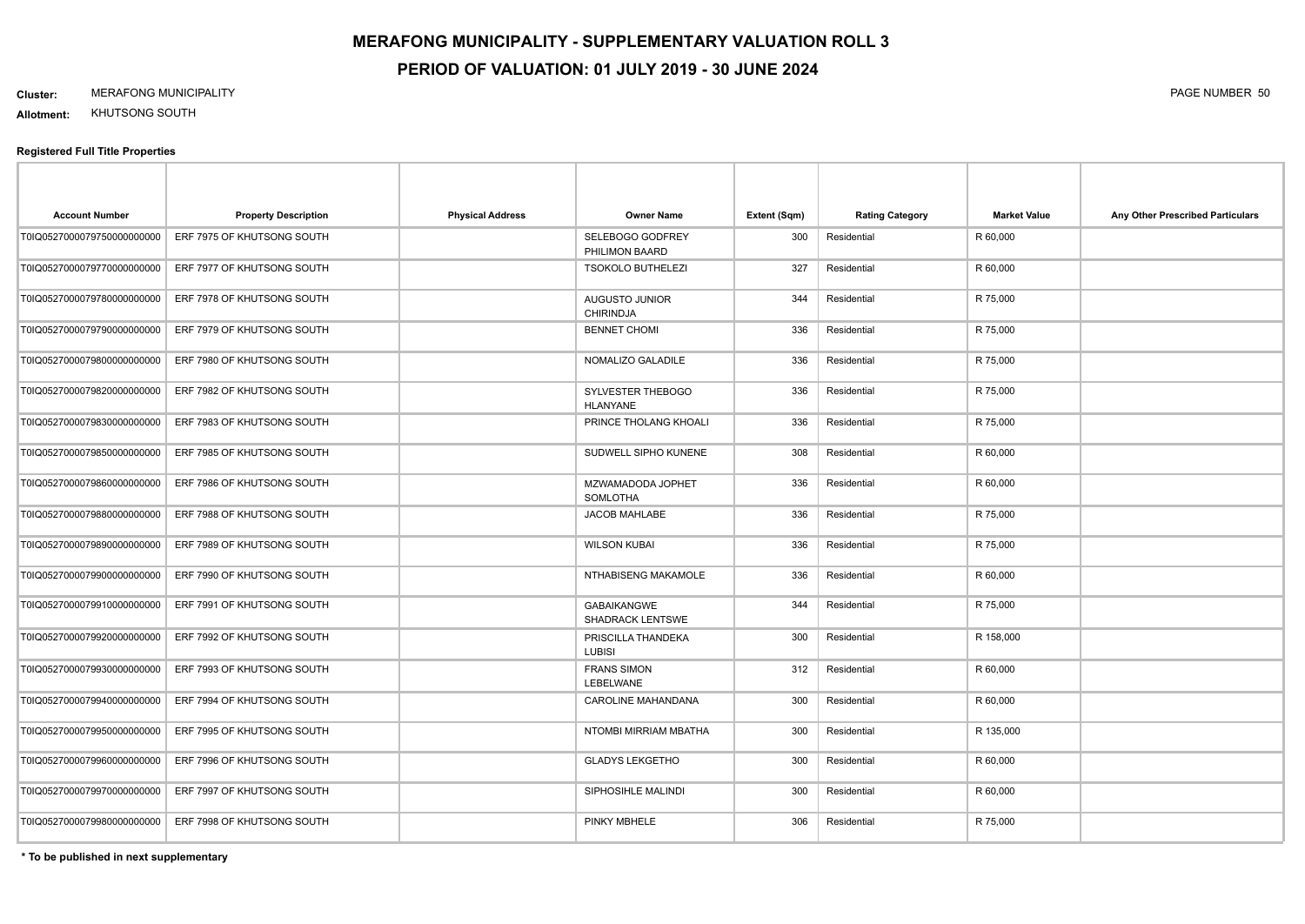### **Cluster:** MERAFONG MUNICIPALITY PAGE NUMBER 51

**Allotment:** KHUTSONG SOUTH

| <b>Account Number</b>      | <b>Property Description</b> | <b>Physical Address</b> | <b>Owner Name</b>                            | Extent (Sqm) | <b>Rating Category</b> | <b>Market Value</b> | Any Other Prescribed Particulars |
|----------------------------|-----------------------------|-------------------------|----------------------------------------------|--------------|------------------------|---------------------|----------------------------------|
| T0IQ0527000079990000000000 | ERF 7999 OF KHUTSONG SOUTH  |                         | NOMVULA SOPHY<br><b>MANYISA</b>              | 308          | Residential            | R 60,000            |                                  |
| T0IQ0527000080520000000000 | ERF 8052 OF KHUTSONG SOUTH  |                         | <b>JESSIE STHEMBILE</b><br>SHABALALA         | 305          | Residential            | R 60,000            |                                  |
| T0IQ0527000080750000000000 | ERF 8075 OF KHUTSONG SOUTH  |                         | <b>LERATO LINDA SELEI</b>                    | 485          | Residential            | R 180,000           |                                  |
| T0IQ0527000080810000000000 | ERF 8081 OF KHUTSONG SOUTH  |                         | ANDRIES MEDUPE<br><b>MOUTLWATSI</b>          | 358          | Residential            | R 60,000            |                                  |
| T0IQ0527000080950000000000 | ERF 8095 OF KHUTSONG SOUTH  |                         | NTOMBIFIKILE PATIENCE<br><b>MBHELE</b>       | 306          | Residential            | R 128,000           |                                  |
| T0IQ0527000081030000000000 | ERF 8103 OF KHUTSONG SOUTH  |                         | JOHAN NJPHA GUMEDE                           | 414          | Residential            | R 75,000            |                                  |
| T0IQ0527000081080000000000 | ERF 8108 OF KHUTSONG SOUTH  |                         | <b>TEBOHO HAWATH</b><br><b>MAFEMBELA</b>     | 306          | Residential            | R 75,000            |                                  |
| T0IQ0527000081300000000000 | ERF 8130 OF KHUTSONG SOUTH  |                         | <b>AUGUSTO FILIPE</b><br><b>NAVINGO</b>      | 349          | Residential            | R 75,000            |                                  |
| T0IQ0527000081790000000000 | ERF 8179 OF KHUTSONG SOUTH  |                         | <b>TLALENG ANNAH</b><br><b>RAKOLOTI</b>      | 305          | Residential            | R 60,000            |                                  |
| T0IQ0527000081840000000000 | ERF 8184 OF KHUTSONG SOUTH  |                         | <b>FRANCINA NONTOBEKO</b><br><b>NTANJANA</b> | 305          | Residential            | R 162,000           |                                  |
| T0IQ0527000082500000000000 | ERF 8250 OF KHUTSONG SOUTH  |                         | <b>DEBORA MENGE MALOBA</b>                   | 300          | Residential            | R 75,000            |                                  |
| T0IQ0527000082640000000000 | ERF 8264 OF KHUTSONG SOUTH  |                         | THEOPHILLUS SABATA<br><b>MOLOKWANE</b>       | 336          | Residential            | R 60,000            |                                  |
| T0IQ0527000083050000000000 | ERF 8305 OF KHUTSONG SOUTH  |                         | JOHANNES MELEFE<br><b>MAHASHE</b>            | 310          | Residential            | R 60,000            |                                  |
| T0IQ0527000083390000000000 | ERF 8339 OF KHUTSONG SOUTH  |                         | KOPANO EMMANUEL VUSI<br><b>MOKHELE</b>       | 317          | Residential            | R 75,000            |                                  |
| T0IQ0527000083610000000000 | ERF 8361 OF KHUTSONG SOUTH  |                         | SHIMANE HERMAN PINE                          | 338          | Residential            | R 60,000            |                                  |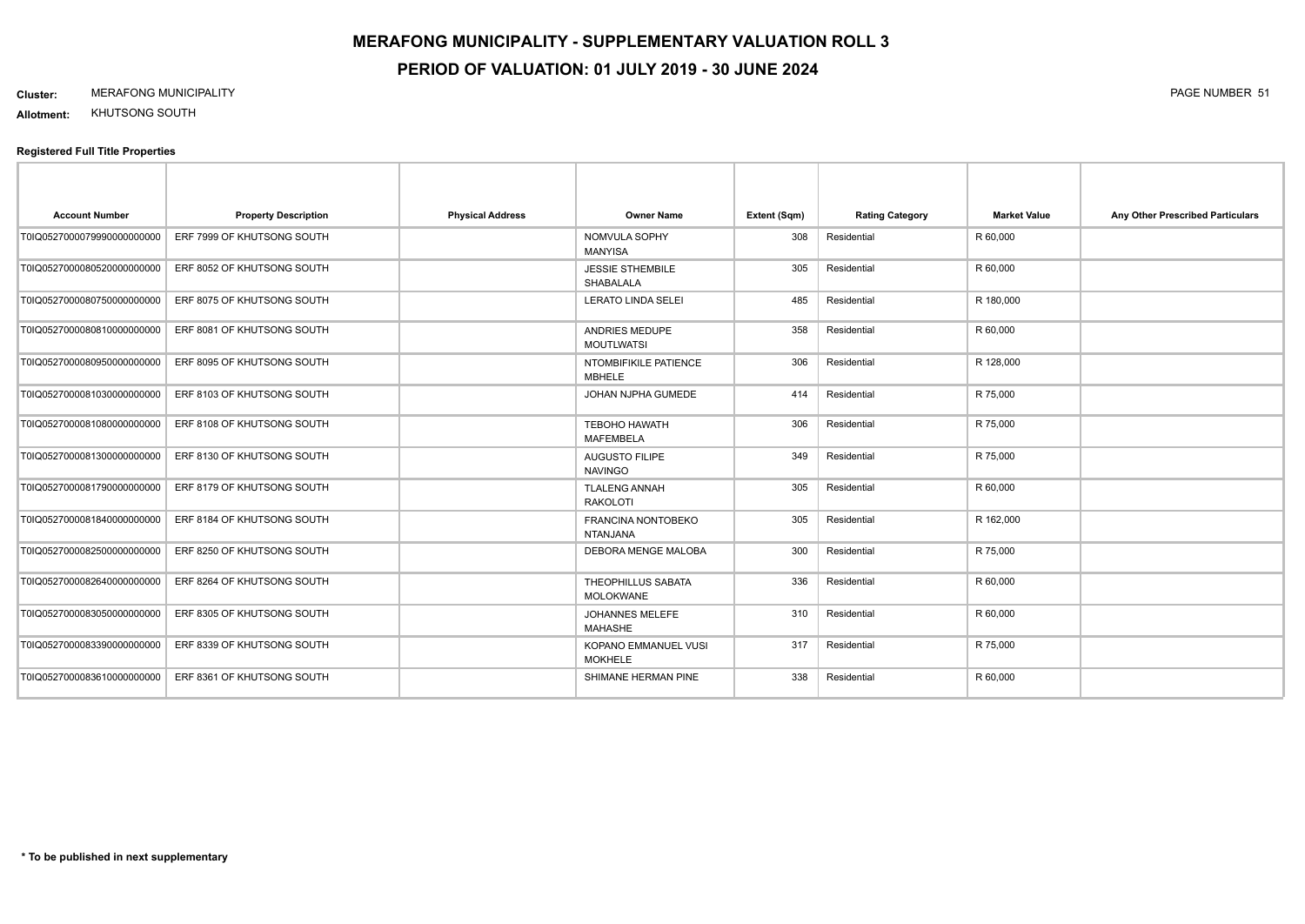**Allotment:** KHUTSONG SOUTH EXT 2

| <b>Account Number</b>       | <b>Property Description</b>      | <b>Physical Address</b> | <b>Owner Name</b>                         | Extent (Sqm) | <b>Rating Category</b> | <b>Market Value</b> | Any Other Prescribed Particulars |
|-----------------------------|----------------------------------|-------------------------|-------------------------------------------|--------------|------------------------|---------------------|----------------------------------|
| T0IQ0527000041560000000000  | ERF 4156 OF KHUTSONG SOUTH EXT 2 |                         | NOMGA NOMATHAMSANQA<br>MABEL              | 306          | Residential            | R 128,000           |                                  |
| T0IQ0526000041630000000000  | ERF 4163 OF KHUTSONG SOUTH EXT 2 |                         | PHEKO KENEILWE<br>ANGELA                  | 305          | Residential            | R 71,000            |                                  |
| T0IQ0527000041750000000000  | ERF 4175 OF KHUTSONG SOUTH EXT 2 |                         | RAMCWANA THEMBEKILE<br><b>JOSEPHINE</b>   | 300          | Residential            | R 150,000           |                                  |
| T0IQ05260000419000000000000 | ERF 4190 OF KHUTSONG SOUTH EXT 2 |                         | SELEI NTAOLENG LYDIA                      | 385          | Residential            | R 60,000            |                                  |
| T0IQ0526000041990000000000  | ERF 4199 OF KHUTSONG SOUTH EXT 2 |                         | SHONGWE PHUMZILE<br><b>HAPPINESS</b>      | 307          | Residential            | R 60,000            |                                  |
| T0IQ0527000042250000000000  | ERF 4225 OF KHUTSONG SOUTH EXT 2 |                         | WANA NONTSOKOLO<br>JULIA                  | 372          | Residential            | R 60,000            |                                  |
| T0IQ0527000042310000000000  | ERF 4231 OF KHUTSONG SOUTH EXT 2 |                         | <b>COLANI SUSJIE</b><br>NEDABEPHI         | 335          | Residential            | R 101,000           |                                  |
| T0IQ0526000043760000000000  | ERF 4376 OF KHUTSONG SOUTH EXT 2 |                         | MAKHAPELA MANGALISA<br><b>JOSEPH</b>      | 374          | Residential            | R 60,000            |                                  |
| T0IQ0527000044120000000000  | ERF 4412 OF KHUTSONG SOUTH EXT 2 |                         | <b>CUBAI SARA FRANCISCO</b>               | 349          | Residential            | R 93,000            |                                  |
| T0IQ0526000044560000000000  | ERF 4456 OF KHUTSONG SOUTH EXT 2 |                         | KHUMISI MAMOGAPI<br><b>MAGDELINE</b>      | 355          | Residential            | R 60,000            |                                  |
| T0IQ0526000044620000000000  | ERF 4462 OF KHUTSONG SOUTH EXT 2 |                         | LEBAKENG ITUMELENG<br>JOHN;               | 355          | Residential            | R 60,000            |                                  |
| T0IQ0527000045110000000000  | ERF 4511 OF KHUTSONG SOUTH EXT 2 |                         | <b>MANKWE SAMUEL</b><br><b>BONGANE</b>    | 310          | Residential            | R 60,000            |                                  |
| T0IQ0527000045710000000000  | ERF 4571 OF KHUTSONG SOUTH EXT 2 |                         | <b>MOKHETHI SIBONGILE</b><br><b>ELLEN</b> | 348          | Residential            | R 60,000            |                                  |
| T0IQ0526000045790000000000  | ERF 4579 OF KHUTSONG SOUTH EXT 2 |                         | MOLEFE DIMAKATSO<br>MARIA;                | 347          | Residential            | R 60,000            |                                  |
| T0IQ0526000045820000000000  | ERF 4582 OF KHUTSONG SOUTH EXT 2 |                         | MOLELEKI JULIA DENEO                      | 354          | Residential            | R 60,000            |                                  |
| T0IQ0526000046120000000000  | ERF 4612 OF KHUTSONG SOUTH EXT 2 |                         | MOTHABENG KELEBONE<br><b>ANTHONY</b>      | 357          | Residential            | R 135,000           |                                  |
| T0IQ0526000046270000000000  | ERF 4627 OF KHUTSONG SOUTH EXT 2 |                         | MTHINI NOMALANGA<br><b>SELINAH</b>        | 317          | Residential            | R 60,000            |                                  |
| T0IQ05260000463000000000000 | ERF 4630 OF KHUTSONG SOUTH EXT 2 |                         | <b>MYATHULE NCAMILE</b><br>RONALD         | 393          | Residential            | R 60,000            |                                  |
| T0IQ0526000046370000000000  | ERF 4637 OF KHUTSONG SOUTH EXT 2 |                         | NGODWANA NOLIZWI<br><b>TRYPHINA</b>       | 393          | Residential            | R 68,000            |                                  |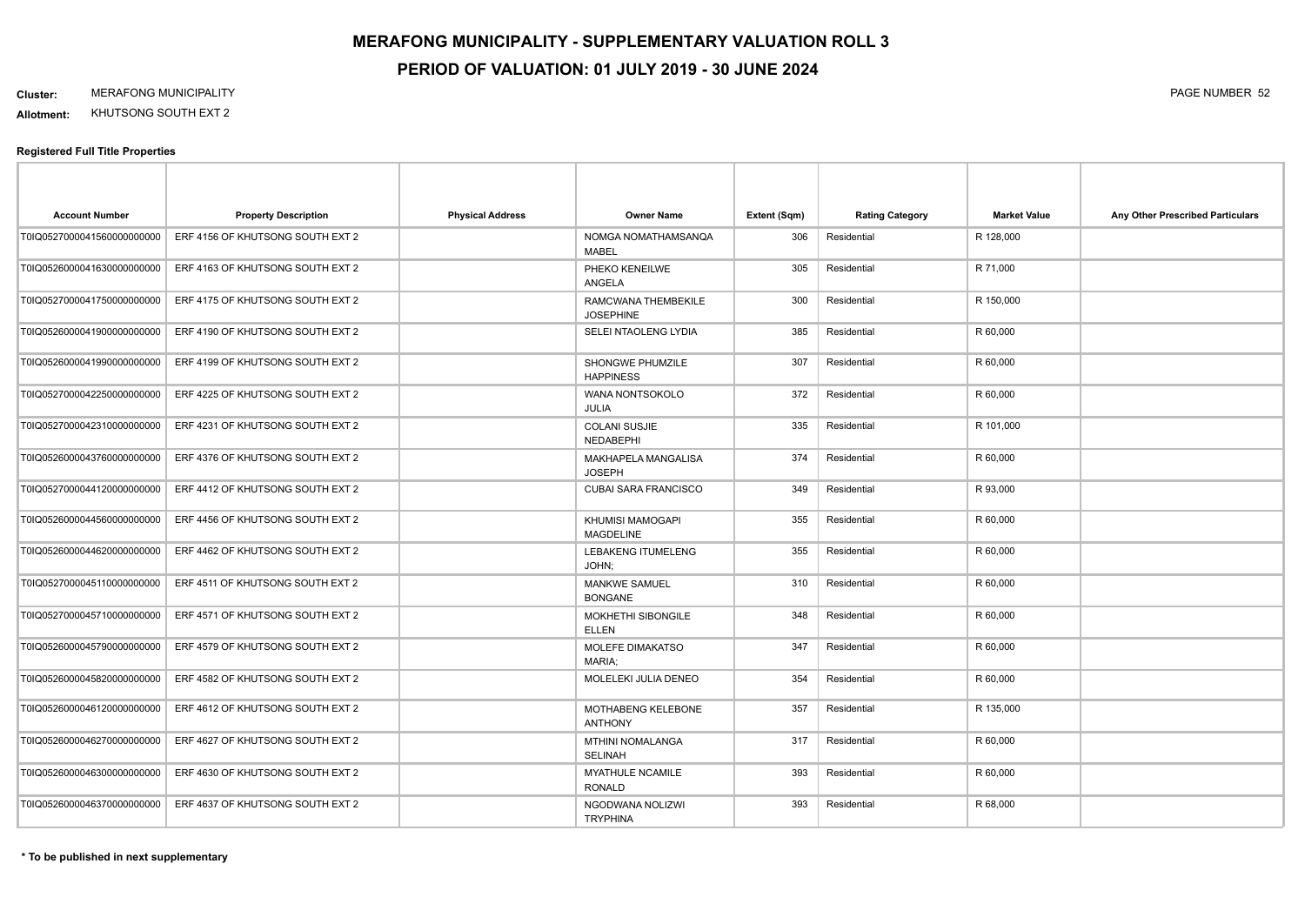**Allotment:** KHUTSONG SOUTH EXT 2

| <b>Account Number</b>      | <b>Property Description</b>      | <b>Physical Address</b> | <b>Owner Name</b>                             | Extent (Sqm) | <b>Rating Category</b> | <b>Market Value</b> | Any Other Prescribed Particulars |
|----------------------------|----------------------------------|-------------------------|-----------------------------------------------|--------------|------------------------|---------------------|----------------------------------|
| T0IQ0526000046590000000000 | ERF 4659 OF KHUTSONG SOUTH EXT 2 |                         | KOBOEKAE NTHABISENG<br>ANGELINAH              | 408          | Residential            | R 81,000            |                                  |
| T0IQ0526000046610000000000 | ERF 4661 OF KHUTSONG SOUTH EXT 2 |                         | <b>MATSABU SIMON</b>                          | 316          | Residential            | R 114,000           |                                  |
| T0IQ0526000046720000000000 | ERF 4672 OF KHUTSONG SOUTH EXT 2 |                         | <b>MANAKE MATHAPELO</b><br><b>FRANCINAH</b>   | 316          | Residential            | R 60,000            |                                  |
| T0IQ0526000046890000000000 | ERF 4689 OF KHUTSONG SOUTH EXT 2 |                         | <b>MASHAPA LERATO</b><br><b>YVONNE</b>        | 319          | Residential            | R 60,000            |                                  |
| T0IQ0526000047060000000000 | ERF 4706 OF KHUTSONG SOUTH EXT 2 |                         | <b>MAINE DIMAKATSO</b><br><b>JOHANNA</b>      | 305          | Residential            | R 108,000           |                                  |
| T0IQ0526000047190000000000 | ERF 4719 OF KHUTSONG SOUTH EXT 2 |                         | LETSHOLO MONIEMANG<br>MICA;                   | 343          | Residential            | R 60,000            |                                  |
| T0IQ0526000047290000000000 | ERF 4729 OF KHUTSONG SOUTH EXT 2 |                         | <b>BHELE NONKULULEKO</b><br>CONSTANCE;        | 348          | Residential            | R 60,000            |                                  |
| T0IQ0526000047420000000000 | ERF 4742 OF KHUTSONG SOUTH EXT 2 |                         | <b>MATHATHA FEZIWE;</b>                       | 313          | Residential            | R 60,000            |                                  |
| T0IQ0526000047490000000000 | ERF 4749 OF KHUTSONG SOUTH EXT 2 |                         | <b>MANDLANA VUSUMZI</b>                       | 334          | Residential            | R 60,000            |                                  |
| T0IQ0526000047590000000000 | ERF 4759 OF KHUTSONG SOUTH EXT 2 |                         | MATHONGWANE SEATILE<br><b>HILDA</b>           | 331          | Residential            | R 60,000            |                                  |
| T0IQ0526000047740000000000 | ERF 4774 OF KHUTSONG SOUTH EXT 2 |                         | LETSHOLO FLORENCE<br><b>KUOBY</b>             | 348          | Residential            | R 60,000            |                                  |
| T0IQ0526000047790000000000 | ERF 4779 OF KHUTSONG SOUTH EXT 2 |                         | <b>DLAMINI NICHOLET</b><br><b>MMATSHEPISO</b> | 317          | Residential            | R 60,000            |                                  |
| T0IQ0526000047820000000000 | ERF 4782 OF KHUTSONG SOUTH EXT 2 |                         | <b>MBINDA ELSIE MARIA</b>                     | 346          | Residential            | R 60,000            |                                  |
| T0IQ0526000047860000000000 | ERF 4786 OF KHUTSONG SOUTH EXT 2 |                         | KHUMALO JOE JOSEPH                            | 317          | Residential            | R 104,000           |                                  |
| T0IQ0526000047900000000000 | ERF 4790 OF KHUTSONG SOUTH EXT 2 |                         | MAKHAKHE THERESA<br><b>NTSOAKI</b>            | 348          | Residential            | R 65,000            |                                  |
| T0IQ0526000048020000000000 | ERF 4802 OF KHUTSONG SOUTH EXT 2 |                         | <b>MAHLATSI SINKI LUKAS</b>                   | 317          | Residential            | R 60,000            |                                  |
| T0IQ0526000048040000000000 | ERF 4804 OF KHUTSONG SOUTH EXT 2 |                         | <b>MASHAPA ZACHARIA</b><br><b>THAKANE</b>     | 331          | Residential            | R 60,000            |                                  |
| T0IQ0526000048050000000000 | ERF 4805 OF KHUTSONG SOUTH EXT 2 |                         | <b>MATHIBE KEDILATILE</b><br><b>MARGARET</b>  | 334          | Residential            | R 63,000            |                                  |
| T0IQ0526000048070000000000 | ERF 4807 OF KHUTSONG SOUTH EXT 2 |                         | MGWEVU JOSEPH<br><b>KHOLISILE</b>             | 331          | Residential            | R 60,000            |                                  |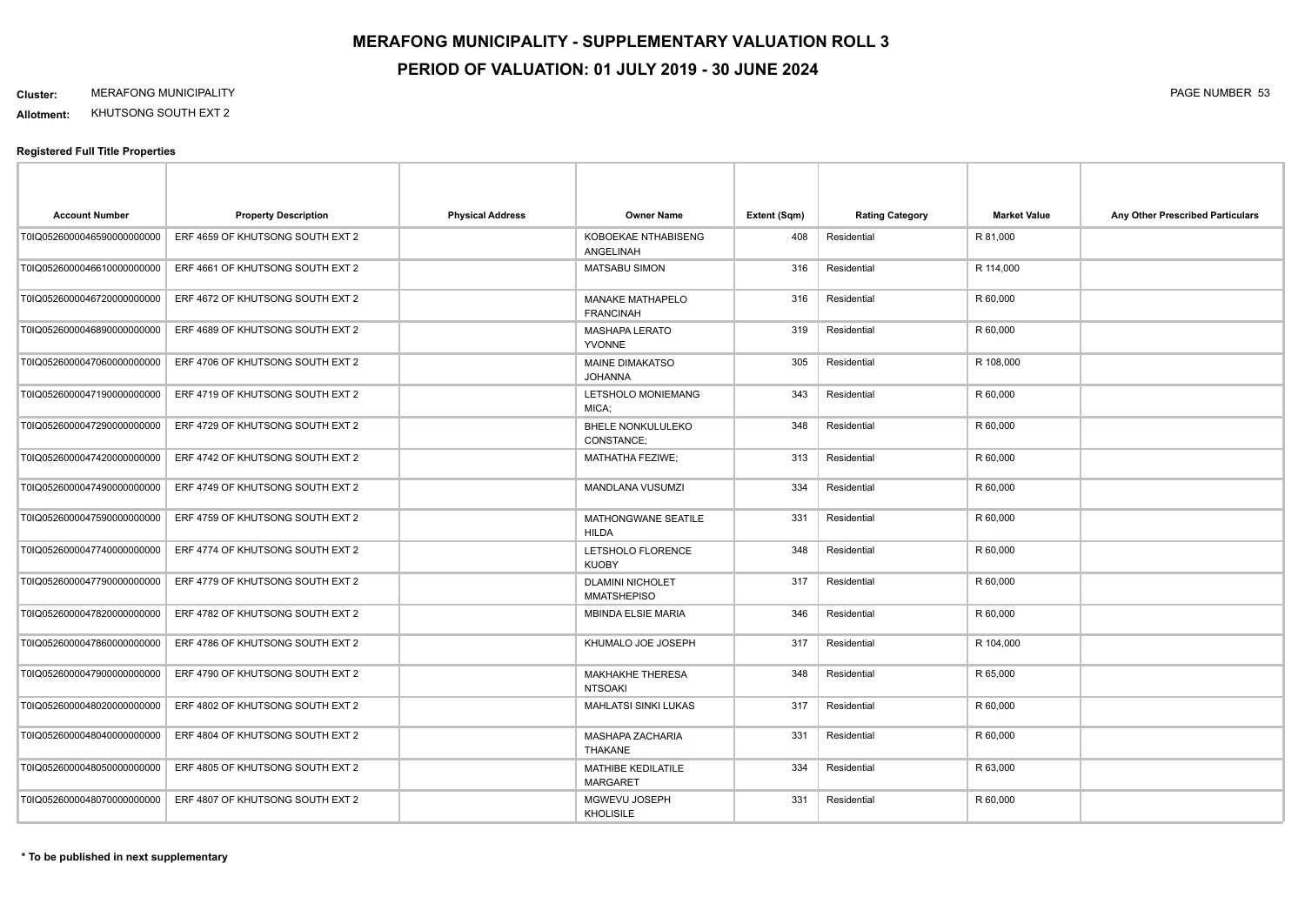**Allotment:** KHUTSONG SOUTH EXT 2

| <b>Account Number</b>       | <b>Property Description</b>      | <b>Physical Address</b> | <b>Owner Name</b>                        | Extent (Sqm) | <b>Rating Category</b> | <b>Market Value</b> | Any Other Prescribed Particulars |
|-----------------------------|----------------------------------|-------------------------|------------------------------------------|--------------|------------------------|---------------------|----------------------------------|
| T0IQ0526000048260000000000  | ERF 4826 OF KHUTSONG SOUTH EXT 2 |                         | LEKABE MATHOKA<br><b>MARTHA</b>          | 322          | Residential            | R 60,000            |                                  |
| T0IQ0526000048390000000000  | ERF 4839 OF KHUTSONG SOUTH EXT 2 |                         | <b>FIPHAZA ZINGISILE</b><br><b>ANTON</b> | 334          | Residential            | R 60,000            |                                  |
| T0IQ0526000048570000000000  | ERF 4857 OF KHUTSONG SOUTH EXT 2 |                         | <b>FIPHAZA ZINGISILE</b><br><b>ANTON</b> | 334          | Residential            | R 60,000            |                                  |
| T0IQ0526000048690000000000  | ERF 4869 OF KHUTSONG SOUTH EXT 2 |                         | SIKHOSANA THALITHA<br><b>NOMEHLA</b>     | 458          | Residential            | R 80,000            |                                  |
| T0IQ0526000048900000000000  | ERF 4890 OF KHUTSONG SOUTH EXT 2 |                         | <b>NYAMANDE</b><br><b>TSHEGOFATSO</b>    | 320          | Residential            | R 60,000            |                                  |
| T0IQ0526000049320000000000  | ERF 4932 OF KHUTSONG SOUTH EXT 2 |                         | <b>RAKOMANE MARIA</b><br><b>MAKOKO</b>   | 301          | Residential            | R 60,000            |                                  |
| T0IQ0526000049510000000000  | ERF 4951 OF KHUTSONG SOUTH EXT 2 |                         | NOTYIWA MAGRET<br><b>DELIWE</b>          | 300          | Residential            | R 72,000            |                                  |
| T0IQ0526000049680000000000  | ERF 4964 OF KHUTSONG SOUTH EXT 2 |                         | NGALO BULELWA QUEEN                      | 351          | Residential            | R 60,000            |                                  |
| T0IQ0526000049670000000000  | ERF 4967 OF KHUTSONG SOUTH EXT 2 |                         | NONG ALLETA LEBO                         | 507          | Residential            | R 60,000            |                                  |
| T0IQ0526000049690000000000  | ERF 4969 OF KHUTSONG SOUTH EXT 2 |                         | SOKHAMO NTOMBIZOLILE<br><b>PRECIOUS</b>  | 300          | Residential            | R 60,000            |                                  |
| T0IQ0526000050270000000000  | ERF 5027 OF KHUTSONG SOUTH EXT 2 |                         | <b>NTULI SIHLE GRACIOUS</b>              | 300          | Residential            | R 114,000           |                                  |
| T0IQ0526000050290000000000  | ERF 5029 OF KHUTSONG SOUTH EXT 2 |                         | SEGAKI KELEBOGILE<br><b>SYLVIA</b>       | 300          | Residential            | R 69,000            |                                  |
| T0IQ05260000503000000000000 | ERF 5030 OF KHUTSONG SOUTH EXT 2 |                         | MULAUDZI PENENE<br><b>ELIZABETH</b>      | 300          | Residential            | R 68,000            |                                  |
| T0IQ0526000050320000000000  | ERF 5032 OF KHUTSONG SOUTH EXT 2 |                         | MATSINHE FATIMA<br>WAMAJEHA              | 300          | Residential            | R 161,000           |                                  |
| T0IQ0526000050450000000000  | ERF 5045 OF KHUTSONG SOUTH EXT 2 |                         | <b>LESUPI JEANETT</b><br><b>MATSOHO</b>  | 300          | Residential            | R 81,000            |                                  |
| T0IQ0526000050520000000000  | ERF 5052 OF KHUTSONG SOUTH EXT 2 |                         | ZWANE NOMVULA<br><b>GLADYS</b>           | 300          | Residential            | R 69,000            |                                  |
| T0IQ0526000051300000000000  | ERF 5130 OF KHUTSONG SOUTH EXT 2 |                         | <b>CHOENE MARTA</b><br><b>ZEFANIAS</b>   | 301          | Residential            | R 98,000            |                                  |
| T0IQ0526000051810000000000  | ERF 5181 OF KHUTSONG SOUTH EXT 2 |                         | MOKGOTHU MOTLHOPE<br><b>JACOB</b>        | 311          | Residential            | R 60,000            |                                  |
| T0IQ0526000051940000000000  | ERF 5194 OF KHUTSONG SOUTH EXT 2 |                         | PHUNGULA FUNIWE<br><b>EUGENT</b>         | 623          | Residential            | R 63,000            |                                  |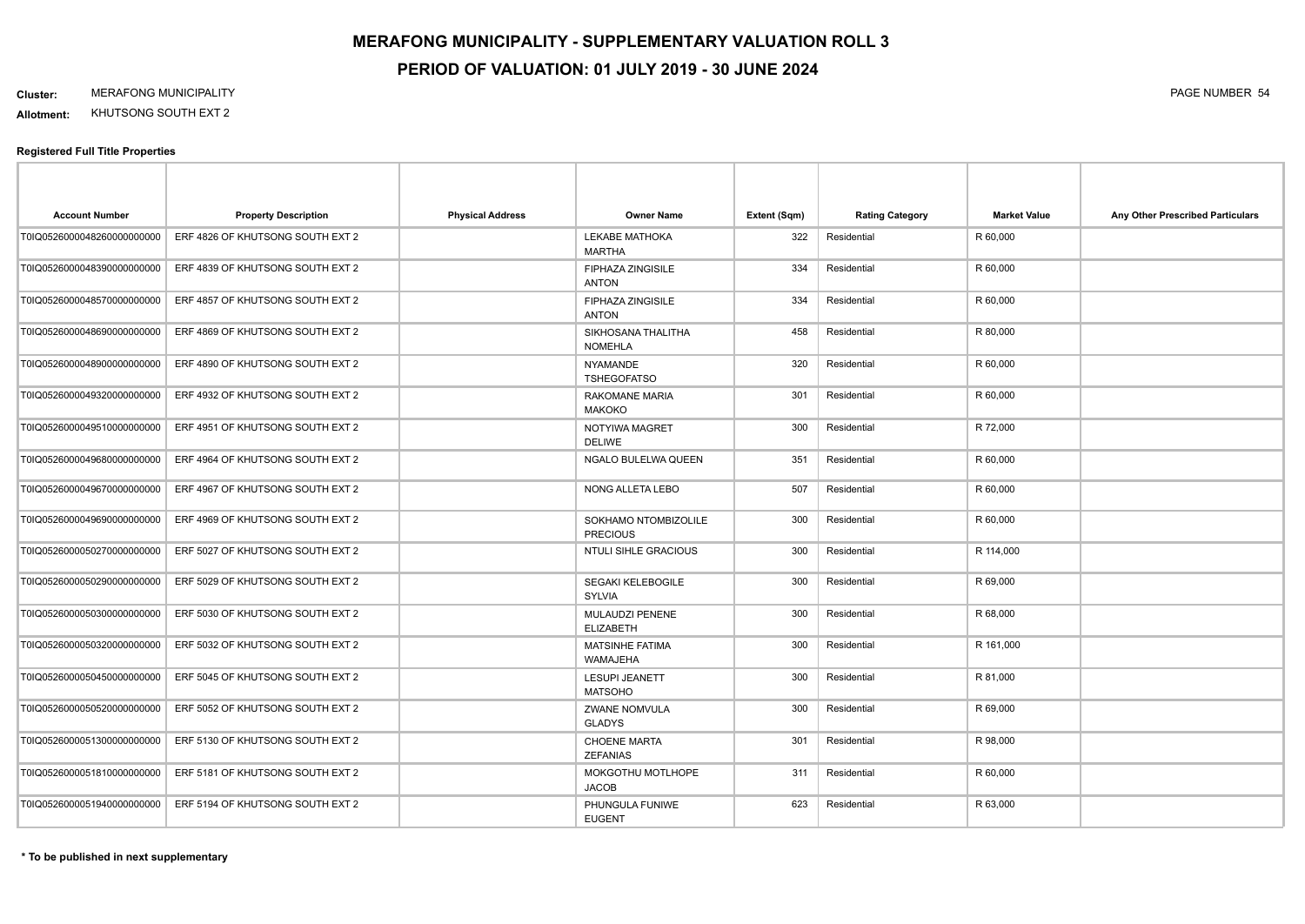**Allotment:** KHUTSONG SOUTH EXT 2

#### **Registered Full Title Properties**

| <b>Account Number</b>      | <b>Property Description</b>      | <b>Physical Address</b> | Owner Name                         | Extent (Sqm) | <b>Rating Category</b> | <b>Market Value</b> | Any Other Prescribed Particulars |
|----------------------------|----------------------------------|-------------------------|------------------------------------|--------------|------------------------|---------------------|----------------------------------|
| T0IQ0526000052090000000000 | ERF 5209 OF KHUTSONG SOUTH EXT 2 |                         | QOTSO ZENZILE JANAS                | 308          | Residential            | R 60,000            |                                  |
| T0IQ0526000052580000000000 | ERF 5258 OF KHUTSONG SOUTH EXT 2 |                         | MPHONGO ABRAHAM<br>PHEELO          | 322          | Residential            | R 60,000            |                                  |
| T0IQ0526000052660000000000 | ERF 5266 OF KHUTSONG SOUTH EXT 2 |                         | MOLAOA MPHO SAMMY                  | 317          | Residential            | R 60,000            |                                  |
| T0IQ0526000052860000000000 | ERF 5286 OF KHUTSONG SOUTH EXT 2 |                         | MOKGOTO MAKHODUMO                  | 300          | Residential            | R 60,000            |                                  |
| T0IQ0526000052880000000000 | ERF 5288 OF KHUTSONG SOUTH EXT 2 |                         | MOSIA LEBUANG JOSEPH               | 300          | Residential            | R 60,000            |                                  |
| T0IQ0526000052930000000000 | ERF 5293 OF KHUTSONG SOUTH EXT 2 |                         | RALIA MABOITELO                    | 313          | Residential            | R 104,000           |                                  |
| T0IQ0526000052980000000000 | ERF 5298 OF KHUTSONG SOUTH EXT 2 |                         | <b>MOKONE EPHRAIM</b>              | 300          | Residential            | R 60,000            |                                  |
| T0IQ0526000053020000000000 | ERF 5302 OF KHUTSONG SOUTH EXT 2 |                         | QINEBA FEZILE EPHRAIM              | 300          | Residential            | R 60,000            |                                  |
| T0IQ0526000053410000000000 | ERF 5341 OF KHUTSONG SOUTH EXT 2 |                         | SEPOLOANE SELLO<br><b>AARON</b>    | 408          | Residential            | R 60,000            |                                  |
| T0IQ0526000053560000000000 | ERF 5356 OF KHUTSONG SOUTH EXT 2 |                         | MOHLAME AVIVA<br><b>JOHANNAH</b>   | 320          | Residential            | R 60,000            |                                  |
| T0IQ0526000053600000000000 | ERF 5360 OF KHUTSONG SOUTH EXT 2 |                         | NXUMALO JOYCE<br><b>TSAKANI</b>    | 300          | Residential            | R 75,000            |                                  |
| T0IQ0526000053640000000000 | ERF 5364 OF KHUTSONG SOUTH EXT 2 |                         | THOKANE JOSTINA<br><b>NOSIPHO</b>  | 345          | Residential            | R 60,000            |                                  |
| T0IQ0526000053680000000000 | ERF 5368 OF KHUTSONG SOUTH EXT 2 |                         | NJORO LEEPI MARTHA                 | 345          | Residential            | R 150,000           |                                  |
| T0IQ0526000054280000000000 | ERF 5428 OF KHUTSONG SOUTH EXT 2 |                         | MOLELEKOA KEDIBONE<br><b>ELSIE</b> | 300          | Residential            | R 60,000            |                                  |
| T0IQ0526000054670000000000 | ERF 5467 OF KHUTSONG SOUTH EXT 2 |                         | PELE MARIA NOMSA                   | 330          | Residential            | R 60,000            |                                  |
| T0IQ0526000054890000000000 | ERF 5489 OF KHUTSONG SOUTH EXT 2 |                         | RAKATANA TSHISO ANNA               | 325          | Residential            | R 96,000            |                                  |
| T0IQ0526000055350000000000 | ERF 5535 OF KHUTSONG SOUTH EXT 2 |                         | NYAMANDE MAGAUTA<br><b>EMILY</b>   | 300          | Residential            | R 60,000            |                                  |
| T0IQ0526000055410000000000 | ERF 5541 OF KHUTSONG SOUTH EXT 2 |                         | <b>MKHONZA SINDI</b>               | 311          | Residential            | R 99,000            |                                  |
| T0IQ0526000055520000000000 | ERF 5552 OF KHUTSONG SOUTH EXT 2 |                         | MAGOSO EDDIE VALI                  | 306          | Residential            | R 60,000            |                                  |
| T0IQ0526000055820000000000 | ERF 5582 OF KHUTSONG SOUTH EXT 2 |                         | QAMAKWANE MMAMA<br>ANNA            | 315          | Residential            | R 60,000            |                                  |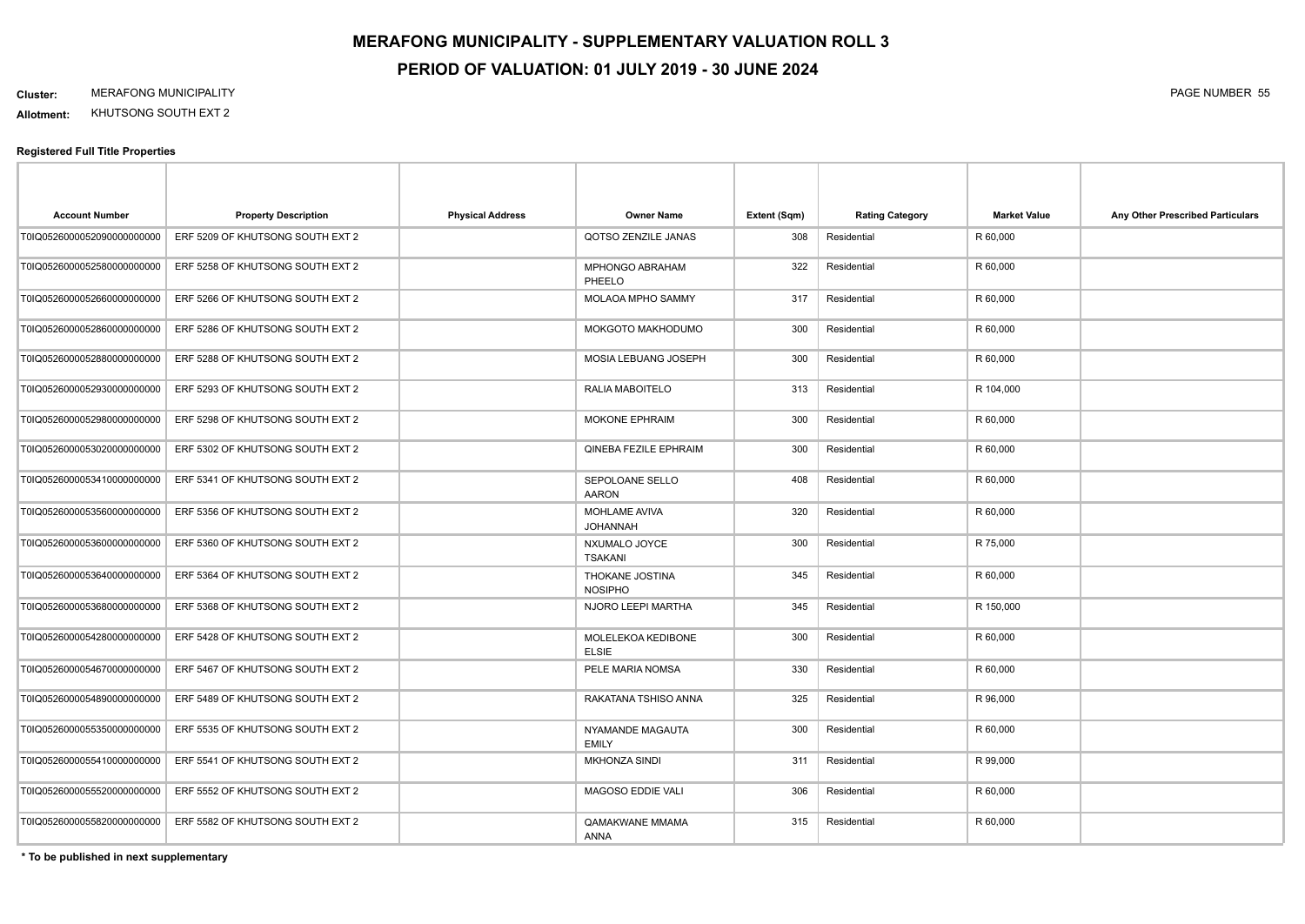**Allotment:** KHUTSONG SOUTH EXT 2

| <b>Account Number</b>      | <b>Property Description</b>      | <b>Physical Address</b> | <b>Owner Name</b>                        | Extent (Sqm) | <b>Rating Category</b> | <b>Market Value</b> | Any Other Prescribed Particulars |
|----------------------------|----------------------------------|-------------------------|------------------------------------------|--------------|------------------------|---------------------|----------------------------------|
| T0IQ0526000055850000000000 | ERF 5585 OF KHUTSONG SOUTH EXT 2 |                         | <b>MIYA MONICA</b><br><b>SEMAKALENG</b>  | 315          | Residential            | R 84,000            |                                  |
| T0IQ0526000055920000000000 | ERF 5592 OF KHUTSONG SOUTH EXT 2 |                         | PHIRI PETRUS ZUMA                        | 315          | Residential            | R 60,000            |                                  |
| T0IQ0526000055980000000000 | ERF 5598 OF KHUTSONG SOUTH EXT 2 |                         | MELATO TLALENG MARTHA                    | 314          | Residential            | R 60,000            |                                  |
| T0IQ0526000056030000000000 | ERF 5603 OF KHUTSONG SOUTH EXT 2 |                         | <b>NGUBANE BETTY</b><br><b>NOMAEZA</b>   | 314          | Residential            | R 60,000            |                                  |
| T0IQ0526000056250000000000 | ERF 5625 OF KHUTSONG SOUTH EXT 2 |                         | KHALIKANE MONSENG<br><b>ALINA</b>        | 300          | Residential            | R 135,000           |                                  |
| T0IQ0526000056390000000000 | ERF 5639 OF KHUTSONG SOUTH EXT 2 |                         | SENOKWANYANA WILLIAM<br><b>MOLEKO</b>    | 314          | Residential            | R 60,000            |                                  |
| T0IQ0526000056440000000000 | ERF 5644 OF KHUTSONG SOUTH EXT 2 |                         | MODISE DANIEL MATUBA                     | 363          | Residential            | R 72,000            |                                  |
| T0IQ0526000056510000000000 | ERF 5651 OF KHUTSONG SOUTH EXT 2 |                         | NGCUNGELA ANINA                          | 305          | Residential            | R 111,000           |                                  |
| T0IQ0526000056520000000000 | ERF 5652 OF KHUTSONG SOUTH EXT 2 |                         | RATEMA SHADRACK NTEM                     | 338          | Residential            | R 60,000            |                                  |
| T0IQ0526000056780000000000 | ERF 5678 OF KHUTSONG SOUTH EXT 2 |                         | <b>GAMANYE BUSISWA</b><br><b>ELSPETH</b> | 337          | Residential            | R 60,000            |                                  |
| T0IQ0526000056870000000000 | ERF 5687 OF KHUTSONG SOUTH EXT 2 |                         | <b>DITSELE MOEKETSI</b><br><b>MOSES</b>  | 300          | Residential            | R 60,000            |                                  |
| T0IQ0526000056960000000000 | ERF 5696 OF KHUTSONG SOUTH EXT 2 |                         | MARUMULE TSHEPO<br>VALENTINA             | 300          | Residential            | R 60,000            |                                  |
| T0IQ0526000057340000000000 | ERF 5734 OF KHUTSONG SOUTH EXT 2 |                         | MASAE O'JOHN SIMON                       | 300          | Residential            | R 150,000           |                                  |
| T0IQ0526000057830000000000 | ERF 5783 OF KHUTSONG SOUTH EXT 2 |                         | KANGELANI MATUTU<br><b>VIOLET</b>        | 300          | Residential            | R 66,000            |                                  |
| T0IQ0526000057940000000000 | ERF 5794 OF KHUTSONG SOUTH EXT 2 |                         | <b>MAKOBANE MAKI</b><br><b>DEBORAH</b>   | 300          | Residential            | R 60,000            |                                  |
| T0IQ0526000058040000000000 | ERF 5804 OF KHUTSONG SOUTH EXT 2 |                         | <b>MOGOTSI MOTSHEGWA</b><br>SARAH        | 300          | Residential            | R 60,000            |                                  |
| T0IQ0526000058110000000000 | ERF 5811 OF KHUTSONG SOUTH EXT 2 |                         | MOMPE MPHETHO JOSIAH                     | 305          | Residential            | R 60,000            |                                  |
| T0IQ0526000058180000000000 | ERF 5818 OF KHUTSONG SOUTH EXT 2 |                         | MANYATHELA<br>LEHLOHONOLO HECTO          | 305          | Residential            | R 60,000            |                                  |
| T0IQ0526000058560000000000 | ERF 5856 OF KHUTSONG SOUTH EXT 2 |                         | QINEBA MONGIE WELLEM                     | 307          | Residential            | R 192,000           |                                  |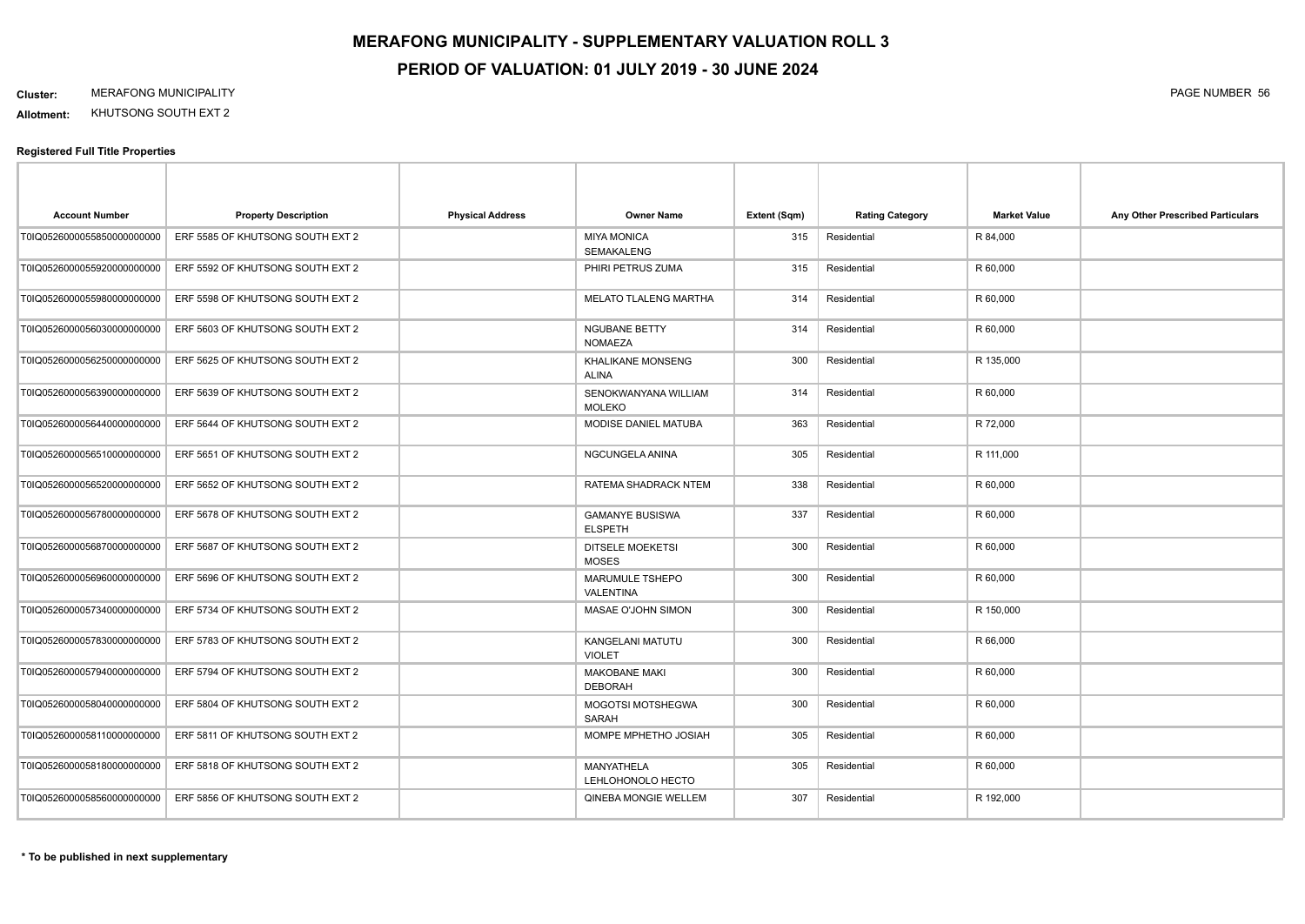**Allotment:** KHUTSONG SOUTH EXT 2

| <b>Account Number</b>       | <b>Property Description</b>      | <b>Physical Address</b> | <b>Owner Name</b>                          | Extent (Sqm) | <b>Rating Category</b> | <b>Market Value</b> | Any Other Prescribed Particulars |
|-----------------------------|----------------------------------|-------------------------|--------------------------------------------|--------------|------------------------|---------------------|----------------------------------|
| T0IQ0526000059260000000000  | ERF 5926 OF KHUTSONG SOUTH EXT 2 |                         | <b>MOLEBATSI MAKITSO</b><br><b>ROSINA</b>  | 300          | Residential            | R 60,000            |                                  |
| T0IQ0526000059420000000000  | ERF 5942 OF KHUTSONG SOUTH EXT 2 |                         | MOFOKENG KEDIEMETSE<br><b>SHANDREY</b>     | 319          | Residential            | R 65,000            |                                  |
| T0IQ0526000060220000000000  | ERF 6022 OF KHUTSONG SOUTH EXT 2 |                         | <b>MGWEVU MIRRIM</b>                       | 371          | Residential            | R 96,000            |                                  |
| T0IQ0526000060460000000000  | ERF 6046 OF KHUTSONG SOUTH EXT 2 |                         | MAKHOLWA JANE<br><b>XOLISWA</b>            | 300          | Residential            | R 60,000            |                                  |
| T0IQ0526000060540000000000  | ERF 6054 OF KHUTSONG SOUTH EXT 2 |                         | MATLOU SELI LETTIA                         | 303          | Residential            | R 60,000            |                                  |
| T0IQ05260000605500000000000 | ERF 6055 OF KHUTSONG SOUTH EXT 2 |                         | MOKHOITING MAMAILE<br><b>ANTONIA</b>       | 303          | Residential            | R 141,000           |                                  |
| T0IQ0526000060580000000000  | ERF 6058 OF KHUTSONG SOUTH EXT 2 |                         | MODISE MAPULE CICILIA                      | 303          | Residential            | R 93,000            |                                  |
| T0IQ0526000060620000000000  | ERF 6062 OF KHUTSONG SOUTH EXT 2 |                         | MOKWENA MANTOA<br><b>ROSINAH</b>           | 303          | Residential            | R 60,000            |                                  |
| T0IQ05260000607000000000000 | ERF 6070 OF KHUTSONG SOUTH EXT 2 |                         | SEBETLELE MOSWANG<br><b>JULIAH</b>         | 332          | Residential            | R 60,000            |                                  |
| T0IQ05260000607300000000000 | ERF 6073 OF KHUTSONG SOUTH EXT 2 |                         | MTHINI UZIBUYISILE<br>PHILLIP              | 317          | Residential            | R 60,000            |                                  |
| T0IQ0526000061270000000000  | ERF 6127 OF KHUTSONG SOUTH EXT 2 |                         | MACHOBA ANGELINA<br><b>MPOLOKENG</b>       | 300          | Residential            | R 90,000            |                                  |
| T0IQ0526000061300000000000  | ERF 6130 OF KHUTSONG SOUTH EXT 2 |                         | MANKWE ELIZABETH<br><b>MOEDER</b>          | 300          | Residential            | R 60,000            |                                  |
| T0IQ0526000061350000000000  | ERF 6135 OF KHUTSONG SOUTH EXT 2 |                         | <b>MOLEBATSI STEPHINA</b><br><b>LERATO</b> | 355          | Residential            | R 107,000           |                                  |
| T0IQ0526000061380000000000  | ERF 6138 OF KHUTSONG SOUTH EXT 2 |                         | <b>WILLIE ZUKILE</b>                       | 300          | Residential            | R 60,000            |                                  |
| T0IQ0526000061420000000000  | ERF 6142 OF KHUTSONG SOUTH EXT 2 |                         | KGOSANE MANASUMA<br><b>JOHANNA</b>         | 307          | Residential            | R 60,000            |                                  |
| T0IQ0526000061550000000000  | ERF 6155 OF KHUTSONG SOUTH EXT 2 |                         | QOKELA FRANS THABISO                       | 354          | Residential            | R 60,000            |                                  |
| T0IQ0526000061640000000000  | ERF 6164 OF KHUTSONG SOUTH EXT 2 |                         | MOTSUMI STEPHEN<br><b>BUTIKI</b>           | 370          | Residential            | R 60,000            |                                  |
| T0IQ0526000061850000000000  | ERF 6185 OF KHUTSONG SOUTH EXT 2 |                         | KWADI MAMI MARTHA                          | 378          | Residential            | R 60,000            |                                  |
| T0IQ0526000061970000000000  | ERF 6197 OF KHUTSONG SOUTH EXT 2 |                         | LEGAE SELLO JUSTICE                        | 312          | Residential            | R 60,000            |                                  |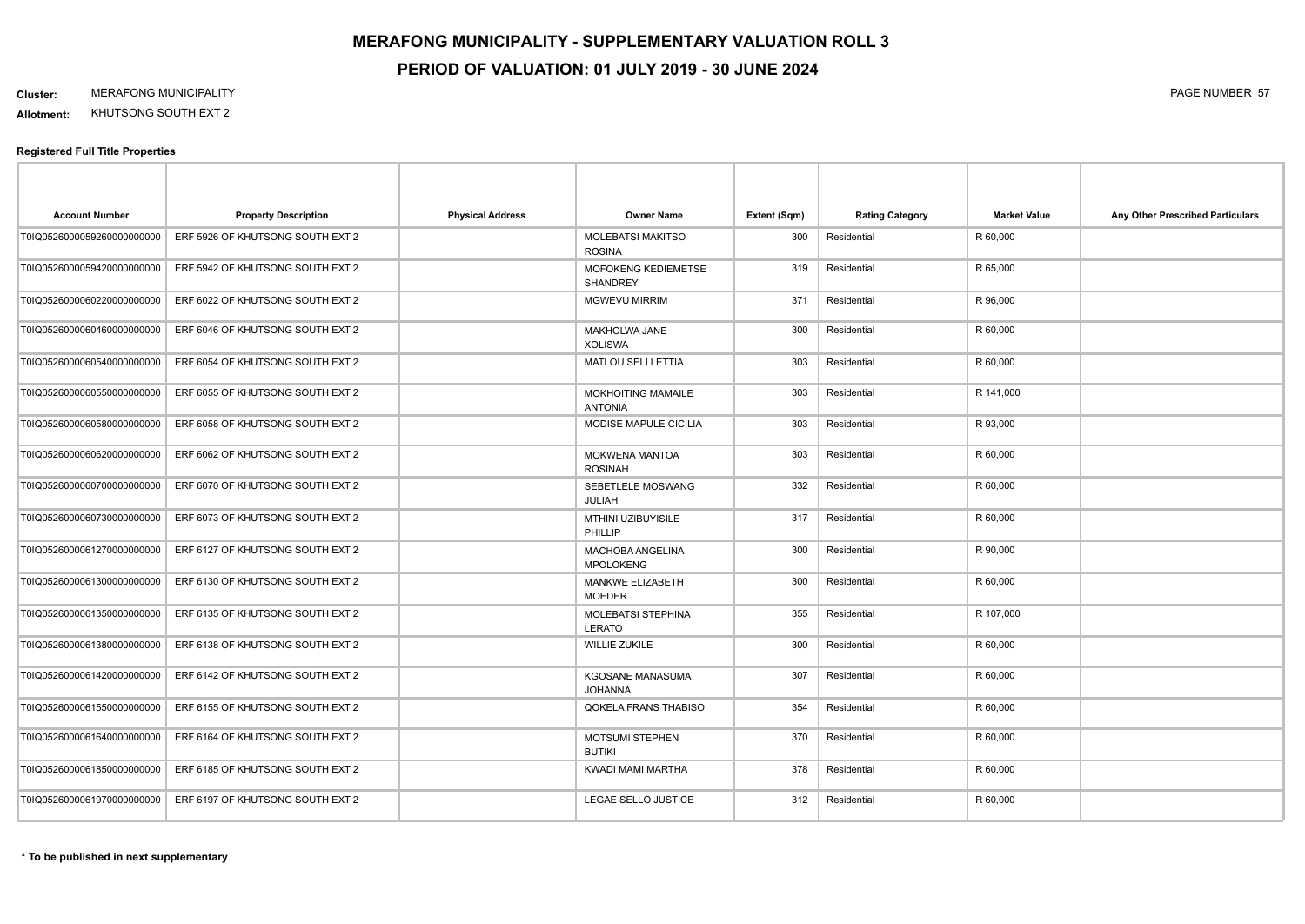# **MERAFONG MUNICIPALITY - SUPPLEMENTARY VALUATION ROLL 3 PERIOD OF VALUATION: 01 JULY 2019 - 30 JUNE 2024**

#### **Cluster:** MERAFONG MUNICIPALITY PAGE NUMBER 58

**Allotment:** KHUTSONG SOUTH EXT 2

| <b>Account Number</b>      | <b>Property Description</b>      | <b>Physical Address</b> | <b>Owner Name</b>                    | Extent (Sqm) | <b>Rating Category</b> | <b>Market Value</b> | Any Other Prescribed Particulars |
|----------------------------|----------------------------------|-------------------------|--------------------------------------|--------------|------------------------|---------------------|----------------------------------|
| T0IQ0526000061990000000000 | ERF 6199 OF KHUTSONG SOUTH EXT 2 |                         | VIPHAZA NCEDILE JULY                 | 308          | Residential            | R 60,000            |                                  |
| T0IQ0526000062120000000000 | ERF 6212 OF KHUTSONG SOUTH EXT 2 |                         | QWABE ROSE MANO                      | 332          | Residential            | R 60,000            |                                  |
| T0IQ0527000062140000000000 | ERF 6214 OF KHUTSONG SOUTH EXT 2 |                         | <b>ITUMELENG YOLISWA</b><br>CAROLINE | 332          | Residential            | R 60,000            |                                  |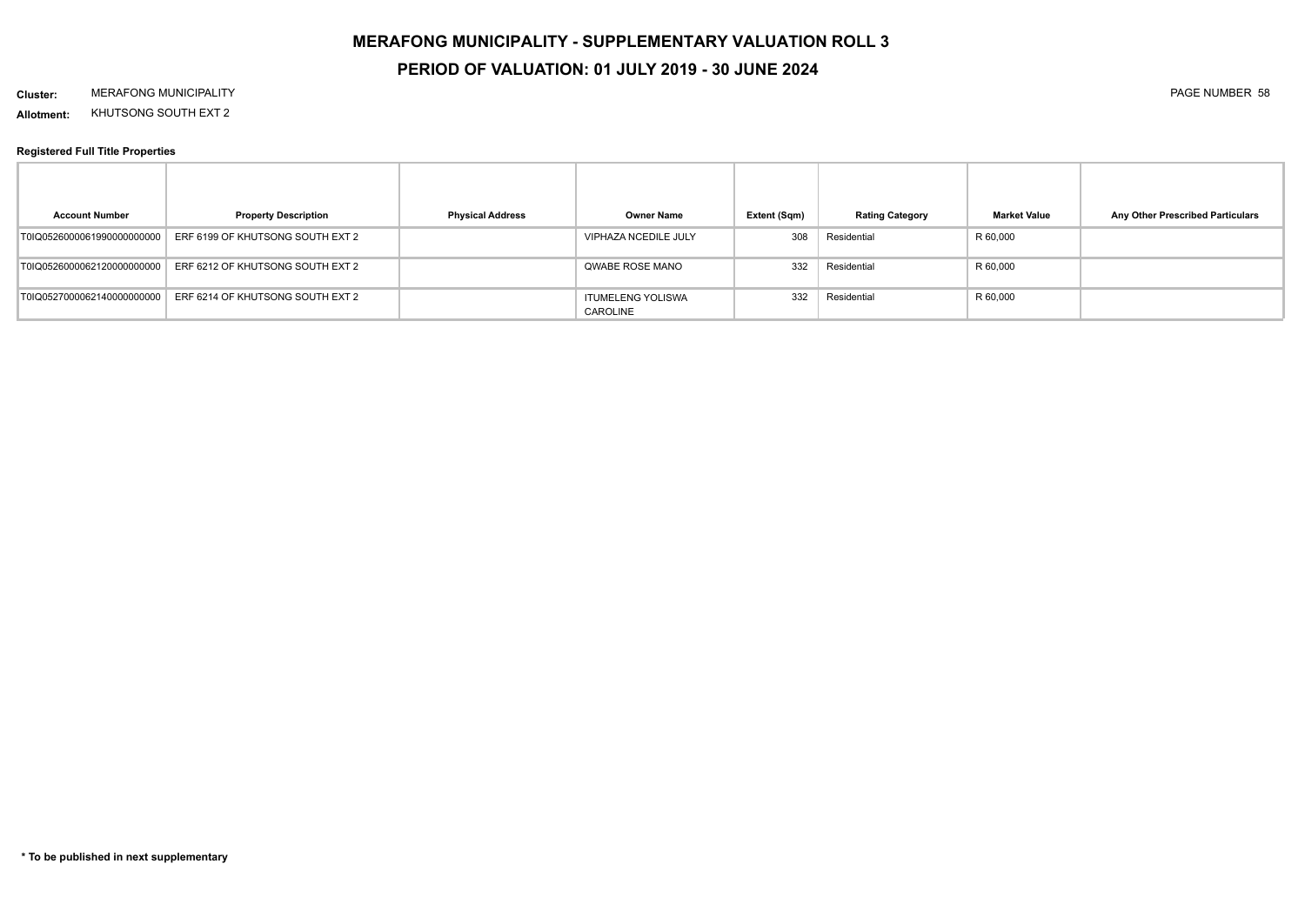# **MERAFONG MUNICIPALITY - SUPPLEMENTARY VALUATION ROLL 3**

### **PERIOD OF VALUATION: 01 JULY 2019 - 30 JUNE 2024**

#### **Cluster:** MERAFONG MUNICIPALITY PAGE NUMBER 59

**Allotment:** KHUTSONG SOUTH EXT 4

| <b>Account Number</b>      | <b>Property Description</b>      | <b>Physical Address</b> | Owner Name                               | Extent (Sqm) | <b>Rating Category</b> | <b>Market Value</b> | Any Other Prescribed Particulars |
|----------------------------|----------------------------------|-------------------------|------------------------------------------|--------------|------------------------|---------------------|----------------------------------|
| T0IQ0527000063080000000000 | ERF 6302 OF KHUTSONG SOUTH EXT 4 |                         | <b>KELEBOGILE AGNES</b><br><b>MORUTI</b> | 300          | Residential            | R 60,000            |                                  |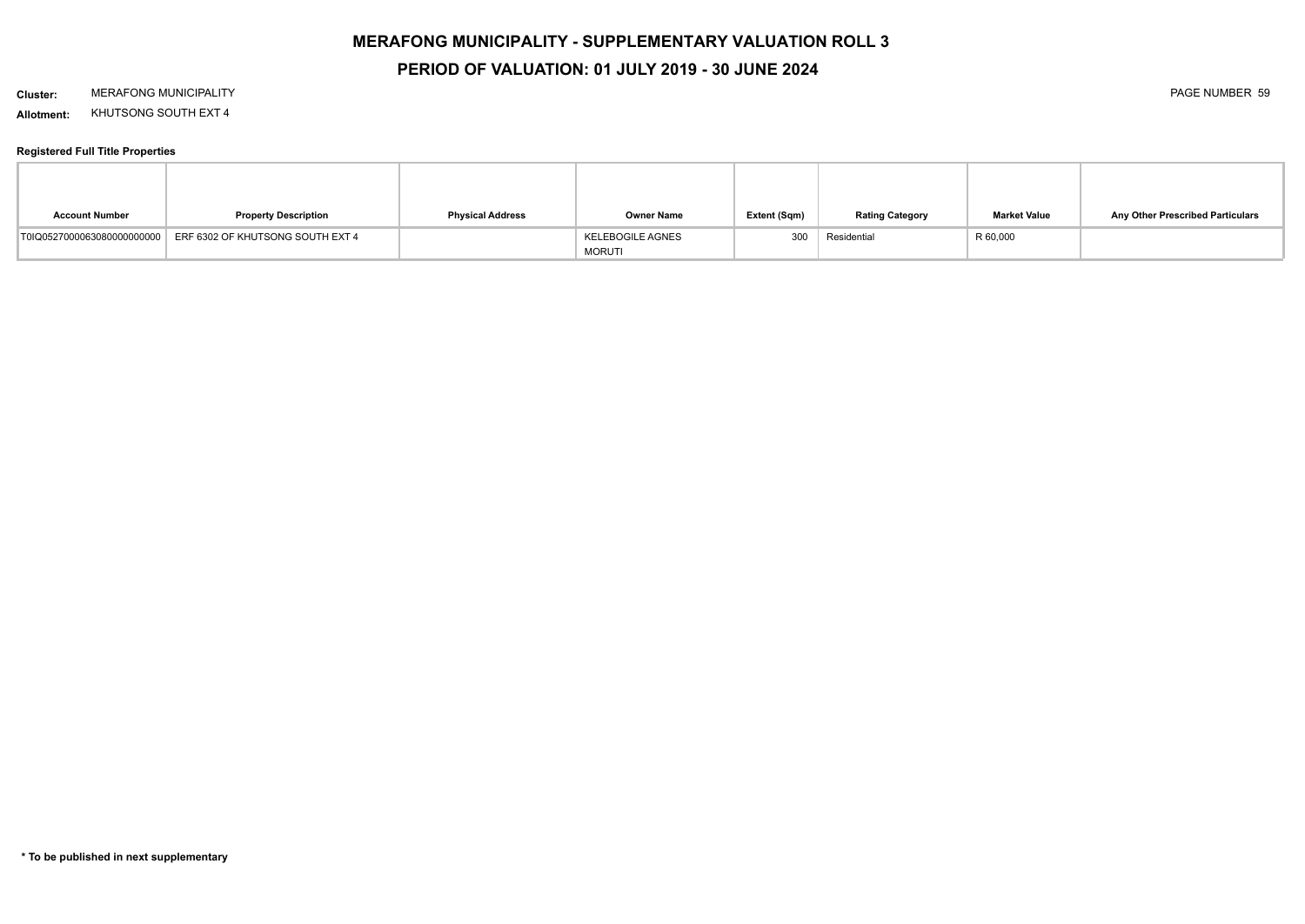**Allotment:** KHUTSONG SOUTH EXT 5

#### **Registered Full Title Properties**

| <b>Account Number</b>       | <b>Property Description</b>                                 | <b>Physical Address</b> | <b>Owner Name</b>                        | Extent (Sqm) | <b>Rating Category</b> | <b>Market Value</b> | Any Other Prescribed Particulars |
|-----------------------------|-------------------------------------------------------------|-------------------------|------------------------------------------|--------------|------------------------|---------------------|----------------------------------|
| T0IQ0526000008870000000000  | ERF 887 OF KHUTSONG SOUTH EXT 5                             |                         | <b>MATHIBE MALEPO</b><br><b>PAULINE</b>  | 280          | Residential            | R 60,000            |                                  |
| T0IQ05260000865000000000000 | ERF 8650 OF KHUTSONG SOUTH EXT 5                            |                         | <b>MSOMI SUZAN DIPUO</b>                 | 408          | Residential            | R 60,000            |                                  |
| T0IQ0526000086510000000000  | ERF 8651 OF KHUTSONG SOUTH EXT 5                            |                         | PHETHU POGISO SIMON                      | 400          | Residential            | R 60,000            |                                  |
| T0IQ0526000086520000000000  | ERF 8652 OF KHUTSONG SOUTH EXT 5                            |                         | THOKA NTSOAKI AMELIA                     | 400          | Residential            | R 60,000            |                                  |
| T0IQ0526000086530000000000  | ERF 8653 OF KHUTSONG SOUTH EXT 5                            |                         | <b>SIKO DIMAKATSO</b><br><b>DITLHARE</b> | 400          | Residential            | R 60,000            |                                  |
| T0IQ0526000086540000000000  | ERF 8654 OF KHUTSONG SOUTH EXT 5                            |                         | NDOLELO GIBSON                           | 400          | Residential            | R 60,000            |                                  |
| T0IQ0526000086550000000000  | ERF 8655 OF KHUTSONG SOUTH EXT 5                            |                         | <b>GXAGXA MAGWAPE</b><br>PATRICK;        | 400          | Residential            | R 60,000            |                                  |
| T0IQ0526000086560000000000  | ERF 8656 OF KHUTSONG SOUTH EXT 5                            |                         | NHLAPO JUKIA                             | 328          | Residential            | R 60,000            |                                  |
| T0IQ0526000086570000000000  | ERF 8657 OF KHUTSONG SOUTH EXT 5                            |                         | MTSHALI BEKI JEFRED                      | 392          | Residential            | R 60,000            |                                  |
| T0IQ0526000086580000000000  | ERF 8658 OF KHUTSONG SOUTH EXT 5                            |                         | MATLAKALA MADIKETSO<br><b>EMILY</b>      | 401          | Residential            | R 75,000            |                                  |
| T0IQ0526000086590000000000  | ERF 8659 OF KHUTSONG SOUTH EXT 5                            |                         | KABAI DIPHAPHANG<br><b>ISAAC</b>         | 401          | Residential            | R 60,000            |                                  |
| T0IQ0526000086600000000000  | ERF 8660 OF KHUTSONG SOUTH EXT 5                            |                         | NDIMANDE NANKIE                          | 473          | Residential            | R 60,000            |                                  |
| T0IQ0526000086620000000000  | ERF 8662 OF KHUTSONG SOUTH EXT 5                            |                         | TAMLE NORESOTHO ELSIE                    | 482          | Residential            | R 60,000            |                                  |
|                             | T0IQ0526000086630000000000 ERF 8663 OF KHUTSONG SOUTH EXT 5 |                         | <b>DUMAKO MAUREEN</b><br><b>HELLEN</b>   | 394          | Residential            | R 60,000            |                                  |
| T0IQ0526000086640000000000  | ERF 8664 OF KHUTSONG SOUTH EXT 5                            |                         | MOLEFE EMELLY<br><b>MASERAME</b>         | 328          | Residential            | R 60,000            |                                  |
| T0IQ0526000086650000000000  | ERF 8665 OF KHUTSONG SOUTH EXT 5                            |                         | CEBEKHULU FANA<br><b>BENEDICT</b>        | 340          | Residential            | R 60,000            |                                  |
| T0IQ0526000086660000000000  | ERF 8666 OF KHUTSONG SOUTH EXT 5                            |                         | RAPHELA BOITUMELO<br><b>TSHEPANG</b>     | 441          | Residential            | R 60,000            |                                  |
| T0IQ0526000086670000000000  | ERF 8667 OF KHUTSONG SOUTH EXT 5                            |                         | MORUDU CHARLES                           | 319          | Residential            | R 60,000            |                                  |
| T0IQ0526000086680000000000  | ERF 8668 OF KHUTSONG SOUTH EXT 5                            |                         | SEJESO BUSISIWE MARIA                    | 423          | Residential            | R 60,000            |                                  |
| T0IQ0526000086690000000000  | ERF 8669 OF KHUTSONG SOUTH EXT 5                            |                         | TRINISI NOBOMVU LYDIA                    | 410          | Residential            | R 60,000            |                                  |
|                             |                                                             |                         |                                          |              |                        |                     |                                  |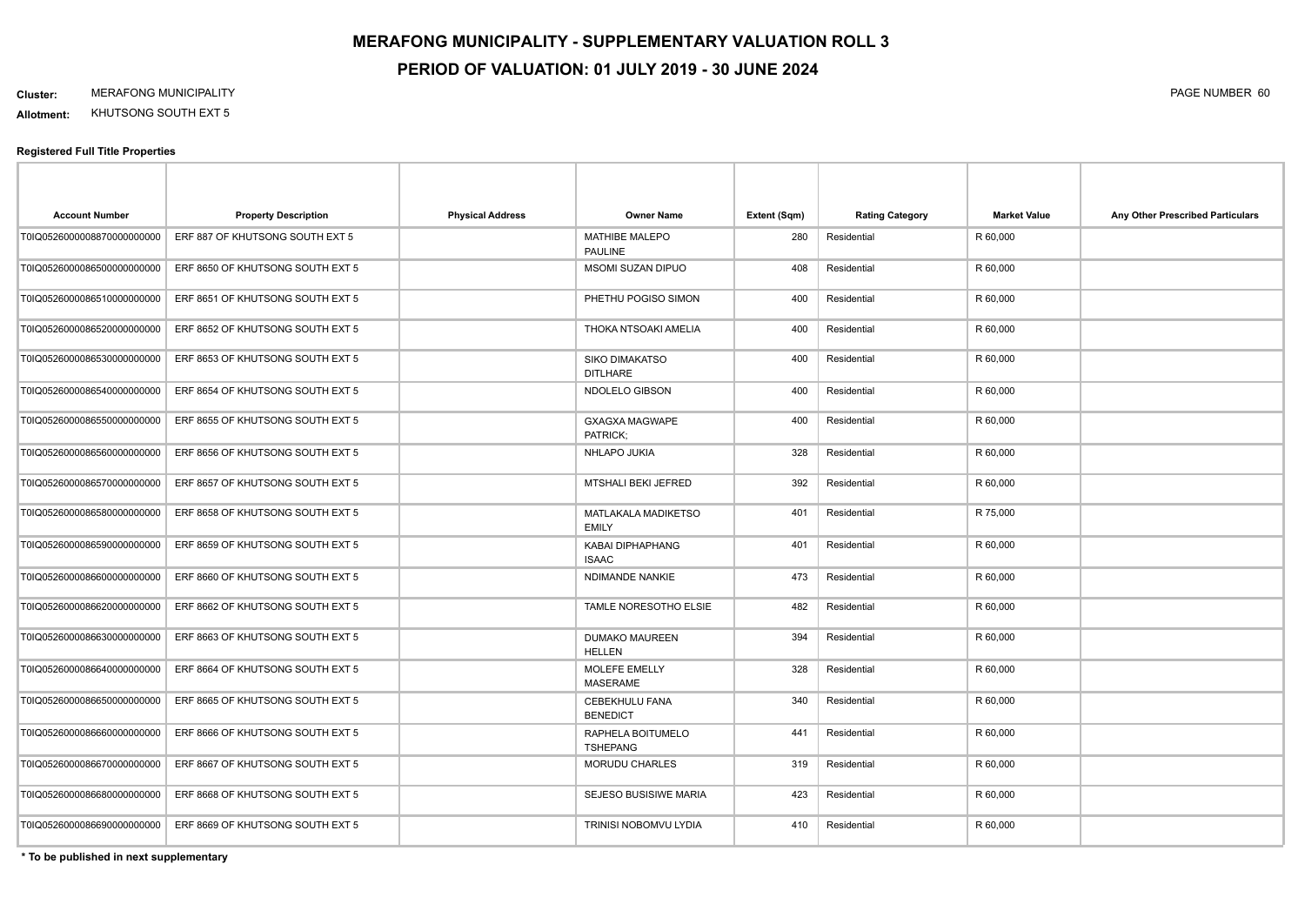**Allotment:** KHUTSONG SOUTH EXT 5

| <b>Account Number</b>      | <b>Property Description</b>      | <b>Physical Address</b> | <b>Owner Name</b>                           | Extent (Sqm) | <b>Rating Category</b> | <b>Market Value</b> | Any Other Prescribed Particulars |
|----------------------------|----------------------------------|-------------------------|---------------------------------------------|--------------|------------------------|---------------------|----------------------------------|
| T0IQ0526000086700000000000 | ERF 8670 OF KHUTSONG SOUTH EXT 5 |                         | <b>MOITSHEKI GLADYS</b><br><b>MOSETSANA</b> | 467          | Residential            | R 60,000            |                                  |
| T0IQ0526000086710000000000 | ERF 8671 OF KHUTSONG SOUTH EXT 5 |                         | MOTONE MMAKI MARIA                          | 329          | Residential            | R 60,000            |                                  |
| T0IQ0526000086720000000000 | ERF 8672 OF KHUTSONG SOUTH EXT 5 |                         | <b>SENTHEBANE JANE</b><br><b>NTAHLE</b>     | 328          | Residential            | R 60,000            |                                  |
| T0IQ0526000086730000000000 | ERF 8673 OF KHUTSONG SOUTH EXT 5 |                         | <b>LESOLE KEBIDITSWE</b><br><b>MARTHA</b>   | 300          | Residential            | R 60,000            |                                  |
| T0IQ0526000086740000000000 | ERF 8674 OF KHUTSONG SOUTH EXT 5 |                         | MPISEKHAYA THEMBA<br>PHILLIP                | 300          | Residential            | R 60,000            |                                  |
| T0IQ0526000086750000000000 | ERF 8675 OF KHUTSONG SOUTH EXT 5 |                         | NOTANA NOKUDE HILDA                         | 508          | Residential            | R 60,000            |                                  |
| T0IQ0526000086760000000000 | ERF 8676 OF KHUTSONG SOUTH EXT 5 |                         | <b>KHOZA PATRICK</b><br>LEBELEKWANE         | 300          | Residential            | R 60,000            |                                  |
| T0IQ0526000086770000000000 | ERF 8677 OF KHUTSONG SOUTH EXT 5 |                         | RAMOKALA MOTSHEGWA<br><b>ELIZABETH</b>      | 328          | Residential            | R 60,000            |                                  |
| T0IQ0526000086780000000000 | ERF 8678 OF KHUTSONG SOUTH EXT 5 |                         | <b>RAMOKGOTEDI</b><br>NTEBALENG AGNES       | 328          | Residential            | R 60,000            |                                  |
| T0IQ0526000086790000000000 | ERF 8679 OF KHUTSONG SOUTH EXT 5 |                         | MVUNDLE SINDAPHI<br><b>PHINEAS</b>          | 298          | Residential            | R 60,000            |                                  |
| T0IQ0526000086800000000000 | ERF 8680 OF KHUTSONG SOUTH EXT 5 |                         | <b>JWILE MAMPEDI MARTHA</b>                 | 429          | Residential            | R 60,000            |                                  |
| T0IQ0526000086810000000000 | ERF 8681 OF KHUTSONG SOUTH EXT 5 |                         | <b>NJOVU CYNTHIA</b><br><b>NOLUSAPHO</b>    | 300          | Residential            | R 60,000            |                                  |
| T0IQ0526000086820000000000 | ERF 8682 OF KHUTSONG SOUTH EXT 5 |                         | <b>MOSIBI MERIAM RULENG</b>                 | 325          | Residential            | R 60,000            |                                  |
| T0IQ0526000086830000000000 | ERF 8683 OF KHUTSONG SOUTH EXT 5 |                         | SIGOXO SINDISWA<br><b>NTONO</b>             | 307          | Residential            | R 60,000            |                                  |
| T0IQ0526000086840000000000 | ERF 8684 OF KHUTSONG SOUTH EXT 5 |                         | PHATSHWANE<br><b>MOTSHIDISI MARIA</b>       | 300          | Residential            | R 60,000            |                                  |
| T0IQ0526000086850000000000 | ERF 8685 OF KHUTSONG SOUTH EXT 5 |                         | MOREI MABOJANE SARAH                        | 300          | Residential            | R 60,000            |                                  |
| T0IQ0526000086860000000000 | ERF 8686 OF KHUTSONG SOUTH EXT 5 |                         | SENYANE LETTIE JOYCE                        | 300          | Residential            | R 60,000            |                                  |
| T0IQ0526000086870000000000 | ERF 8687 OF KHUTSONG SOUTH EXT 5 |                         | MTSHENGU LANGA<br><b>NZIMENDE VINCENT</b>   | 300          | Residential            | R 60,000            |                                  |
| T0IQ0526000086880000000000 | ERF 8688 OF KHUTSONG SOUTH EXT 5 |                         | NCUNANA MZONDI<br><b>GEORGE</b>             | 313          | Residential            | R 127,000           |                                  |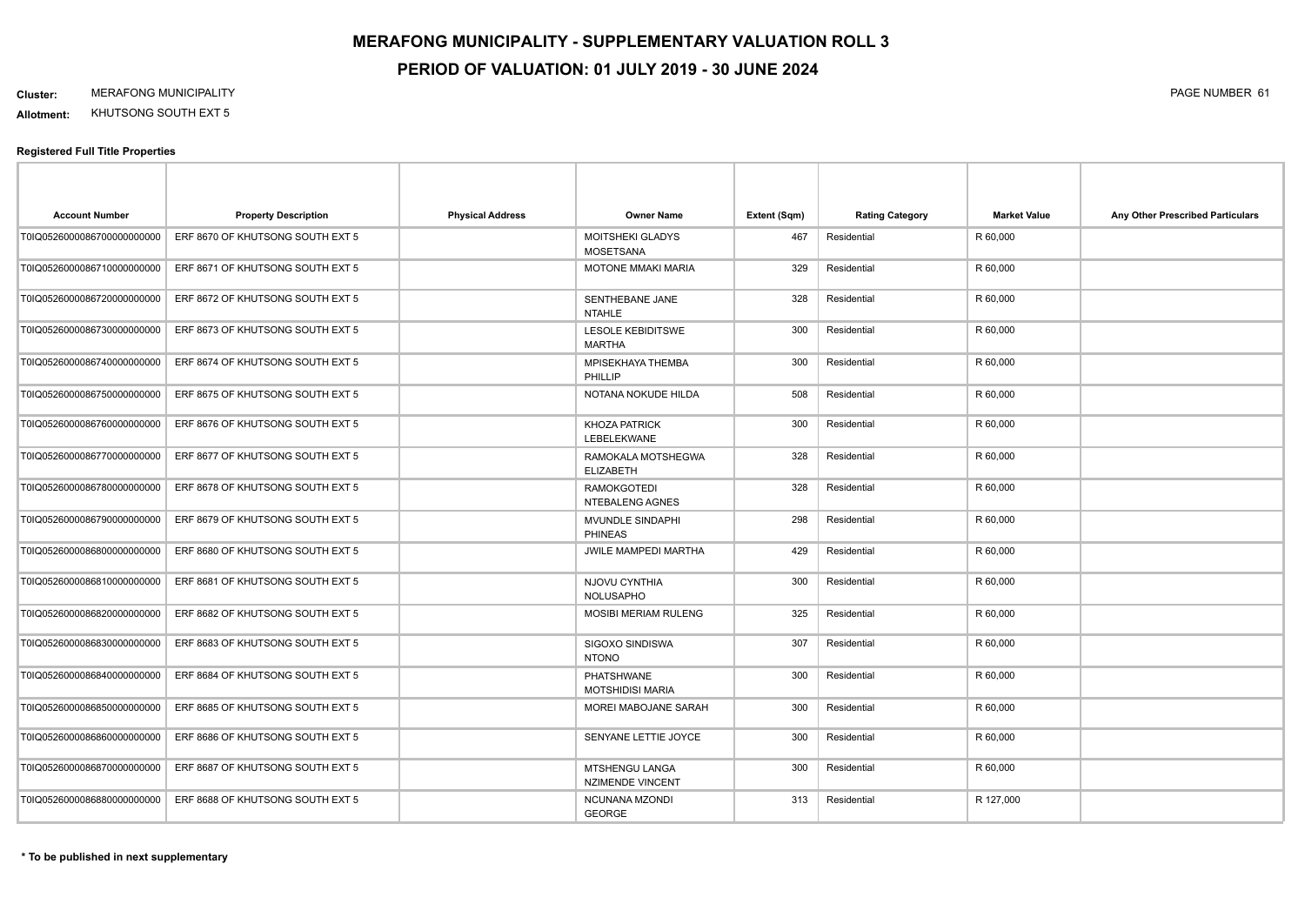**Allotment:** KHUTSONG SOUTH EXT 5

| <b>Account Number</b>       | <b>Property Description</b>      | <b>Physical Address</b> | <b>Owner Name</b>                          | Extent (Sqm) | <b>Rating Category</b> | <b>Market Value</b> | Any Other Prescribed Particulars |
|-----------------------------|----------------------------------|-------------------------|--------------------------------------------|--------------|------------------------|---------------------|----------------------------------|
| T0IQ0526000086890000000000  | ERF 8689 OF KHUTSONG SOUTH EXT 5 |                         | SERE MANTIBI ELIZABETH                     | 300          | Residential            | R 60,000            |                                  |
| T0IQ05260000869000000000000 | ERF 8690 OF KHUTSONG SOUTH EXT 5 |                         | MONTSHO NOZIMANGA<br><b>HESTER</b>         | 300          | Residential            | R 60,000            |                                  |
| T0IQ0526000086910000000000  | ERF 8691 OF KHUTSONG SOUTH EXT 5 |                         | NOFEMELE MPAEPHELE<br><b>MISHACK</b>       | 300          | Residential            | R 60,000            |                                  |
| T0IQ0526000086920000000000  | ERF 8692 OF KHUTSONG SOUTH EXT 5 |                         | MUTLE PATRICIA THOBEKA                     | 318          | Residential            | R 69,000            |                                  |
| T0IQ0526000086930000000000  | ERF 8693 OF KHUTSONG SOUTH EXT 5 |                         | <b>MAKGALE PETRUS</b><br><b>SYLVESTER</b>  | 318          | Residential            | R 60,000            |                                  |
| T0IQ0526000086940000000000  | ERF 8694 OF KHUTSONG SOUTH EXT 5 |                         | <b>GUMEDE MOENG WILLIAM</b>                | 300          | Residential            | R 60,000            |                                  |
| T0IQ0526000086950000000000  | ERF 8695 OF KHUTSONG SOUTH EXT 5 |                         | CHUMA AGNELINAH<br><b>MARAPELANG</b>       | 300          | Residential            | R 60,000            |                                  |
| T0IQ0526000086960000000000  | ERF 8696 OF KHUTSONG SOUTH EXT 5 |                         | KHUMISI MMALIFU SOPHY                      | 516          | Residential            | R 60,000            |                                  |
| T0IQ0526000086970000000000  | ERF 8697 OF KHUTSONG SOUTH EXT 5 |                         | VULA MPONONO BEAUTY                        | 300          | Residential            | R 60,000            |                                  |
| T0IQ0526000086980000000000  | ERF 8698 OF KHUTSONG SOUTH EXT 5 |                         | MASETLE MALENTHA<br><b>JULIA</b>           | 300          | Residential            | R 60,000            |                                  |
| T0IQ0526000086990000000000  | ERF 8699 OF KHUTSONG SOUTH EXT 5 |                         | <b>BAAS MOLELEKOA</b><br><b>JOSEPH</b>     | 300          | Residential            | R 60,000            |                                  |
| T0IQ0526000087000000000000  | ERF 8700 OF KHUTSONG SOUTH EXT 5 |                         | <b>MATHIBEDI</b><br><b>NTOMBIZODWA</b>     | 331          | Residential            | R 60,000            |                                  |
| T0IQ0526000087010000000000  | ERF 8701 OF KHUTSONG SOUTH EXT 5 |                         | <b>SEHUME GIFT</b>                         | 313          | Residential            | R 60,000            |                                  |
| T0IQ0526000087020000000000  | ERF 8702 OF KHUTSONG SOUTH EXT 5 |                         | MOKHELE NKOPANE<br><b>JACOB</b>            | 305          | Residential            | R 60,000            |                                  |
| T0IQ0526000087030000000000  | ERF 8703 OF KHUTSONG SOUTH EXT 5 |                         | <b>KGATSHE LYDIA</b><br><b>MANNANA</b>     | 307          | Residential            | R 87,000            |                                  |
| T0IQ0526000087040000000000  | ERF 8704 OF KHUTSONG SOUTH EXT 5 |                         | <b>MODISE POPIKI STEHINA:</b>              | 307          | Residential            | R 60,000            |                                  |
| T0IQ0526000087050000000000  | ERF 8705 OF KHUTSONG SOUTH EXT 5 |                         | <b>BROWN SAMUEL SELLO</b>                  | 305          | Residential            | R 60,000            |                                  |
| T0IQ0526000087060000000000  | ERF 8706 OF KHUTSONG SOUTH EXT 5 |                         | <b>TSELAPEDI MASELLO</b><br><b>MIRRIAM</b> | 307          | Residential            | R 60,000            |                                  |
| T0IQ0526000087070000000000  | ERF 8707 OF KHUTSONG SOUTH EXT 5 |                         | <b>KHOZA EMILY</b><br><b>MAMOKONOPI</b>    | 307          | Residential            | R 60,000            |                                  |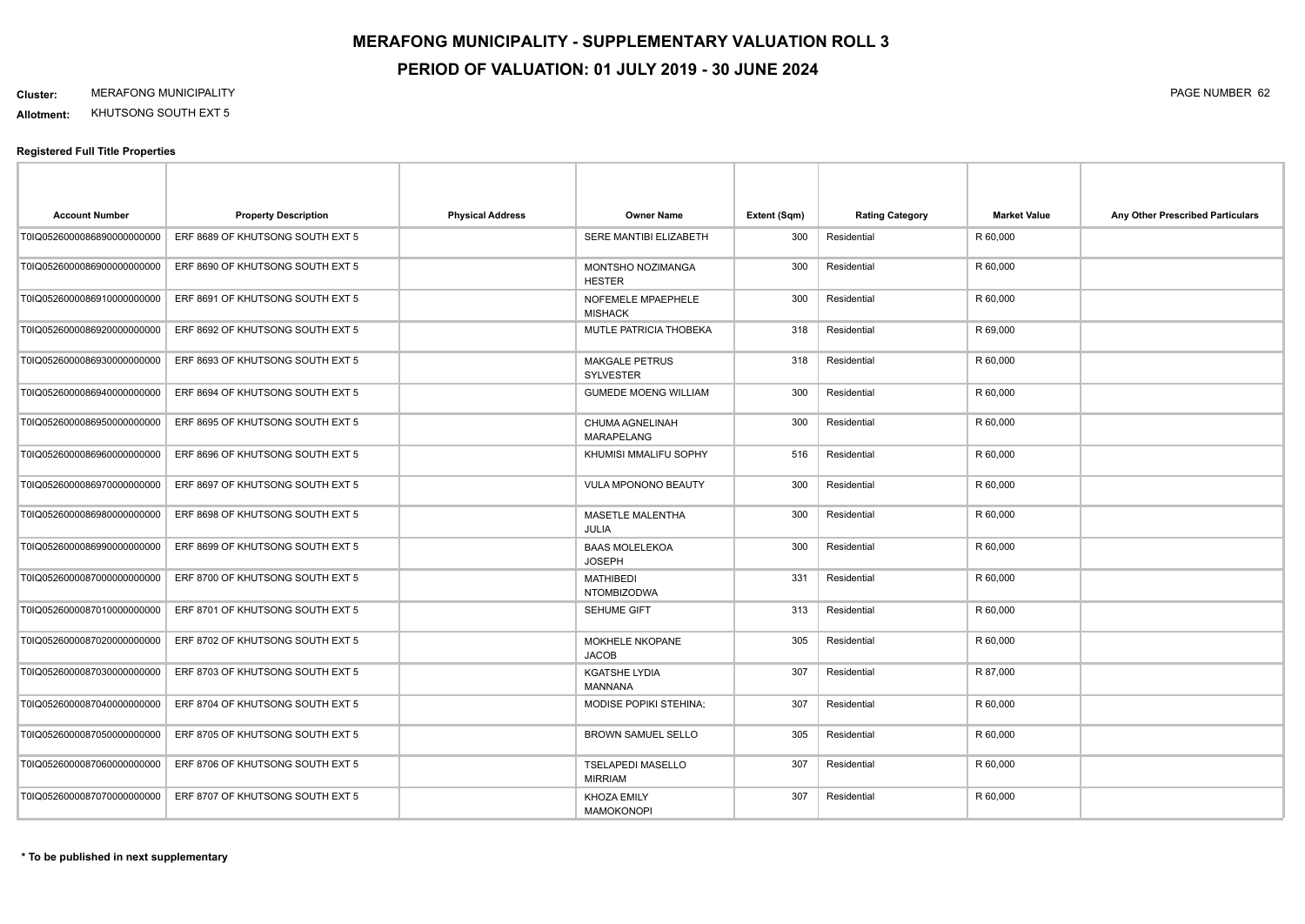**Allotment:** KHUTSONG SOUTH EXT 5

| <b>Account Number</b>       | <b>Property Description</b>      | <b>Physical Address</b> | <b>Owner Name</b>                        | Extent (Sqm) | <b>Rating Category</b> | <b>Market Value</b> | Any Other Prescribed Particulars |
|-----------------------------|----------------------------------|-------------------------|------------------------------------------|--------------|------------------------|---------------------|----------------------------------|
| T0IQ0526000087080000000000  | ERF 8708 OF KHUTSONG SOUTH EXT 5 |                         | <b>MONARE TANKISO</b><br><b>JEREMIAH</b> | 377          | Residential            | R 60,000            |                                  |
| T0IQ0526000087090000000000  | ERF 8709 OF KHUTSONG SOUTH EXT 5 |                         | NDALENI NANDZIMA<br><b>ELLEN</b>         | 378          | Residential            | R 60,000            |                                  |
| T0IQ05260000871000000000000 | ERF 8710 OF KHUTSONG SOUTH EXT 5 |                         | THEMBA IKGOPOLENG<br><b>BETTY</b>        | 397          | Residential            | R 60,000            |                                  |
| T0IQ0526000087110000000000  | ERF 8711 OF KHUTSONG SOUTH EXT 5 |                         | <b>MOLEFE GABRIEL</b><br><b>NTAOLENG</b> | 340          | Residential            | R 60,000            |                                  |
| T0IQ0526000087120000000000  | ERF 8712 OF KHUTSONG SOUTH EXT 5 |                         | NXUMALO SYDNEY                           | 340          | Residential            | R 60,000            |                                  |
| T0IQ0526000087130000000000  | ERF 8713 OF KHUTSONG SOUTH EXT 5 |                         | RAMABOLU KEDIBONE<br><b>ALICE</b>        | 340          | Residential            | R 60,000            |                                  |
| T0IQ0526000087140000000000  | ERF 8714 OF KHUTSONG SOUTH EXT 5 |                         | <b>BALARANA NONTOMBI</b><br><b>SUSAN</b> | 346          | Residential            | R 60,000            |                                  |
| T0IQ0526000087150000000000  | ERF 8715 OF KHUTSONG SOUTH EXT 5 |                         | MAUMAKOE KELEOFILE<br><b>JOSEPH</b>      | 307          | Residential            | R 171,000           |                                  |
| T0IQ0526000087160000000000  | ERF 8716 OF KHUTSONG SOUTH EXT 5 |                         | HLAKAZI VIOLET LAHLIWE                   | 307          | Residential            | R 60,000            |                                  |
| T0IQ0526000087170000000000  | ERF 8717 OF KHUTSONG SOUTH EXT 5 |                         | MOGWASE JOSEPH<br><b>RAKUBU</b>          | 346          | Residential            | R 60,000            |                                  |
| T0IQ0526000087180000000000  | ERF 8718 OF KHUTSONG SOUTH EXT 5 |                         | DUBE ANNA ADRONIKA<br>KELETLHOKILE       | 340          | Residential            | R 60,000            |                                  |
| T0IQ0526000087190000000000  | ERF 8719 OF KHUTSONG SOUTH EXT 5 |                         | DLAMINI NTOMBIZODWA<br><b>SYNTHIA</b>    | 340          | Residential            | R 60,000            |                                  |
| T0IQ0526000087200000000000  | ERF 8720 OF KHUTSONG SOUTH EXT 5 |                         | MOLEFE MAMONAKA<br><b>MONICA</b>         | 340          | Residential            | R 60,000            |                                  |
| T0IQ0526000087210000000000  | ERF 8721 OF KHUTSONG SOUTH EXT 5 |                         | MOKONE NTHABISENG<br><b>ELSIE</b>        | 378          | Residential            | R 60,000            |                                  |
| T0IQ0526000087220000000000  | ERF 8722 OF KHUTSONG SOUTH EXT 5 |                         | <b>BAHOLO NNUKU ANNA</b>                 | 377          | Residential            | R 60,000            |                                  |
| T0IQ0526000087230000000000  | ERF 8723 OF KHUTSONG SOUTH EXT 5 |                         | <b>MANGE ONANI AGNES</b>                 | 291          | Residential            | R 60,000            |                                  |
| T0IQ0526000087240000000000  | ERF 8724 OF KHUTSONG SOUTH EXT 5 |                         | SEHAPI TSHIDISO DAVID                    | 273          | Residential            | R 60,000            |                                  |
| T0IQ0526000087250000000000  | ERF 8725 OF KHUTSONG SOUTH EXT 5 |                         | MOATLHUDI SEDIAPELO<br><b>ELIZABETH</b>  | 300          | Residential            | R 60,000            |                                  |
| T0IQ0526000087260000000000  | ERF 8726 OF KHUTSONG SOUTH EXT 5 |                         | SEBIDI MAKGABEA<br><b>MARTHA</b>         | 307          | Residential            | R 60,000            |                                  |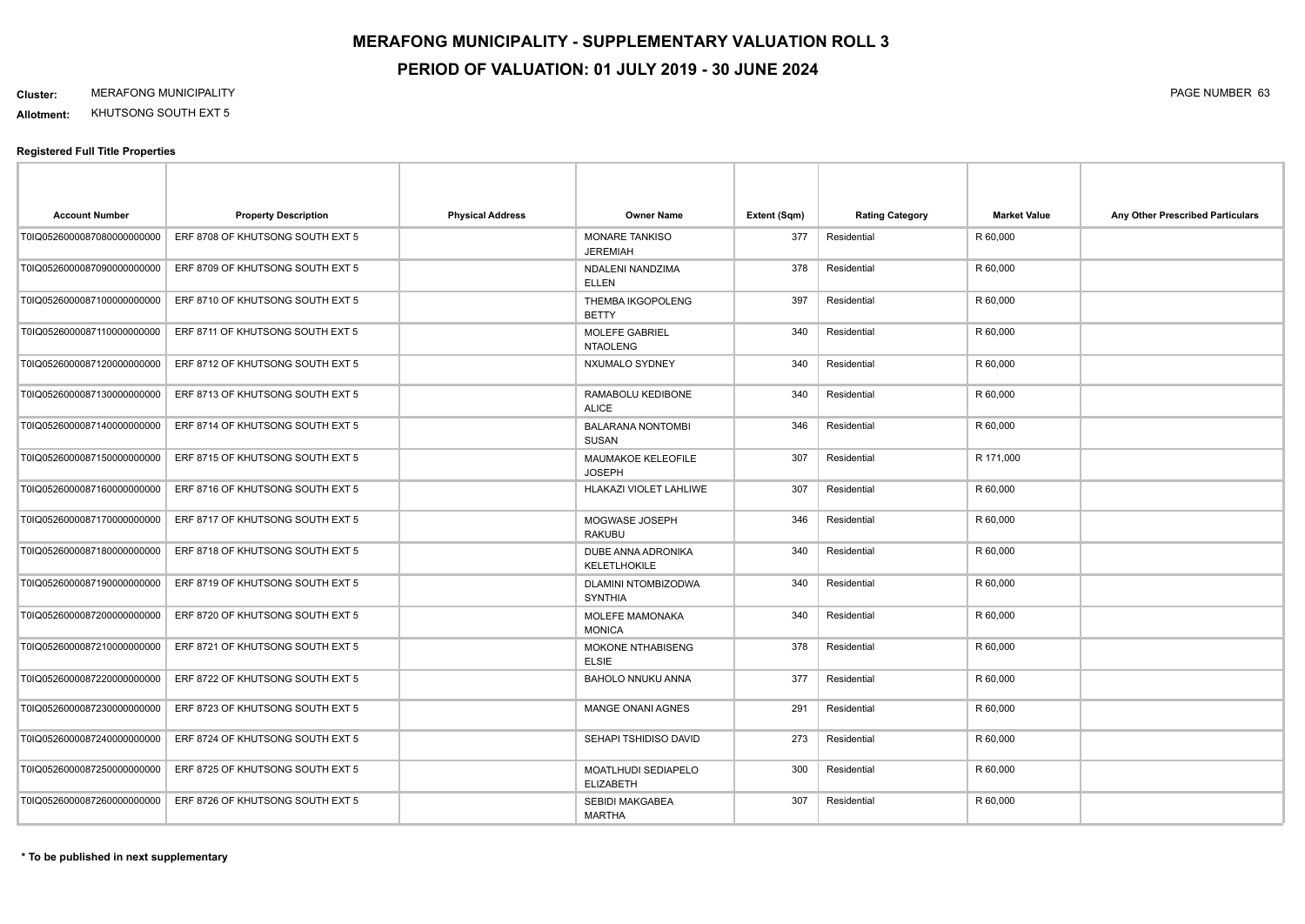**Allotment:** KHUTSONG SOUTH EXT 5

| <b>Account Number</b>      | <b>Property Description</b>      | <b>Physical Address</b> | <b>Owner Name</b>                         | Extent (Sqm) | <b>Rating Category</b> | <b>Market Value</b> | Any Other Prescribed Particulars |
|----------------------------|----------------------------------|-------------------------|-------------------------------------------|--------------|------------------------|---------------------|----------------------------------|
| T0IQ0526000087270000000000 | ERF 8727 OF KHUTSONG SOUTH EXT 5 |                         | RAMPHOMANE MOKHETHI<br><b>JOHANNES</b>    | 307          | Residential            | R 60,000            |                                  |
| T0IQ0526000087280000000000 | ERF 8728 OF KHUTSONG SOUTH EXT 5 |                         | KONI TEPA                                 | 300          | Residential            | R 60,000            |                                  |
| T0IQ0526000087290000000000 | ERF 8729 OF KHUTSONG SOUTH EXT 5 |                         | TLHOLWE NTOMBIZODWA<br>JULIA              | 703          | Residential            | R 68,000            |                                  |
| T0IQ0526000087300000000000 | ERF 8730 OF KHUTSONG SOUTH EXT 5 |                         | <b>MOSHABE RICHARD</b><br>SELLO           | 308          | Residential            | R 60,000            |                                  |
| T0IQ0526000087310000000000 | ERF 8731 OF KHUTSONG SOUTH EXT 5 |                         | <b>IKANENG SAMOKHU</b><br><b>RACHAEL</b>  | 320          | Residential            | R 60,000            |                                  |
| T0IQ0526000087320000000000 | ERF 8732 OF KHUTSONG SOUTH EXT 5 |                         | <b>MSASENI NONISA</b><br><b>PATRICIA</b>  | 320          | Residential            | R 60,000            |                                  |
| T0IQ0526000087330000000000 | ERF 8733 OF KHUTSONG SOUTH EXT 5 |                         | NDLOVU MASEBOTSHOA<br>ANNA                | 320          | Residential            | R 60,000            |                                  |
| T0IQ0526000087340000000000 | ERF 8734 OF KHUTSONG SOUTH EXT 5 |                         | MOKGOLE NTEBALENG<br><b>MARIA</b>         | 304          | Residential            | R 60,000            |                                  |
| T0IQ0526000087350000000000 | ERF 8735 OF KHUTSONG SOUTH EXT 5 |                         | MOATE SOLOMON                             | 300          | Residential            | R 60,000            |                                  |
| T0IQ0526000087360000000000 | ERF 8736 OF KHUTSONG SOUTH EXT 5 |                         | MATABANE KEDIBONE<br>SALOME               | 516          | Residential            | R 60,000            |                                  |
| T0IQ0526000087370000000000 | ERF 8737 OF KHUTSONG SOUTH EXT 5 |                         | TAMLE SUZAN NYAMI                         | 412          | Residential            | R 60,000            |                                  |
| T0IQ0526000087380000000000 | ERF 8738 OF KHUTSONG SOUTH EXT 5 |                         | MATUNGA MATEBOHO<br><b>ANNA</b>           | 314          | Residential            | R 60,000            |                                  |
| T0IQ0526000087390000000000 | ERF 8739 OF KHUTSONG SOUTH EXT 5 |                         | MOITSHEKI MAMOGALE<br><b>ELIZABETH</b>    | 312          | Residential            | R 60,000            |                                  |
| T0IQ0526000087400000000000 | ERF 8740 OF KHUTSONG SOUTH EXT 5 |                         | TSELANYANE JOHANNES<br>DOCTOR MATCAKGOSI; | 312          | Residential            | R 60,000            |                                  |
| T0IQ0526000087410000000000 | ERF 8741 OF KHUTSONG SOUTH EXT 5 |                         | NYAMELA MMAMAGOLA<br><b>PRICILLAH</b>     | 315          | Residential            | R 60,000            |                                  |
| T0IQ0526000087420000000000 | ERF 8742 OF KHUTSONG SOUTH EXT 5 |                         | <b>MOKONE LINDA</b><br><b>MOTSHABI</b>    | 315          | Residential            | R 60,000            |                                  |
| T0IQ0526000087430000000000 | ERF 8743 OF KHUTSONG SOUTH EXT 5 |                         | <b>MATLAWE NONTINAMA</b><br>LENA          | 307          | Residential            | R 60,000            |                                  |
| T0IQ0526000087440000000000 | ERF 8744 OF KHUTSONG SOUTH EXT 5 |                         | <b>MOAGI ADELADE</b>                      | 307          | Residential            | R 100,000           |                                  |
| T0IQ0526000087450000000000 | ERF 8745 OF KHUTSONG SOUTH EXT 5 |                         | <b>MOTHOBI LENTSWE DAN</b>                | 315          | Residential            | R 60,000            |                                  |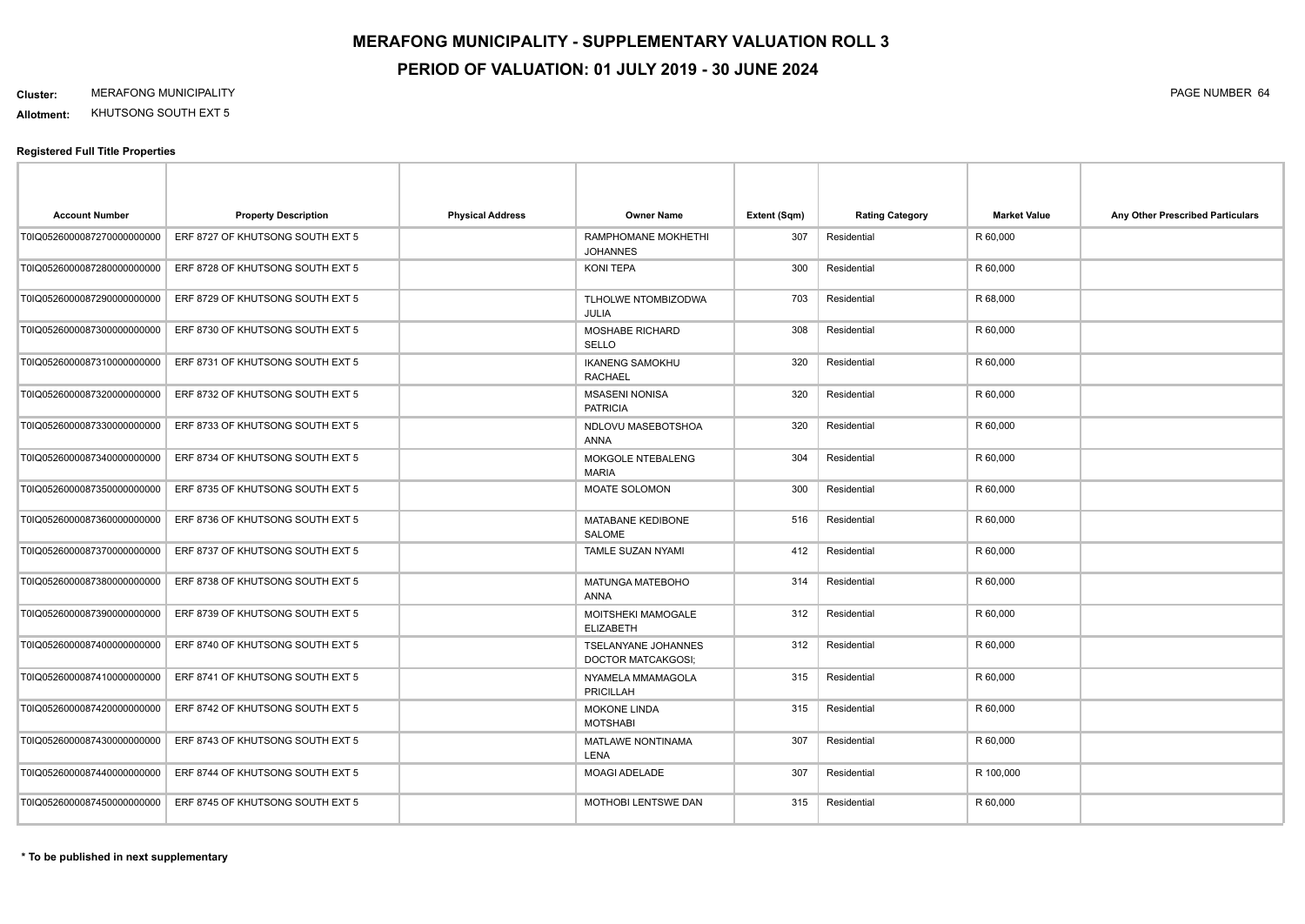**Allotment:** KHUTSONG SOUTH EXT 5

| <b>Account Number</b>      | <b>Property Description</b>      | <b>Physical Address</b> | <b>Owner Name</b>                            | Extent (Sqm) | <b>Rating Category</b> | <b>Market Value</b> | Any Other Prescribed Particulars |
|----------------------------|----------------------------------|-------------------------|----------------------------------------------|--------------|------------------------|---------------------|----------------------------------|
| T0IQ0526000087460000000000 | ERF 8746 OF KHUTSONG SOUTH EXT 5 |                         | <b>MOLEFE MOEKETSI</b><br><b>JOHANNES</b>    | 312          | Residential            | R 60,000            |                                  |
| T0IQ0526000087470000000000 | ERF 8747 OF KHUTSONG SOUTH EXT 5 |                         | PHATSHWANE THAPELO<br><b>JACOB</b>           | 312          | Residential            | R 60,000            |                                  |
| T0IQ0526000087480000000000 | ERF 8748 OF KHUTSONG SOUTH EXT 5 |                         | <b>MATOKO JACOB</b>                          | 312          | Residential            | R 60,000            |                                  |
| T0IQ0526000087490000000000 | ERF 8749 OF KHUTSONG SOUTH EXT 5 |                         | <b>HLWILI PINNETTE</b>                       | 312          | Residential            | R 60,000            |                                  |
| T0IQ0526000087500000000000 | ERF 8750 OF KHUTSONG SOUTH EXT 5 |                         | DICK JABULANI PATRICK                        | 312          | Residential            | R 60,000            |                                  |
| T0IQ0526000087510000000000 | ERF 8751 OF KHUTSONG SOUTH EXT 5 |                         | FINTI SELLOANA JERMINA                       | 304          | Residential            | R 60,000            |                                  |
| T0IQ0526000087520000000000 | ERF 8752 OF KHUTSONG SOUTH EXT 5 |                         | <b>KONDILE PAKAMA</b><br><b>PATRICIA</b>     | 320          | Residential            | R 60,000            |                                  |
| T0IQ0526000087530000000000 | ERF 8753 OF KHUTSONG SOUTH EXT 5 |                         | <b>LEPONO ANNASTACIA</b><br><b>MATHABISO</b> | 320          | Residential            | R 60,000            |                                  |
| T0IQ0526000087540000000000 | ERF 8754 OF KHUTSONG SOUTH EXT 5 |                         | NGWANE DANILE<br><b>WELCOME</b>              | 320          | Residential            | R 60,000            |                                  |
| T0IQ0526000087550000000000 | ERF 8755 OF KHUTSONG SOUTH EXT 5 |                         | <b>MANGQU ZAMEKA SYLVIA</b>                  | 318          | Residential            | R 60,000            |                                  |
| T0IQ0526000087560000000000 | ERF 8756 OF KHUTSONG SOUTH EXT 5 |                         | <b>JACOB THOBEKA</b><br>CAROLINE             | 319          | Residential            | R 60,000            |                                  |
| T0IQ0526000087570000000000 | ERF 8757 OF KHUTSONG SOUTH EXT 5 |                         | MOLELEKOA TLHOLO<br><b>EPHRAIM</b>           | 373          | Residential            | R 60,000            |                                  |
| T0IQ0526000087580000000000 | ERF 8758 OF KHUTSONG SOUTH EXT 5 |                         | MAZIYA NOMBUSO<br><b>GOODNESS</b>            | 300          | Residential            | R 60,000            |                                  |
| T0IQ0526000087590000000000 | ERF 8759 OF KHUTSONG SOUTH EXT 5 |                         | SEREO LYDIA SEATILE                          | 300          | Residential            | R 60,000            |                                  |
| T0IQ0526000087600000000000 | ERF 8760 OF KHUTSONG SOUTH EXT 5 |                         | SEPANYANE TEBOGO<br><b>JOSEPH</b>            | 300          | Residential            | R 60,000            |                                  |
| T0IQ0526000087600000000000 | ERF 8760 OF KHUTSONG SOUTH EXT 5 |                         | SEPANYANE TEBOGO<br><b>JOSEPH</b>            | 300          | Residential            | R 60,000            |                                  |
| T0IQ0526000087610000000000 | ERF 8761 OF KHUTSONG SOUTH EXT 5 |                         | MPHOSI MALETSIE ELIZA                        | 318          | Residential            | R 100,000           |                                  |
| T0IQ0526000087620000000000 | ERF 8762 OF KHUTSONG SOUTH EXT 5 |                         | <b>DUMISI MOTLALEPULE</b><br><b>EVELYN</b>   | 318          | Residential            | R 60,000            |                                  |
| T0IQ0526000087640000000000 | ERF 8764 OF KHUTSONG SOUTH EXT 5 |                         | BOTA NOMZWANDILE<br><b>ELIZABETH</b>         | 300          | Residential            | R 68,000            |                                  |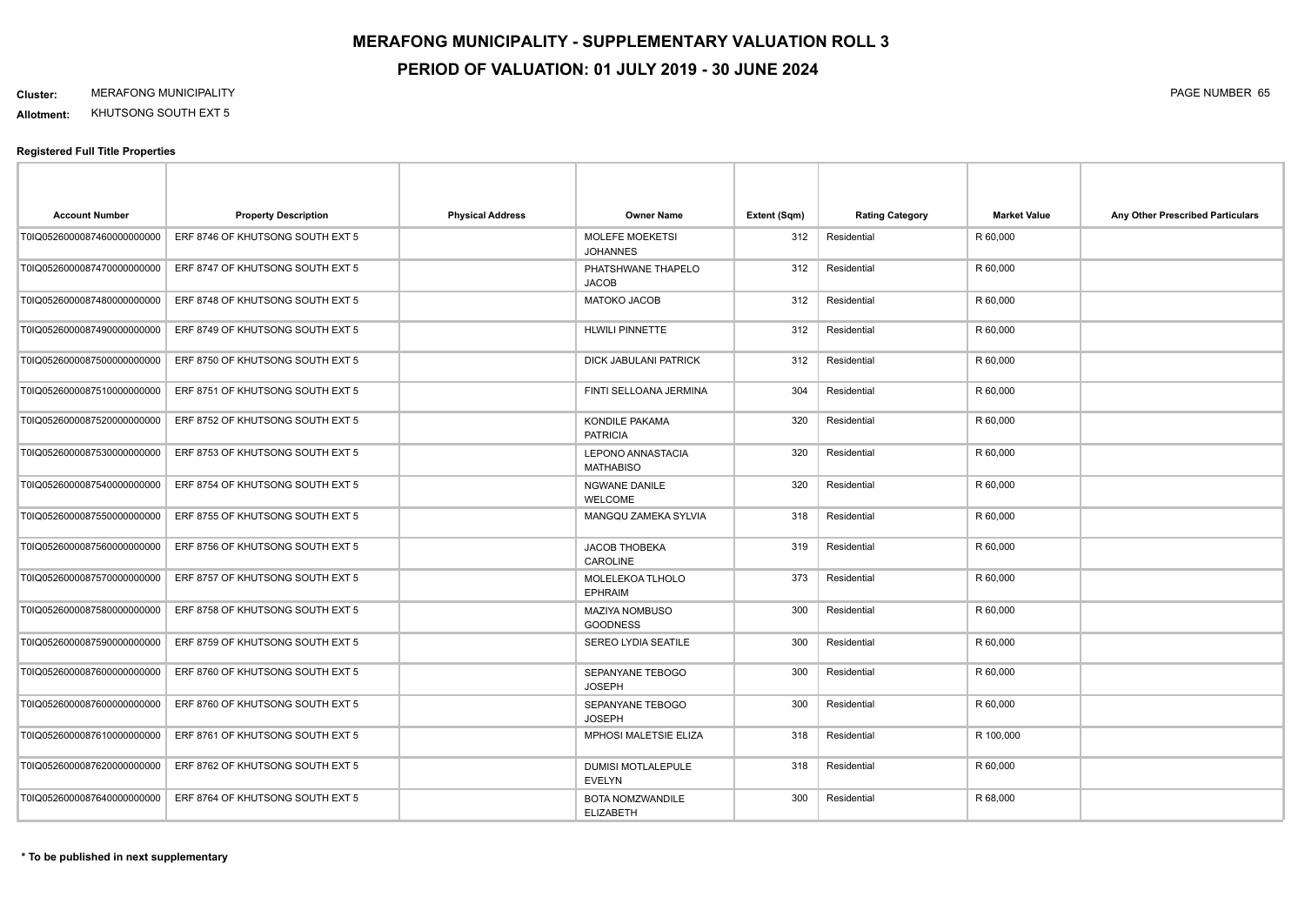**Allotment:** KHUTSONG SOUTH EXT 5

| <b>Account Number</b>      | <b>Property Description</b>      | <b>Physical Address</b> | <b>Owner Name</b>                           | Extent (Sqm) | <b>Rating Category</b> | <b>Market Value</b> | Any Other Prescribed Particulars |
|----------------------------|----------------------------------|-------------------------|---------------------------------------------|--------------|------------------------|---------------------|----------------------------------|
| T0IQ0526000087650000000000 | ERF 8765 OF KHUTSONG SOUTH EXT 5 |                         | MPEMVANA BONGIWE<br>QUENETTE:               | 300          | Residential            | R 60,000            |                                  |
| T0IQ0526000087660000000000 | ERF 8766 OF KHUTSONG SOUTH EXT 5 |                         | RAMPOU NONZIMA MARIA                        | 300          | Residential            | R 60,000            |                                  |
| T0IQ0526000087670000000000 | ERF 8767 OF KHUTSONG SOUTH EXT 5 |                         | MAGWEBU MASERAME<br><b>MARIA LENAH</b>      | 327          | Residential            | R 60,000            |                                  |
| T0IQ0526000087680000000000 | ERF 8768 OF KHUTSONG SOUTH EXT 5 |                         | <b>MAGXALA MARTHA</b><br><b>MOSEBELWANE</b> | 307          | Residential            | R 63,000            |                                  |
| T0IQ0526000087690000000000 | ERF 8769 OF KHUTSONG SOUTH EXT 5 |                         | <b>RAMOKGWATEDI</b><br>NTHABISENG MARTHA    | 307          | Residential            | R 60,000            |                                  |
| T0IQ0526000087700000000000 | ERF 8770 OF KHUTSONG SOUTH EXT 5 |                         | MOLOKO KEDIBONE<br><b>NELLIE</b>            | 312          | Residential            | R 60,000            |                                  |
| T0IQ0526000087710000000000 | ERF 8771 OF KHUTSONG SOUTH EXT 5 |                         | MTIMKULU NOMBALO<br><b>FLORINAH</b>         | 308          | Residential            | R 60,000            |                                  |
| T0IQ0526000087720000000000 | ERF 8772 OF KHUTSONG SOUTH EXT 5 |                         | <b>KGAMPEPE RAMAINE</b><br>ADAM             | 308          | Residential            | R 60,000            |                                  |
| T0IQ0526000087730000000000 | ERF 8773 OF KHUTSONG SOUTH EXT 5 |                         | MOKOME MANKOANE<br><b>MIRRIAM</b>           | 308          | Residential            | R 60,000            |                                  |
| T0IQ0526000087740000000000 | ERF 8774 OF KHUTSONG SOUTH EXT 5 |                         | NDLOVU MASEBOTSHOA<br>ANNA                  | 308          | Residential            | R 60,000            |                                  |
| T0IQ0526000087750000000000 | ERF 8775 OF KHUTSONG SOUTH EXT 5 |                         | MOLABA MOLORA LUCAS                         | 308          | Residential            | R 60,000            |                                  |
| T0IQ0526000087770000000000 | ERF 8777 OF KHUTSONG SOUTH EXT 5 |                         | <b>FRANSMAN MOIPONE</b><br><b>SOPHY</b>     | 308          | Residential            | R 60,000            |                                  |
| T0IQ0526000087780000000000 | ERF 8778 OF KHUTSONG SOUTH EXT 5 |                         | <b>GOBILE SWAPHI KELBY</b>                  | 308          | Residential            | R 60,000            |                                  |
| T0IQ0526000087790000000000 | ERF 8779 OF KHUTSONG SOUTH EXT 5 |                         | <b>MOKHETHI MONEDI</b><br><b>LUCAS</b>      | 308          | Residential            | R 60,000            |                                  |
| T0IQ0526000087800000000000 | ERF 8780 OF KHUTSONG SOUTH EXT 5 |                         | NDOVELA NOWEKILE<br><b>MARIA</b>            | 308          | Residential            | R 60,000            |                                  |
| T0IQ0526000087810000000000 | ERF 8781 OF KHUTSONG SOUTH EXT 5 |                         | MATLOU NODOLI EVELINE                       | 308          | Residential            | R 60,000            |                                  |
| T0IQ0526000087820000000000 | ERF 8782 OF KHUTSONG SOUTH EXT 5 |                         | TLHOLOE JOSEPH PAPI                         | 312          | Residential            | R 60,000            |                                  |
| T0IQ0526000087830000000000 | ERF 8783 OF KHUTSONG SOUTH EXT 5 |                         | <b>MOSIA SISI CECILIA</b>                   | 331          | Residential            | R 60,000            |                                  |
| T0IQ0526000087840000000000 | ERF 8784 OF KHUTSONG SOUTH EXT 5 |                         | MATABANE KEDIBONE<br><b>SALOME</b>          | 516          | Residential            | R 60,000            |                                  |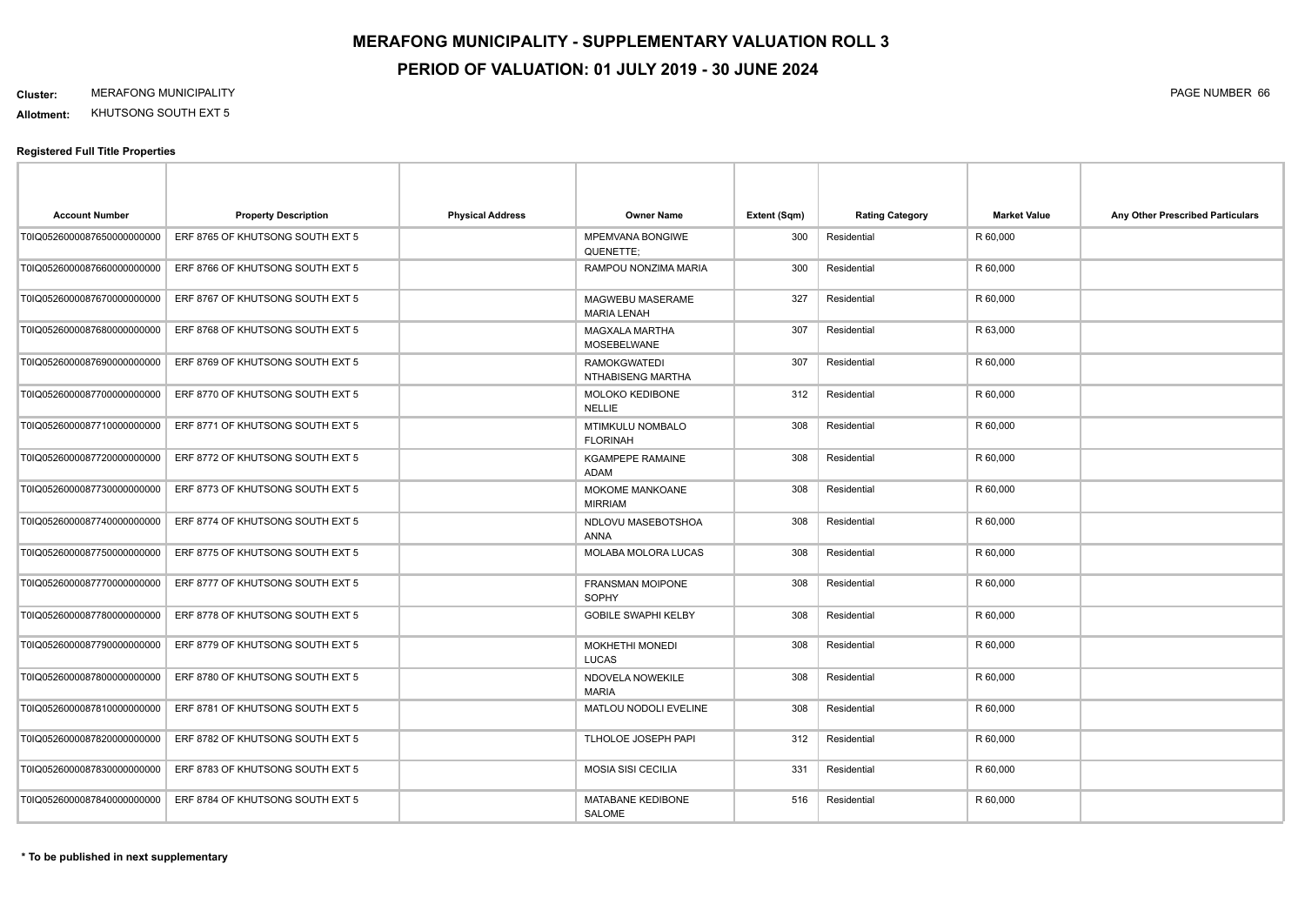**Allotment:** KHUTSONG SOUTH EXT 5

#### **Registered Full Title Properties**

| <b>Account Number</b>      | <b>Property Description</b>      | <b>Physical Address</b> | <b>Owner Name</b>                              | Extent (Sqm) | <b>Rating Category</b> | <b>Market Value</b> | Any Other Prescribed Particulars |
|----------------------------|----------------------------------|-------------------------|------------------------------------------------|--------------|------------------------|---------------------|----------------------------------|
| T0IQ0526000087850000000000 | ERF 8785 OF KHUTSONG SOUTH EXT 5 |                         | <b>GWEBU MNENE</b><br>VUSUMUZI JOSEPH          | 400          | Residential            | R 60,000            |                                  |
| T0IQ0526000087860000000000 | ERF 8786 OF KHUTSONG SOUTH EXT 5 |                         | <b>MAPAPANYANE MARIA</b>                       | 375          | Residential            | R 63,000            |                                  |
| T0IQ0526000087870000000000 | ERF 8787 OF KHUTSONG SOUTH EXT 5 |                         | SHAYI NONGASE MARIA                            | 336          | Residential            | R 60,000            |                                  |
| T0IQ0526000087880000000000 | ERF 8788 OF KHUTSONG SOUTH EXT 5 |                         | SKOSANA NOQUTHUTA<br><b>ROSELINA</b>           | 388          | Residential            | R 60,000            |                                  |
| T0IQ0526000087890000000000 | ERF 8789 OF KHUTSONG SOUTH EXT 5 |                         | KHAUSELA MPENDULO                              | 310          | Residential            | R 60,000            |                                  |
| T0IQ0526000087900000000000 | ERF 8790 OF KHUTSONG SOUTH EXT 5 |                         | MOSIKINYA TSHEPO<br>WILLIAM                    | 431          | Residential            | R 60,000            |                                  |
| T0IQ0526000087910000000000 | ERF 8791 OF KHUTSONG SOUTH EXT 5 |                         | MOLUMO MAHLOKOMELO<br>ANASIA                   | 306          | Residential            | R 60,000            |                                  |
| T0IQ0526000087920000000000 | ERF 8792 OF KHUTSONG SOUTH EXT 5 |                         | <b>MOGOTSI MARINKI MARIA</b>                   | 484          | Residential            | R 60,000            |                                  |
| T0IQ0526000087930000000000 | ERF 8793 OF KHUTSONG SOUTH EXT 5 |                         | <b>CEBEKHULU FANA</b><br><b>BENEDICT</b>       | 462          | Residential            | R 60,000            |                                  |
| T0IQ0526000087940000000000 | ERF 8794 OF KHUTSONG SOUTH EXT 5 |                         | LEKITLANE JOHN                                 | 439          | Residential            | R 60,000            |                                  |
| T0IQ0526000087950000000000 | ERF 8795 OF KHUTSONG SOUTH EXT 5 |                         | NJALIVANI DINGIWE DINA                         | 347          | Residential            | R 60,000            |                                  |
| T0IQ0526000087960000000000 | ERF 8796 OF KHUTSONG SOUTH EXT 5 |                         | MOSHODI MOLIFI BILLEY                          | 347          | Residential            | R 60,000            |                                  |
| T0IQ0526000087970000000000 | ERF 8797 OF KHUTSONG SOUTH EXT 5 |                         | THEBE MOTLHOKI NELLY                           | 347          | Residential            | R 60,000            |                                  |
| T0IQ0526000087980000000000 | ERF 8798 OF KHUTSONG SOUTH EXT 5 |                         | THALE THOMAS BUTIE                             | 347          | Residential            | R 68,000            |                                  |
| T0IQ0526000087990000000000 | ERF 8799 OF KHUTSONG SOUTH EXT 5 |                         | NDUKU SESI LIZZY                               | 347          | Residential            | R 60,000            |                                  |
| T0IQ0526000088000000000000 | ERF 8800 OF KHUTSONG SOUTH EXT 5 |                         | FONO ZAMUXOLO ISAAC                            | 682          | Residential            | R 69,000            |                                  |
| T0IQ0526000088010000000000 | ERF 8801 OF KHUTSONG SOUTH EXT 5 |                         | <b>KHANYE NTOMBI</b><br><b>CHRISTINA MARIA</b> | 656          | Residential            | R 60,000            |                                  |
| T0IQ0526000088020000000000 | ERF 8802 OF KHUTSONG SOUTH EXT 5 |                         | MANGALISO MMELIA<br><b>GLORINA</b>             | 657          | Residential            | R 60,000            |                                  |
| T0IQ0526000088030000000000 | ERF 8803 OF KHUTSONG SOUTH EXT 5 |                         | RAMAINA PHILLEMON<br><b>PULE</b>               | 659          | Residential            | R 60,000            |                                  |
| T0IQ0526000088040000000000 | ERF 8804 OF KHUTSONG SOUTH EXT 5 |                         | MADONSELA MVULANE<br><b>RICHARD</b>            | 661          | Residential            | R 60,000            |                                  |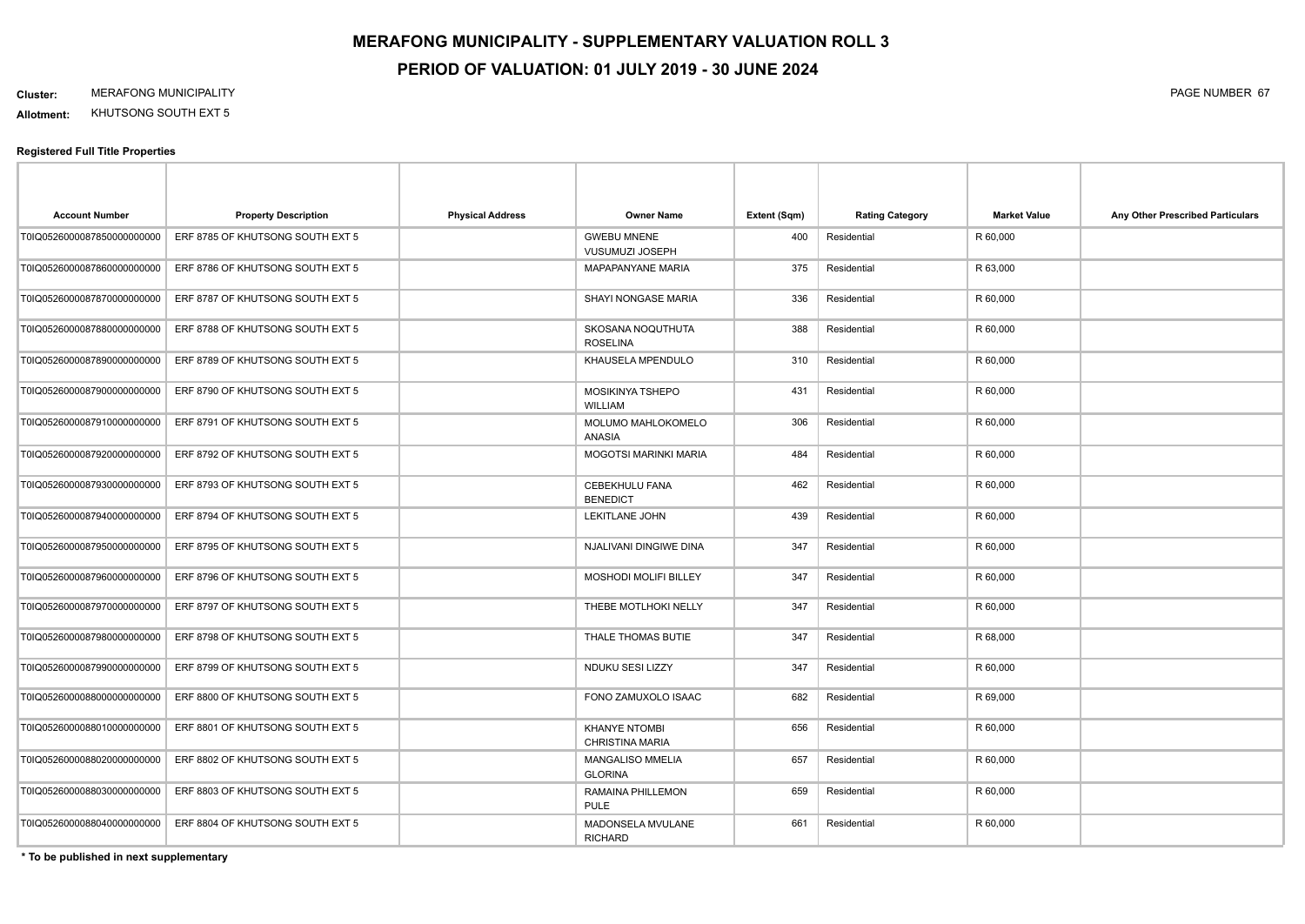**Allotment:** KHUTSONG SOUTH EXT 5

| <b>Account Number</b>      | <b>Property Description</b>      | <b>Physical Address</b> | <b>Owner Name</b>                          | Extent (Sqm) | <b>Rating Category</b> | <b>Market Value</b> | Any Other Prescribed Particulars |
|----------------------------|----------------------------------|-------------------------|--------------------------------------------|--------------|------------------------|---------------------|----------------------------------|
| T0IQ0526000088050000000000 | ERF 8805 OF KHUTSONG SOUTH EXT 5 |                         | CHAKA CHARLES<br><b>NTLANGANISO</b>        | 662          | Residential            | R 60,000            |                                  |
| T0IQ0526000088060000000000 | ERF 8806 OF KHUTSONG SOUTH EXT 5 |                         | <b>MAEKO MAMMUTLE</b><br><b>ELIZABETH</b>  | 664          | Residential            | R 60,000            |                                  |
| T0IQ0526000088070000000000 | ERF 8807 OF KHUTSONG SOUTH EXT 5 |                         | MADIKE MATETE GLENDA                       | 666          | Residential            | R 60,000            |                                  |
| T0IQ0526000088080000000000 | ERF 8808 OF KHUTSONG SOUTH EXT 5 |                         | SELUGILE ITUMELENG<br><b>RICHARD</b>       | 667          | Residential            | R 60,000            |                                  |
| T0IQ0526000088090000000000 | ERF 8809 OF KHUTSONG SOUTH EXT 5 |                         | MVUNDLA THEMBISILE<br><b>MICHAEL</b>       | 669          | Residential            | R 60,000            |                                  |
| T0IQ0526000088100000000000 | ERF 8810 OF KHUTSONG SOUTH EXT 5 |                         | <b>NKWALE HENDRICK</b><br>SHIYANYANA       | 660          | Residential            | R 60,000            |                                  |
| T0IQ0526000088110000000000 | ERF 8811 OF KHUTSONG SOUTH EXT 5 |                         | <b>MONI NTOMBIZODWA</b><br>AGNES           | 661          | Residential            | R 60,000            |                                  |
| T0IQ0526000088120000000000 | ERF 8812 OF KHUTSONG SOUTH EXT 5 |                         | NKOSI PIET OBUSENG                         | 663          | Residential            | R 65,000            |                                  |
| T0IQ0526000088130000000000 | ERF 8813 OF KHUTSONG SOUTH EXT 5 |                         | <b>MMUSHI MITA</b>                         | 664          | Residential            | R 60,000            |                                  |
| T0IQ0526000088140000000000 | ERF 8814 OF KHUTSONG SOUTH EXT 5 |                         | DYIDO DANIEL SIMPHIWE                      | 666          | Residential            | R 60,000            |                                  |
| T0IQ0526000088150000000000 | ERF 8815 OF KHUTSONG SOUTH EXT 5 |                         | <b>BIYELA THUBELIHLE</b><br><b>HEZEKIA</b> | 668          | Residential            | R 60,000            |                                  |
| T0IQ0526000088160000000000 | ERF 8816 OF KHUTSONG SOUTH EXT 5 |                         | MOATSHE JACOB                              | 669          | Residential            | R 60,000            |                                  |
| T0IQ0526000088170000000000 | ERF 8817 OF KHUTSONG SOUTH EXT 5 |                         | MOFOKENG PULE<br><b>GEORGE</b>             | 671          | Residential            | R 60,000            |                                  |
| T0IQ0526000088180000000000 | ERF 8818 OF KHUTSONG SOUTH EXT 5 |                         | PETELA CATHERINE<br><b>NOZIKHUMBUZO</b>    | 672          | Residential            | R 60,000            |                                  |
| T0IQ0526000088190000000000 | ERF 8819 OF KHUTSONG SOUTH EXT 5 |                         | MOLEBATSI SAFIRA LYDIA                     | 734          | Residential            | R 60,000            |                                  |
| T0IQ0526000088210000000000 | ERF 8821 OF KHUTSONG SOUTH EXT 5 |                         | <b>TSOTETSI PUNI JOSEPH</b>                | 370          | Residential            | R 60,000            |                                  |
| T0IQ0526000088220000000000 | ERF 8822 OF KHUTSONG SOUTH EXT 5 |                         | MAHLOBO ALPHIUS<br><b>MBONGENI</b>         | 268          | Residential            | R 60,000            |                                  |
| T0IQ0526000088230000000000 | ERF 8823 OF KHUTSONG SOUTH EXT 5 |                         | PHALA MARIA MTSWAKI;                       | 315          | Residential            | R 60,000            |                                  |
| T0IQ0526000088240000000000 | ERF 8824 OF KHUTSONG SOUTH EXT 5 |                         | <b>GUMEDE NOFANAVELE</b><br><b>JOEY</b>    | 325          | Residential            | R 60,000            |                                  |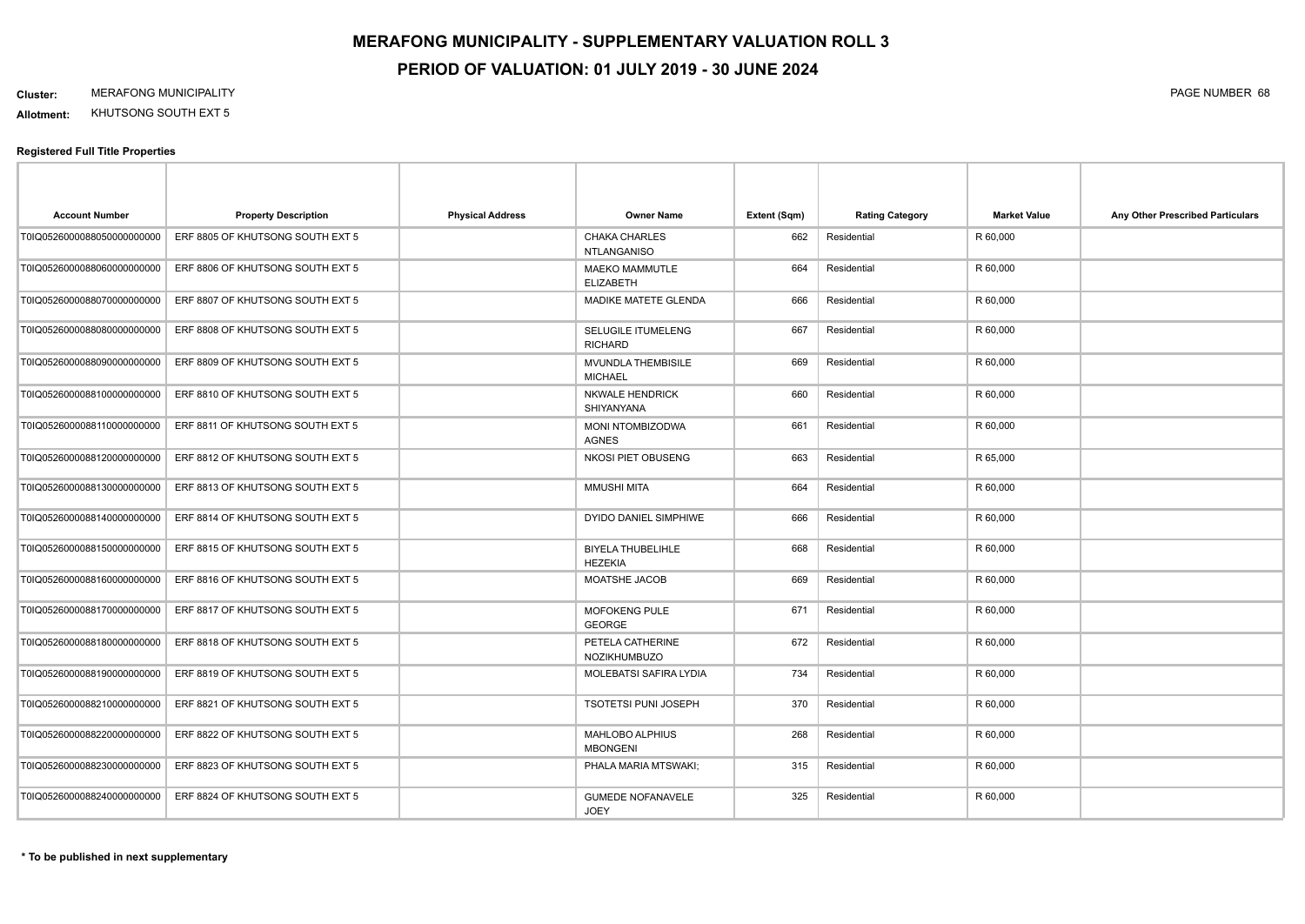**Allotment:** KHUTSONG SOUTH EXT 5

| <b>Account Number</b>      | <b>Property Description</b>      | <b>Physical Address</b> | <b>Owner Name</b>                                  | Extent (Sqm) | <b>Rating Category</b> | <b>Market Value</b> | Any Other Prescribed Particulars |
|----------------------------|----------------------------------|-------------------------|----------------------------------------------------|--------------|------------------------|---------------------|----------------------------------|
| T0IQ0526000088250000000000 | ERF 8825 OF KHUTSONG SOUTH EXT 5 |                         | MOKOENA TSHEPO<br><b>FERNANDO</b>                  | 336          | Residential            | R 60,000            |                                  |
| T0IQ0526000088260000000000 | ERF 8826 OF KHUTSONG SOUTH EXT 5 |                         | POSWA MANDLA<br>PHILLIMON                          | 312          | Residential            | R 60,000            |                                  |
| T0IQ0526000088270000000000 | ERF 8827 OF KHUTSONG SOUTH EXT 5 |                         | <b>MOKOENA BABIKI</b><br><b>FLORENCE DISEKOANE</b> | 329          | Residential            | R 60,000            |                                  |
| T0IQ0526000088280000000000 | ERF 8828 OF KHUTSONG SOUTH EXT 5 |                         | MATSOAKAKLETSE FILIP<br><b>TELLO</b>               | 300          | Residential            | R 60,000            |                                  |
| T0IQ0526000088290000000000 | ERF 8829 OF KHUTSONG SOUTH EXT 5 |                         | <b>MAPHOSA TABASE</b><br><b>HANNAHOL</b>           | 277          | Residential            | R 60,000            |                                  |
| T0IQ0526000088300000000000 | ERF 8830 OF KHUTSONG SOUTH EXT 5 |                         | JACOBS LUVUYO                                      | 310          | Residential            | R 60,000            |                                  |
| T0IQ0526000088550000000000 | ERF 8855 OF KHUTSONG SOUTH EXT 5 |                         | NTHONGOA MOSELANJA<br><b>ALINA</b>                 | 307          | Residential            | R 60,000            |                                  |
| T0IQ0526000088560000000000 | ERF 8856 OF KHUTSONG SOUTH EXT 5 |                         | MOKHOHLANE GEORGE<br><b>THABO</b>                  | 307          | Residential            | R 60,000            |                                  |
| T0IQ0526000088580000000000 | ERF 8858 OF KHUTSONG SOUTH EXT 5 |                         | <b>LWANA NONTSISE</b><br><b>ELIZABETH</b>          | 280          | Residential            | R 60,000            |                                  |
| T0IQ0526000088590000000000 | ERF 8859 OF KHUTSONG SOUTH EXT 5 |                         | MTIMKULU NOMAZONDO<br>JULIA                        | 278          | Residential            | R 60,000            |                                  |
| T0IQ0526000088600000000000 | ERF 8860 OF KHUTSONG SOUTH EXT 5 |                         | TSHATSHU ZANI LENAH                                | 316          | Residential            | R 60,000            |                                  |
| T0IQ0526000088610000000000 | ERF 8861 OF KHUTSONG SOUTH EXT 5 |                         | RAKOMANE FRANKIE<br><b>STEPHEN</b>                 | 307          | Residential            | R 60,000            |                                  |
| T0IQ0526000088620000000000 | ERF 8862 OF KHUTSONG SOUTH EXT 5 |                         | MAGAXA VUYISWA ANGEL                               | 414          | Residential            | R 60,000            |                                  |
| T0IQ0526000088630000000000 | ERF 8863 OF KHUTSONG SOUTH EXT 5 |                         | <b>GANGATHA SYLVIA</b><br><b>DULULU</b>            | 320          | Residential            | R 60,000            |                                  |
| T0IQ0526000088640000000000 | ERF 8864 OF KHUTSONG SOUTH EXT 5 |                         | MATLOU DIPUO HILDA<br>LYDIA                        | 327          | Residential            | R 60,000            |                                  |
| T0IQ0526000088660000000000 | ERF 8866 OF KHUTSONG SOUTH EXT 5 |                         | <b>MALATJI MABIFI</b><br><b>CHRISTINA</b>          | 327          | Residential            | R 60,000            |                                  |
| T0IQ0526000088670000000000 | ERF 8867 OF KHUTSONG SOUTH EXT 5 |                         | MPHAMBO NETHELWA<br><b>GRACE</b>                   | 327          | Residential            | R 60,000            |                                  |
| T0IQ0526000088800000000000 | ERF 8880 OF KHUTSONG SOUTH EXT 5 |                         | <b>MUJOVO RUBEN</b><br><b>NGAZANE</b>              | 327          | Residential            | R 60,000            |                                  |
| T0IQ0526000088810000000000 | ERF 8881 OF KHUTSONG SOUTH EXT 5 |                         | MOSALA SEKI MARIA                                  | 327          | Residential            | R 60,000            |                                  |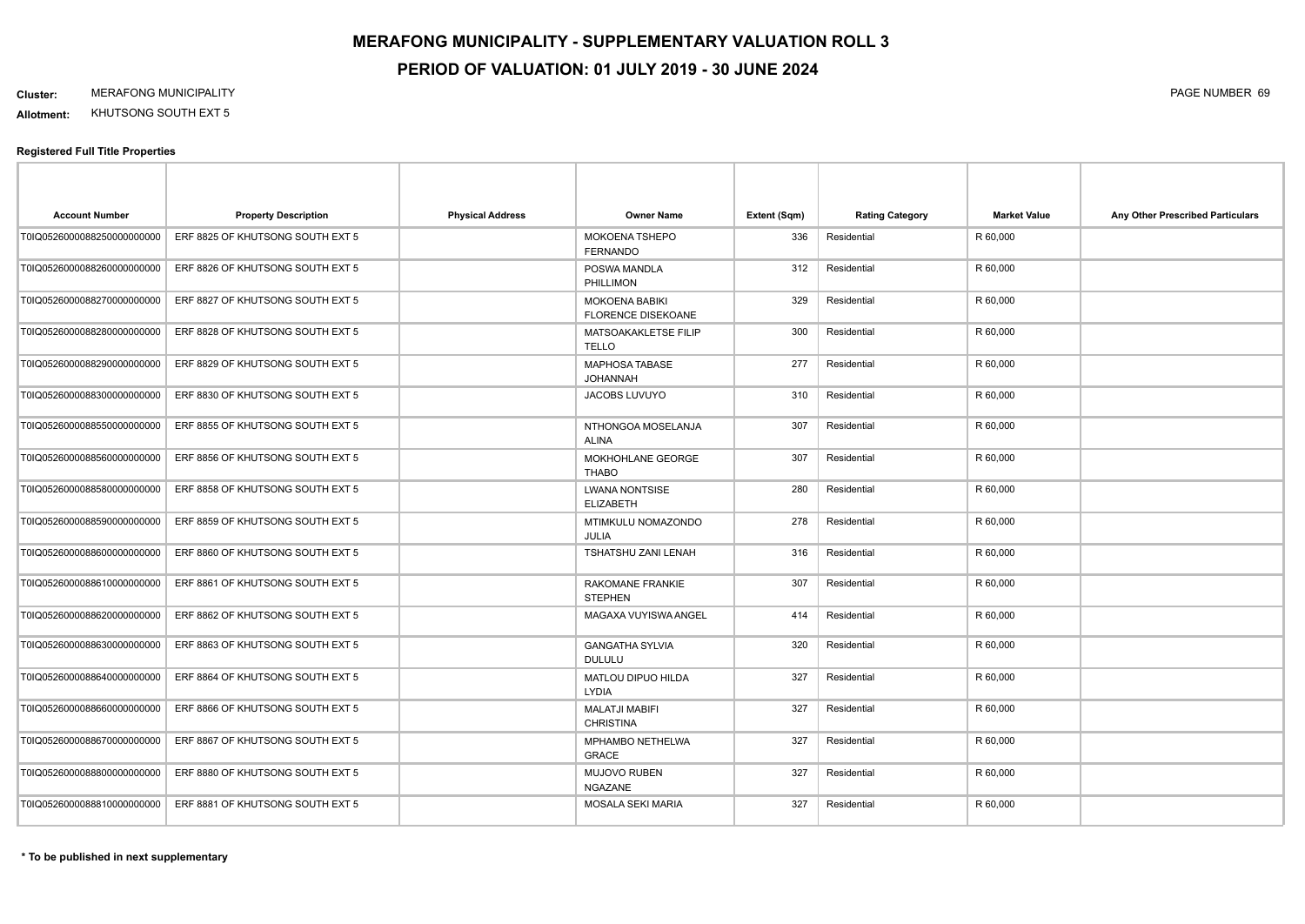**Allotment:** KHUTSONG SOUTH EXT 5

#### **Registered Full Title Properties**

| <b>Account Number</b>       | <b>Property Description</b>      | <b>Physical Address</b> | <b>Owner Name</b>                          | Extent (Sqm) | <b>Rating Category</b> | <b>Market Value</b> | Any Other Prescribed Particulars |
|-----------------------------|----------------------------------|-------------------------|--------------------------------------------|--------------|------------------------|---------------------|----------------------------------|
| T0IQ0526000088820000000000  | ERF 8882 OF KHUTSONG SOUTH EXT 5 |                         | XABA ZHUNGA<br><b>FRANCINAH</b>            | 372          | Residential            | R 60,000            |                                  |
| T0IQ0526000088830000000000  | ERF 8883 OF KHUTSONG SOUTH EXT 5 |                         | RADEBE DICK PAPA                           | 300          | Residential            | R 60,000            |                                  |
| T0IQ0526000088840000000000  | ERF 8884 OF KHUTSONG SOUTH EXT 5 |                         | MABAYO NONO<br><b>ELIZABETH</b>            | 280          | Residential            | R 60,000            |                                  |
| T0IQ0526000088850000000000  | ERF 8885 OF KHUTSONG SOUTH EXT 5 |                         | MATHULE MAMOLOI MARIA                      | 280          | Residential            | R 60,000            |                                  |
| T0IQ0526000088860000000000  | ERF 8886 OF KHUTSONG SOUTH EXT 5 |                         | MOHLALA MATHABISO<br><b>ELLEN</b>          | 280          | Residential            | R 60,000            |                                  |
| T0IQ0526000088870000000000  | ERF 8887 OF KHUTSONG SOUTH EXT 5 |                         | MABOE DINEO MARGARET                       | 282          | Residential            | R 60,000            |                                  |
| T0IQ0526000088880000000000  | ERF 8888 OF KHUTSONG SOUTH EXT 5 |                         | PANANA MATYUPA LYDIA                       | 282          | Residential            | R 60,000            |                                  |
| T0IQ0526000088890000000000  | ERF 8889 OF KHUTSONG SOUTH EXT 5 |                         | PELEHA LEHLOHONOLO<br><b>JEMINA</b>        | 300          | Residential            | R 60,000            |                                  |
| T0IQ0526000088920000000000  | ERF 8892 OF KHUTSONG SOUTH EXT 5 |                         | MOGAPI TIEGO BEN                           | 300          | Residential            | R 60,000            |                                  |
| T0IQ0526000088930000000000  | ERF 8893 OF KHUTSONG SOUTH EXT 5 |                         | ALFAIATE TSHEGOFATSO<br><b>DORAH</b>       | 300          | Residential            | R 60,000            |                                  |
| T0IQ0526000089160000000000  | ERF 8916 OF KHUTSONG SOUTH EXT 5 |                         | KGAHLANE PIKI LINAH                        | 338          | Residential            | R 60,000            |                                  |
| T0IQ0526000089170000000000  | ERF 8917 OF KHUTSONG SOUTH EXT 5 |                         | MTSHALI SIZAKELE<br><b>JUDITH</b>          | 338          | Residential            | R 60,000            |                                  |
| T0IQ0526000089210000000000  | ERF 8921 OF KHUTSONG SOUTH EXT 5 |                         | <b>MLAMBO MARTIENS</b>                     | 338          | Residential            | R 60,000            |                                  |
| T0IQ05260000892900000000000 | ERF 8929 OF KHUTSONG SOUTH EXT 5 |                         | MATHIKGE MOLATLHEGI<br><b>PATRICK</b>      | 300          | Residential            | R 60,000            |                                  |
| T0IQ05260000893000000000000 | ERF 8930 OF KHUTSONG SOUTH EXT 5 |                         | VAYISI ZWELINZIMA<br><b>GEORGE</b>         | 305          | Residential            | R 60,000            |                                  |
| T0IQ0526000089320000000000  | ERF 8932 OF KHUTSONG SOUTH EXT 5 |                         | MAUKU PATRICIA YVONNE                      | 338          | Residential            | R 60,000            |                                  |
| T0IQ0526000089360000000000  | ERF 8936 OF KHUTSONG SOUTH EXT 5 |                         | <b>NYESI STANFORD</b>                      | 357          | Residential            | R 60,000            |                                  |
| T0IQ0526000089370000000000  | ERF 8937 OF KHUTSONG SOUTH EXT 5 |                         | <b>BELIKWE IGNISIA</b><br><b>NOMBULELO</b> | 358          | Residential            | R 60,000            |                                  |
| T0IQ0526000089380000000000  | ERF 8938 OF KHUTSONG SOUTH EXT 5 |                         | MONNELOA KEDIBONE<br><b>ANNAH</b>          | 375          | Residential            | R 60,000            |                                  |
| T0IQ0526000089390000000000  | ERF 8939 OF KHUTSONG SOUTH EXT 5 |                         | KADI MAMETSI MARTHA                        | 287          | Residential            | R 60,000            |                                  |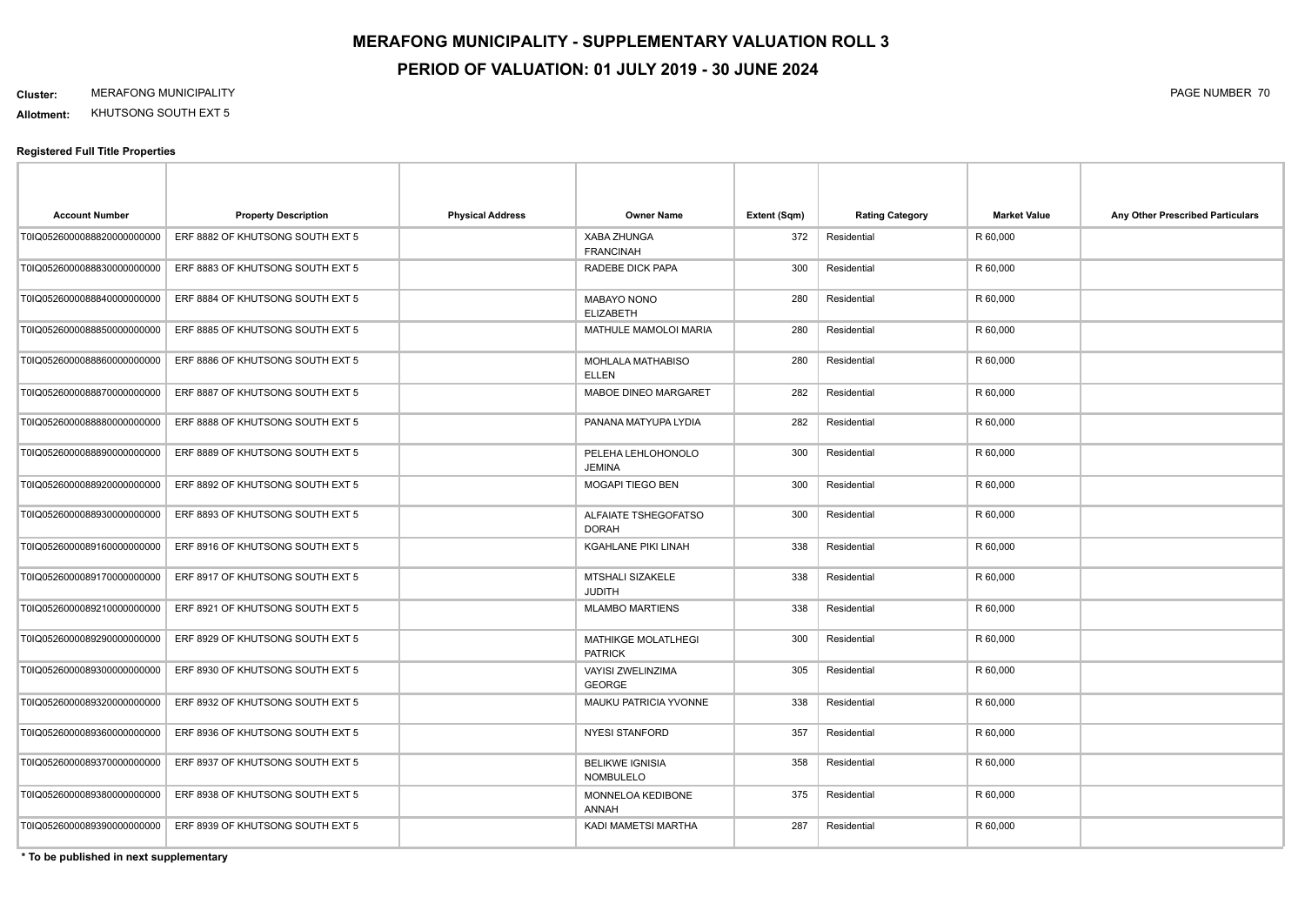# **MERAFONG MUNICIPALITY - SUPPLEMENTARY VALUATION ROLL 3**

### **PERIOD OF VALUATION: 01 JULY 2019 - 30 JUNE 2024**

#### **Cluster:** MERAFONG MUNICIPALITY PAGE NUMBER 71

**Allotment:** KHUTSONG SOUTH EXT 5

| <b>Account Number</b> | <b>Property Description</b>                                 | <b>Physical Address</b> | <b>Owner Name</b> | Extent (Sqm) | <b>Rating Category</b> | <b>Market Value</b> | Any Other Prescribed Particulars |
|-----------------------|-------------------------------------------------------------|-------------------------|-------------------|--------------|------------------------|---------------------|----------------------------------|
|                       | T0IQ0526000089410000000000 ERF 8941 OF KHUTSONG SOUTH EXT 5 |                         | QHEKO COMFORT     | 303          | Residential            | R 60,000            |                                  |
|                       |                                                             |                         | NDAMTHINI         |              |                        |                     |                                  |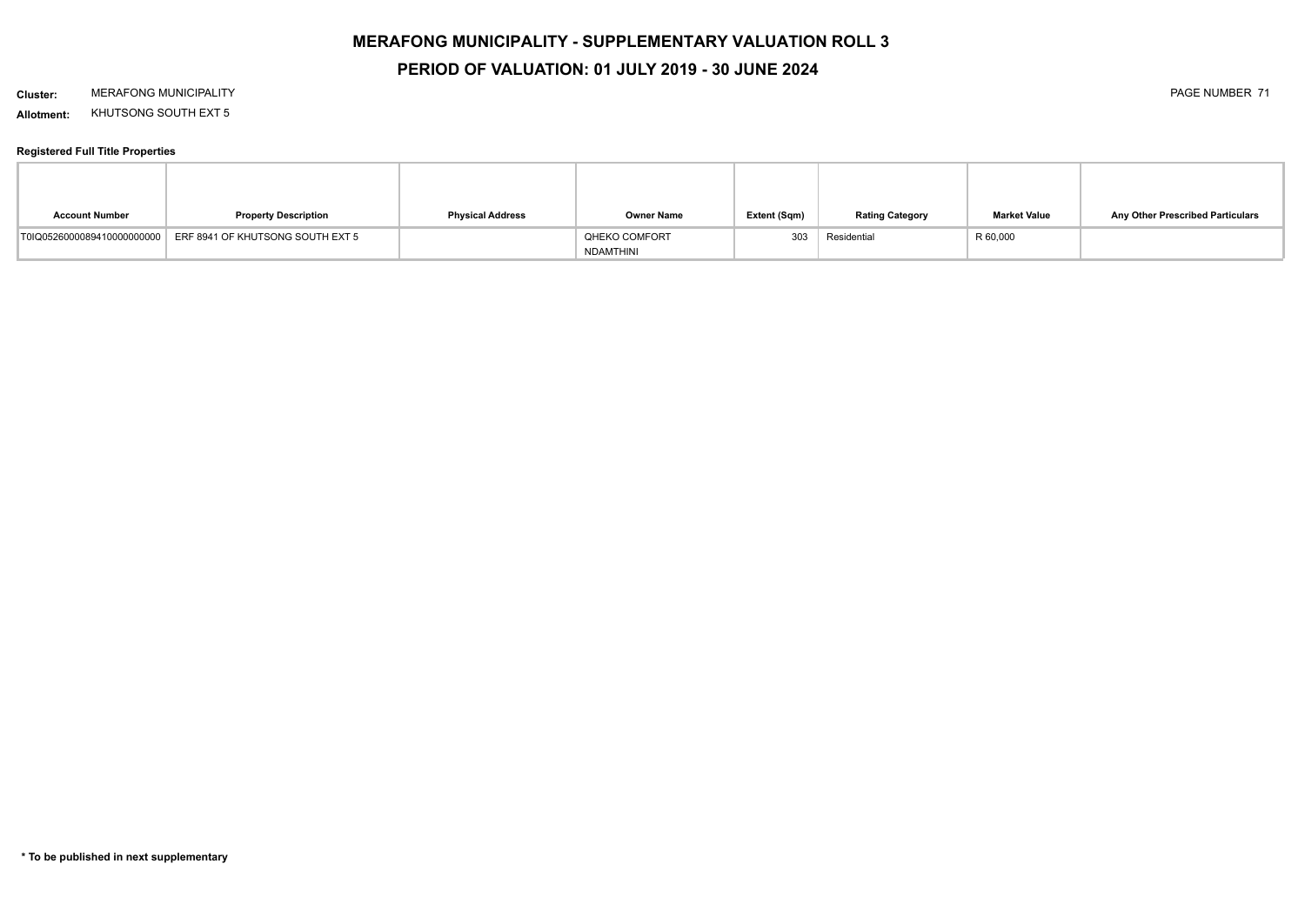**Allotment:** KHUTSONG SOUTH EXT 6

#### **Registered Full Title Properties**

| <b>Account Number</b>       | <b>Property Description</b>       | <b>Physical Address</b> | <b>Owner Name</b>                    | Extent (Sqm) | <b>Rating Category</b> | <b>Market Value</b> | Any Other Prescribed Particulars |
|-----------------------------|-----------------------------------|-------------------------|--------------------------------------|--------------|------------------------|---------------------|----------------------------------|
| T0IQ0526000106170000000000  | ERF 10617 OF KHUTSONG SOUTH EXT 6 |                         | MATHEBULA MATSEMANE<br>ALBINAH;      | 327          | Residential            | R 75,000            |                                  |
| T0IQ0526000106180000000000  | ERF 10618 OF KHUTSONG SOUTH EXT 6 |                         | KHALIPHA MTHUTHUZELI<br><b>TWEEN</b> | 327          | Residential            | R 75,000            |                                  |
| T0IQ0526000106190000000000  | ERF 10619 OF KHUTSONG SOUTH EXT 6 |                         | SEKHENJANA ANGEL<br>THEMBI           | 332          | Residential            | R 75,000            |                                  |
| T0IQ0526000106200000000000  | ERF 10620 OF KHUTSONG SOUTH EXT 6 |                         | TSELANE JABULILE MARIA               | 332          | Residential            | R 75,000            |                                  |
| T0IQ0526000106210000000000  | ERF 10621 OF KHUTSONG SOUTH EXT 6 |                         | MOJAKI PULE WILLIAM                  | 332          | Residential            | R 75,000            |                                  |
| T0IQ0526000106220000000000  | ERF 10622 OF KHUTSONG SOUTH EXT 6 |                         | <b>MOEKETSI PALESA</b><br>ELIZABETH; | 332          | Residential            | R 75,000            |                                  |
| T0IQ0526000106320000000000  | ERF 10632 OF KHUTSONG SOUTH EXT 6 |                         | LOLO MBAMBA JOHNY                    | 336          | Residential            | R 75,000            |                                  |
| T0IQ0526000106340000000000  | ERF 10634 OF KHUTSONG SOUTH EXT 6 |                         | LANGA QAQAMBA<br>AVUZWA              | 336          | Residential            | R 75,000            |                                  |
| T0IQ0526000106350000000000  | ERF 10635 OF KHUTSONG SOUTH EXT 6 |                         | SIWELANE MODIEGI<br><b>PATRICIA</b>  | 336          | Residential            | R 75,000            |                                  |
| T0IQ0526000106380000000000  | ERF 10638 OF KHUTSONG SOUTH EXT 6 |                         | <b>WILLIAMS FAITH</b><br>MOTLALEPULE | 309          | Residential            | R 75,000            |                                  |
| T0IQ05260001063900000000000 | ERF 10639 OF KHUTSONG SOUTH EXT 6 |                         | MOLEFI DINEO VINOLIA                 | 307          | Residential            | R 75,000            |                                  |
| T0IQ05260001064000000000000 | ERF 10640 OF KHUTSONG SOUTH EXT 6 |                         | TSHABALALA MAKUDUGA<br><b>SELINA</b> | 307          | Residential            | R 75,000            |                                  |
| T0IQ0526000106410000000000  | ERF 10641 OF KHUTSONG SOUTH EXT 6 |                         | MASONDO SIPHO ENOCK                  | 364          | Residential            | R 75,000            |                                  |
| T0IQ0526000106420000000000  | ERF 10642 OF KHUTSONG SOUTH EXT 6 |                         | NDLAKUZA ZODWA                       | 333          | Residential            | R 75,000            |                                  |
| T0IQ0526000106430000000000  | ERF 10643 OF KHUTSONG SOUTH EXT 6 |                         | RAMOROLA KEITUMETSE<br>PAULINA       | 347          | Residential            | R 75,000            |                                  |
| T0IQ0526000106440000000000  | ERF 10644 OF KHUTSONG SOUTH EXT 6 |                         | MOKELE JACOB ZWELI                   | 300          | Residential            | R 75,000            |                                  |
| T0IQ0526000106450000000000  | ERF 10645 OF KHUTSONG SOUTH EXT 6 |                         | NAMANE MAPULE<br><b>DOROTHY</b>      | 321          | Residential            | R 75,000            |                                  |
| T0IQ0526000106460000000000  | ERF 10646 OF KHUTSONG SOUTH EXT 6 |                         | THOLE MARIA MATLADI                  | 321          | Residential            | R 75,000            |                                  |
| T0IQ0526000106470000000000  | ERF 10647 OF KHUTSONG SOUTH EXT 6 |                         | MOSIA BUSISIWE SILVIA                | 321          | Residential            | R 158,000           |                                  |
| T0IQ0526000106480000000000  | ERF 10648 OF KHUTSONG SOUTH EXT 6 |                         | <b>TIKWAYO SITHEMBILE</b>            | 321          | Residential            | R 75,000            |                                  |

**\* To be published in next supplementary**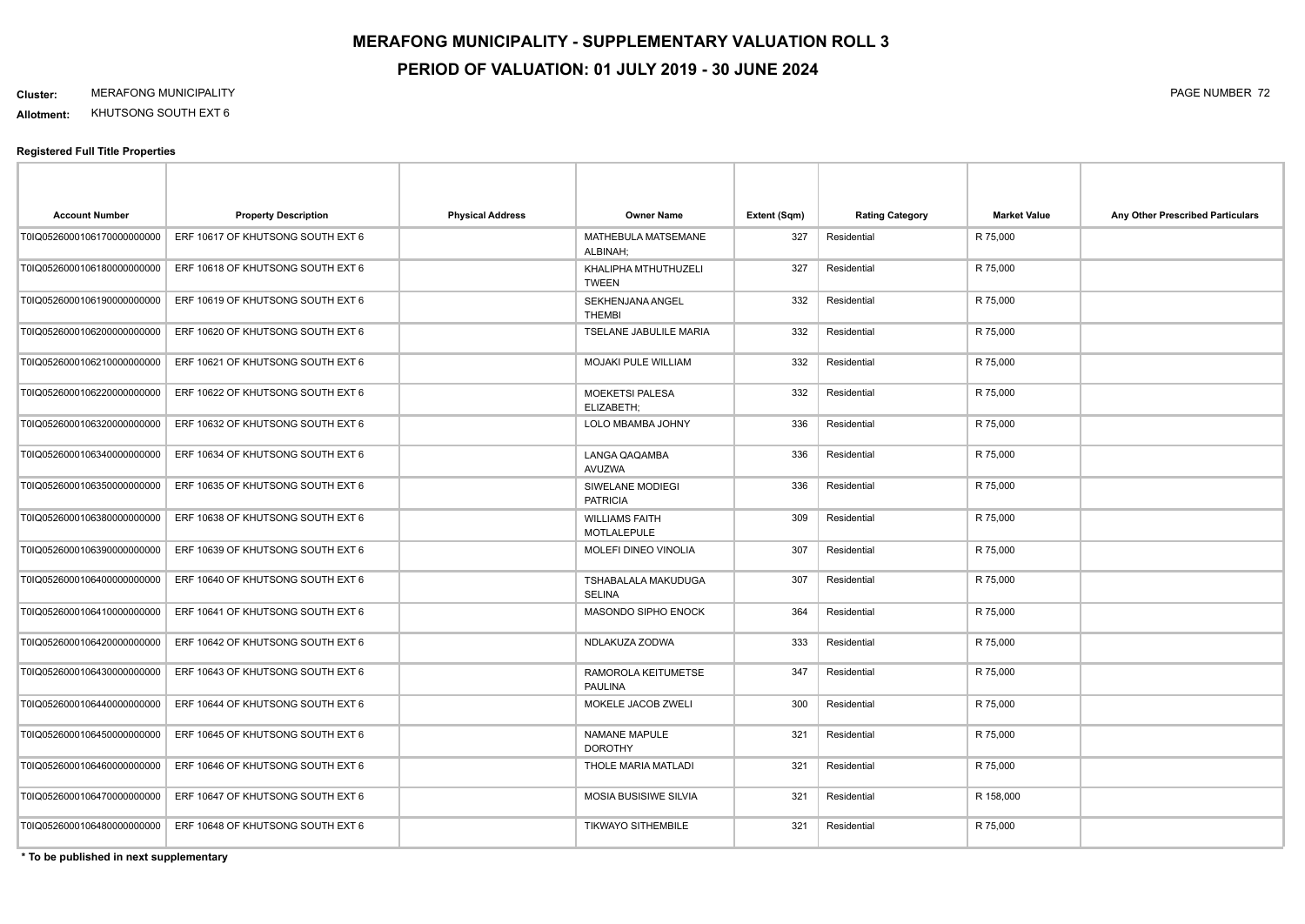**Allotment:** KHUTSONG SOUTH EXT 6

#### **Registered Full Title Properties**

| <b>Account Number</b>       | <b>Property Description</b>                                  | <b>Physical Address</b> | <b>Owner Name</b>                         | Extent (Sqm) | <b>Rating Category</b> | <b>Market Value</b> | Any Other Prescribed Particulars |
|-----------------------------|--------------------------------------------------------------|-------------------------|-------------------------------------------|--------------|------------------------|---------------------|----------------------------------|
| T0IQ05260001065000000000000 | ERF 10650 OF KHUTSONG SOUTH EXT 6                            |                         | NHLAPO KHATHAZILE<br><b>RHINA</b>         | 321          | Residential            | R 75,000            |                                  |
|                             | T0IQ0526000106510000000000 ERF 10651 OF KHUTSONG SOUTH EXT 6 |                         | <b>TSHATHSU MMAPULA</b><br>NOMVULA MARIA  | 321          | Residential            | R 75,000            |                                  |
| T0IQ0526000106520000000000  | ERF 10652 OF KHUTSONG SOUTH EXT 6                            |                         | NYAMANDE PHILLIP                          | 321          | Residential            | R 75,000            |                                  |
|                             | T0IQ0526000106530000000000 ERF 10653 OF KHUTSONG SOUTH EXT 6 |                         | <b>DLAMINI ROSEMOND</b>                   | 321          | Residential            | R 75,000            |                                  |
| T0IQ05260001065400000000000 | ERF 10654 OF KHUTSONG SOUTH EXT 6                            |                         | NKOSANA MARIA MARIA<br><b>THENJIWE</b>    | 321          | Residential            | R 75,000            |                                  |
| T0IQ0526000106550000000000  | ERF 10655 OF KHUTSONG SOUTH EXT 6                            |                         | <b>XULU FIKILE PRINCESS</b>               | 321          | Residential            | R 75,000            |                                  |
| T0IQ0526000106560000000000  | ERF 10656 OF KHUTSONG SOUTH EXT 6                            |                         | MABUTHO ANNA NONTINI                      | 321          | Residential            | R 75,000            |                                  |
|                             | T0IQ0526000106570000000000 ERF 10657 OF KHUTSONG SOUTH EXT 6 |                         | KHUMALO NONKULULEKO<br><b>PRECIOUS</b>    | 318          | Residential            | R 75,000            |                                  |
| T0IQ05260001065800000000000 | ERF 10658 OF KHUTSONG SOUTH EXT 6                            |                         | SOMWAHLA NOKHANYISO                       | 330          | Residential            | R 75,000            |                                  |
| T0IQ0526000106590000000000  | ERF 10659 OF KHUTSONG SOUTH EXT 6                            |                         | SKHABELA JUDAS                            | 321          | Residential            | R 75,000            |                                  |
| T0IQ05260001066000000000000 | ERF 10660 OF KHUTSONG SOUTH EXT 6                            |                         | MPANDLA NOMALI SALINA                     | 321          | Residential            | R 75,000            |                                  |
| T0IQ05260001066100000000000 | ERF 10661 OF KHUTSONG SOUTH EXT 6                            |                         | MACHONA NOMITHOMBI<br><b>ELLEN</b>        | 321          | Residential            | R 75,000            |                                  |
| T0IQ0526000106620000000000  | ERF 10662 OF KHUTSONG SOUTH EXT 6                            |                         | LOLWANA STEVEN WINILE                     | 321          | Residential            | R 75,000            |                                  |
| T0IQ05260001066300000000000 | ERF 10663 OF KHUTSONG SOUTH EXT 6                            |                         | <b>DZANIBE BABONGILE</b>                  | 321          | Residential            | R 75,000            |                                  |
| T0IQ0526000106640000000000  | ERF 10664 OF KHUTSONG SOUTH EXT 6                            |                         | LOLO NOMASONDO<br>MABLE                   | 321          | Residential            | R 75,000            |                                  |
| T0IQ0526000106650000000000  | ERF 10665 OF KHUTSONG SOUTH EXT 6                            |                         | MAKOTOANE<br>NTHABELENG ALINA             | 321          | Residential            | R 75,000            |                                  |
| T0IQ0526000106660000000000  | ERF 10666 OF KHUTSONG SOUTH EXT 6                            |                         | LEKGETHO MPHO ROSE                        | 321          | Residential            | R 75,000            |                                  |
| T0IQ05260001066700000000000 | ERF 10667 OF KHUTSONG SOUTH EXT 6                            |                         | MOLEFE DIKELEDI NANCY                     | 321          | Residential            | R 75,000            |                                  |
| T0IQ0526000106680000000000  | ERF 10668 OF KHUTSONG SOUTH EXT 6                            |                         | MTHEMBU LIWE ROSE                         | 321          | Residential            | R 75,000            |                                  |
|                             | T0IQ0526000106690000000000 ERF 10669 OF KHUTSONG SOUTH EXT 6 |                         | <b>SILAWULE PATRICK</b><br><b>EMANUEL</b> | 321          | Residential            | R 75,000            |                                  |

**\* To be published in next supplementary**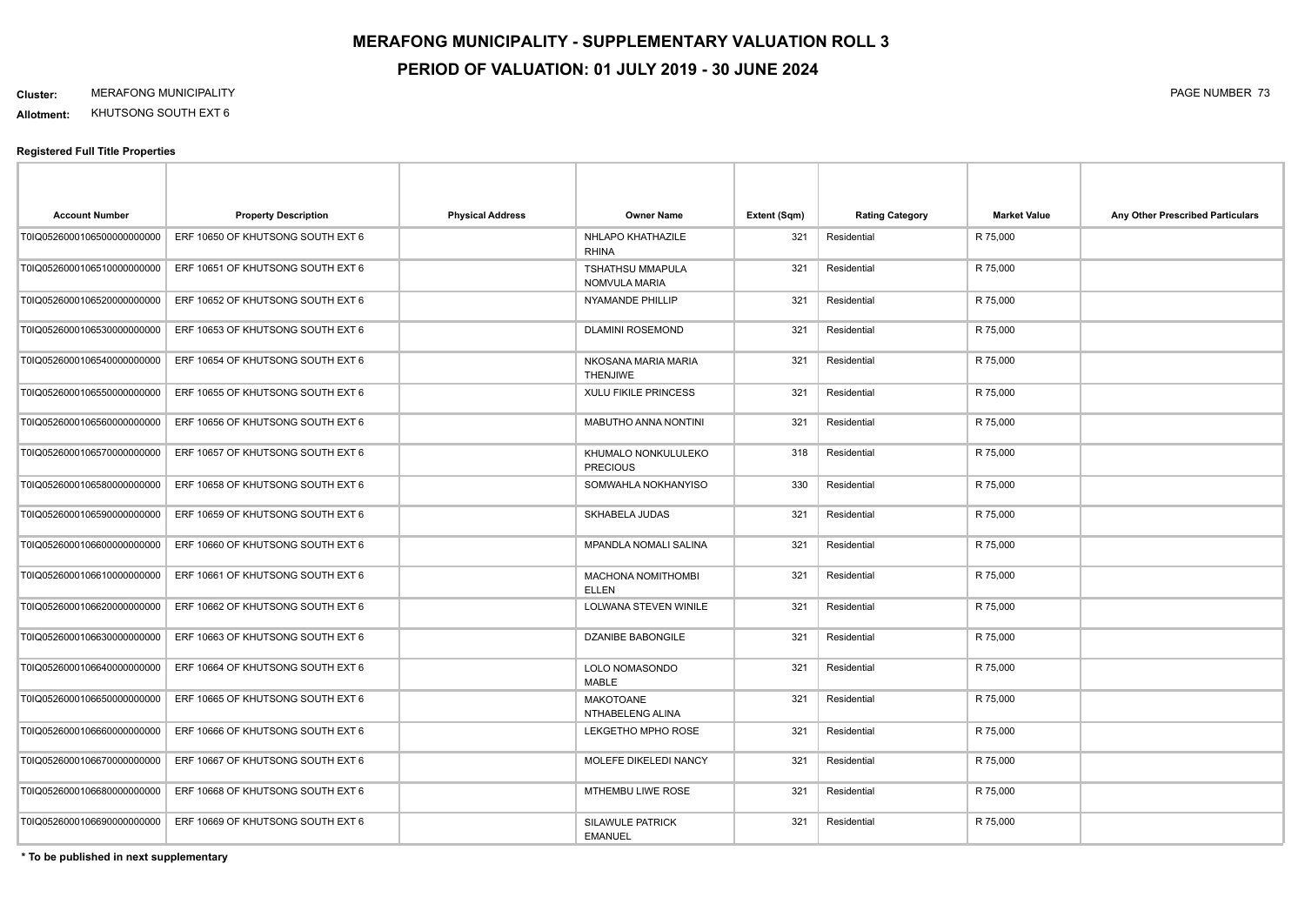**Allotment:** KHUTSONG SOUTH EXT 6

#### **Registered Full Title Properties**

| <b>Account Number</b>      | <b>Property Description</b>       | <b>Physical Address</b> | <b>Owner Name</b>                           | Extent (Sqm) | <b>Rating Category</b> | <b>Market Value</b> | Any Other Prescribed Particulars |
|----------------------------|-----------------------------------|-------------------------|---------------------------------------------|--------------|------------------------|---------------------|----------------------------------|
| T0IQ0526000106700000000000 | ERF 10670 OF KHUTSONG SOUTH EXT 6 |                         | <b>SANKOLE PATRICK</b>                      | 321          | Residential            | R 75,000            |                                  |
| T0IQ0526000106710000000000 | ERF 10671 OF KHUTSONG SOUTH EXT 6 |                         | MTHEMBU LINDIWE ROSE                        | 309          | Residential            | R 75,000            |                                  |
| T0IQ0526000106720000000000 | ERF 10672 OF KHUTSONG SOUTH EXT 6 |                         | <b>STOKWE DINEO</b><br><b>ELIZABETH</b>     | 309          | Residential            | R 75,000            |                                  |
| T0IQ0526000106730000000000 | ERF 10673 OF KHUTSONG SOUTH EXT 6 |                         | <b>NZIMENI ZIPHORA</b><br><b>NOMFANELO</b>  | 306          | Residential            | R 75,000            |                                  |
| T0IQ0526000106750000000000 | ERF 10675 OF KHUTSONG SOUTH EXT 6 |                         | MOGAKABE DIPUO ALETTA                       | 368          | Residential            | R 75,000            |                                  |
| T0IQ0526000106760000000000 | ERF 10676 OF KHUTSONG SOUTH EXT 6 |                         | NKALA BOIKOKOBETSO<br><b>AGNES</b>          | 313          | Residential            | R 75,000            |                                  |
| T0IQ0526000106770000000000 | ERF 10677 OF KHUTSONG SOUTH EXT 6 |                         | <b>MAVIYE DIKELEDI</b><br><b>ANASTINAH</b>  | 418          | Residential            | R 75,000            |                                  |
| T0IQ0526000106780000000000 | ERF 10678 OF KHUTSONG SOUTH EXT 6 |                         | <b>NGOBENDE BUSISIWE</b><br><b>JOHANNA</b>  | 413          | Residential            | R 75,000            |                                  |
| T0IQ0526000106790000000000 | ERF 10679 OF KHUTSONG SOUTH EXT 6 |                         | <b>MATELA TUMELO</b>                        | 313          | Residential            | R 75,000            |                                  |
| T0IQ0526000106800000000000 | ERF 10680 OF KHUTSONG SOUTH EXT 6 |                         | <b>MOLOPE SYLVIA</b><br><b>JACOBETH</b>     | 313          | Residential            | R 75,000            |                                  |
| T0IQ0526000106810000000000 | ERF 10681 OF KHUTSONG SOUTH EXT 6 |                         | KULA SISKI LINA                             | 409          | Residential            | R 75,000            |                                  |
| T0IQ0526000106820000000000 | ERF 10682 OF KHUTSONG SOUTH EXT 6 |                         | MODISE LAZARUS NTOKO                        | 404          | Residential            | R 75,000            |                                  |
| T0IQ0526000106830000000000 | ERF 10683 OF KHUTSONG SOUTH EXT 6 |                         | RAKOMANE NTSOAKI<br><b>MAGDELINE STELLA</b> | 313          | Residential            | R 75,000            |                                  |
| T0IQ0526000106840000000000 | ERF 10684 OF KHUTSONG SOUTH EXT 6 |                         | SITHOLE THELMA                              | 313          | Residential            | R 75,000            |                                  |
| T0IQ0526000106850000000000 | ERF 10685 OF KHUTSONG SOUTH EXT 6 |                         | SEFUME MORUTSI                              | 399          | Residential            | R 75,000            |                                  |
| T0IQ0526000106860000000000 | ERF 10686 OF KHUTSONG SOUTH EXT 6 |                         | <b>MOHALE ABRAM</b><br><b>MOSIMANE</b>      | 368          | Residential            | R 75,000            |                                  |
| T0IQ0526000106870000000000 | ERF 10687 OF KHUTSONG SOUTH EXT 6 |                         | <b>MOHALE ABRAM</b><br><b>MOSIMANE</b>      | 368          | Residential            | R 75,000            |                                  |
| T0IQ0526000106880000000000 | ERF 10688 OF KHUTSONG SOUTH EXT 6 |                         | <b>LINKS TINY</b>                           | 368          | Residential            | R 75,000            |                                  |
| T0IQ0526000106900000000000 | ERF 10690 OF KHUTSONG SOUTH EXT 6 |                         | NKOSANA PAPA ENOCK                          | 320          | Residential            | R 75,000            |                                  |
| T0IQ0526000106910000000000 | ERF 10691 OF KHUTSONG SOUTH EXT 6 |                         | <b>MANGANYE ADAM</b>                        | 351          | Residential            | R 75,000            |                                  |

**\* To be published in next supplementary**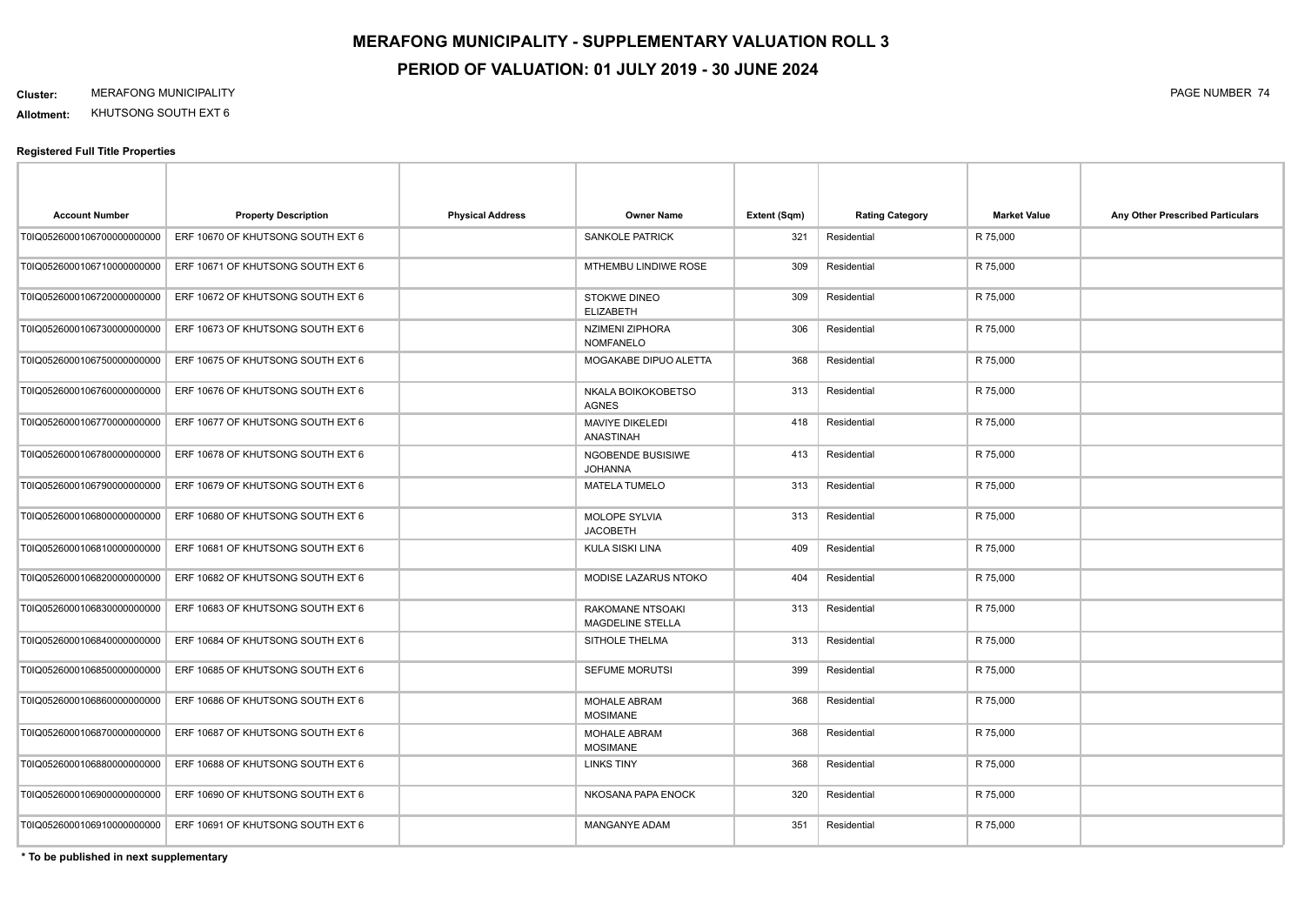**Allotment:** KHUTSONG SOUTH EXT 6

| <b>Account Number</b>       | <b>Property Description</b>       | <b>Physical Address</b> | <b>Owner Name</b>                            | Extent (Sqm) | <b>Rating Category</b> | <b>Market Value</b> | Any Other Prescribed Particulars |
|-----------------------------|-----------------------------------|-------------------------|----------------------------------------------|--------------|------------------------|---------------------|----------------------------------|
| T0IQ0526000106920000000000  | ERF 10692 OF KHUTSONG SOUTH EXT 6 |                         | MNGOMEZULU<br>NONKULULEKO PATRICIA           | 339          | Residential            | R 75,000            |                                  |
| T0IQ0526000106930000000000  | ERF 10693 OF KHUTSONG SOUTH EXT 6 |                         | MOKGOPA DSAAPELE<br>ANDRIES DAVID            | 315          | Residential            | R 75,000            |                                  |
| T0IQ0526000106940000000000  | ERF 10694 OF KHUTSONG SOUTH EXT 6 |                         | <b>LESOTHO MASERIPE</b><br><b>BERTHA</b>     | 317          | Residential            | R 75,000            |                                  |
| T0IQ0526000106950000000000  | ERF 10695 OF KHUTSONG SOUTH EXT 6 |                         | <b>KGATITSWE MASETOKI</b><br><b>MARGARET</b> | 336          | Residential            | R 75,000            |                                  |
| T0IQ0526000106960000000000  | ERF 10696 OF KHUTSONG SOUTH EXT 6 |                         | <b>KGATITSWE MASETOKI</b><br><b>MARGARET</b> | 336          | Residential            | R 75,000            |                                  |
| T0IQ0526000106970000000000  | ERF 10697 OF KHUTSONG SOUTH EXT 6 |                         | MAPHOSA MAMOKWENA<br><b>MARIA</b>            | 416          | Residential            | R 75,000            |                                  |
| T0IQ0526000106980000000000  | ERF 10698 OF KHUTSONG SOUTH EXT 6 |                         | CHABEL AMELIA<br><b>MANTHATIS</b>            | 477          | Residential            | R 75,000            |                                  |
| T0IQ05260001069900000000000 | ERF 10699 OF KHUTSONG SOUTH EXT 6 |                         | <b>GENU NONTUTHUZELO</b><br><b>MAGGY</b>     | 416          | Residential            | R 75,000            |                                  |
| T0IQ05260001070000000000000 | ERF 10700 OF KHUTSONG SOUTH EXT 6 |                         | MOSIELELE BAHALETSE<br>ABEL                  | 328          | Residential            | R 75,000            |                                  |
| T0IQ0526000107010000000000  | ERF 10701 OF KHUTSONG SOUTH EXT 6 |                         | <b>SELLO AUDREY</b><br><b>MATHAPELO</b>      | 325          | Residential            | R 75,000            |                                  |
| T0IQ0526000107020000000000  | ERF 10702 OF KHUTSONG SOUTH EXT 6 |                         | CHABEL AMELIA<br><b>MANTHATIS</b>            | 477          | Residential            | R 75,000            |                                  |
| T0IQ0526000107030000000000  | ERF 10703 OF KHUTSONG SOUTH EXT 6 |                         | XATI TSELANE ANASTASIA                       | 329          | Residential            | R 75,000            |                                  |
| T0IQ0526000107040000000000  | ERF 10704 OF KHUTSONG SOUTH EXT 6 |                         | SITHOLE ANNA                                 | 331          | Residential            | R 75,000            |                                  |
| T0IQ0526000107050000000000  | ERF 10705 OF KHUTSONG SOUTH EXT 6 |                         | <b>TIBANE ANNAH</b>                          | 335          | Residential            | R 75,000            |                                  |
| T0IQ0526000107060000000000  | ERF 10706 OF KHUTSONG SOUTH EXT 6 |                         | <b>GUNGU NTOMBIZANDILE</b><br><b>BETTY</b>   | 464          | Residential            | R 75,000            |                                  |
| T0IQ0526000107070000000000  | ERF 10707 OF KHUTSONG SOUTH EXT 6 |                         | POSWAYO DUMUSANI                             | 730          | Residential            | R 75,000            |                                  |
| T0IQ0526000107080000000000  | ERF 10708 OF KHUTSONG SOUTH EXT 6 |                         | <b>ZWANE MURIEL</b><br><b>NTOMBININGI</b>    | 569          | Residential            | R 75,000            |                                  |
| T0IQ0526000107100000000000  | ERF 10710 OF KHUTSONG SOUTH EXT 6 |                         | JANE MAREBECCA ALINA                         | 329          | Residential            | R 75,000            |                                  |
| T0IQ0526000107160000000000  | ERF 10716 OF KHUTSONG SOUTH EXT 6 |                         | MOKGOTO MOGOMOTSI                            | 312          | Residential            | R 75,000            |                                  |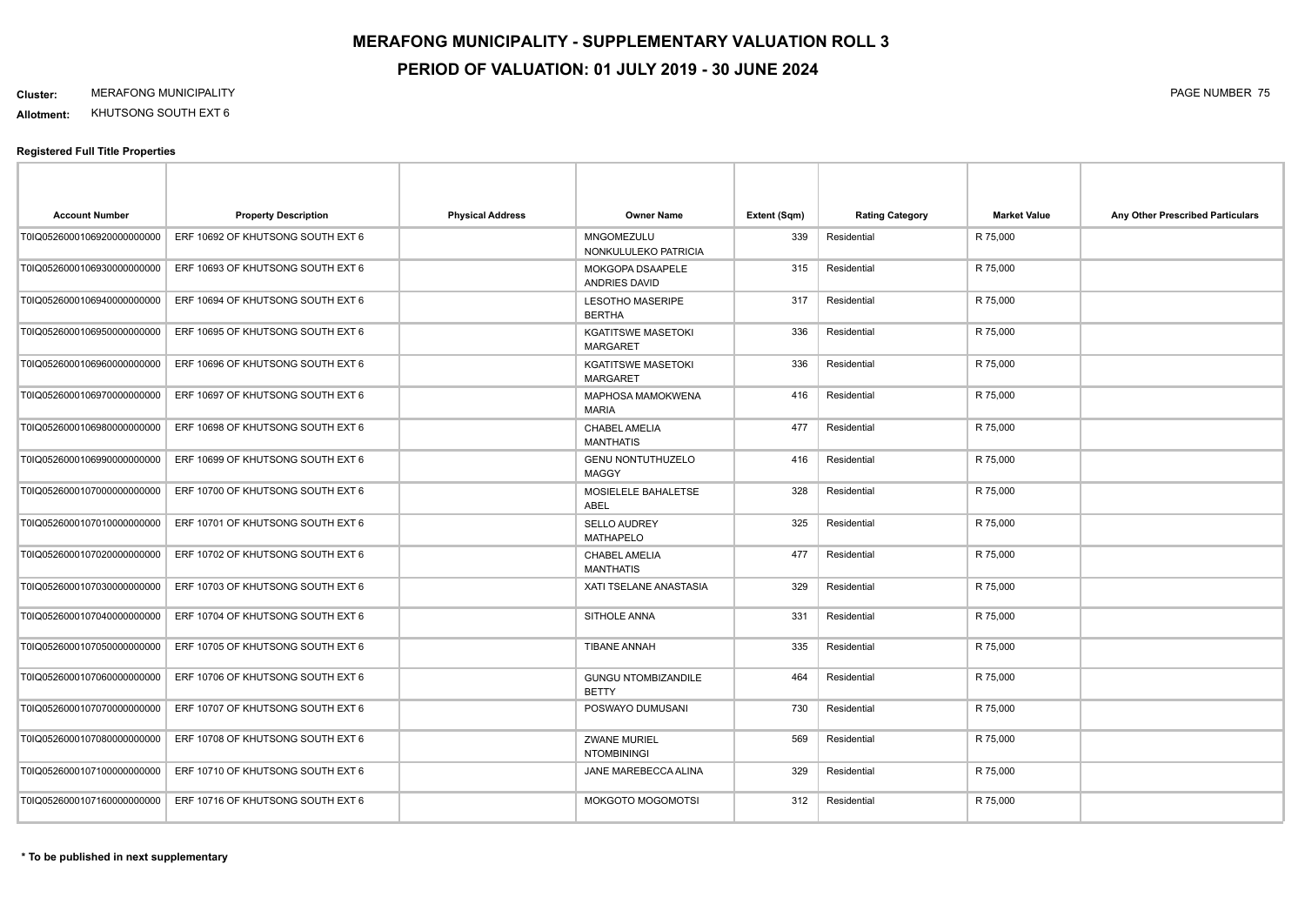**Allotment:** KHUTSONG SOUTH EXT 6

| <b>Account Number</b>      | <b>Property Description</b>       | <b>Physical Address</b> | <b>Owner Name</b>                        | Extent (Sqm) | <b>Rating Category</b> | <b>Market Value</b> | Any Other Prescribed Particulars |
|----------------------------|-----------------------------------|-------------------------|------------------------------------------|--------------|------------------------|---------------------|----------------------------------|
| T0IQ0526000107170000000000 | ERF 10717 OF KHUTSONG SOUTH EXT 6 |                         | KHOLOANE BOITUMELO<br><b>COLLIN</b>      | 325          | Residential            | R 75,000            |                                  |
| T0IQ0526000107350000000000 | ERF 10735 OF KHUTSONG SOUTH EXT 6 |                         | LEISA MALEFU JOSTINAH                    | 302          | Residential            | R 75,000            |                                  |
| T0IQ0526000107370000000000 | ERF 10737 OF KHUTSONG SOUTH EXT 6 |                         | SITHOLE MASERAME<br><b>ALETTA</b>        | 441          | Residential            | R 75,000            |                                  |
| T0IQ0526000107390000000000 | ERF 10739 OF KHUTSONG SOUTH EXT 6 |                         | MARUMOLE NICHOLAS<br>PAUL                | 307          | Residential            | R 75,000            |                                  |
| T0IQ0526000107400000000000 | ERF 10740 OF KHUTSONG SOUTH EXT 6 |                         | <b>SEETE KHAUHELO</b><br><b>TREVOR</b>   | 435          | Residential            | R 75,000            |                                  |
| T0IQ0526000107410000000000 | ERF 10741 OF KHUTSONG SOUTH EXT 6 |                         | <b>MATHIKGE NTITSANE</b><br><b>JACOB</b> | 439          | Residential            | R 75,000            |                                  |
| T0IQ0526000107420000000000 | ERF 10742 OF KHUTSONG SOUTH EXT 6 |                         | <b>MTSHALI SIMPHIWE</b>                  | 361          | Residential            | R 75,000            |                                  |
| T0IQ0526000107430000000000 | ERF 10743 OF KHUTSONG SOUTH EXT 6 |                         | <b>MASIGO KHAPELA MARIA</b>              | 307          | Residential            | R 75,000            |                                  |
| T0IQ0526000107440000000000 | ERF 10744 OF KHUTSONG SOUTH EXT 6 |                         | <b>MOLEFI MOROESI LETTIA</b>             | 307          | Residential            | R 75,000            |                                  |
| T0IQ0526000107450000000000 | ERF 10745 OF KHUTSONG SOUTH EXT 6 |                         | MAHINTSHO ODWA                           | 307          | Residential            | R 75,000            |                                  |
| T0IQ0526000107460000000000 | ERF 10746 OF KHUTSONG SOUTH EXT 6 |                         | LUSSANE ELIAS DUSSANE                    | 307          | Residential            | R 75,000            |                                  |
| T0IQ0526000107470000000000 | ERF 10747 OF KHUTSONG SOUTH EXT 6 |                         | SIMELANE<br>SINENHLANHLA PEARL           | 307          | Residential            | R 75,000            |                                  |
| T0IQ0526000107480000000000 | ERF 10748 OF KHUTSONG SOUTH EXT 6 |                         | <b>MOTSATSE DIPUO</b><br><b>JOHANNAH</b> | 307          | Residential            | R 75,000            |                                  |
| T0IQ0526000107490000000000 | ERF 10749 OF KHUTSONG SOUTH EXT 6 |                         | KHESWA GALEBOE<br><b>JOHANNA</b>         | 307          | Residential            | R 75,000            |                                  |
| T0IQ0526000107500000000000 | ERF 10750 OF KHUTSONG SOUTH EXT 6 |                         | <b>MABILLE ELLEN</b>                     | 307          | Residential            | R 75,000            |                                  |
| T0IQ0526000107510000000000 | ERF 10751 OF KHUTSONG SOUTH EXT 6 |                         | CHIDAKWA SEKAI THELMA                    | 300          | Residential            | R 75,000            |                                  |
| T0IQ0526000107600000000000 | ERF 10760 OF KHUTSONG SOUTH EXT 6 |                         | KANAOMANG BUSH LYDIA                     | 307          | Residential            | R 75,000            |                                  |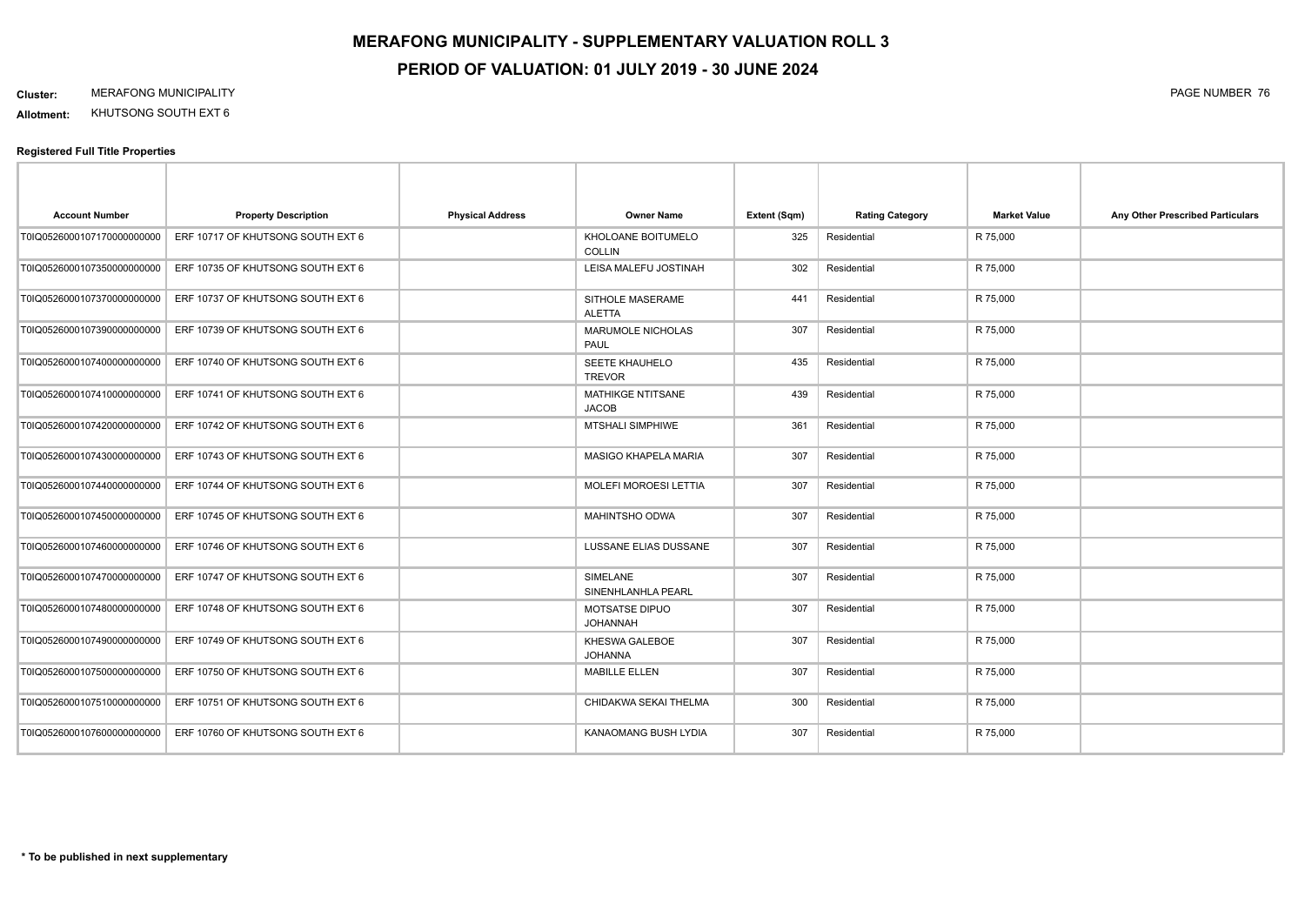# **MERAFONG MUNICIPALITY - SUPPLEMENTARY VALUATION ROLL 3**

# **PERIOD OF VALUATION: 01 JULY 2019 - 30 JUNE 2024**

#### **Cluster:** MERAFONG MUNICIPALITY PAGE NUMBER 77

**Allotment:** WEDELA

| <b>Account Number</b>      | <b>Property Description</b>  | <b>Physical Address</b> | <b>Owner Name</b>                                           | Extent (Sqm) | <b>Rating Category</b> | <b>Market Value</b> | Any Other Prescribed Particulars |
|----------------------------|------------------------------|-------------------------|-------------------------------------------------------------|--------------|------------------------|---------------------|----------------------------------|
| T0IQ0604000053850000500000 | PTN 5 OF ERF 5385 OF WEDELA  |                         | ; SINTU NANDIPHA<br><b>PRECIOUS</b><br><b>MAKHWANGENI-;</b> | 359          | Residential            | R 140,000           |                                  |
| T0IQ0604000053850001200000 | PTN 12 OF ERF 5385 OF WEDELA |                         | <b>MADIKANE ZISANDA</b>                                     | 308          | Residential            | R 100,000           |                                  |
| T0IQ0604000053850004800000 | PTN 48 OF ERF 5385 OF WEDELA |                         | ; FOBANE REFUWE<br>MICHAEL;                                 | 320          | Residential            | R 110,000           |                                  |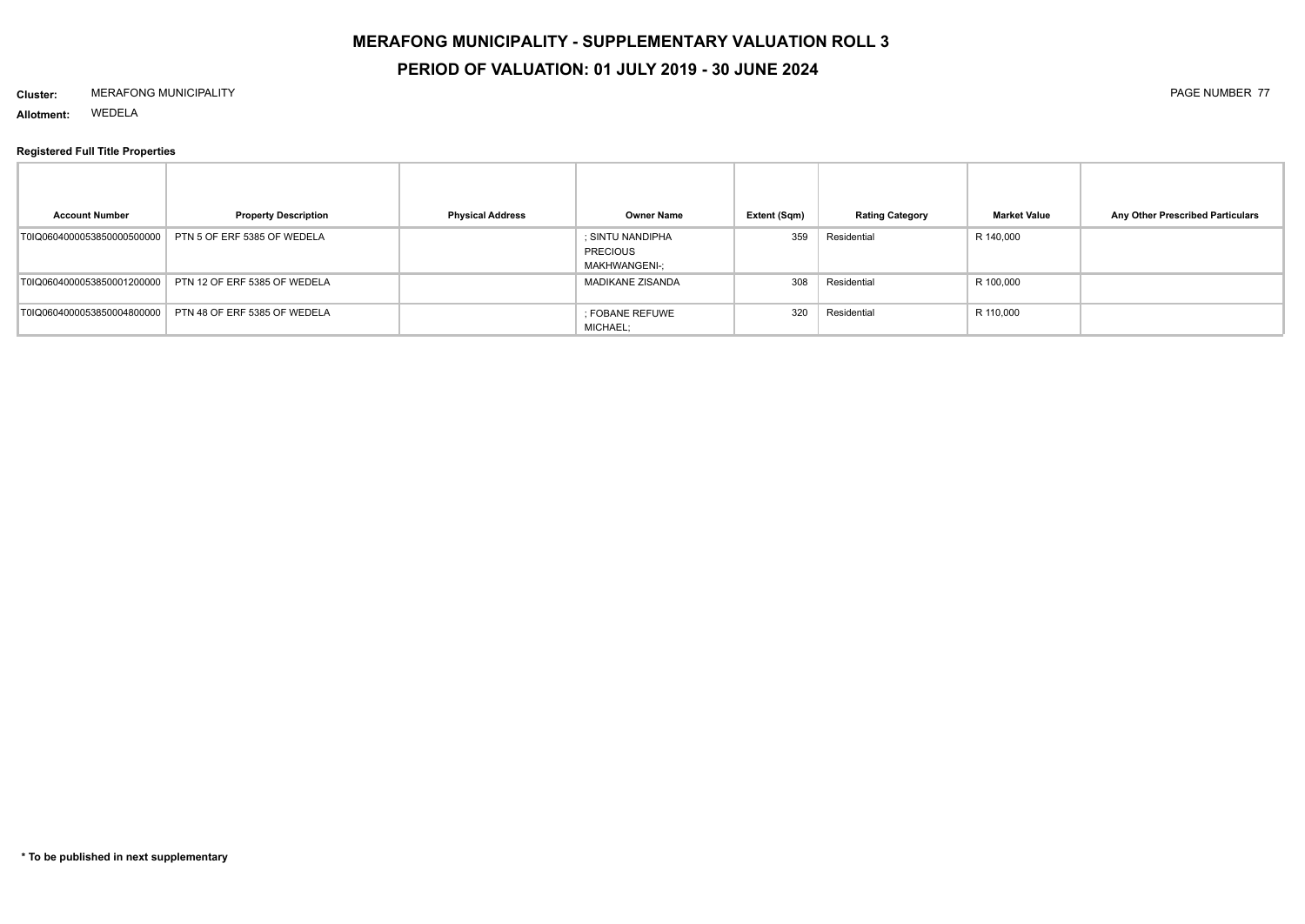# **MERAFONG MUNICIPALITY - SUPPLEMENTARY VALUATION ROLL 3**

# **PERIOD OF VALUATION: 01 JULY 2019 - 30 JUNE 2024**

#### **Cluster:** MERAFONG MUNICIPALITY PAGE NUMBER 78

**Allotment:** WELVERDIEND

| <b>Account Number</b> | <b>Property Description</b> | <b>Physical Address</b> | <b>Owner Name</b>                   | Extent (Sqm) | <b>Rating Category</b> | <b>Market Value</b> | Any Other Prescribed Particulars |
|-----------------------|-----------------------------|-------------------------|-------------------------------------|--------------|------------------------|---------------------|----------------------------------|
| 120007700000008       | ERF 77 OF WELVERDIEND       | 50 2ND AVENUE           | <b>MASOOA PETRUS PETER</b><br>TSEKO | 1,101        | Residential            | R 510,000           |                                  |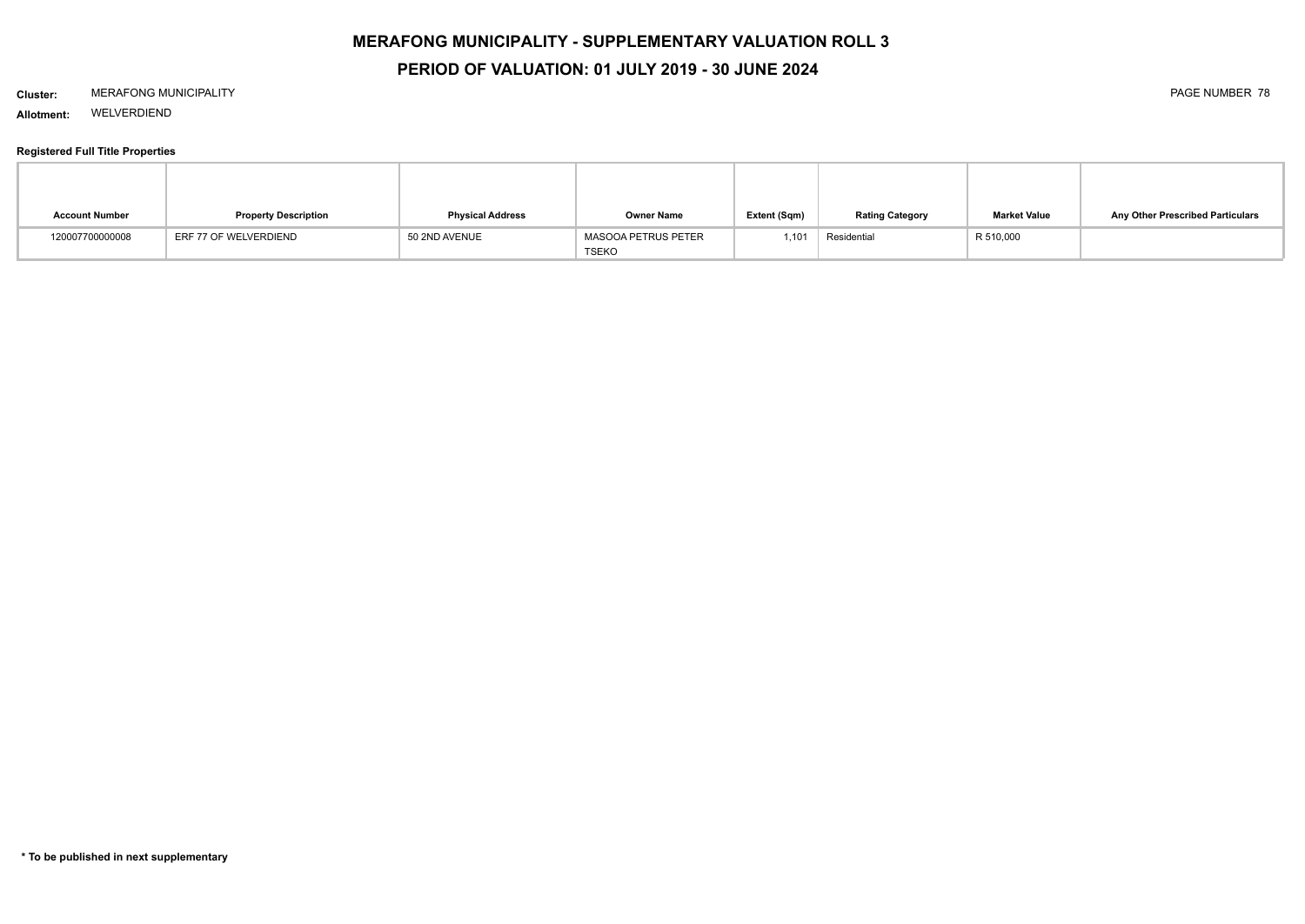## **INDEX TO Allotment**

#### **Cluster MERAFONG MUNICIPALITY**

| <b>Allotment</b>     | Page Numbers     |
|----------------------|------------------|
| CARLETONVILLE        | $\overline{1}$   |
| CARLETONVILLE EXT 10 | $\sqrt{2}$       |
| CARLETONVILLE EXT 4  | $\mathbf{3}$     |
| <b>FOCHVILLE</b>     | 4; 5             |
| FOCHVILLE EXT 2      | $\,6\,$          |
| FOCHVILLE EXT 5      | $\overline{7}$   |
| GREENSPARK           | 8                |
| KHUTSONG EXT 1       | $\boldsymbol{9}$ |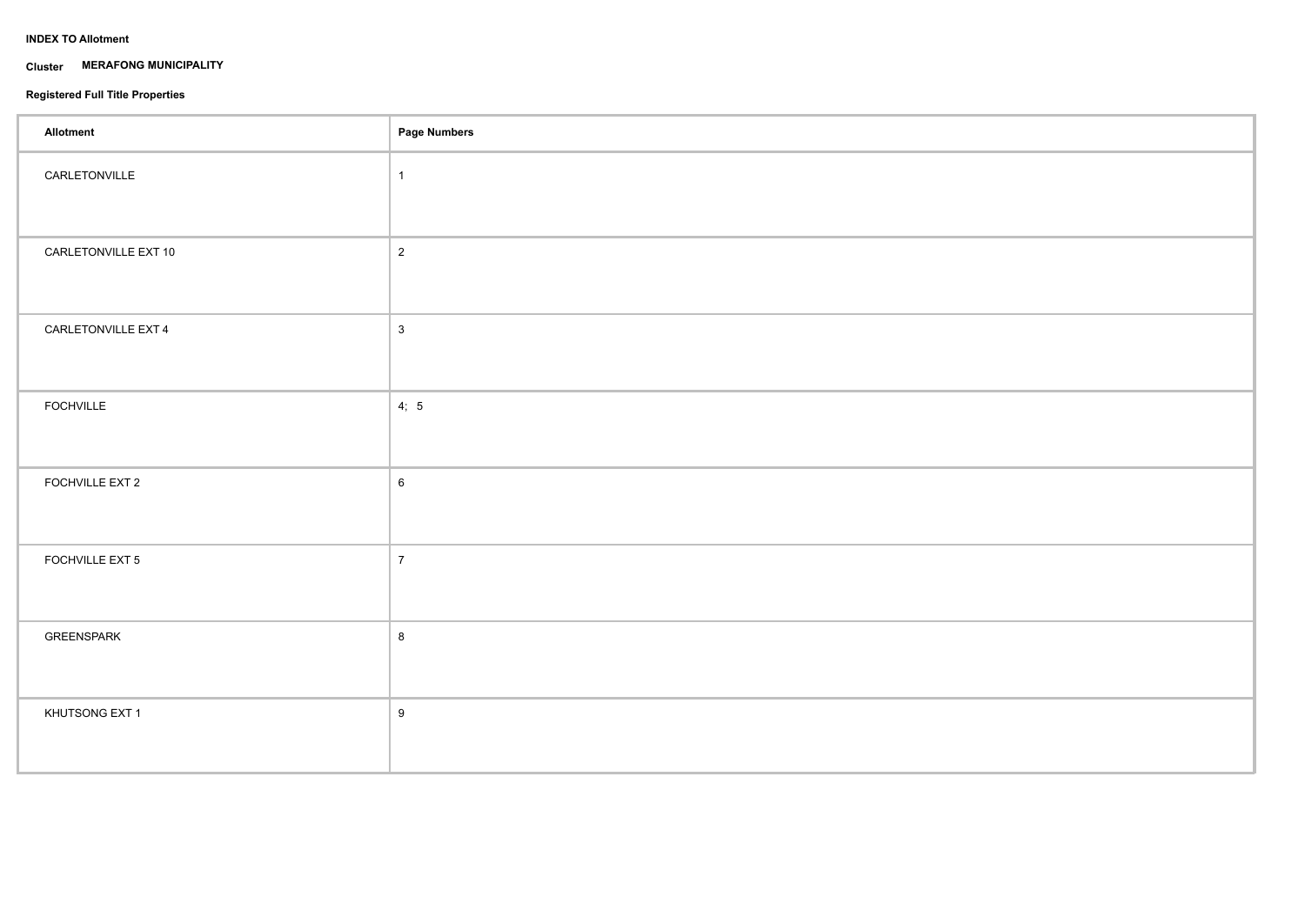## **INDEX TO Allotment**

#### **Cluster MERAFONG MUNICIPALITY**

| Allotment            | Page Numbers                                                                                                                                                              |
|----------------------|---------------------------------------------------------------------------------------------------------------------------------------------------------------------------|
| KHUTSONG SOUTH       | 10; 11; 12; 13; 14; 15; 16; 17; 18; 19; 20; 21; 22; 23; 24; 25; 26; 27; 28; 29; 30; 31; 32; 33; 34; 35; 36; 37; 38; 39;<br>40; 41; 42; 43; 44; 45; 46; 47; 48; 49; 50; 51 |
| KHUTSONG SOUTH EXT 2 | 52; 53; 54; 55; 56; 57; 58                                                                                                                                                |
| KHUTSONG SOUTH EXT 4 | 59                                                                                                                                                                        |
| KHUTSONG SOUTH EXT 5 | 60; 61; 62; 63; 64; 65; 66; 67; 68; 69; 70; 71                                                                                                                            |
| KHUTSONG SOUTH EXT 6 | 72; 73; 74; 75; 76                                                                                                                                                        |
| WEDELA               | 77                                                                                                                                                                        |
| WELVERDIEND          | 78                                                                                                                                                                        |